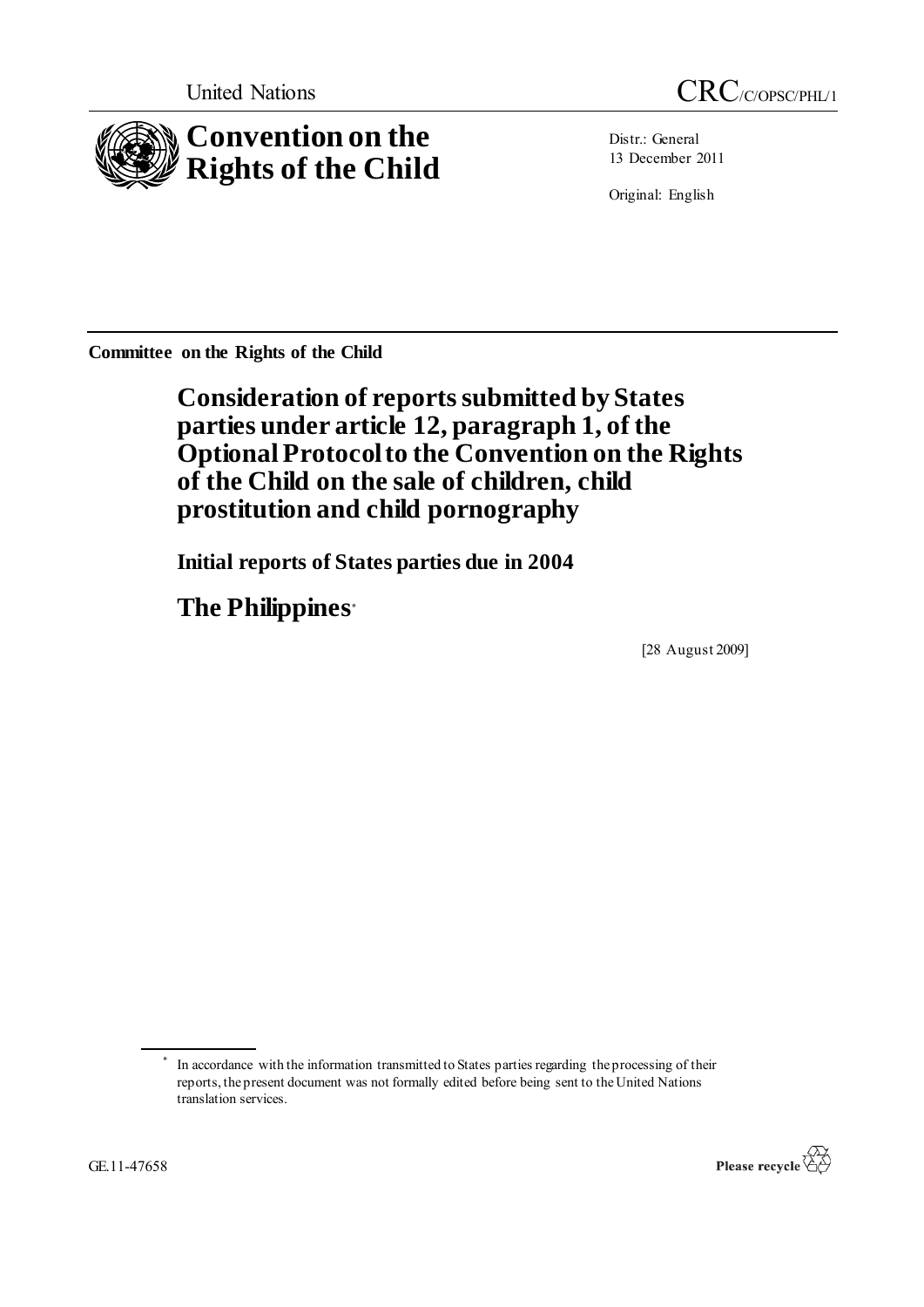## **CRC/C/OPSC/PHL/1**

# Contents

|                |                                                                                   | Paragraphs  | Page |
|----------------|-----------------------------------------------------------------------------------|-------------|------|
|                |                                                                                   |             | 4    |
| I.             |                                                                                   | $1 - 4$     | 6    |
| П.             |                                                                                   | $5 - 162$   | 7    |
|                | А.                                                                                | $5 - 9$     | 7    |
|                | Governmental and other bodies competent for the implementation of<br>В.           | 10          | 8    |
|                | Measures to disseminate the principles and provisions of the Optional<br>C.       | $11 - 45$   | 10   |
|                | Mechanisms for coordination and monitoring of the implementation of<br>D.         | $46 - 65$   | 16   |
|                | The Optional Protocol and the general principles of the Convention<br>Е.          | $66 - 82$   | 20   |
|                | F.<br>The extent to which the Optional Protocol contributed to the implementation | $83 - 102$  | 24   |
|                | G.                                                                                | 103         | 30   |
|                | Status of children covered by the provisions of the Optional Protocol<br>Н.       | $104 - 162$ | 31   |
| Ш.             | Prohibition of the sale of children, child pornography and child                  | $163 - 179$ | 47   |
| IV.            |                                                                                   | 180-195     | 54   |
| V.             |                                                                                   | 196-205     | 57   |
| VI.            | Prevention of the sale of children, child prostitution and child pornography      | $206 - 220$ | 59   |
| VII.           |                                                                                   | $221 - 235$ | 61   |
| VIII.          |                                                                                   | $236 - 240$ | 63   |
| List of tables |                                                                                   |             |      |
| 1.             |                                                                                   |             | 11   |
| 2.             |                                                                                   |             | 13   |
| 3a.            | Number of reported cases of child abuse served by the Department of Social        |             | 33   |
| $3b$ .         |                                                                                   |             | 35   |
| 4a.            | Services for victims and potential victims of trafficking in persons              |             | 36   |
| $4b$ .         | Number of child domestic workers served within the Philippine time-bound          |             | 36   |
| 5.             | Status of implementation of inter-country and domestic adoption laws              |             | 38   |
| 6.             |                                                                                   |             | 39   |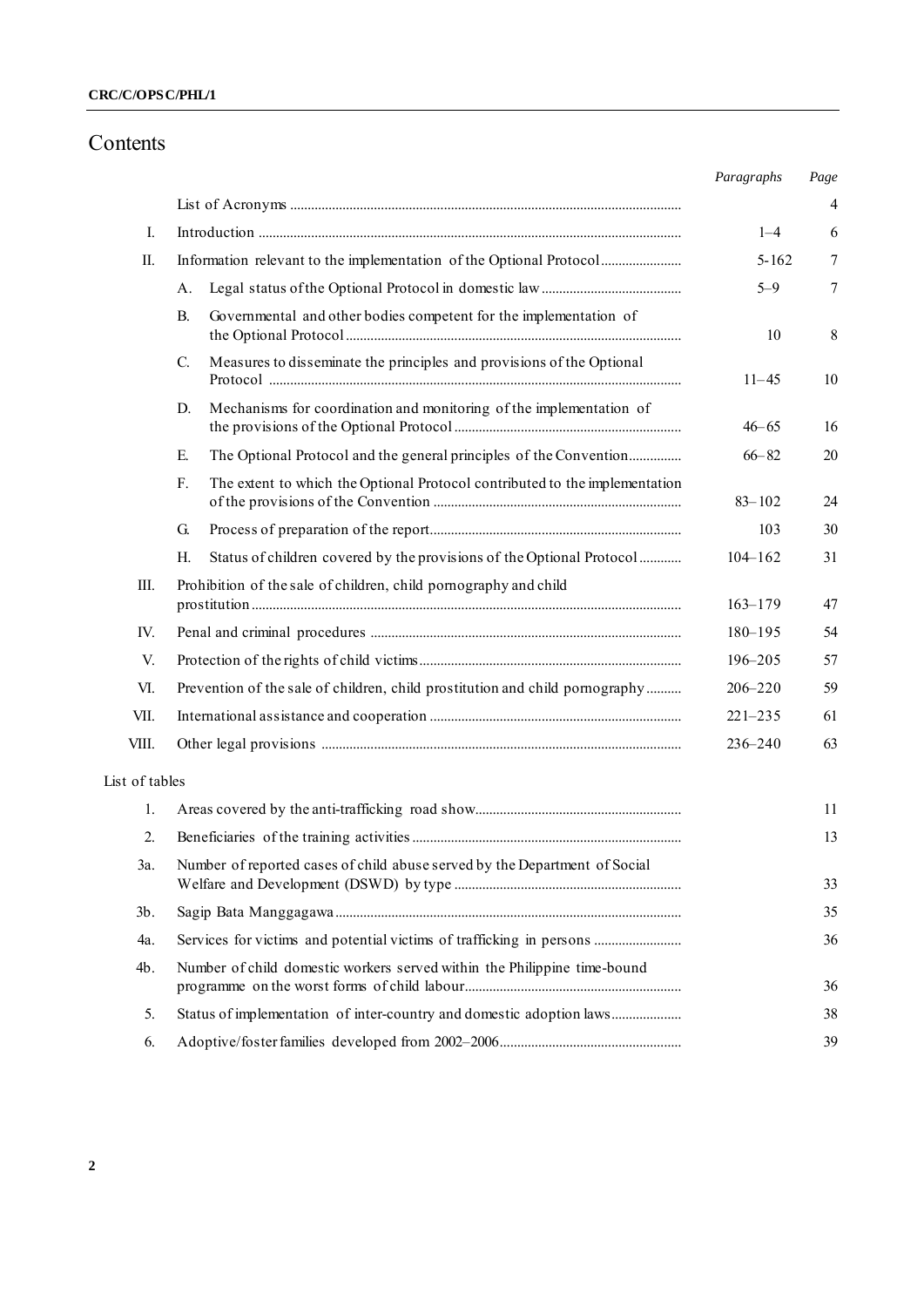| 7 <sub>1</sub> | Children served in the Department of Social Welfare and Development (DSWD)                                                                                                     | 40 |
|----------------|--------------------------------------------------------------------------------------------------------------------------------------------------------------------------------|----|
| 8.             |                                                                                                                                                                                | 41 |
| 9.             |                                                                                                                                                                                | 42 |
| Annexes        |                                                                                                                                                                                | 66 |
| I.             | National legislation, measures and acts relevant to the protection of the rights of<br>Filipino children prior to ratification of the Convention on the Rights of the<br>Child | 66 |
| П.             | National legislation, measures and acts relevant to the protection of the rights of<br>Filipino children prior to ratification of the Optional Protocol on the sale of         | 68 |
| Ш.             | National legislation, measures and acts relevant to the protection of the rights of<br>Filipino children after the ratification of the Optional Protocol on the sale of        | 70 |
| IV.            | Major government and civil society organizations implementing provisions of the                                                                                                | 71 |
| V.             | Studies and research conducted relevant to the provisions of the Optional<br>Protocol                                                                                          | 79 |
|                |                                                                                                                                                                                | 82 |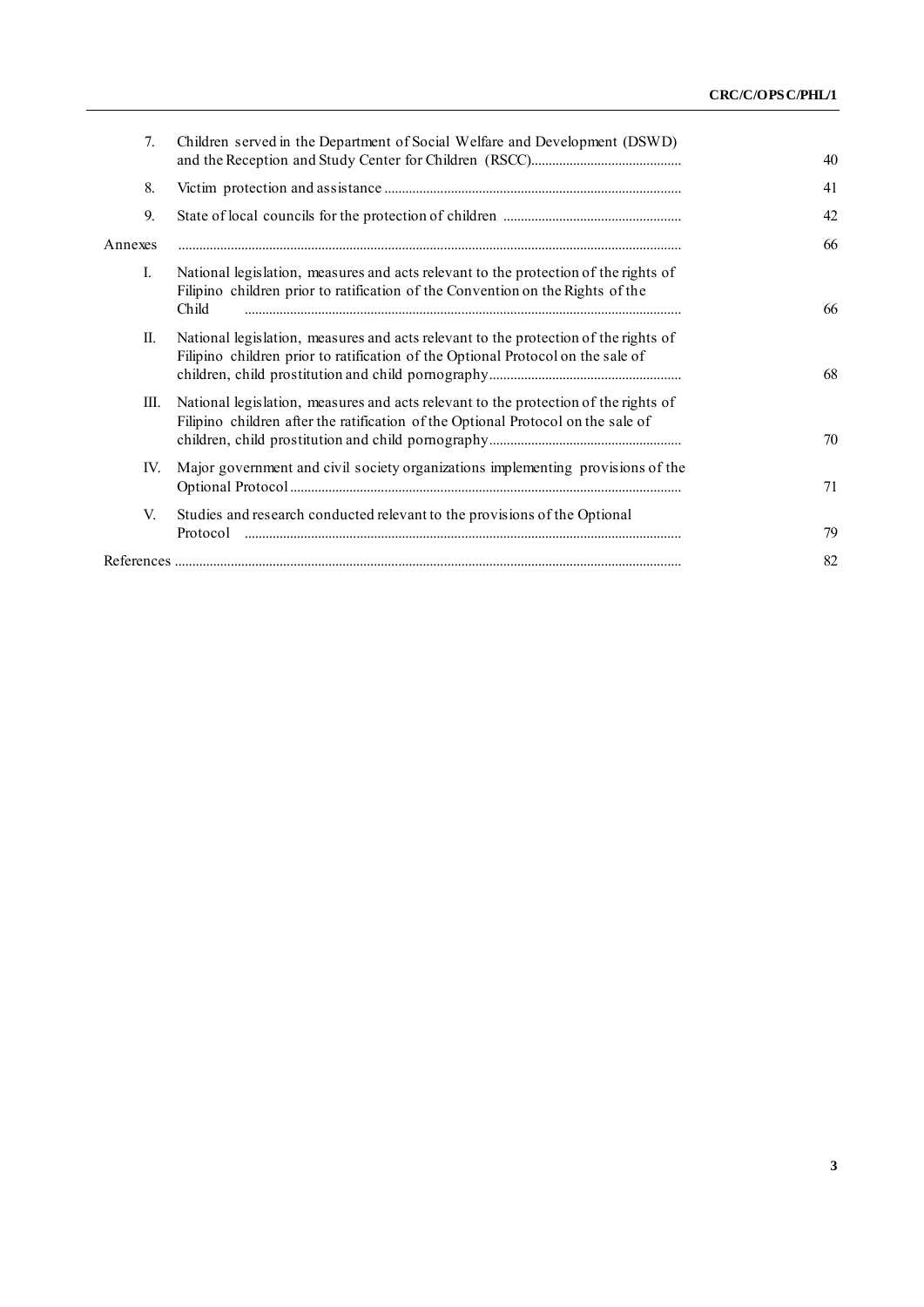# **List of Acronyms**

| AО                | Administrative Order                                                    |
|-------------------|-------------------------------------------------------------------------|
| <b>AIDS</b>       | Acquired Immune Deficiency Syndrome                                     |
| ВI                | Bureau of Immigrations                                                  |
| <b>BWYW</b>       | Bureau of Women and Young Workers                                       |
| CATWAP            | Coalition against Trafficking in Women - Asia Pacific                   |
| <b>CHR</b>        | Commission on Human Rights                                              |
| <b>CCNSP</b>      | Committee on Children in Need of Special Protection                     |
| <b>CRN</b>        | Child Rights Network                                                    |
| <b>CSC</b>        | Civil Service Commission                                                |
| CSE               | Commercial Sexual Exploitation                                          |
| <b>CSEC</b>       | Commercial Sexual Exploitation of Children                              |
| <b>CPTCSA</b>     | Center for the Prevention and Treatment of Child Sexual Abuse           |
| CSOs              | Civil Society Organizations                                             |
| <b>CWC</b>        | Council for the Welfare of Children                                     |
| DepEd             | Department of Education                                                 |
| <b>DFA</b>        | Department of Foreign Affairs                                           |
| DILG              | Department of the Interior and Local Government                         |
| DOH               | Department of Health                                                    |
| <b>DOJ</b>        | Department of Justice                                                   |
| <b>DOLE</b>       | Department of Labor and Employment                                      |
| <b>DOT</b>        | Department of Tourism                                                   |
| <b>DSWD</b>       | Department of Social Welfare and Development                            |
| <b>ECPAT Phil</b> | End Child Prostitution Child Pornography and Trafficking<br>Philippines |
| <b>HIV</b>        | Human Immunodeficiency Virus                                            |
| <b>IACAT</b>      | Inter-Agency Council against Trafficking                                |
| IAC-VAWC          | Inter-Agency Council on Violence against Women and Children             |
| <b>ICAB</b>       | Inter-country Adoption Board                                            |
| <b>JJWC</b>       | Juvenile Justice Welfare Council                                        |
| <b>LCPC</b>       | Local Council on the Protection of Children                             |
| LGUs              | Local Government Units                                                  |
| MC                | Memorandum Circular                                                     |
| <b>MSNAT</b>      | Multi-sectoral Network against Trafficking                              |
| NBI               | National Bureau of Investigation                                        |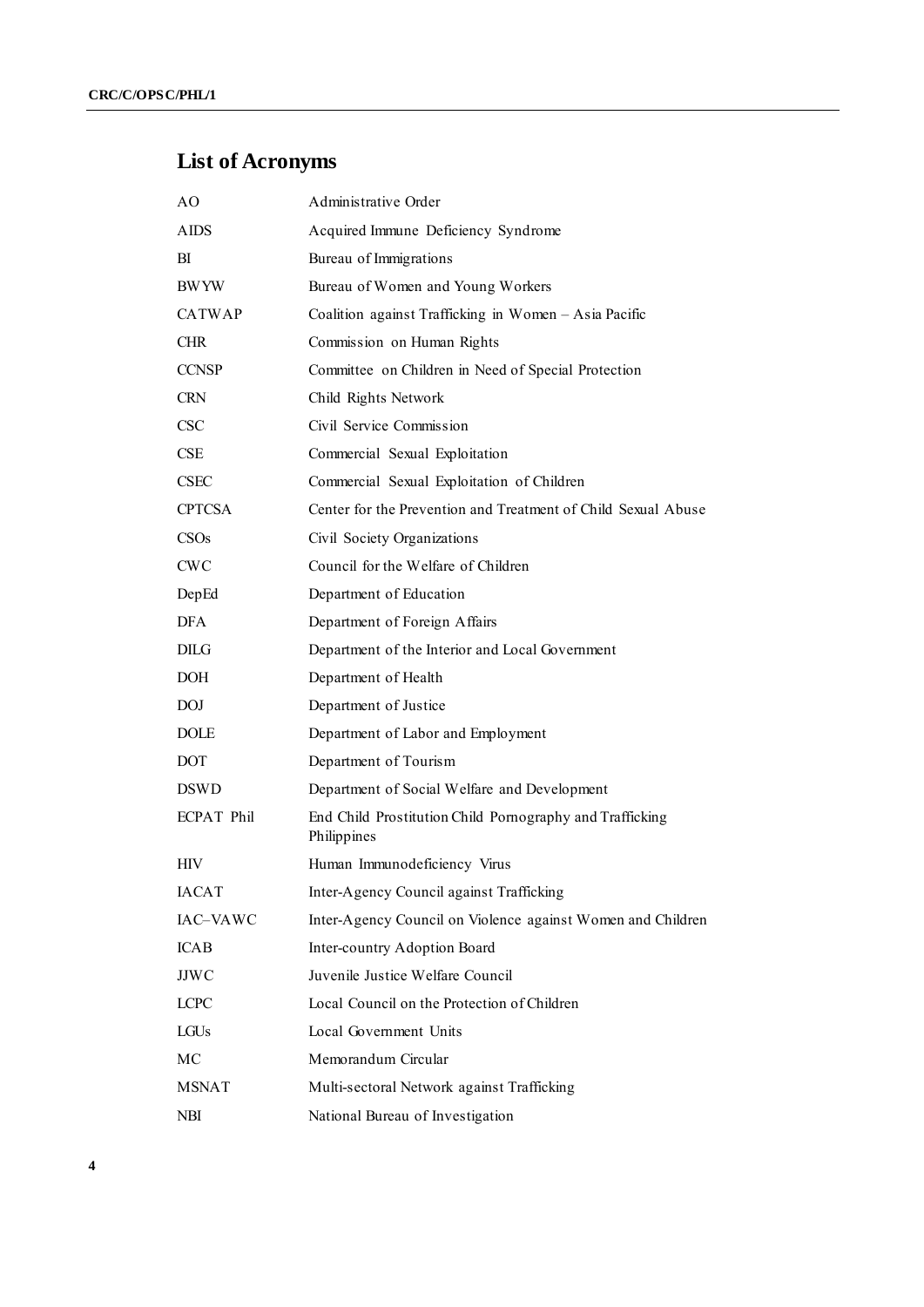| <b>NCRFW</b>     | National Commission on the Role of Filipino Women                               |
|------------------|---------------------------------------------------------------------------------|
| NGO              | Non-government Organization                                                     |
| <b>OWWA</b>      | Overseas Workers Welfare Administration                                         |
| <b>PACT</b>      | Philippines against Child Trafficking                                           |
| <b>PNAC</b>      | Philippine National AIDS Council                                                |
| <b>PNP</b>       | Philippine National Police                                                      |
| <b>POEA</b>      | Philippine Overseas Employment Administration                                   |
| PPACL.           | Philippine Program against Child Labor                                          |
| <b>PSC</b>       | Personal Safety Curriculum                                                      |
| RA               | Republic Act                                                                    |
| R <sub>H</sub>   | Reproductive Health                                                             |
| <b>SBM</b>       | Sagip Bata Manggagawa                                                           |
| <b>SC SACSEC</b> | Sub Committee on Sexual Abuse and Commercial<br>Sexual Exploitation of Children |
| <b>STI</b>       | Sexually Transmitted Infection                                                  |
| TIP              | Trafficking in Persons                                                          |
| <b>TWG</b>       | Trafficking Watch Group                                                         |
| <b>USAID</b>     | United States Agency for International Development                              |
| <b>UNCTOC</b>    | United Nations Convention on Transnational Organized Crime                      |
| <b>UNICEF</b>    | United Nations Children's Fund                                                  |
| <b>UNODC</b>     | United Nations Office on Drugs and Crime                                        |
| <b>VCCT</b>      | Voluntary Confidential Counseling and Testing                                   |
| <b>VFF</b>       | Visayan Forum Foundation                                                        |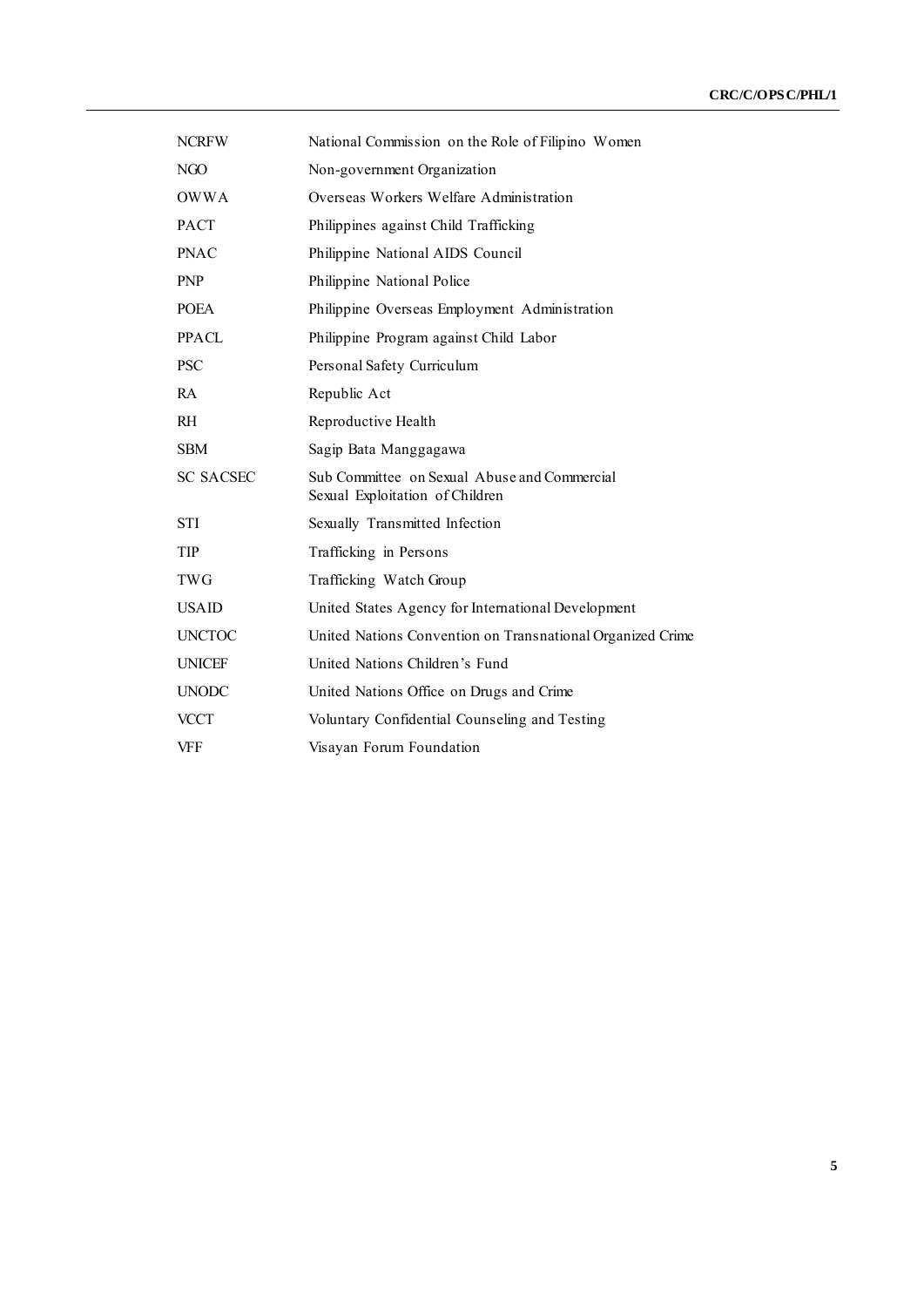## **I. Introduction**

1. On 23 April 2002, the Philippines ratified the Optional Protocol to the Convention on the Rights of the Child on the sale of children, child prostitution and child pornography of 25 May 2000. The Optional Protocol entered into force on 26 August 2003. As a State party, based on article 12, paragraph 1 of the Optional Protocol, this first report is focused on the measures taken by the Philippine Government to implement the provisions in the Optional Protocol following its entry into force from 2003–2004 to include 2005–2007.

2. The guidelines regarding initial reports contained in (CRC/OP/SA/1) was followed and utilized in putting this report together. Since the Philippines submitted a consolidated document of its third and fourth periodic reports on the implementation of the United Nations Convention on the Rights of the Child in September 2007, several parts of the following provide details to references made in the recent periodic report. Furthermore, some sets of data used in said report will be repeated in this document as prescribed by the above guidelines.

3. The period covered by this report was marked with national challenges to the Philippines. Apart from fulfilling its various commitments, such as the Convention and its two Optional Protocols, the Millennium Development Goals (MDGs) and the vision of CHILD 21 or the Philippine National Strategic Framework for Plan Development for Children (2000–2025) among others, complex and difficult development issues were continuously faced by the nation. Pertinent to this report were: the 2007 estimated population at 88,461,700 which keeps increasing annually at 2.35 per cent based on population trends established for the period 1995–2000; in 2006, more that 28 per cent or 25.2 million Filipino families manage to survive below the poverty line based on the National Statistical Coordination Board (NSCB) poverty incidence – which increased to 26.9 per cent from 24.4 per cent in 2003; the inequality in the distribution of income has grown wider between the higher and lower income groups; and, the unemployment rate remains high at 7.8 per cent and underemployment at 22.0 per cent as of January 2007.

4. There were other critical development concerns faced by the country as a result of the above: the highest population growth rates were in the poorest areas of the country like the Autonomous Region in Muslim Mindanao; increasing overseas Filipino workers; increases in prices of basic commodities coupled with staple food shortages like rice; as of 2003, there were already 9.3 million Filipino people who were undernourished; as of 2007, 36 out of 100 new school children do not finish elementary and 65 do not complete high school; and, more than 1.1 million children still needed immunization from preventable serious diseases. Equally affecting the State's implementation of the provisions of the optional protocol were: the effects of natural calamities and destruction of natural resources to the communities: the patches of on-going arm conflict in remote and poor rural areas of the country and noted incidences of extra-judicial killings of social activists, media people, peasant leaders and workers. The latter two have been major reasons for families and their children to seek alternative places of refuge and abandon their homes and basic sources of livelihood. Furthermore, children exposed to these are rendered more vulnerable to other difficult situations as a result of inadequately addressed trauma and weakened social protection mechanisms among others. These existing conditions and corresponding government priorities and responses directly or indirectly impact on the State party's compliance to the provisions of the Convention and it's Optional Protocols particularly on the sale of children, child prostitution and child pornography.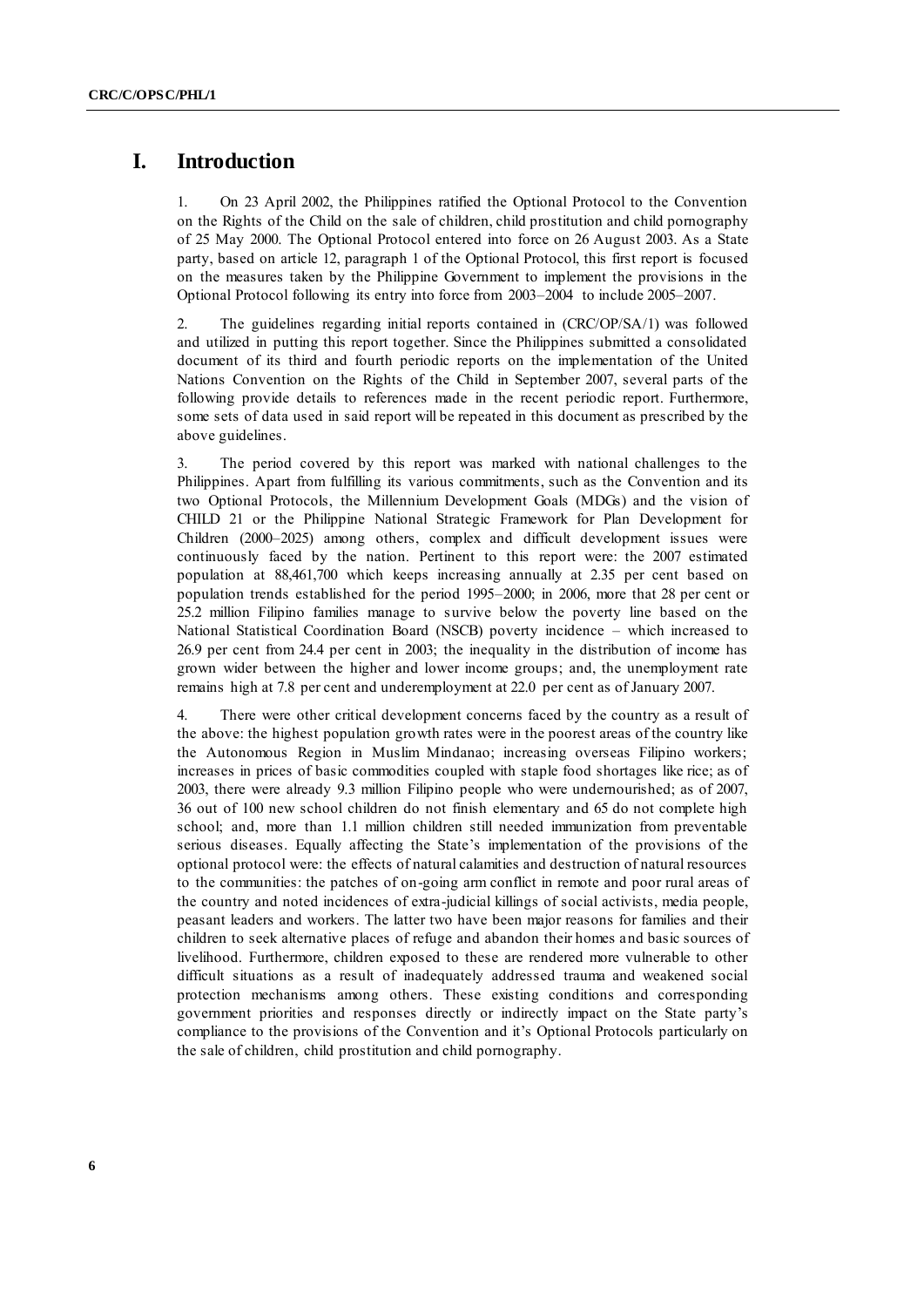# **II. Information relevant to the implementation of the Optional Protocol**

#### **A. Legal status of the Optional Protocol in domestic law**

5. Prior to the ratification of the following international treaties, the Philippine Government has been protecting the Rights of Filipino Children. The primary legislation relevant to the implementation and monitoring of the Optional Protocol to the Convention on the sale of children, child prostitution and child pornography is the Special Protection against Child Abuse Act, otherwise known as Republic Act 7610 (RA 7610). Other relevant Acts and materials in this regard have been enclosed.

6. The Philippines is also a State party to the Convention against Transnational Organized Crime and on 14 December 2000 and 28 May 2002, the country ratified the two (Protocols to the said Convention. These are the Protocol to Prevent, Suppress and Punish Trafficking in Persons, Especially Women and Children and the Protocol against the Smuggling of Migrants by Land, Sea and Air. These Protocols are very complementary, if not, in harmony with the Optional Protocol to the Convention on the sale of children, child prostitution and child pornography in 2002.

7. On May 2003, the Convention and its Optional Protocols have been incorporated into Philippine laws enacted since then. By virtue of Section 2, article II of the Philippine Constitution, the State 'adopted the generally accepted principles of international law as part of the laws of the land". In consultation with the appropriate structures of government, the Department of Foreign Affairs (DFA) has determined and established the legal status and applicability of the Optional Protocol in national laws and domestic jurisdiction. These were: the ‗Anti-Trafficking in Persons Act', ‗Elimination of the Worst Forms of Child Labor and Affording Stronger Protection for the Working Child, Anti-Violence Against Women and their Children Act', and, 'Juvenile Justice and Welfare Act'.

8. While modest gains have been achieved along the implementation of the relevant laws, there remain gaps in the legislation that require serious consideration to adequately address the situations covered by the provisions of the optional protocol. These are: (a) RA 7610 is vague on the criminal elements regarding pornography (to include use of cyberspace and other information communication technology) and other forms of sexual exploitation of children; (b) lacks clear definition of the age of sexual consent; (c) does not have clear provision for prevention and protection of the sale and trafficking of children in relation to sale of organs and body parts; and, (d) has to have clear provisions that decriminalized the child victims of the crimes mentioned.

9. Considering the above, noted are efforts to harmonize laws in order to make these more responsive. For the 14th Congress (2007–2010), the above have been considered along with the following as priority: (a) the minimum age of sexual consent; (b) child pornography; (c) corporal punishment and other forms of violence in the home, school and the communities; and, (d) discrimination against children born outside marriage. The newly formed Child Rights Network composed of CWC, Philippine Legislators Committee on Population and Development (PLCPD), Plan Philippines, Save the Children Sweden, UNICEF, World Vision, Center for the Promotion, Advocacy and Protection of the Rights of the Child, Christian Children's Fund, among others have successfully lodged these for hearings and are closely monitoring the progress of Bills drafted in to this day.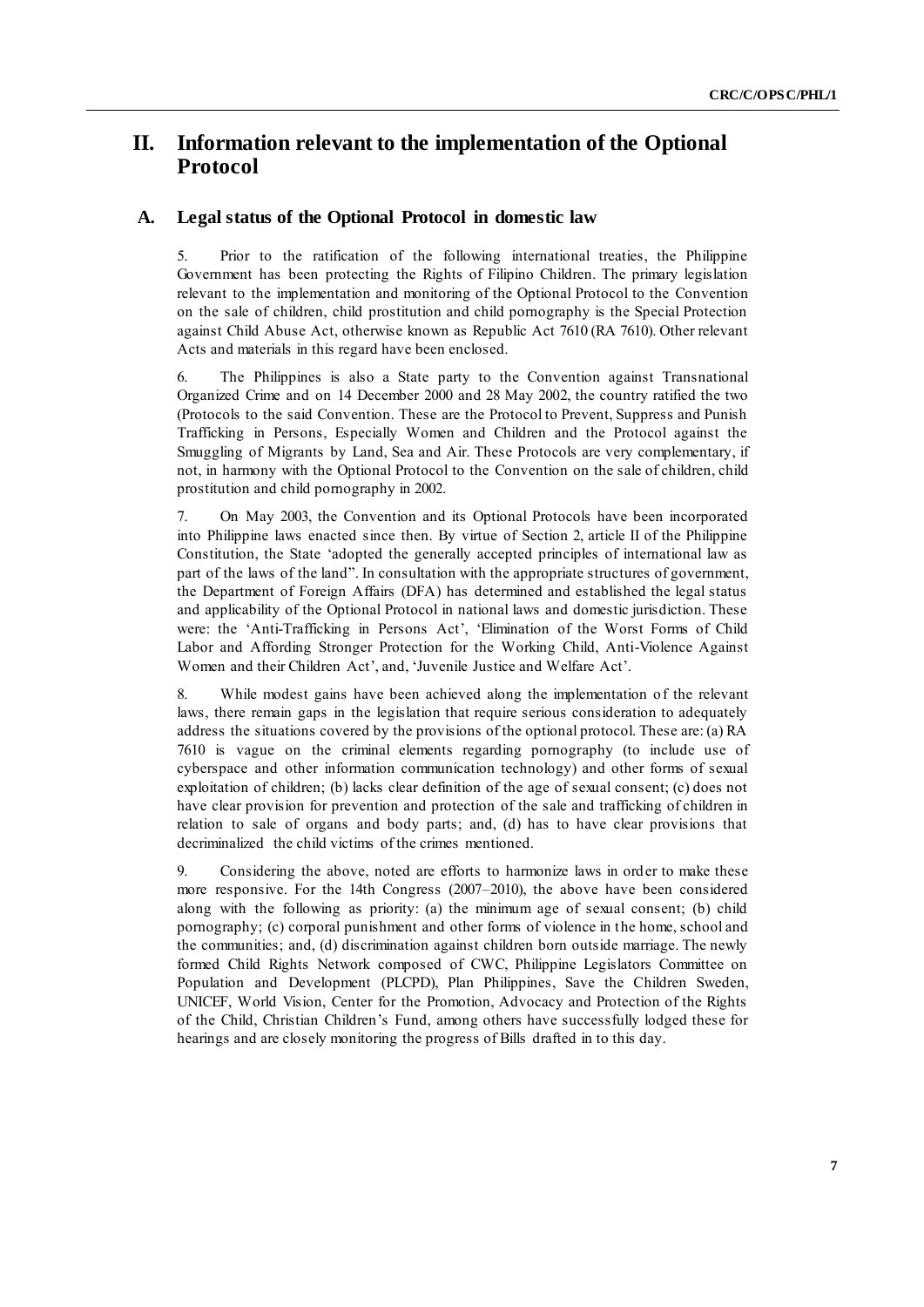## **B. Governmental and other bodies competent for the implementation of the Optional Protocol**

10. As a result, the enactment of the above Laws to implement the Optional Protocol to the Convention on the sale of children, child prostitution and child pornography enhanced the functioning and increased the areas of responsibility of the following:

(a) The Department of Justice (DOJ) is responsible for ensuring the prosecution of persons accused of trafficking, designating and training special prosecutors who shall handle and prosecute cases of trafficking , establishing a mechanism for free legal assistance for trafficked persons in coordination with other national organizations, and, convening the Inter-Agency Council Against Trafficking (IACAT) as Chair. Within the DOJ are three actively participating offices:

(i) The International Affairs Division (IAD) is responsible for international extradition submitted by local authorities and is the principal office handling all requests for extradition of individuals who have fled to the Philippines and all matters relating to mutual legal assistance in criminal matters;

(ii) The National Bureau of Investigation (NBI) is responsible for the conduct of surveillance, monitoring and investigation of recruiters, travel agencies, hotels and other establishments suspected to be engaged in trafficking in persons. It is also mandated to share intelligence information on suspected traffickers to all members of the IACAT, when necessary;

(iii) The Bureau of Immigrations (BI) strictly administers and enforces measures, undertakes surveillance, investigates and arrests of individuals or persons suspected traffickers – local or foreign and coordinates with various law enforcement agencies in this regard.

(b) The Department of Social Welfare and Development (DSWD) is responsible for the development of yearly plans of action and projects to protect children, implementing recovery, healing, reintegration and protective programmes for trafficked persons, providing counselling and temporary shelter to trafficked persons and developing a system for accreditation among NGOs for purposes of establishing centres and programmes for intervention in various levels of the community, and, conducting vigorous advocacy on the enactment of relevant laws, as Co-Chair of the Committee for the Special Protection of Children. Apart from being the Ex-Officio Chair of the Inter-country Adoption Board which safeguards the implementation of the Inter-country Adoption Act, the DSWD is a member of the various committees and sub-committees of Council for the Welfare of Children and relevant other inter-agency councils like the IACAT and the Inter-Agency Council on Violence against Women and Children (IAC-VAWC);

The Department of Foreign Affairs (DFA) is responsible for making available its resources and facilities overseas for trafficked persons regardless of manner of entry, exploring means to further improve its assistance in eliminating trafficking activities through closer networking with government agencies in the country and overseas particularly in relation to formulation and implementation of relevant policies and programmes to include monitoring of inter-country adoption and ensuring that passports are regulated and issued only for legitimate purposes;

The Department of Labor and Employment (DOLE) is responsible for ensuring the strict implementation and compliance with the rules and guidelines relative to the employment of persons locally and overseas, monitoring, documenting and rep orting cases of trafficking in persons. Within DOLE are three actively participating offices: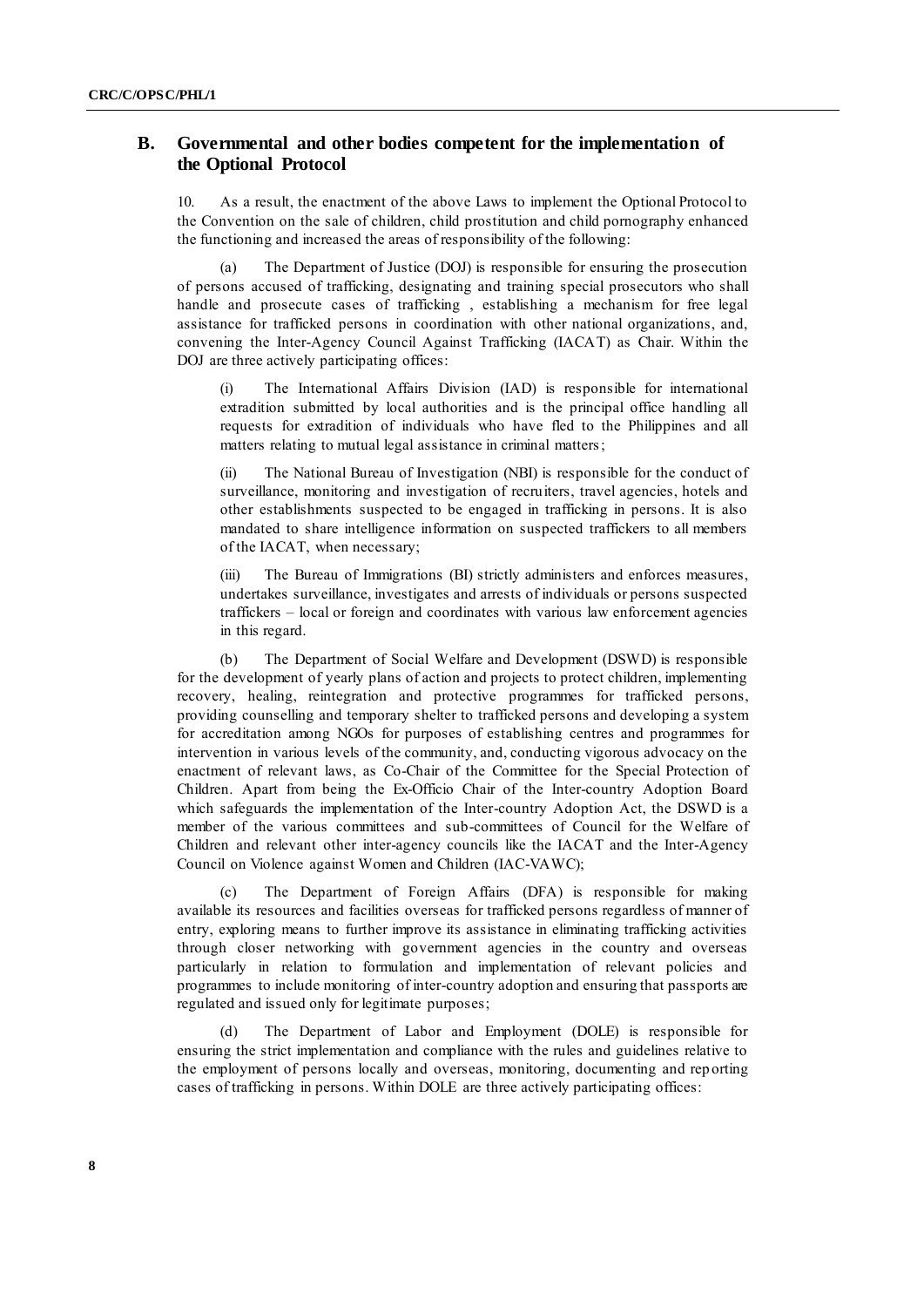(i) The Bureau of Women and Young Workers (BWYW) is responsible for empowering women and young workers to be productive members of society, while eliminating abusive and exploitative forms of their employment;

(ii) The Overseas Workers Welfare Administration (OWWA) is in charge of ensuring the generation of resources and provision of the welfare benefits of Overseas Filipino Workers and their families to include victims of trafficking and illegal recruitment;

(iii) The Philippine Overseas Employment Administration (POEA) is responsible for implementing effective pre-employment orientation seminars and pre-departure counselling programmes to applicants for overseas employment and undertaking the provision of free legal assistance to victims of trafficking in persons in the guise of overseas employment.

(e) The Department of the Interior and Local Government (DILG) is responsible for conducting information and advocacy campaign against trafficking and abuses against women and children, monitoring, documenting and maintaining a databank on these cases, guiding Local Government Units (LGUs) and barangays in monitoring perpetrators, violators and recruiters, increasing public awareness, promoting family and community empowerment to prevent and appropriately respond to these cases, maximizing existing mechanisms and organizations to prevent and suppress these violations or crimes;

(f) The Department of Education (DepEd) has great responsibility to educate students, parents and teachers regarding the issues, develop appropriate programmes and provide services to students vulnerable to Commercial Sexual Exploitation (CSE) and other forms of abuse and to work with other organizations outside the DepEd in ensuring adequate protection, care and support to victims of CSE and other forms of abuses amon g its constituents and students;

(g) The Department of Health (DOH) is responsible for making available its resources and facilities in providing health care to victims of trafficking who shall, at all time are held confidential. The DOH develops and enforces Health policies like those relevant to surgical transplants of body organs, health service facilities' practices with regard 'simulated birth' among others;

(h) The Department of Tourism (DOT) is responsible for implementing advocacy programmes that are designed to pursue on a nationwide and international-scale the "Child Wise Tourism' Program;

(i) Under the Office of the President of the Republic of the Philippines, the responsibilities of the following agencies have also been affected:

(i) The National Commission of the Role of Filipino Women (NCRFW) is responsible for assisting the Inter-Agency Council against Trafficking (IACAT) in the advocacy, formulation and monitoring of policies addressing the issue of trafficking in persons in coordination with relevant government agencies, and to formulate programmes and projects to eliminate Violence against Women and Children (VAWC) based on their mandate;

(ii) The Commission on Human Rights (CHR) is responsible for human rights protection and human rights promotion through a nationwide network of 14 regional offices and six sub-regional offices;

(iii) The Civil Service Commission (CSC) is responsible for ensuring that workplace Anti-VAWC policies and processes are in place in both public and private sectors and to assist in the filing of cases against individuals, groups,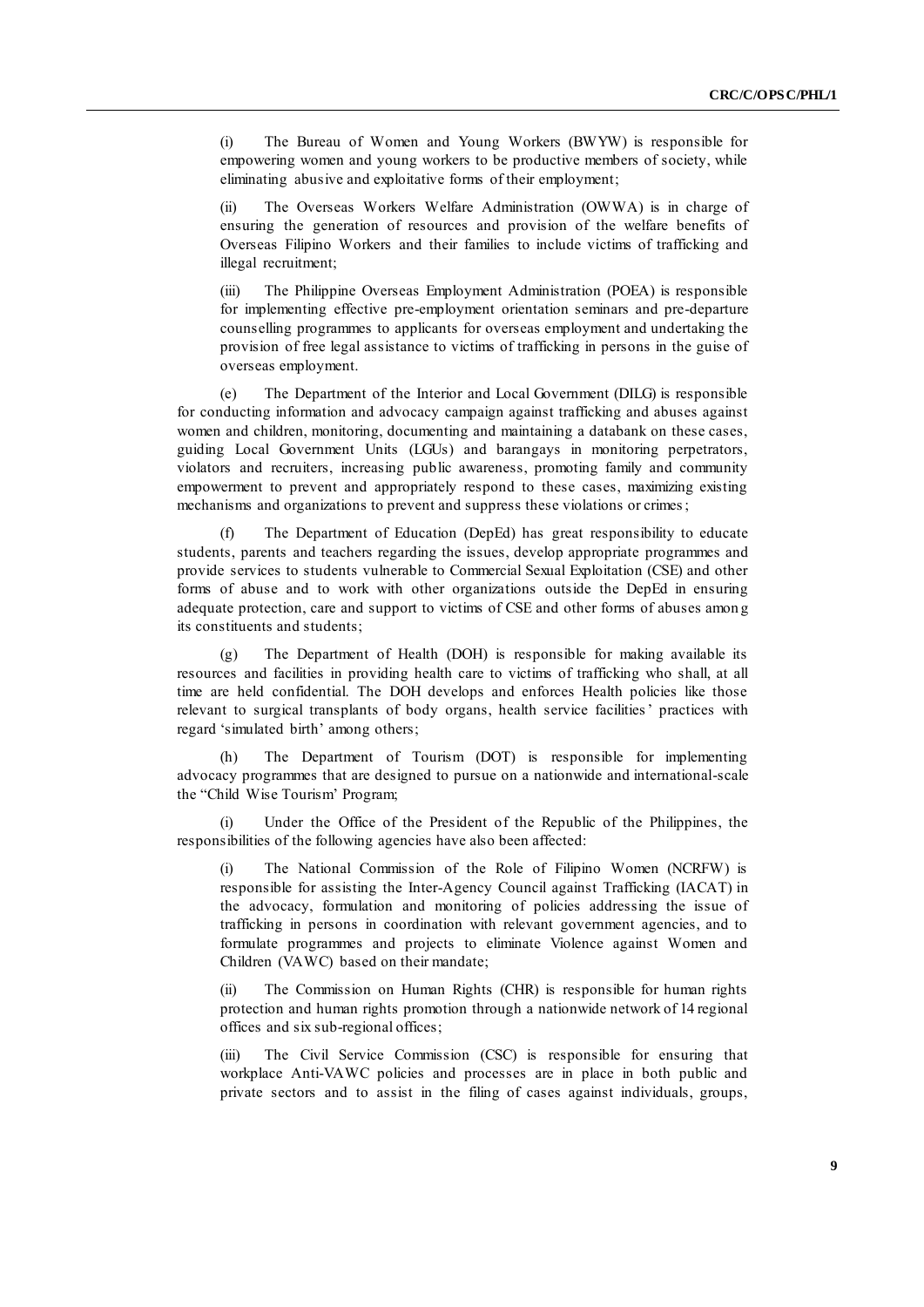agencies, institutions or establishments that violate the provisions of the Act and related laws;

(iv) The Council for the Welfare of Children (CWC) is the focal agency of the Philippine Government for children's concerns since 1974. CWC is responsible for the coordination and monitoring of the State Parties' commitments for children, drafting policy recommendations and national strategic plans of actions to guide all major stakeholders in their response to children's rights protection nationwide.

## **C. Measures to disseminate the principles and provisions of the Optional Protocol**

11. For the general population, varied activities were undertaken by the State party, through the major mandated agencies, together with the civil society in pursuit of raising the awareness of various members of the society on the principles, standards and provisions of the Committee and the Optional Protocol on the sale of children, child prostitution and child pornography.

12. The DILG has issued memorandum circulars (DILG MCs) relevant and integrated into advocacy activities conducted along the promotion Child Friendly Local Governance. Such are: DILG MC 2002–121, Revised Guidelines on the Organization and Strengthening of the Local Councils for the Protection of Children (LCPC); DILG MC 2005–07, Guidelines in Monitoring the Functionality of the LCPCs; DILG MC 2005–26, Strict Implementation of RA 9208 known as the Anti-Trafficking in Persons Act; DILG MC 2006-172, Strengthening LGUs efforts to combat trafficking in persons – an issuance supplementing MC 2005-26. Yearly issuance of MCs encouraging all LGUs to support the celebration of the following are also done: National Child Sexual Abuse Awareness Week, World AIDS Day, Girl Child Week, Children's Month, and Presidential Awards for Child Friendly Municipalities and Cities.

13. Since 2003, in collaboration with the LGUs, Asia against Child Trafficking (Asia Acts) network and Philippines against Child Trafficking (PACT) network, both civil society alliances of non-governmental organizations, reported collaborative conduct of Community Education sessions nationwide. The intensive Campaign against Trafficking in Persons reached 769communities all over the country. About 950 village-level sessions have been conducted all over the archipelago. These education and training sessions were designed to bring about a multiplier effect considering that the participants were from various agencies, sectors and stakeholders like young people, barangay leaders, law enforcers, government service providers, health workers, Non-government Organization (NGO) workers, community organizers, child rights advocates and social workers. At present, the organizations continue to conduct Parent Effectiveness sessions to parents of children from day care, residential care, and community-based programmes as part of the on going campaign.

14. Together with the DepEd, the VFF has conducted various Child Labor Forums to popularize RA 9231 (Elimination of the Worst Forms of Child Labor and Affording Stronger Protection for the Working Child Act) and its Implementing Rules and Regulations as it is related to the provisions of the Optional Protocol – with partners, schools, student organizations nationwide. On 12 December 2004, a nationwide 'People's Caravan against Trafficking' (together with other networks and organizations with stake on the issues of the Optional Protocol) was held. On the same date yearly nationwide mobilization on the Anniversary of the Global March are maximized and used as venues for discussions and updates with the general public on relevant legislative measures, issuances and laws on children.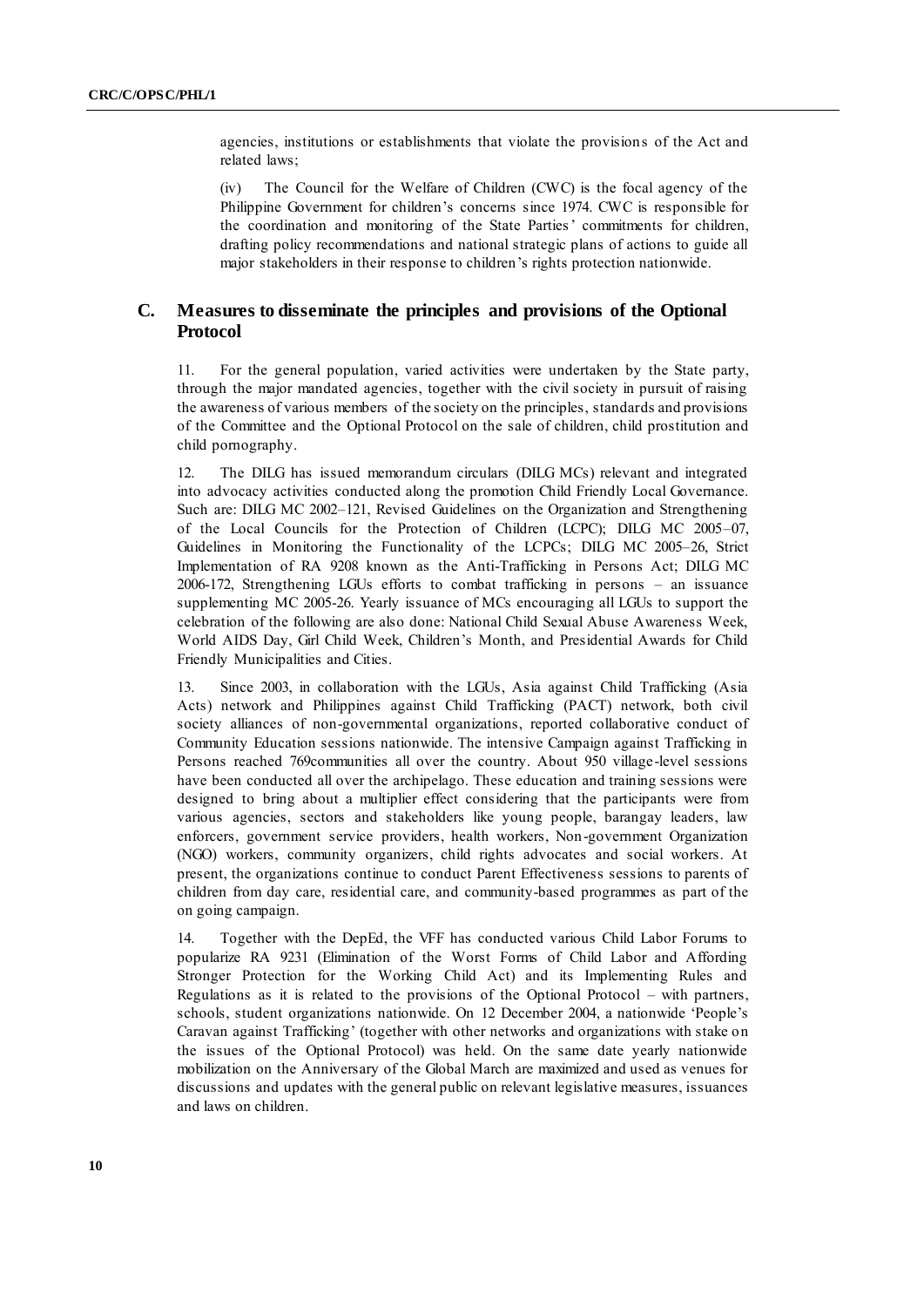15. The "18-Day Campaign against Trafficking and Violence against Women" every 25 November to 12 December was declared through Presidential Proclamation 1172 series of 2006. As spearheaded by IACAT and the IACVAWC this event is being observed around significant places of the country to inform the public on the havoc brought about by trafficking and violence and at the same time, elicit action from various stakeholders.

16. The IACAT in partnership with major networks of NGOs the "Filipino Initiative against Trafficking in Persons" the Anti-Trafficking Road Show in early 2005. Together with the Multi-Sectoral Network against Trafficking (MSNAT), PACT and the Coalition against Trafficking in Women-Asia Pacific (CATWAP), the campaign visited nine areas of the country. Existing IEC materials on anti-trafficking developed by partner NGO networks were disseminated to the public and frontline officials during the road show. An antitrafficking infomercial was also produced and aired in local TV networks in the hotspots. News releases in local newspapers, radio and TV interviews of top level government officials and NGO experts were also conducted. An awareness rally participated in by public, press conference and oath taking of local IACAT officials also took place. Commitment and interest of stakeholders to fight Trafficking in Persons (TIP) were manifested in their support for the anti-trafficking rallies in each road show area. 7 barangays of around 500 constituents were present in Zamboanga City, 5 provinces with almost one thousand (1,000) participants attended in Tacloban City, 28 barangays joined the city wide campaign in Davao City, almost one thousand (1,000) participants from the Oriental Negros province attended the city wide motorcade 200 participants joined the motorcade in Calbayog City.

Table 1

**Areas covered by the anti-trafficking road show**

| Areas visited              | Period of implementation |
|----------------------------|--------------------------|
| Zamboanga                  | September 2005           |
| Five Provinces of Region 8 | October 2005             |
| Davao City                 | November 2005            |
| Dumaguete City             | February 2005            |
| Calbay og City             | $M$ arch 2006            |

*Source:* Proceedings of the National Conference on Anti-Trafficking in Persons. held on 20September 2006 at the Manila Pavilion Hotel.

17. Modest mileage has been gained so far through these on-going efforts. Apart from Convention and its Optional Protocol on the sale of children, child prostitution and child pornography, the UNCTOC, the Protocol to Prevent, Suppress and Punish Trafficking in Persons, Especially Women and Children and the Protocol against the Smuggling of Migrants by Land, Sea and Air were also contents of the awareness campaigns. These Protocols are very complementary, if not, in harmony with the Optional Protocol on the sale of children, child prostitution and child pornography.

18. These activities are examples of good practices where it is possible for government, NGOs and other civil society organizations (CSOs), national and local government coordination and collaboration around common issues of children. All stakeholders who participated brought in their resources to include women- and man-hours and funds. While the ‗ground work' was from the civil society organizations to include non-governmental organizations and their partners and network in the areas covered portions of the financial support for so were from international funding agencies to include United States Agency for International Development (USAID).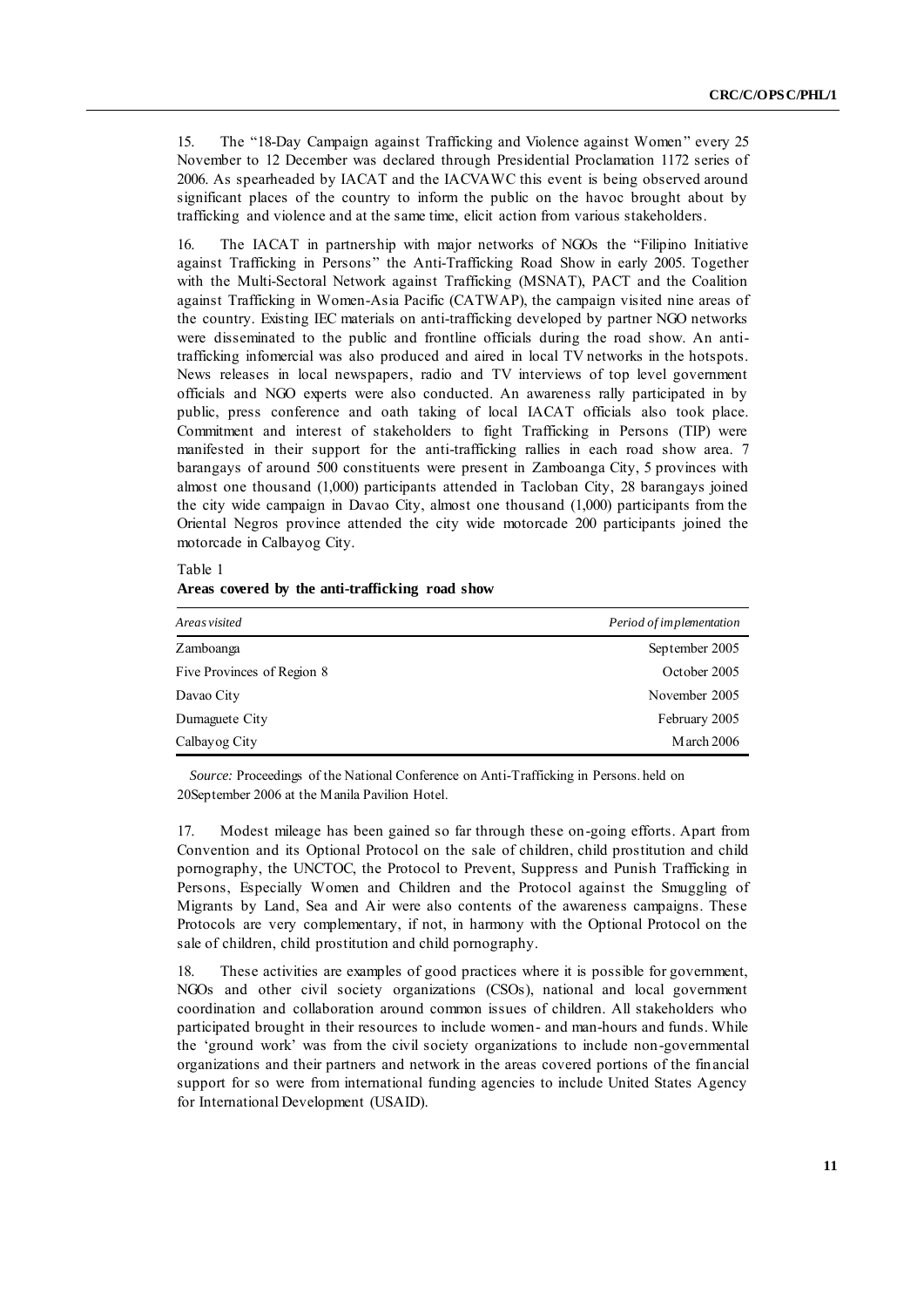19. The POEA conducts anti-illegal recruitment nationwide campaigns and distributes anti-illegal recruitment materials. It publishes monthly travel advisories in newspapers of general circulation to include awareness of child trafficking and abduction. The same information campaign continues to be conducted through regular job fairs.

20. It is notable that CSOs have contributed so much in facilitating activities to raise awareness and educate communities on the sale of children, child prostitution and child pornography. To this day, 10 per cent of the 41,955 barangays have been reached by organizations like Asia ACTs, PACT, ECPAT Philippines, and VFF among others.

21. Sustaining and scaling up a nationwide dissemination on the provisions of the Optional Protocol to this day is still a challenge to the State and its civil society partners. Nation-wide programmatic information dissemination requires monitoring and evaluation, and, separate budget allocations. Widespread popularization of the Optional Protocol on the sale of children, child prostitution and child pornography for all Filipino Children has to be considered alongside. These could be another area of collaboration by the mandated organizations of the State party and its civil society partners.

22. In schools, academic institutions and learning centres, similar efforts have been embarked on by various mandated agencies, singly or in partnership with and or in collaboration with CSOs.

23. Apart from having incorporated Human Rights Education (HRE) in the elementary and secondary levels of the education system, both formal and non -formal systems, children and women's rights and their protection are also given emphasis by the DepEd.

The Bureau of Elementary Education in 2003 developed a Handbook on Child Abuse focusing on strengthening awareness of children to prevent child abuse, including sexual abuse. This was printed, distributed and is being used in educating children about their rights with the assistance of UNICEF;

(b) The Staff Development Division under the Human Resource Development Services of the DepEd has been conducting Children's Peace Camp since 2004. Student leaders are trained on peer education and conflict resolution, children 's rights and prevention of child abuse;

(c) Together with the CHR, and the Center for the Prevention and Treatment of Child Sexual Abuse (CPTCSA) a "National Youth Forum on the Prevention of Child Abuse and Exploitation" was held participated in by around 700 student leaders and teachers committed to advocate and promote human rights and its corresponding responsibilities. Also conducted in 2006 for 60 DepEd Supervisors, Principals and teachers were training of trainers on Personal Safety Lessons. In turn, the trainers trained 467 more teachers benefiting around 24,000 students in turn.

24. A Manual on the Personal Safety Modules has been produced with the support of UNICEF by the CPTCSA with the intention of scaling up and covering all schools under the DepEd, both public and private, all over the country. A decree or policy authorizing all schools and educational systems to train, teach and use the tested modules will hopefully be formalized and signed by the Secretary of the Department of Education.

25. Within the CWC, the Sub-Committee on Sexual Abuse and Commercial Sexual Exploitation of Children (SC SACSEC) where the CPTCSA, DepEd and UNICEF are represented, continuing advocacy dialogues with the Committee on Children in Need of Special Protection (CNSP) and the Technical Management Group (TMG) to engage the CWC Board, where the Secretary of DepEd is represented, to lobby for the passage of the Decree or policy as mentioned earlier.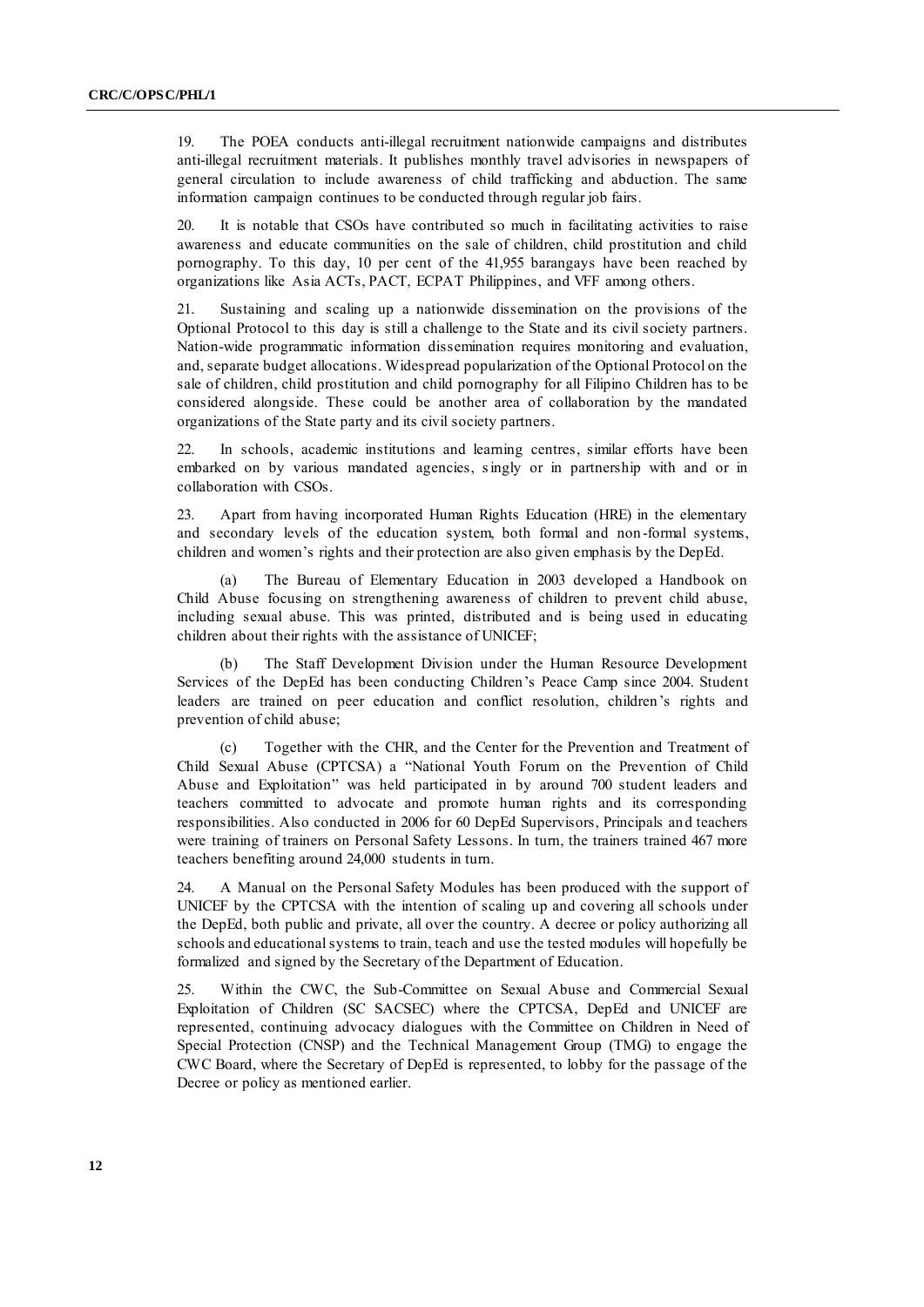26. The Personal Safety Curriculum (PSC) entails sustained training and capacity building of all Mentors and teachers (including Guidance Counsellors) in handling and managing prevention education topics but also in protection, recovery and healing interventions relevant to cases of all forms of abuses and violence children may or have experienced in school, community and homes.

27. The VFF, on the other hand, continues to conduct Capacity Building of Parents-Teachers Associations on Developing Interventions against Child Trafficking in the communities they cover in different parts of the country.

28. Through the Early Child Care and Development Program, the 'Rights of the Child' have been integrated in all domains of the Preschool Curriculum. Trainings, s eminars and orientations on the 'Instructionalization of Preschool Education' have been conducted for Preschool Coordinators with the Rights of the Children as primary consideration.

29. In terms of dissemination and public awareness, the Educational Systems, public, private and alternative, had the best opportunities for reaching children in the poorest and remotest communities. Fairly modest gains have been made. Considering the urgency to respond and the nature of the issues and concerns of children covered by the provisions of the Optional Protocol and all the related international commitments (to include the recommendations of the United Nations Study on Violence against Children) the State, through its mandated agencies, should consider intensifying continued dissemination to reach all children before the perpetrators do.

30. Furthermore, the DepEd should consider the immediate passage of the Policy, and take on the leadership to set up the requisite mechanisms and budgetary allocation and appropriation to enable PSC help children in all educational systems (including non-formal and alternative learning systems).

31. In the same light, CWC together with the End Violence against Children Network, the National Core Group on Violence against Children (EndVAC), the DepED and the SC SACSEC can initiate actions that will expand the PSC modules to include positive discipline approaches, and setting up mechanisms of redress and complaints of children in all the educational systems and settings.

32. To reach and build the capacity of all mandated and concerned Implementers, Professionals and Child Rights Advocates the Anti-Trafficking Road Show mentioned earlier organized by the IACAT, included two-day training for law enforcers, prosecutors, judges, social workers, representatives from the media, private sector, academe and NGOs. These trainings were designed to enhance their understanding on RA 9208, improve their skills in the investigation and prosecution of trafficking cases, rehabilitation and reintegration of trafficked persons and create linkages between and among the front liners. The table below shows the coverage of the activity in every locality visited by the road show.

#### Table 2

#### **Beneficiaries of the training activities**

| Number of training participants per<br>area | Zamboanga | Tacloban |                | Davao Dumaguete Calbayog |    | Total |
|---------------------------------------------|-----------|----------|----------------|--------------------------|----|-------|
| Social workers                              | 27        | 15       | 11             |                          | 32 | 53    |
| Health care providers                       |           |          |                |                          |    |       |
| Local NGOs                                  |           | 8        | $\overline{4}$ | 21                       |    | 13    |
| Educators/trainers                          |           |          |                |                          | 4  |       |
| Community Leaders                           |           |          | 5              |                          |    |       |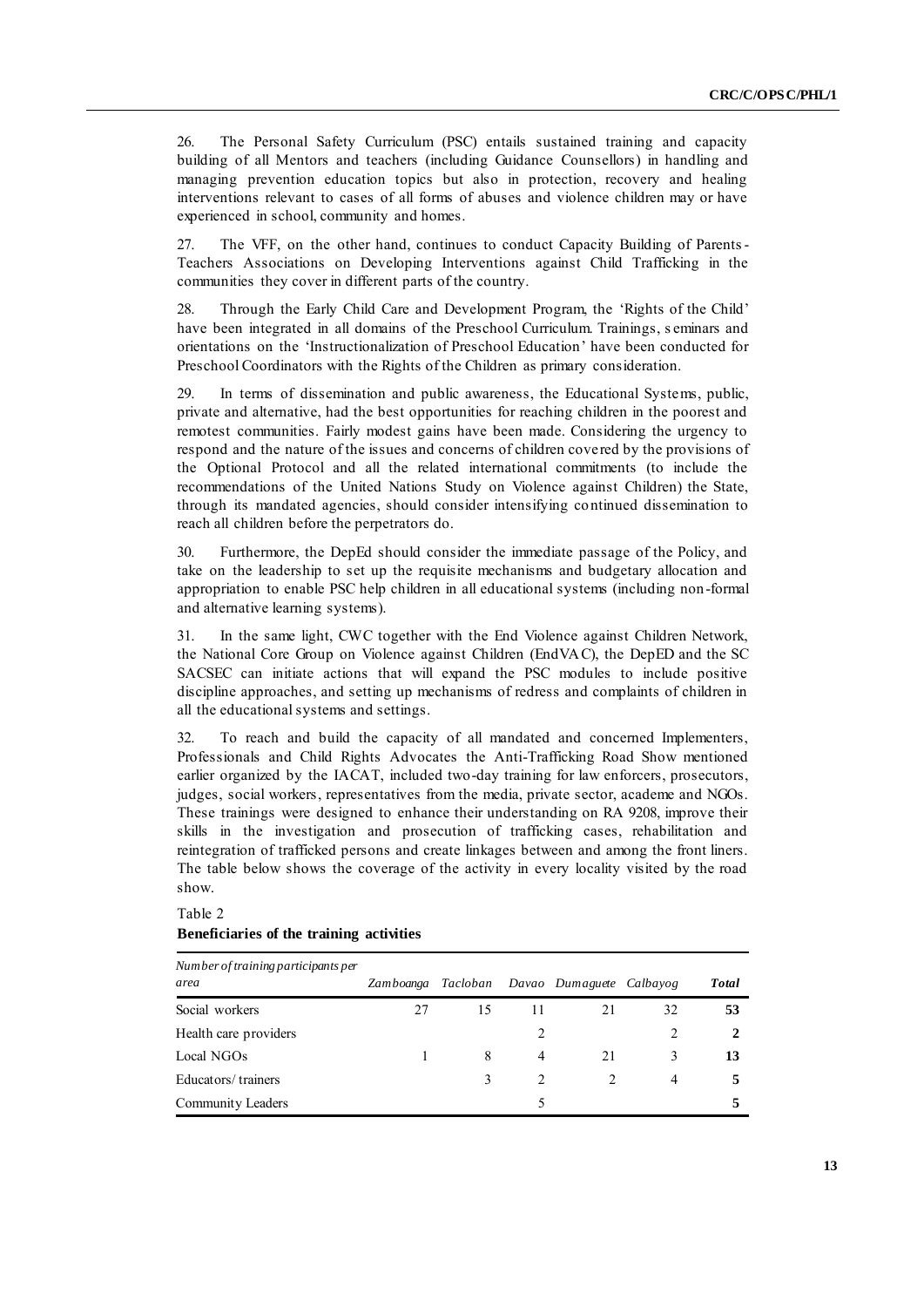| Number of training participants per<br>area            | Zamboanga Tacloban |    |    | Davao Dumaguete Calbayog |    | <b>Total</b> |
|--------------------------------------------------------|--------------------|----|----|--------------------------|----|--------------|
| Investigators                                          | $\overline{c}$     | 4  |    | 22                       | 27 | 13           |
| Police and other law enforcers                         | 10                 |    | 7  |                          |    | 24           |
| Prosecutors/Office of City and<br>Regional Prosecution | 5                  | 5  | 11 | 9                        | 6  | 21           |
| Line agencies                                          | 16                 | 10 | 11 | 13                       | 2  | 37           |
| M edia                                                 |                    |    |    |                          | 3  |              |
| Private sector partners                                |                    |    |    | 3                        |    |              |
| Local government unit                                  |                    | 6  | 3  |                          |    | 9            |

*Source*: National Conference on Anti-Trafficking in Persons held on September 20, 2006 at the Manila Pavilion Hotel.

33. As early as 2002, the civil society organizations like the Asia ACTs network and later with PACT networks have carried out 12 province-wide trainings called "Community Educators Training on Anti-Child Trafficking". Participants came from different agencies and NGOs. The second-level training on community education dubbed as "Strengthening" the Child Protection Network" was conducted in October 2004. Quick Reaction Teams (QRTs) were formed in nine provinces in the Philippines where child trafficking is rampant. QRTs in Quezon City and Davao City (these QRTs form part of the present Local Inter-Agency Council against Trafficking in Persons) and a village level QRT in Zamboanga City were also organized. These widespread community educations resulted in many cases of child trafficking uncovered and referred to mandated agencies for investigation, rescue and provision of services.

34. The CWC, through the SC SACSEC conducted the First National Consultation on Child Pornography in 30 June–1 July 2005. This was participated in by more than fifty (>50) national government and CSOs (including media practitioners) with stake on the issue of pornography. The activity served as a venue for dissemination, as well as coming to terms with the situations of children covered by the provisions of the Optional Protocol. Most important, it initiated the drafting of Strategic Framework against Child Pornography.

35. In October to November 2005, ECPAT Philippines pursued the Visayas and Mindanao Regional Consultation on Child Pornography as follow-on activity to the National Consultation to get children's participation in the drafting of the Strategic Framework against Child Pornography.

36. In June 2006, the CWC, through the SC SACSEC conducted a series of inter-islandgroup (Luzon, Visayas and Mindanao) consultations on the draft Strategic Framework against Child Pornography as it relates with the provisions of the Optional Protocol. More than 120 attended representing focal organizations from government and civil society including non-traditional partners such as Internet Service Providers, Microsoft Office Representatives, and, Children Advocates. Law Enforcement Agencies – Philippine National Police, and the Victoria Police of Australia were part of the Resource persons during these activities. This effort was implemented with the support of UNICEF.

37. The DOT in cooperation with ILO-IPEC successfully launched a campaign in six regions towards community ownership and responsibility of the advocacy against child labour. The initiative resulted in the attendance of stakeholders responsible in combating child trafficking to the relevant training programmes. The campaign also promoted the Code of Conduct for the Protection of Children from Sexual Exploitation in Travel and Tourism" and secured commitments from tour operators to create 'task forces' that would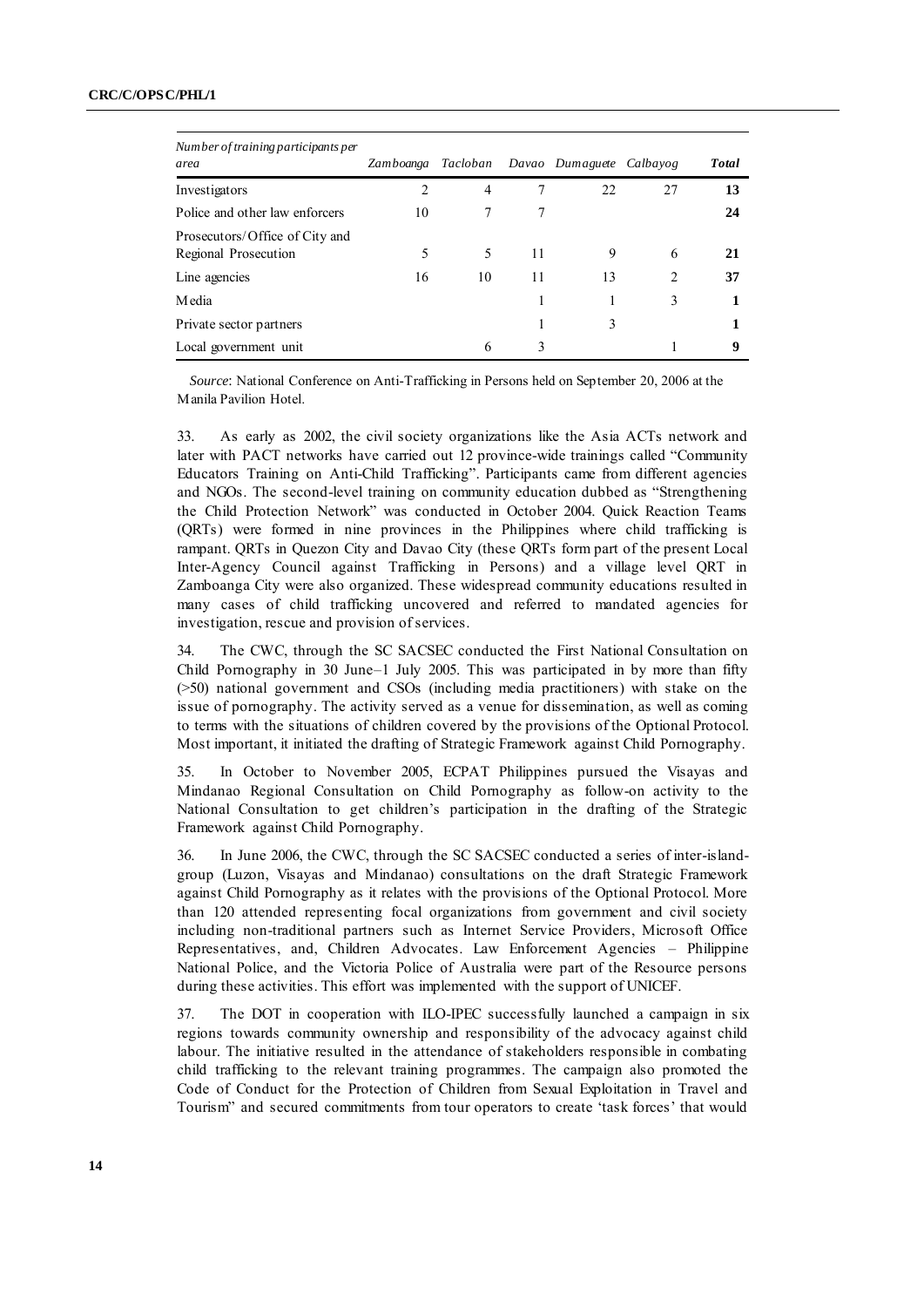monitor the operations of overseas travel agencies that sell the Philippines as a haven for sex tourism. The DOT maintained continuing linkages with hotel security officers for information sharing and surveillance to identify suspected pimps and traffickers. Also, roundtable discussions with members of the local community in some tourist destinations focusing on the ill effects of commercial sexual and trafficking of women and children were conducted. This is an on-going response to date.

38. Child Wise Tourism (CWT) topic is integrated in all of the Philippine Department of Tourism training and education programmes such as Tourism Awareness, Tour Guiding, Tourist Drivers Seminar, Ecotourism and Frontline Skills Trainings which aims not only to raise awareness but also to equip tourism staff coming from various sector with skills to identify and report child sexual exploitation in tourism. Examples of trainings conducted include the "Taxi Drivers As Tourism Front liners Training" among 250 taxi drivers in Davao City and the training among 550 employees of the Sofitel Philippine Plaza Hotel – front desk staff, food servers, hotel managers, chefs/kitchen assistants, room attendants, and security personnel on CWT. Also, trainings on CWT in prime tourist destinations like Puerto Galera and Boracay among people in the travel and tour agency owners and operators, hotel and resort personnel, local government officials, service providers, boatmen and massage parlour associations and law enforcement agencies were also undertaken.

39. In 2004, immediately after the enforcement of RA 9208 otherwise known as the Anti-Trafficking in Persons Act, the DOJ had a Joint Workshop with the VFF on ‗Enforcing the Anti-Trafficking Law' for law enforcers, prosecutors and those directly engaged in enforcing the law. The development of reporting and information gathering system was initiated.

40. Both organizations pursued further capacity building activities and have conducted the following since:

(a) A Mindanao–wide Consultation Workshop on Prosecuting Anti-Trafficking cases, Series of Seminars on Effective Coordination and Networking against Trafficking in Persons (TIP) carried out with DSWD, Philippine Coast Guard, Philippine Ports Authority, DOLE, and Shipping Industries. This was meant to improve coordination, better identification, prevention and protection of victims (women and children) of internal trafficking and abduction for whatever purpose;

(b) A National Trainers Training on Child Domestic Workers as part of the implementation of the Time Bound Project of the DOLE and ILO-IPEC;

(c) Series of Seminars on Developing Effective Services for Child Domestic Workers, Series of Multi-disciplinary Seminars for Anti-TIP for Mindanao and Luzon, Orientation on the Legal Framework of TIP for Visayas in partnership with PLAN Philippines;

(d) Ordinance Writing Workshops on Developing Local Policies against TIP;

(e) Training of Trainers on Community Education on Human Trafficking;

(f) Legislative Advocacy Workshop on Child Domestic Workers in the Philippines; and

(g) National Training on Trafficking for Shipping Companies in reference with the Ports Projects all over the country.

41. The DSWD conducts child-rights advocacy trainings to its intermediaries as part of Technical Assistance and Capability Building role. Through these activities, the provisions in the Optional Protocol are discussed.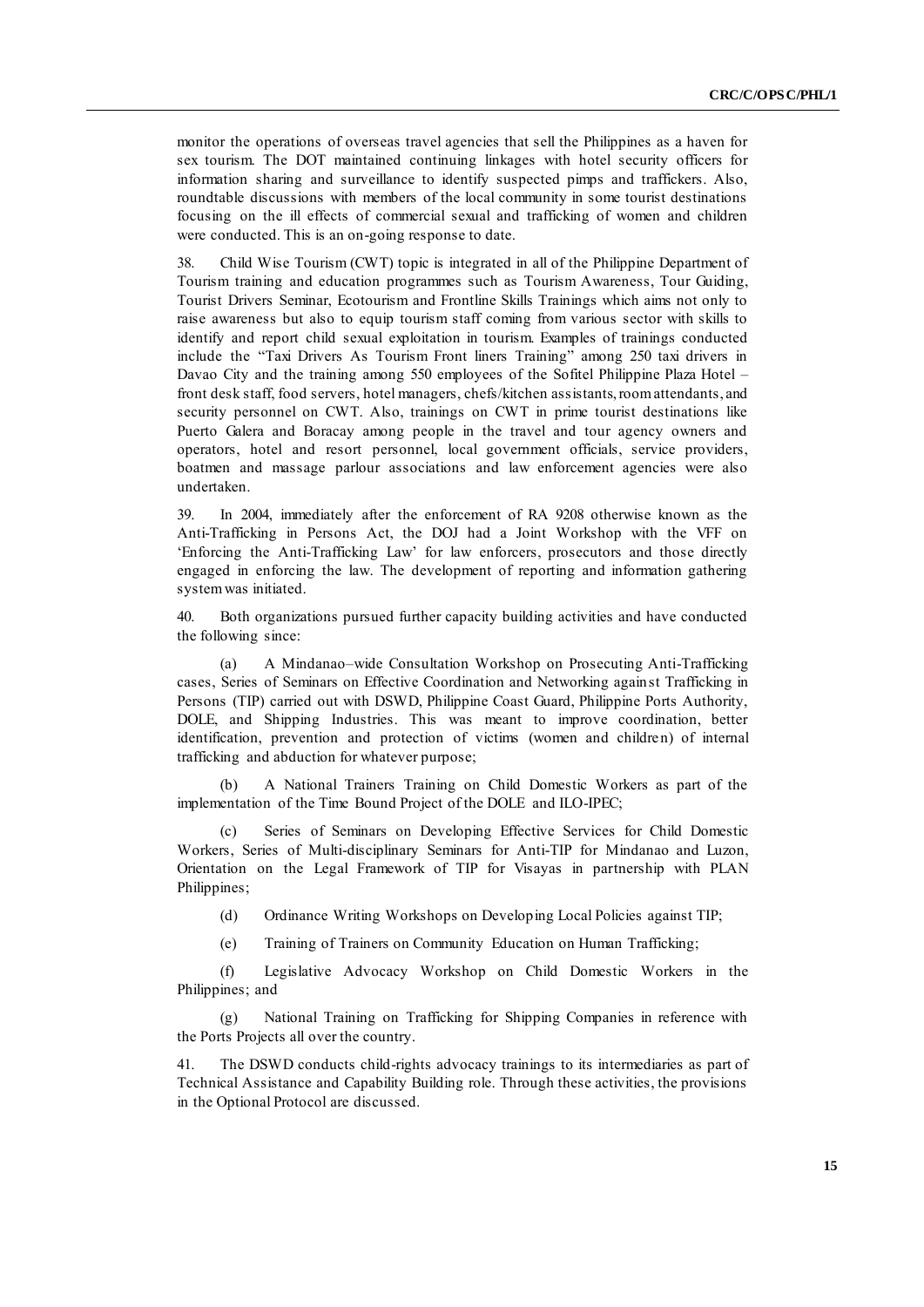42. Seminars and trainings have been held by the Department of National Defense and the PNP for peacekeepers. Their training module includes one on trafficking.

43. ECPAT Philippines continues to include the Convention and the Optional Protocol on the sale of children, child prostitution and child pornography in the information disseminated during orientation to social workers, travel agents, immigration officers and other partners on Guidelines on Minors Traveling Abroad and other related laws and guidelines.

44. Improved linkages with other NGOs, CSOs and government agencies were noted as a result of these efforts. New and non-traditional organizations have become actively engaged in the response. There is, however, no readily available data with regards the extent of coverage of these sessions, what were the lessons learned, how these have affected practice and the lives of the children reached. A comprehensive resource map of said trained participants is also wanting.

45. The DSWD and the CWC, through the SC SACSEC may want consider, as part of its research agenda and mandated activities, assessing the outcome and or impact of all these trainings and capacity building efforts on the 'primary implementers' and their agencies in their areas of operation, and, the quality of the enjoyment of rights of the children they serve. A comprehensive Resource Directory will definitely be most useful in achieving universal accesses to prevention, protection and recovery programmes and services for all concerned, particularly, the children.

#### **D. Mechanisms for coordination and monitoring of the implementation of the provisions of the Optional Protocol**

46. Numerous inter-agency and multi-sector mechanisms that have been in place continue to contribute to the coordination and monitoring of the implementation of Laws and Issuances on Children relevant to the implementation of the Convention and provisions of the Optional Protocol.

47. The CWC is the mandated institutional mechanism of the Philippine government responsible for the coordination, implementation and monitoring of the State party's international and national commitments or obligations to its Children. In 2000, the CWC was tasked to serve as the National Early Childhood Care and Development Coordinating Council (NECCDCC) of the government by virtue of Republic Act 8980 also known as ECCD Act of 2000 based on PD 603. Now, the implementation of the law serves as part of a national prevention response to the issues of children also covered by the provisions in the Optional Protocol and other related laws and issuances on children.

48. As the nation's lead agency for children, CWC is governed by a Board composed of Cabinet Secretaries or their duly designated representatives from the department of social welfare and development, health, education, interior and local government, justice, labour and employment, agriculture and economic planning; three coordinating bodies; three private individuals (to include a child representative) and two ECCD experts.

49. Within the CWC are structures that have been reorganized in order to be more responsive and effective in addressing the challenges posed by its mandate. At the national level, the Technical Management Group (TMG) composed of various heads of bureaus and services of concerned agencies and heads of identified NGOS reviews, prioritizes and recommends for approval to the Council Board policies, programmes, strategies and approaches on children. Sectoral committees and sub-committees organized around the major clusters of child rights like Special Protection measures, civil rights and freedom, family environment and alternative care, basic health and welfare, education and cultural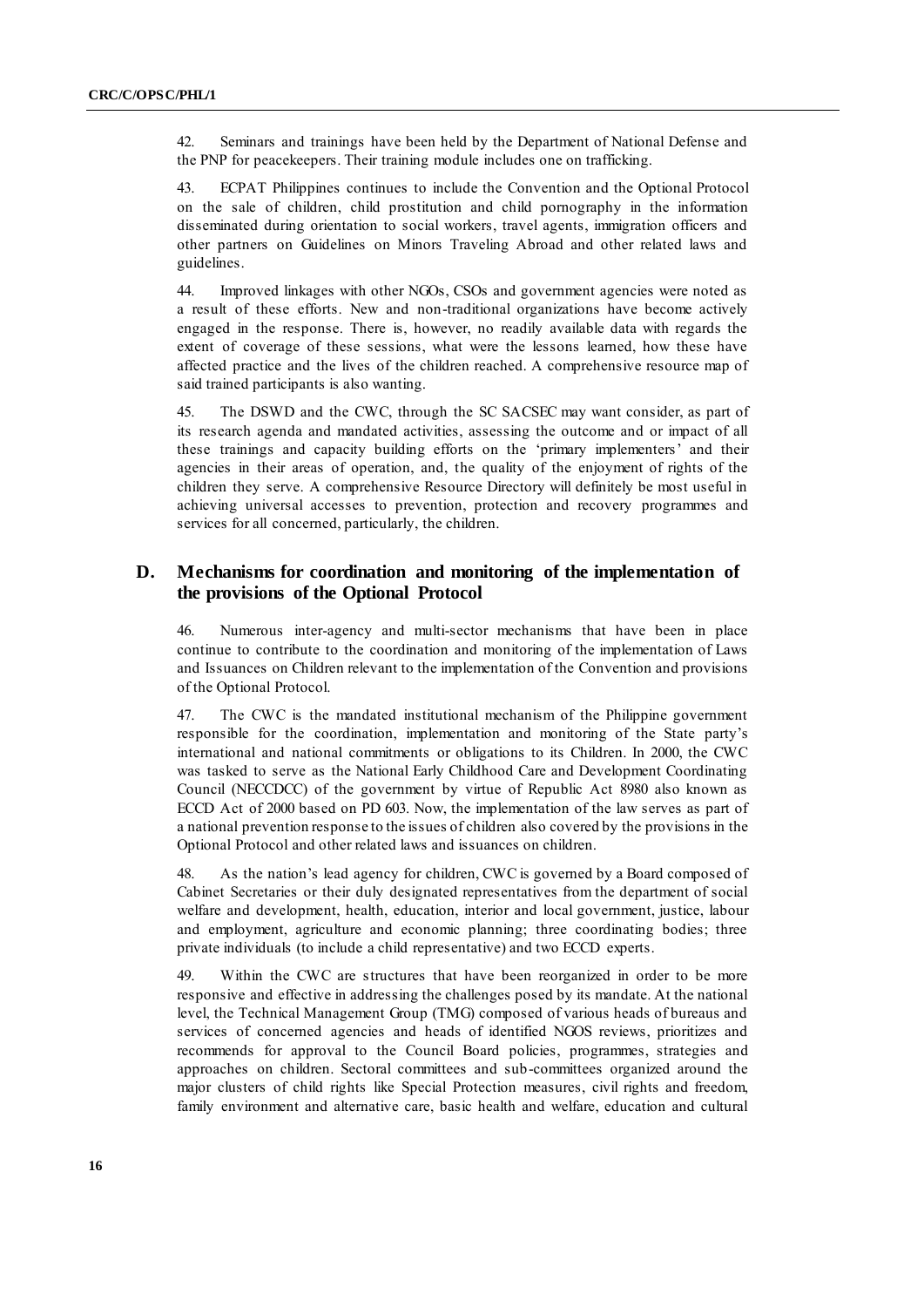activities among others assist the TMG in assessing further more specific areas of children's rights, formulate and recommend policies, and strategies, monitor and evaluate projects as necessary. Throughout the country, the CWC operates through 17 Regional Committee or Sub-committee for the Welfare of Children (RCWC/RSCWC). The vital link between the national government and the local governments, the RCWC/RSCWC is lodged under the Regional Social Development Council (RSDC) one of the committees under the Regional Development Council (RDC). The RCWC/RSCWC receives support from CWC and the UNICEF through its country programmes for children.

50. At the national level, the SC SACSEC closely coordinates the implementation and monitoring of the Optional Protocol to the Convention on the sale of children, child prostitution, and child pornography. SC SACSEC is a member of the Committee on Children in Need of Special Protection (CNSP). The SC SACSEC is responsible for the development of the National Framework of Action against Commercial Sexual Exploitation of Children (FA SACSEC) for 2001 – 2005 as reported to the Committee on the Rights of the Child in the second periodic report under the Convention. This five-year framework is anchored on the Philippine National Strategic Framework for Plan Development for Children 2000–2025 or ‗Child 21' and served as a child rights-based response guide and roadmap for actions, initiatives or endeavours pursued by the Local Government Units (LGUs), NGOs, private sectors and the national agencies from the prevention to re integration of children who became victims of commercial sexual exploitation. The draft of the 2nd Medium Term FA SACSEC 2006–2010 is presently being finalized based on progress made along the issue of Sexual Abuse, Prostitution, Trafficking and Pornography affecting children. The Center for the Promotion, Advocacy and Protection of the Rights of the Child (CPAP RC), a civil society organization serves as Chair of SC SACSEC together with the Philippine National Police as Co-Chair.

51. In 2005, the SC SACSEC initiated the drafting of the Strategic Framework on Addressing Child Pornography through the 1st National Consultation on Child Pornography. This framework on child pornography aims to provide the focus, urgency and effort that the issue deserves, and offer directional guide for the implementation of various initiatives and interventions by all stakeholders dealing with the issue. Together with Child Sexual Abuse strategic framework, this document has been validated nation wide and being finalized for integration into the updated comprehensive FA SACSEC 2006–2010.

52. Now integrated into the CNSP is the former Sub-Task Force on the Girl Child (STF GC). The STF GC was created to address the particular gender related concerns of the Girl and Boy Children as a response to the provisions of the Beijing Declaration on Women and Girls. This inter-agency body developed the Medium-Term Strategic Framework on the Girl Child 2000–2004 (or the Girl Child Plan) which bridged the Philippine Plan for Gender-Responsive Development (PPGD) and the Philippine National Strategic Framework for Plan Development for Children 2000–2025 (Child 21). Taking off from the Convention on the Rights of the Child, the Girl-Child Plan aims to address the discrimination against the girl and boy child and defined the agenda of action for a genderfair approach to the development of and to mainstream gender-sensitivity in the policies and programmes for the girl and boy children. Lastly, the Girl-Child Plan is the gender companion plan to the National Framework of Action against Sexual Abuse and Commercial Sexual Exploitation of Children (FA SACSEC).

53. However, the Girl-Child Plan and the contents of the Handbook on ‗Guidelines for Integrating the Girl –Child Plan in Your Organizations' have to be utilized to the fullest beginning with the sub-structures of the CWC, from national to local. The CWC, through the Committee for Children in Need of Special Protection (CCNSP) may consider drawing up actions that will pursue this together with monitoring indicators of successful mainstreaming and utilization. The CNSP is the mechanism now responsible for putting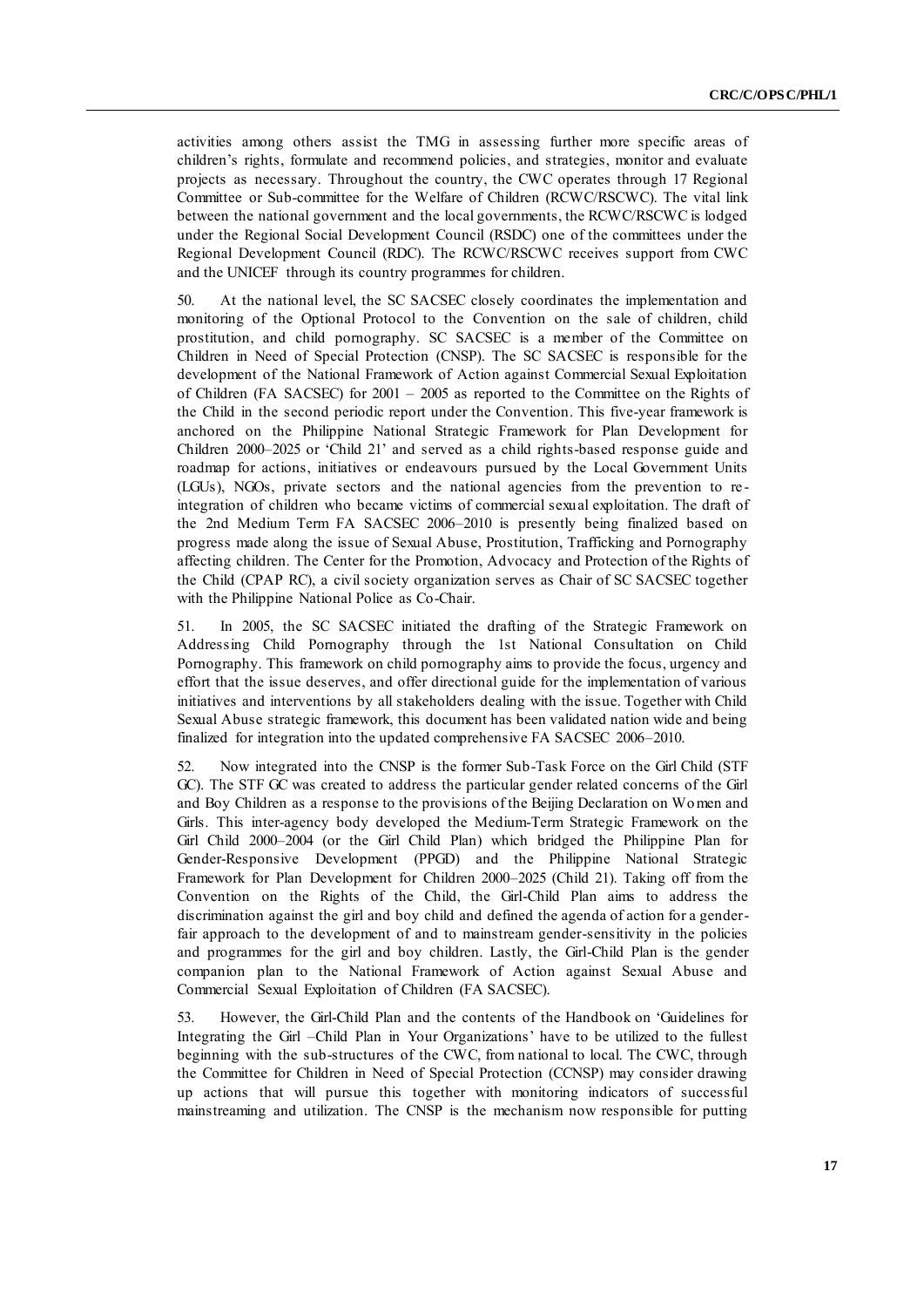together the supplementary report for Children on the State party's implementation of the Convention on the Elimination of Discrimination on Women – to include Girls.

54. Significant gains have been achieved in terms of coordination of multi-sector and inter-agency responses through these sub-mechanisms particularly the SC SACSEC, STF GC and the CCNSP. Other non-traditional partners have demonstrated interest and provided support to the implementation of relevant laws and the provisions of the Optional Protocol. Community based alliances like the Alliance Against Child Pornography – a nation-wide organization of networks of organizations have participated in the campaign to raise awareness on Pornography of Children, provided inputs towards the validation of the Strategic Framework on Addressing Pornography of Children and the FA SACSEC. Most significant, the Alliance has closely partnered with legislative groups in order for relevant draft bills on Pornography of Children be reviewed, made more responsive and given attention for passage.

55. The CWC may want to consider scaling up these gains. The issues and concerns of children covered by the Optional Protocol require very close, intensive and sustained collaboration among stakeholders in order to put an end to these difficult situations of children. The local, regional as well as the national structures of the CWC can consider operational measures that will institutionalize and tighten the active link, s upport and cooperation with these non-traditional partners across levels throughout the country.

56. In spite of these gains and potentials, current efforts are still inadequate.

57. Since 2003, the CSEC Info System was put in place through pilot communities as part of the Subaybay Bata Monitoring System (SBMS – literally means, child surveillance and monitoring) and other micro monitoring systems for all children's concerns. While the CSEC Info System was designed specifically to monitor and facilitate res ponse provision and design addressing the issues relevant to commercial sexual exploitation of children and the provisions covered by the Optional Protocol, the integration and institutionalization of the CSEC Info System in all the organizations and networks working on the issues covered by the Protocol will still take some time.

58. The DSWD, through its substructure, the Inter-Country Adoption Board (ICAB) and Inter-Country Adoption Placement Committee, and Secretariat, performs functions that secure all the processes involved in the implementation of the Republic Act 8043 or the Act Establishing the Rules to Govern Inter-Country Adoption of Filipino Children, and for other Purposes. Apart from setting up policies and guidelines, the collection, maintenan ce and preservation of confidential information; monitoring, follow-up and facilitation of completion of adoption, accreditation and cancellation of licenses of adoption agencies to operate; and, promotion of development of adoption services are performed. As of this writing, the Implementing Rules and Regulations to the Republic Act 8043 have been amended to better serve the Filipino Children.

59. In September 1995, the Committee for the Special Protection of Children was created through Executive Order 275 "Creating a Committee for the Special Protection of Children from all Forms of Neglect, Abuse, Cruelty, Exploitation, Discrimination and Other Conditions Prejudicial to their Development". This inter-agency committee supports the implementation of the relevant laws to include implementation, assessment and monitoring. Specifically, the Committee directs other agencies to immediately respond to the problems brought to their attention and report to the Committee on actions/s taken; and, monitors the disposition and prosecution of child abuse, trafficking and prostitution cases. In 2001, the National Comprehensive Program for Child Protection (NCPCP) was issued following the direction stated under article II Section 4 of Republic Act 7610, otherwise known as The Special Protection of Children Against Child Abuse Act mandating the DOJ and the DSWD to initiate the drafting of a comprehensive programme for the protection of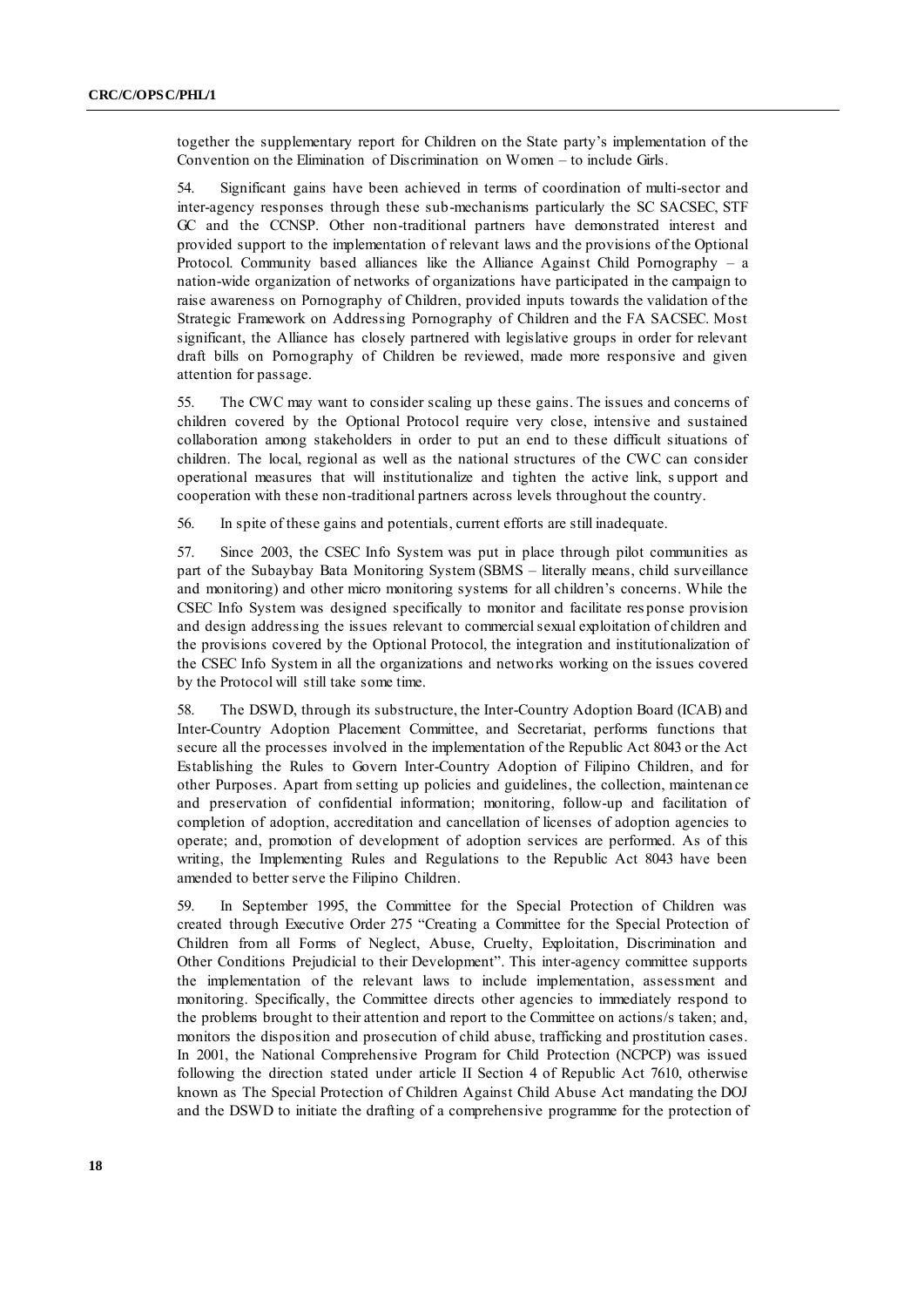children against child prostitution and other sexual abuse, child trafficking, obscene publications and indecent shows and other acts of abuse and circumstances which endanger child survival and normal development". This National Comprehensive Program for Child Protection has been updated for 2006 – 2010 and was launched on 18 June 2007. Consistent to the vision and approaches of Child 21, the NCPCP continues to complement the Framework for Action against the Commercial Sexual Exploitation of Children.

60. In 1999, the Inter-Agency Advisory Committee on Local Policy and Institutional Development (IAAC-LPID) initiated the "Child Friendly Movement" in the communities or barangays. In compliance with Republic Act 7610, The Special Protection of Children against Child Abuse, the movement was meant to ensure nationwide implementation of the law and other relevant measures pertinent to the implementation of Convention of the Rights of the Child. In support of this, the Search for Child-Friendly Cities and Municipalities was launched. This 'Search' attempted to institutionalize a child-friendly environment in the promotion of the rights of girls and boys to survival, development, protection and participation. The effort also set the environment for coordinated effort to protect and promote the Rights of Filipino Children beginning with the smallest unit o f governance in the country.

61. This effort by the State is commendable. The challenge, however, is how to ensure that all the nominees and awardees sustain the qualifications beyond the life of the Child Friendly Movement. Another is how other Local Government Units, such as the Barangays can be enjoined to possess the said qualifications even without awards.

62. It is highly recommended that in the processes involved in selecting the Child Friendly Cities and Municipalities members of the community and especially the children should be included. The children are the best and living witness to the validity of the performance of a governance unit.

63. The Sagip Bata Manggagawa (SBM) or 'Rescue the Child Laborer' the inter-agency quick action mechanism under the Philippine Program Against Child Labor (PPACL) is being implemented since 1994. The SBM aims to respond to cases of child labour in extremely abject conditions. It employs an inter-agency quick action team composed of the DOLE, the PNP and the DSWD for detecting, monitoring and rescuing child labourers in hazardous and exploitative working conditions all over the country. Information and data on rescue operations; number of children rescued, sector of industries the children were found in, status of various interventions to care and support the children are generated. The SBM is just one component of the PPACL. The other component is the Philippine Time - Bound Program that works in six priority sectors of child labour, and, the Elimination of Child Labor in the Tobacco Industry. All three components bring forward a mammoth of information and data that require a central databank that can generate up to date advice for programme and policy reform, and, for national awareness. The SBM and the other components of the Program submit data for integration into the Situation on Children as a member of the various structures of the Council for the Welfare of Children.

64. The Inter-Agency Council against Trafficking (IACAT) was established to coordinate, monitor and oversee the implementation of Republic Act 9208 (RA 9208) the Anti-Trafficking in Persons Act. All 11 members have information and data to collect, keep and manage due to their varying organizational mandates and responses to the issues of trafficking. The very sensitive nature of the issues of children required strict confidentiality and care in management while providing timely information for national programme and policy development. The National Police Commission (NAPOLCOM) is now the caretaker of this vital information. Agencies involved submit data sets and the collation and management are secured by the NAPOLCOM. Sources of data and information also come from local mechanisms established. The Local IACATs at the regional, city, and municipal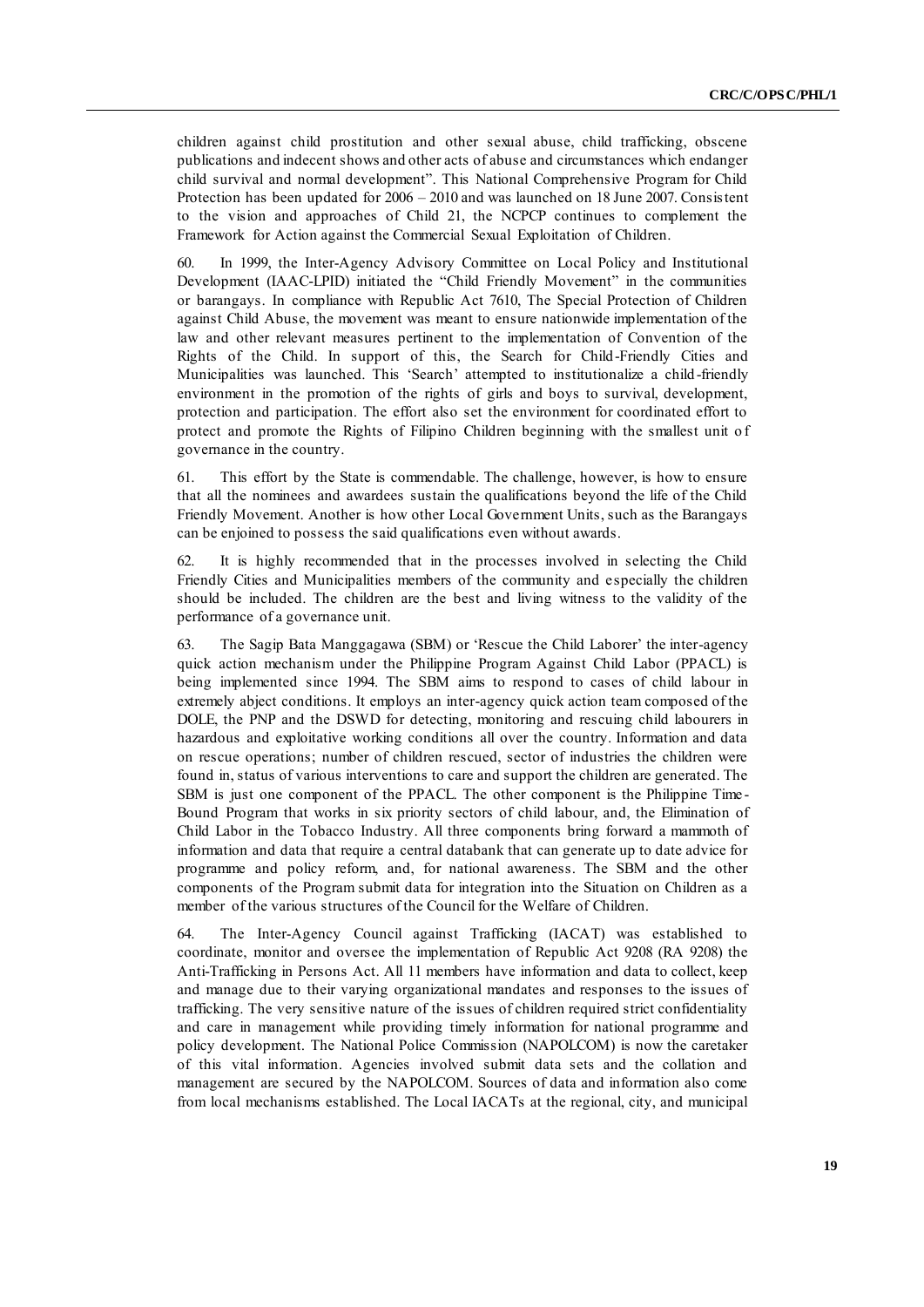levels were created in hotspot areas. These are composed of various government agencies, local government units and non-government organizations (NGOs) to ensure the effective implementation of RA 9208 in the local levels. Local task forces were also established in these areas composed of law enforcement agencies and local prosecution offices to investigate and prosecute trafficking cases.

65. Despite gains and the efforts to organize actions, handling and management of data at source is still a challenge. Without a common understanding of the criminal elements involved, adequate skills in collection and analysis, and the high-speed advancement of information and communication technology, arriving at a national statistics, that is fully disaggregated, where trafficking in persons is concerned will take some more time.

#### **E. The Optional Protocol and the general principles of the Convention**

66. As a State party to the Convention on the Rights of the Child, the Philippines exerted efforts to harmonize domestic legislation with the principles, standards and provisions of the Optional Protocol to the Convention on the sale of children, child prostitution and child pornography. The Optional Protocol has laid clearer parameters for implementers and child rights advocates and key stakeholders to craft guidelines and bases for code of behaviour, and, critically assess how much further the State can be more responsive to the situations of children covered in its provisions.

#### **Best interest of the child**

67. This principle has been pursued by the State in all cases including like criminal proceedings, care, custody, education and property involving children. A number of laws passed and other legal measures issued have made sure that all mandated to protect children, be they judges, lawyers, law enforces, social workers, house parents, local community leaders, and parents among others act in accordance with taking care that "the best interest of the child are a "primary considerations". Structures and mechanisms have been put in place to ensure implementation, coordination and monitoring the States' compliance to its commitments to the Convention.

68. The biggest challenge to the State in this regard is how the principle is being realized and monitored in settings such as homes, communities, institutions and agencies caring for children – in all places where the children are, particularly those who are most at risk and vulnerable to and are victims as described by the provisions of the Optional Protocol.

69. Corollary to this is the other challenge of providing adequate and sustained support, either budgetary, capacity building, tools and various forms – to inform, educate and capacitate parents, families, community members, care providers, administrators and policy makers among many, regarding the implementation of the provisions of the Optional Protocol with the 'best interest of the child' in mind.

#### **On non-discrimination**

70. While any child must be protected from all situations covered in the provisions of the Optional Protocol, studies made and recent reports have indicated that the children most at risk, vulnerable and victimized are those children already in need of special protection. The street children, children deprived of appropriate and adequate parental care, guidance and support (like those whose parents are working away from home – overseas or another locality in the country), those out-of-school for reasons of economy (unemployed or underemployed parents) and security (like the on-going arm conflict in some areas of the country), children from indigenous communities (forced to move out of ancestral homes or due to survival) are among those singles out.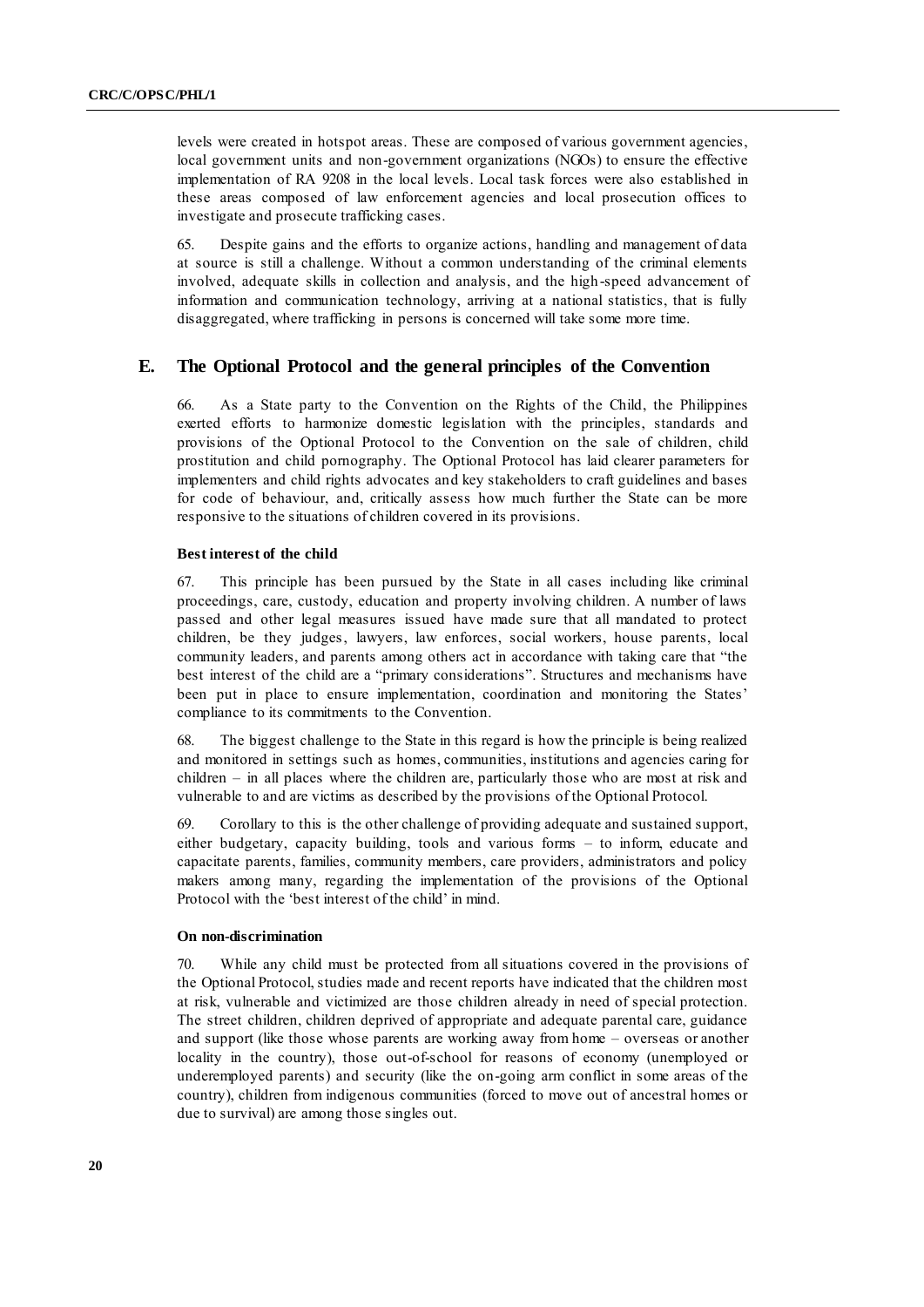71. The reach of protection of the relevant national laws has yet to fully cover these children particularly those still undocumented or unregistered at birth. They are marked by recruiters or brokers who silently roam the most remote, poor or congested communities. Regardless of where these children are from, geographically and culturally in the Philippines, they are the most victimized when recruited or abducted. When rescued, delays in the provisions of legal and other needed services are experienced by many of them due to the absence of ‗authentic' proofs of identity as compared to other children with so.

72. The State party, through the National Census and Statistics Office (NCSO), and CSOs like PLAN Philippines have had wide coverage and significant progress since the Birth Registration Program was implemented before the Optional Protocol took effect in the country. The challenge to the Philippine government and partners is the acceleration of the Program to reach all the children faster than the recruiters or brokers do. Considering the ballooning population, the information education campaign and the state of technologies required to secure the Birth Registry gets into the main data bank of the NCSO, the barriers posed to parents by distance to the nearest Birth Registrar, other documentary requisites they are often asked to produce in this regard, and the cost of all the effort – the challenge is great to all parties concerned.

73. Balancing the outcome of economic efforts such as mining and real estate development (converting prime agricultural lands into commercial, industrial and residential) on children living in the affected areas is a very tall order to be faced by the Philippine Government. Many children, particularly those belonging to cultural, indigenous and poor communities have been rendered most vulnerable to the situations covered by the provisions in the Optional Protocol due to changes in their habitat; lose of ancestral domain and means of survival and protection.

74. To make sure that no child will be left out of appropriate protection and support by the relevant laws, all mandated agencies and civil society partners, including children, must establish and share a common understanding of the elements of the criminal acts of violations to the children in reference to the provisions of the Optional Protocol. The DSWD and the CWC, through the SC SACSEC may consider convening a series of discussions with various stakeholders to arrive at standard definitions useful to everyone that will be inclusive and truly representative of the situations of the children as per the Optional Protocol. In turn, a continuous documentation of cases can be compiled to contribute to a representative National Statistics.

#### **On right to life, survival and development, and, respect for the views of the child**

75. Children rescued from the situations such as prostitution and child pornography misses out on comprehensive care due to the absence of policy guidelines for examining, testing and treatment that are ethically appropriate, child safe and sensitive. This comprehensive care include voluntary confidential counselling and testing (VCCT), informed consent, reproductive health (RH), sexually transmitted infections (STI), human immune deficiency viral infection (HIV) and Acute Immune Deficiency Syndrome (AIDS) services; making available and accessible cheap or free, paediatric formulations of prophylaxis and Antiretroviral and other medications, redress mechanisms for complaints of children on health and service providers and, most important, participation of children in the whole process of recovery, healing, treatment, care, support and reintegration.

76. The Philippines was first in Asia to enact The Philippine AIDS Prevention and Control Act or RA 8504 in 1998, otherwise known as the AIDS Law. This legislation warrants more explicit provisions in order for the principles and provisions of the Convention be better ensured as expounded in some provisions of the Optional Protocol in relation to situations of STI, HIV, AIDS, and RH. The AIDS Law specifically states in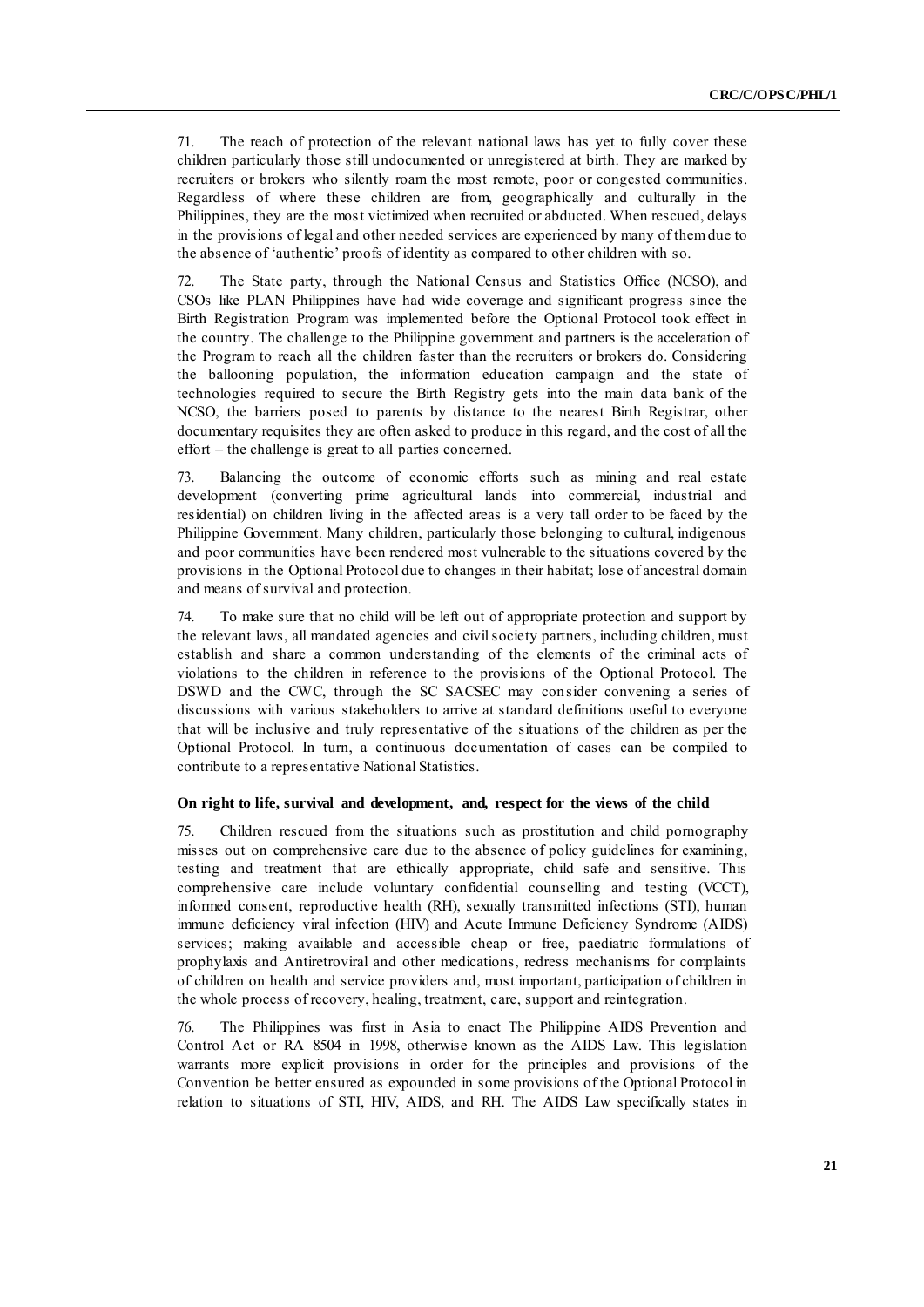Section 2, paragraph b item (1): 'Declaration of Policies' that "The State shall extend to every person suspected or known to be infected with HIV/AIDS full protection of his/her human rights and civil liberties. Towards this end, (1) compulsory testing shall be considered unlawful unless otherwise provided in this Act". However, there have been children rescued from prostitution and other forms of commercial sexual exploitation who have been tested for STI and HIV without going through voluntary and confidential counselling and testing (VCCT).

77. For more than 16 years, the Philippine National AIDS Council (PNAC) has been initiating and supporting policy reforms (i.e. Amendments to the AIDS Law and the Reproductive and Responsible Parenting Bill among others), national programmes and services that seeks to protect the rights of children and young people alongside the rest of the population and provide for the most appropriate Continuum of Care for all. The latest AIDS Medium Term Plan of 2006–2010 embodies the bold steps the PNAC is taking to address the growing concerns HIV and AIDS is posing to the country. The full support of the State is desired to scale up the modest gains of the National AIDS Response and contribute to the minimization of violations to the Rights of Filipino Children most at risk, vulnerable to and affected by HIV and AIDS to include those situations covered by the provisions of the Optional Protocol.

78. Apart from being members of the PNAC, the DOH, DSWD, DepEd, CWC and CSOs has drafted and lodged a Bill for the 14th Congress that will secure the rights of children, including those victims of the situations covered by the Optional Protocol to a continuum of comprehensive care from womb to 18 years of age.

79. In February 2007, a Round Table Discussions (RTD) of Counselors and Professionals<sup>1</sup> providing years of services towards the recovery, healing and reintegration of children victims of sexual abuse and commercial sexual exploitation raised the following recommendations for priority actions by concerned government and civil society agencies.

(a) A team of (highly, if not, well trained) service providers with distinct responsibilities and programme of actions as compared to just one service provider has to be formed to adequately respond to a child's varied psychosocial needs to address the "layered" trauma resulting from the abuse;

(b) A Unified Comprehensive Case Management Protocols and Procedures that includes the active participation of the 'victimized/abused' child in the case management processes will have to be designed and put in place;

Set into motion an active data documentation based on a shared standard definitions of cases of children to achieve responsiveness to the child in all sense of the word;

<sup>1</sup> This was one of the activities undertaken in consonance with the *1996 Proclamation No. 731* which declared *the* second week *of February of every year as "National Awareness Week for the Prevention of Child Sexual Abuse and Exploitation"*. The *Sub-Committee on Sexual Abuse and Commercial Sexual Exploitation of Children* (SC SACSEC) under the *Council for the Welfare of Children (CWC)* convened in 2007, expert practitioners in the field to talk about and examine how the children victims of said situations can best be served and protected while under their care. This came about as a result of information generated for years of children being "re-victimized" and "re-recruited" resulting from inadequate resolution of initial trauma. Furthermore, the RTD was meant to capacitate these Service Providers in the light of increasing demand for their services as a result of the continued campaign against said issues and the incessant efforts to "rescue" children from so. Most important, the activity sought to generate inputs for policy reforms and monitoring.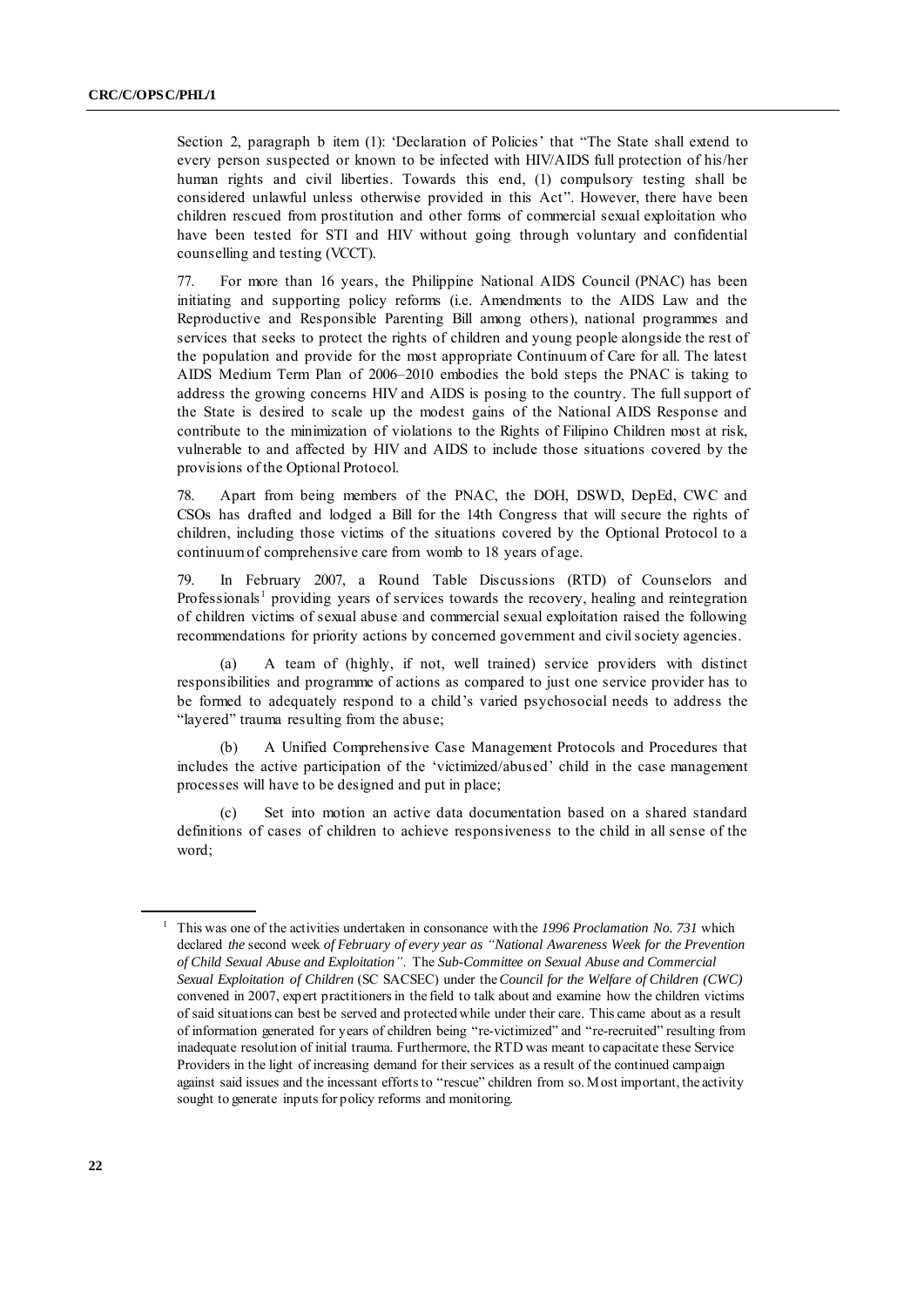(d) Resources needed to do the job will have to be available, accessible and appropriate;

(e) Capacities of service and care providers need to be constantly updated and supported. This should consider the time and cost of going back to school, the number of professionals who might need to leave their posts to benefit from so, and bests measures possible for the care providers to acquire the needed skills and knowledge to comply with requirements in the best interest of the child;

(f) Enforce the implementation of the Child Protection Policies or the Keeping Children Safe Policy in "Safe Places" for children such as the institutions and Recovery and Healing venues;

(g) Enact legal instruments that will protect the care and service providers as well as the child participating in the process of recovery and healing. At present, only Republic Act 7610 in Section 28 provides for protection of care and service providers from administrative, civil or criminal liabilities while providing custody for the child. Amendments to this provision should include other professionals who are members of the Team and participating in the recovery and healing;

(h) Set up and put in place grievance mechanisms for both the child and the providers of care; and

(i) Design and set into motion a ‗Pre-to-Post Recovery, Healing and Reintegration (RHR) Programme' in order to make sure the continuing process of RHR of the child. The support of the State, through the mandated agencies, will be important to prevent "re victimization", protect against stigma and discrimination and monitoring of the long term effects of abuse (sequelae) on the child.

80. As of 2007, through a consultation workshop, children and young people 'survivors' of trafficking reviewed the final draft of the Proposed Guidelines for the Protection of the Rights of Trafficked Children. The Asia Acts, in coordination with the Inter Agency Council against Trafficking (IACAT), with the support of UNICEF in the Philippines has been on top of this initiative since August 2005. These Guidelines were approved in 2008.

81. The Guidelines pertain to the standards of care and treatment of trafficked children from the point of detection up to the healing and recovery of the child victim. The gap that exist in terms of practical procedures can guide duty-bearers on how to conduct themselves in a manner that protects, fulfils and facilitates the exercise of the rights of victims or survivors of trafficking in persons that are consistent with international standards will be filled. Furthermore, provisions that outline protection for direct service providers that are not found in other international and regional instruments are also included.

82. The National Framework on Children's Participation has been approved. This, however, was finalized before the above Proposed Guidelines. Therefore, there is a need to ensure that the former and the latter will be in harmony. The Framework may need to be reviewed later in terms of the application of the Proposed Guidelines and others that will be developed in response to the increasing and emerging cases and issues of children. While these are tools that will strengthen the growing acceptance of the child's "citizenship" in development concerns affecting their interests and welfare, the State, through its mandated agencies will have to make sure that in whatever the children decide to engage in as "Social Actors" these will not put them in more harm. The relevant laws and other measures will have to be amended to include provisions that protect children's participation.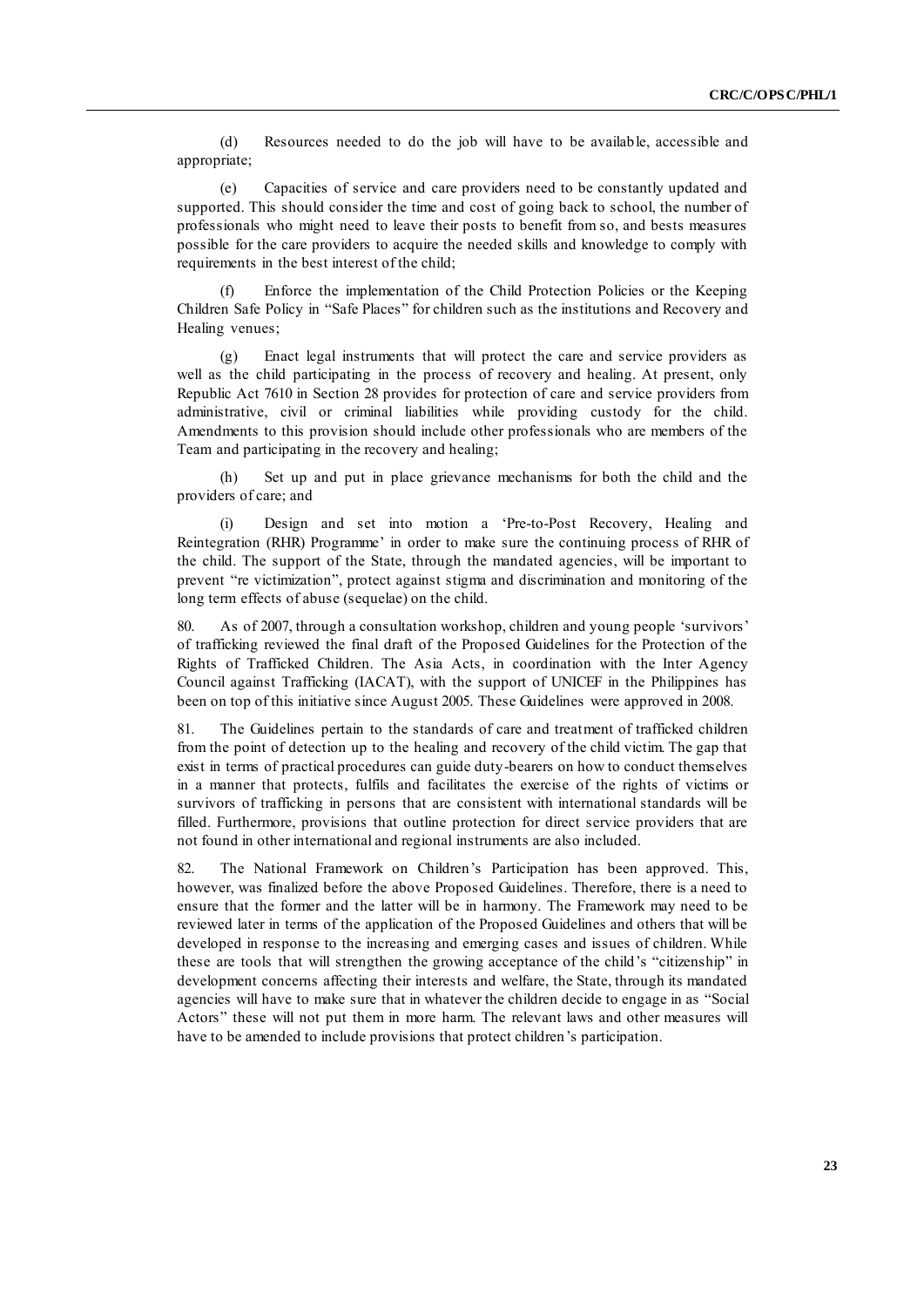## **F. The extent to which the Optional Protocol contributed to the implementation of provisions of the Convention**

## **Article 1 Definition of the child**

83. In harmony with other laws and for better enforcement, the Revised Penal Code need to explicitly define "Minors" as this is applied in other relevant provisions therein. Republic Act (RA) 7610, the primary law referred to by many succeeding laws and measures, defined the child as" a person below eighteen (18) years of age or those over but are unable to fully take care of themselves or protect themselves from abuse, neglect, cruelty, exploitation or discrimination because of a physical mental disability or condition." This definition, though, has to be continuously disseminated and understood by all Filipinos – children and adults alike in order to facilitate compliance, enforcement and implementation of relevant laws referring to *RA 7610's* definition. These are: RA 7658 or the Act that Prohibits the Employment of Children Below Fifteen Years of Age in Public and Private Undertakings, RA 8369 or the Family Courts Act, RA 8370 or the Children's Television Act, RA 9208 or the Anti Trafficking in Persons Act, RA 9321 or the Elimination of Worst Forms of Child Labor Act, RA 9262 or the Anti-Violence Against Women and Children Act, and, RA 8552 or the Domestic Adoption Act. The Inter-Country Adoption Act or RA 8043 made very clear that the children provided for by the law are those persons below 15years of age unless sooner emancipated by law. Another relevant law that needs to have a more explicit definition of who is the child is the Comprehen sive Drugs Act or RA 9165. This law uses the word "Minor" without definition and to children as persons below 18 years old only with reference to rehabilitation of drug dependents and first time offenders or those over 15 years of age but not more than 18 at the time of commission of the violation of Section 15 of the said law. Considering that the so -called "drug users or dependents" are getting younger and younger everyday, and that more and more children are victimized as couriers, messengers, manufacturers, vendors of drugs and look-outs, this law needs an amendment to include a more standard definition of children at the beginning of the document.

### **Article 11 Taking children from a country illegally**

84. The Revised Penal Code criminalizes and penalizes the following: Under Article 270: ‗Kidnapping and failure to return a minor', the penalty of reclusion perpetua shall be imposed upon any person who, being entrusted with the custody of a minor person, shall deliberately fail to restore the latter to his parents or guardian; Article 271: "Inducing a minor to abandon his home', the penalty of prison correctional and a fine shall be imposed upon anyone who shall induce a minor to abandon the home of his parent or guardians or the persons entrusted with his custody.

85. While many incidence of kidnapping has been solved, quite a lot more have remained out of the law enforcements reach due to fear of reprisal of abductors to the families and the possible death of their kidnapped children.

86. With reference to the Philippine Passport Act or RA 8239, Article IV Section 8 (a) of RA 7610, Sections 4, 5 and 6 of the Anti-Trafficking in Persons Act, and the provisions of the Optional Protocol, the 'Omnibus Guidelines for Minors Traveling Abroad' issued through Administrative Order (AO) No. 14 in 2005 by the DSWD was amended by AO No. 02 in 2006. This was a response to issues and concerns based on actual experiences of the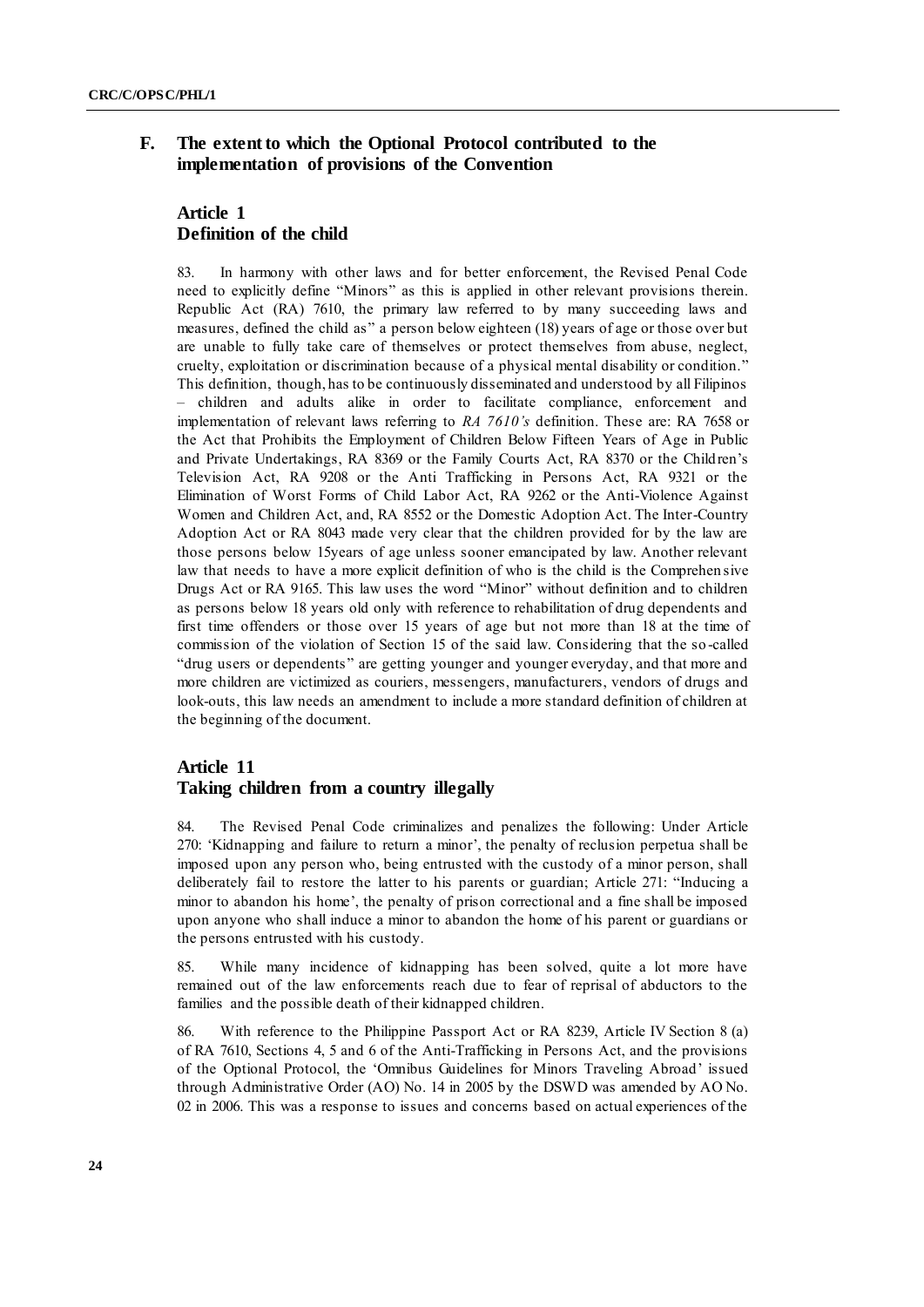field implementers and other stakeholders. The amended guidelines provide the direction for the issuance of travel clearance to minors travelling abroad in so far as specific provisions are concerned. AO No. 02 of 2006 has been the model used by Davao City's<sup>2</sup> Ordinance No. 2491 that bans minors from travelling alone without parental consent, allowing them to travel only with an adult sibling or a legal guardian. This ordinance covers all forms of travel – both local and international. Minors travelling alone can be stopped from boarding buses, ships and planes if they cannot present a permit to trav el certification from the City Social Services Development Office. The permit is the proof of compliance with a number of requirements. Other relevant laws being implemented to deter taking children illegally from the country are the Inter-Country and the Domestic Adoption Acts, RA 8043 and 8552 respectively.

## **Article 21 Adoption**

87. The State has very sound policies in this regard like the Inter-Country and the Domestic Adoption Acts, RA 8043 and RA 8552 respectively. There are, however, concerns that must be remedied by policies in this regard. The whole adoption process, whether international or domestic, needs to be shortened to facilitate the transfer of an abandoned child to a family based care that is more appropriate with their needs. The resolution for the declaration of abandonment still goes through the courts, which delays the process. Thus, an Act Requiring Certification of the DSWD to Declare a Child Legally Available for Adoption Proceedings Amending the Domestic Adoption Act of 1998, the Inter-Country Adoption Act and the Child and Youth Welfare Code, and for other Purposes is being proposed for passage for the 14th Congress. The placement of an abandoned, neglected and children with special needs to adoptive families, whether in the country or abroad should be facilitated. To date, the DSWD is preparing the draft of the Bill on the harmonization of the local and inter-country adoption laws.

## **Article 32 Child labour**

88. While RA 7610 or the Special Protection of Children Against Child Abuse, Exploitation and Discrimination Act remains to be the primary legislation addressing rights violations on Children, to include child labour, RA 9231 or the Elimination of the Worst Forms of Child Labor and Affording Stronger Protection for the Working Child Act was enacted in December 2003 to include provisions relevant to the Optional Protocol. To complement both, RA 9208 or the Anti-Trafficking in Persons Act passed on May 2003. Trafficking of children for purposes of worst forms of labour, particularly for commercial sexual purposes, has been one of the critical fronts being monitored. (Tables 3.a and 3.b illustrate the continuing response of various sectors to address this.)

<sup>2</sup> Davao City is the biggest city in the Southern Philippines due to land area. It is one of the first Local Government Units with a Children's Welfare Code. It has a very active government and civil society partnerships along Child Rights Protection and a City Inter-Agency council Against Trafficking, among others. Davao City is also where a program and shelter for victims of human trafficking built by the Philippine Port Authority and managed by the Visayan Forum Foundation since 2002. This is just one of the five shelters at the ports all over the country meant for this purpose. The others are in Manila, Batangas City, Matnog and Sorsogon. The latter two are both in the Bicol Province.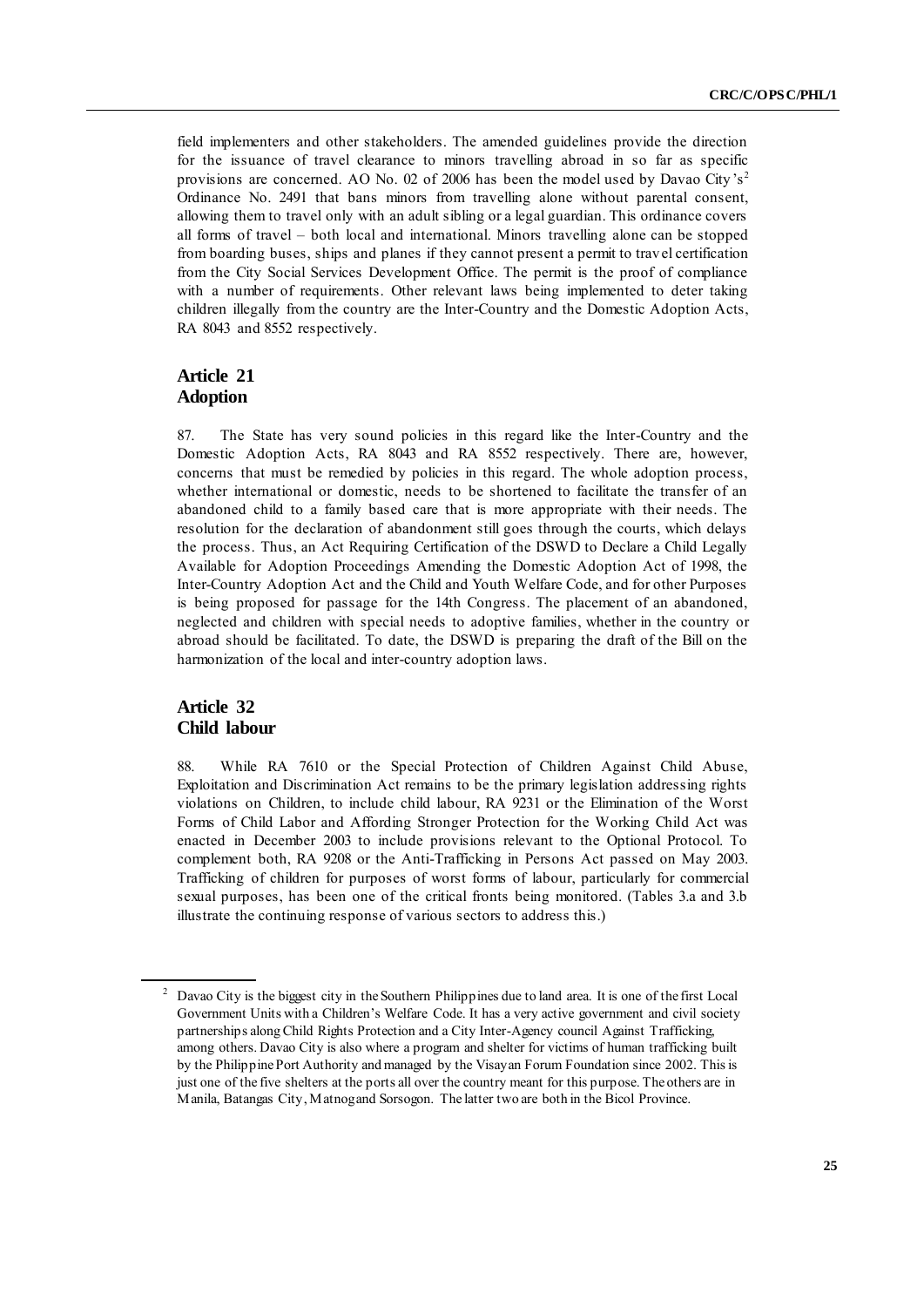## **Article 33 Drug abuse**

89. The involvement of children in drug abuse as user, courier, and look out, labour in the manufacturing, and vendor or dealer has been noted with alarm. As early as 1972, the Dangerous Drugs Act<sup>3</sup> was the main law restricting the use and distribution of narcotics and psychotropic drugs. RA 7610 or the Special Protection of Children against Child Abuse, Exploitation and Discrimination Act of 1992 has increased the penalty for the use of children in drug pushing or trafficking to life imprisonment.<sup>4</sup> In the same year, another law was adopted requiring that information on drug abuse be taught in public schools and in alternative education programmes.<sup>5</sup> Other measures have been adopted including community-based awareness campaigns and the nationwide "Citizen's Drug Watch". This response has helped increase reportage of the public on drug pushing and abuse to authorities. A number of residential facilities for drug users have been set up all over the country. In January 2002, the Comprehensive Drugs Act or RA 9165 repealing RA 6425 otherwise known as the Dangerous Drugs Act of 1972 was passed. RA 9165 provided stronger deterrence to, penalties for criminalized actions defined related to the issue and funds to support the implementation of so. An inter-agency Dangerous Drugs Board composed of 17 members was organized under the Office of the President to act as the policy-making and strategy-formulating body in the planning and formulation of policies and programmes on drug prevention and control. It was expected to develop comprehensive, integrated, unified and balanced national drug abuse prevention and control strategy.<sup>6</sup> At present, there are 56 Residential Facilities all over the country and three out patient centres submitting updated reports on their treatment and rehabilitation services. The Integrated Central Case Registry and Monitoring System set up by the Board provides for the mechanism's information and data needs. However, the latter was not readily available for this report to examine in the light of the provisions of the Optional Protocol.

To effectively implement the laws, leave nothing to varied interpretations and to protect children further as indicated in the provisions of the Optional Protocol, the following are being lined up for priority consideration by State party stakeholders:

RA 9165 or the Comprehensive Drugs Act as a matter of Declaration of Policy, should indicate reference to relevant international commitments to include: the Convention on the Rights of the Child and this Optional Protocol, the Protocol to the UNCTOC and the ILO Convention 182 on the Worst Forms of Child Labor;

(b) To standardize implementation of the law, as a matter of Definition of Terms, the child must be defined in harmony with RA 7610 or the Special Protection of Children Against Child Abuse, Exploitation and Discrimination Act and other relevant laws for

<sup>&</sup>lt;sup>3</sup> Initial report, para 298.

 $4$  Article VI, Section 10 (e) (1).

<sup>&</sup>lt;sup>5</sup> This is an Act Integrating Drug Prevention and Control in the Intermediate and Secondary Curricula passed in July 11, 1992.

<sup>6</sup> Board Resolutions relevant to children have been passed and promulgated. These are: BOARD REGULATION NO. 6 Series of 2003: General Guidelines For The Conduct Of Random Drug Testing For Secondary And Tertiary Students; BOARD REGULATION NO. 4 Series of 2003: Implementing Rules and Regulations Governing Accreditation of Drug Abuse Treatment and Rehabilitation Centers and Accreditation of Center Personnel; BOARD REGULATION NO. 2 Series of 2005: Rules on the Suspension of Sentence of a First Time Minor Drug Offender; BOARD REGULATION No. 1 Series of 2006: Guidelines in the Implementation of the Aftercare Program for Recovering Drug.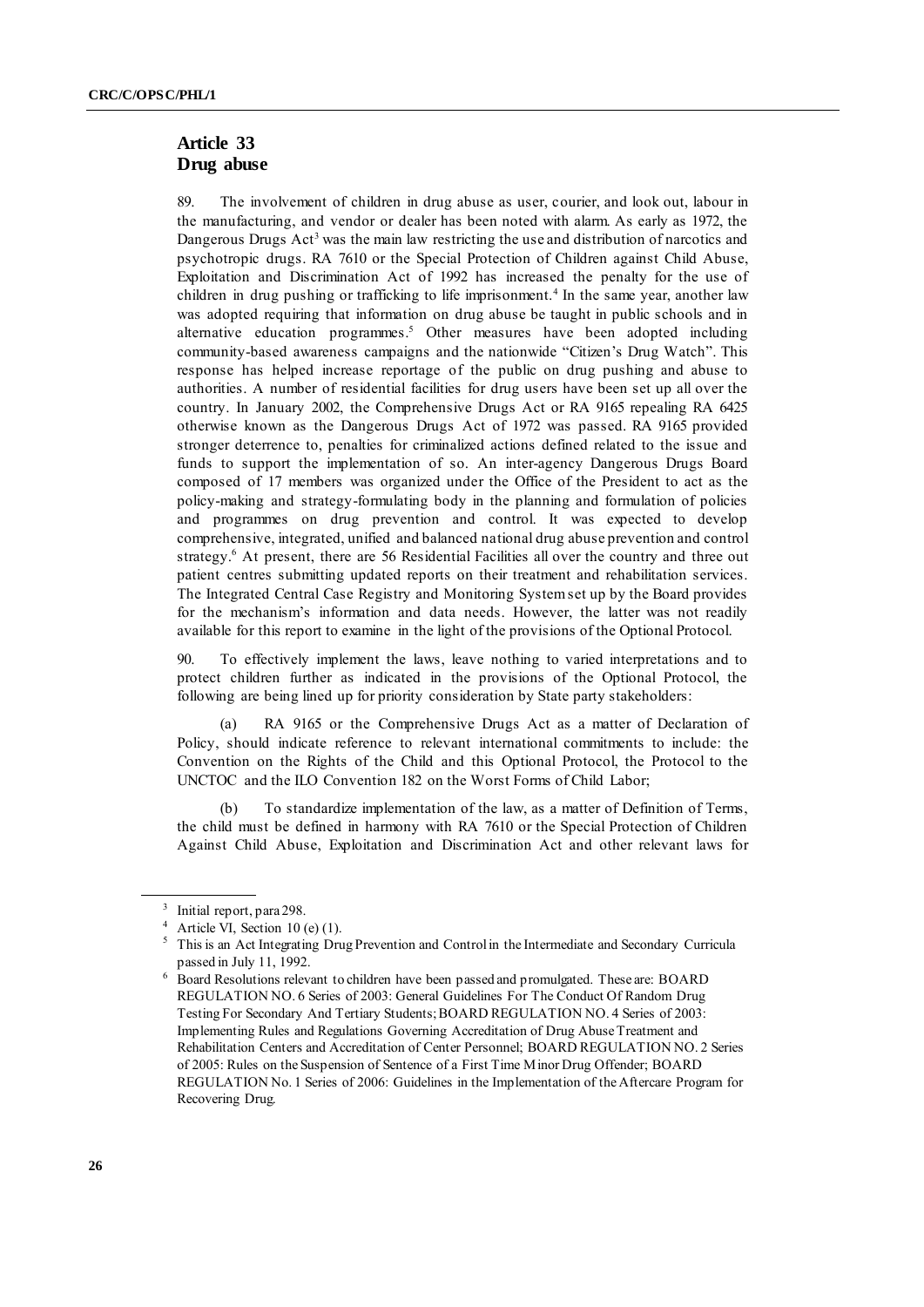children. To be consistent, the word "Minor" can be either dropped from the document or be defined as another word for "Child" as defined;

(c) Inclusion of provisions that will provide protection of children against the use of the following and programmes for appropriate healing: "Poor children's drugs" – Rugby and other solvents (to include those used in marker pens and the like), steroids or performance enhancing drugs used for athletes, and drugs for dieting used by adult weight watchers, among others;

(d) Apart from what the law already provides inclusion of provisions to protect children from the following: planting and harvesting crops used as raw materials to produce drugs (In the Philippine context, marijuana plots/plantations are still being uncovered in remote areas of the country. Children of farmers engaged with this crop and similar others run the risk of being killed in confrontation with Law Enforcers, rival groups or leaders of syndicates who do not want "leakage" of the activity. In the meantime, smoking Marijuana is getting to be a "revived" practice lately among young people.); using drugs to induce children to engage in criminal acts to include prostitution and pornography; as well as, trafficking of children in order to traffic drugs or as payment for drugs; and

(e) Section 3 (c) (6) of RA 7610 should include specific situations such as mentioned above as part of the Definition of the term "circumstances which gravely threaten or endanger the survival and normal development of children"; and, the same be applied under Section 10 (e) of Article VI defining Other Acts of Abuse.

91. Pertinent to all the above is the passage of the RA 9344 or the "Act Establishing a Comprehensive Juvenile Justice and Welfare System" or otherwise known as the Juvenile Justice Welfare Act or JJWA. This created the Juvenile Justice and Welfare Council under the DOJ and appropriated funds for this and other purposes. The law increased the minimum age of criminal responsibility from 9 to 15 years old. It provides under Section 6, "that a child fifteen  $(15)$  years of age or under at the time of the commission of the offense shall be exempt from criminal liability; however, the child shall be subjected to an intervention programme, unless he/she has acted with discernment, in which case, the child shall be subjected to the appropriate proceedings in accordance with this Act." The JJWA prohibits cruel, degrading and inhuman treatment and introduced restorative justice that provides for programmes and services appropriate to the child and his offense.

92. The same law under Section 15 also provided for the establishment of LCPCs in all levels of local government, of which DILG, as a member of the Juvenile Justice Welfare Council (JJWC) shall oversee and coordinate with CWC.

## **Article 34 Sexual exploitation and abuse**

93. The State passed laws to tighten the protection of children from sexual abuse, sexual exploitation and other acts of abuse soon after the ratification of the Convention.

With reference to the Optional Protocol, RA 7610 remains to be the principal legislation addressing both issues referred to by Article 34. Recently enacted laws such as RA 9208 or the Anti-Trafficking in Persons Act and RA 9231 or the Elimination of Worst Forms of Child Labor Act moved on to provide stronger protection to children for the acts mentioned in the provisions of the Optional Protocol. On the other hand, RA 9262 or the Anti-Violence against Women and Children Act provided protection for children of women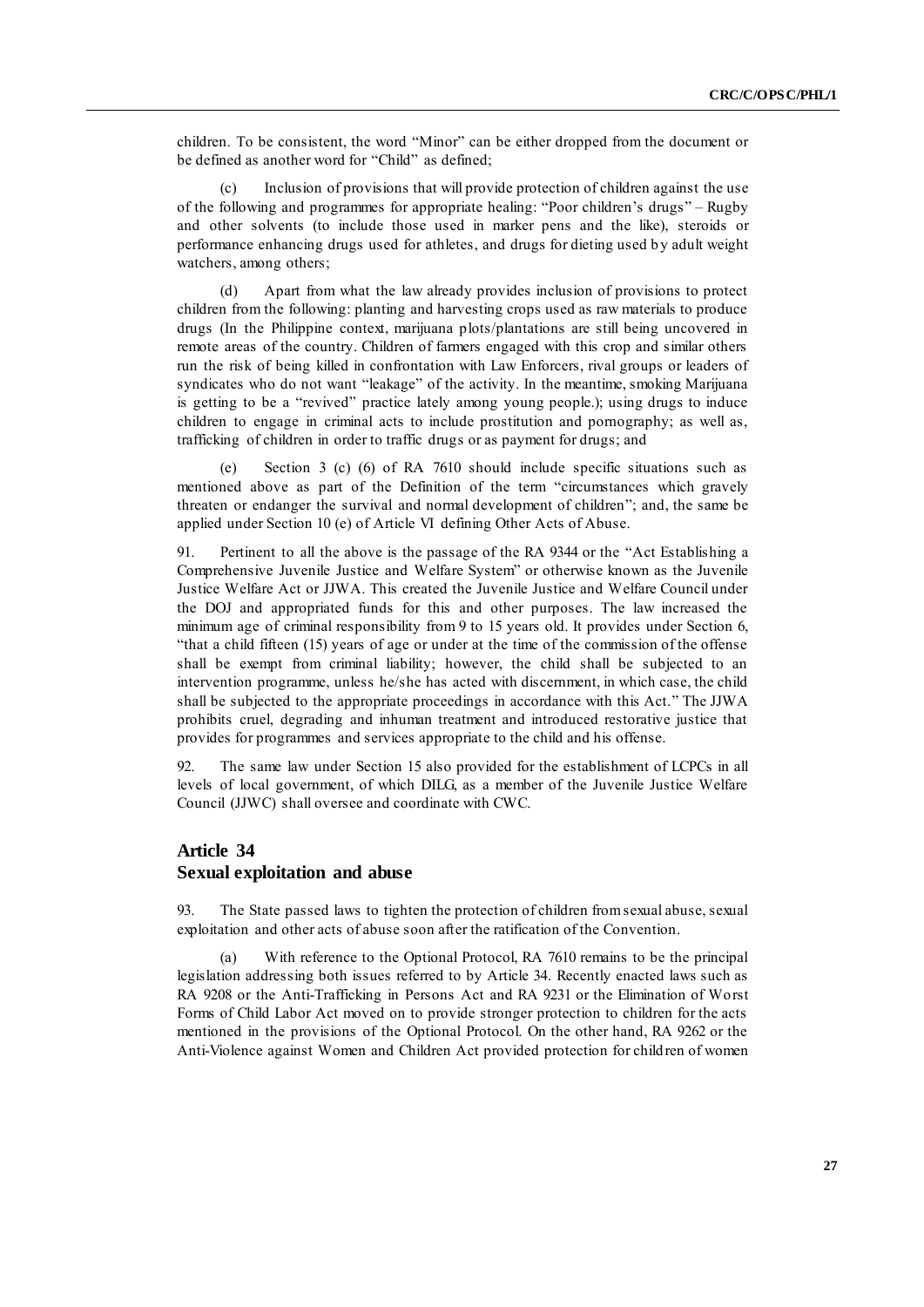in domestic violence from various forms of sexual abuses to include pornography and prostitution; 7

(b) The following mechanisms were set up to coordinate and monitor implementation of these and other measures to address this issue from various fronts. The Committee for Special Protection of Children developed and has updated the Comprehensive Program in this regard; the SC SACSEC under the CCNSP of the CWC developed and updated the national Framework of Action against CSEC (FA CSEC) from which the Strategic Framework of Action Against Pornography was drafted; the IACAT developed the National Strategic Action Plan against Trafficking 2004–2010 and the members of the Inter-Agency Council on Violence Against Women and Their Children (IACVAWC) were tasked to formulate programmes and projects to eliminate violence against women and their children based on their mandates among others.

94. Modest progress has been made so far in terms of the following: (a) increasing involvement of various sectors of society in the reporting of cases (Members of communities, LCPCs, CSOs, and Children themselves among others; (b) successful prosecution of a number of cases of trafficking; and, (c) increased capabilities of implementers at various components of response i.e. protection, prevention, recoveryhealing-reintegration, cooperation and coordination; and, children's participation.

95. To be "fully" responsive, the State may consider the following areas of concern as part of priority national action:

(a) From the various consultations conducted by the SC SACSEC with different stakeholders from government and CSO partners (including children and young people), a standard definition of the acts of abuses will have to be established, understood, shared, popularized and used by all individuals with stake on the issue to improve detection, reporting, documentation and immediate appropriate handling and management of cases;

Nationwide, programmatic and cost effective dissemination of: relevant international agreements and commitments, national legislations and issuances; research findings; programmes and services to include relevant appropriate technologies (such as the Personal Safety Curriculum and Life Skills Module for Children in Need of Special Protection – in a manner that will be understandable and useful to different types of audiences is needed. This will be strategic in addressing the sensitivity that shrouds the issues concerned (i.e. sex, prostitution and pornography) without shocking the moral sensibilities of the majority of the population. Alongside this effort, the monitoring, assessment and evaluation of the commitments of the State to its children is facilitated ;

As the primary legislation responding to article 34, amendments in relevant provisions of RA 7610 should now include definitions of explicit actions as part of the definition of sexual abuse and sexual exploitation in the Philippine context. This will be the legal basis of the standard definitions of acts of abuses that the State and citizen s will appropriately respond to;

(d) Particular to child pornography, apart from adopting the relevant provision in the Optional Protocol, pertinent recommendations proposed by the United Nations Special Representative on Child Pornography should be considered as part of a new Bill or amendment to RA 7610.<sup>8</sup>

Section 3 B (a) and (c) of RA 9262 otherwise known as the Anti-Violence against Women and Children Act.

<sup>&</sup>lt;sup>8</sup> Report of the Special Rapporteur to the Committee on the Rights of the Child.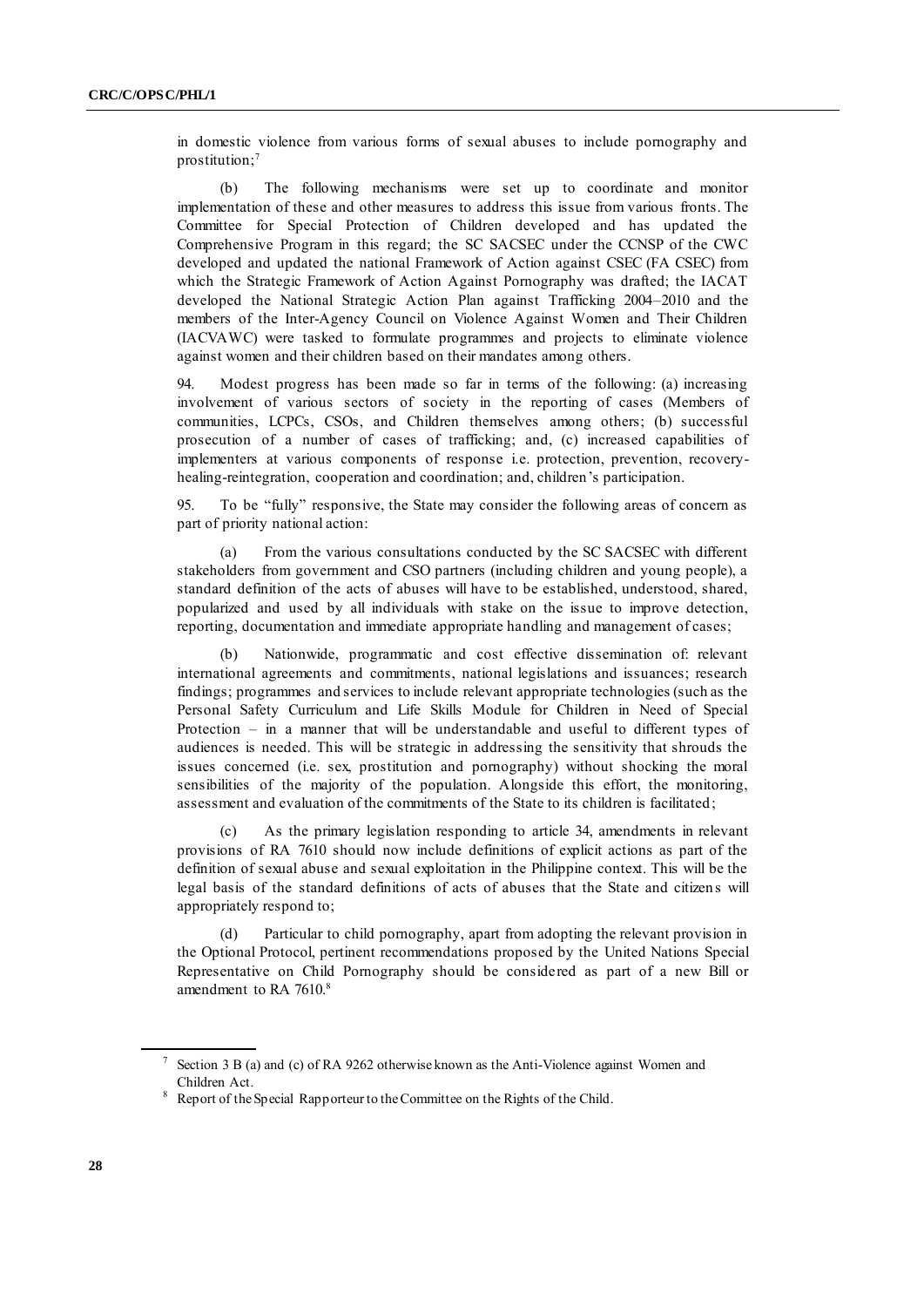#### **Article 35 Sale of children**

96. The Revised Penal Code, Special Protection of Children, Inter-Country Adoption and Domestic Adoption Acts punish the abduction of children, falsification of birth documents and "simulation of birth". The three latter laws cover: taking a child out of the county illegally, offering money to a pregnant mother in exchange for permission to adopt the child, 'simulation of birth" for purposes of trafficking, searching for potential babies to adopt among poor families, hospitals, child minding centres among others, trafficking disguised as adoption, and adoption processed without observing the prescribed requirements and procedures defined by the law.

97. Legal adoption processes take so much time and resources. Many children abandoned, neglected, surrendered and rescued from abusive situations such as described in the provisions in the Optional Protocol wait for quite a very long while to be deemed available for adoption. In the meantime, facilities of the State and registered CSOs continue to experience caring for increasing numbers of children referred to them which in turn bear on the resources of both and the quality of enjoyment of the rights of the children on the other hand. Between domestic and inter-country adoption, the latter seems to present results. This is a concern, considering that all efforts to ensure local adoption should be exhausted and inter-country adoption will only be the last resort.

98. The DSWD is engaged in policy remedies directed towards the 14th Congress such as:

(a) Passage of a Bill ‗Requiring Certification of DSWD to Declare a Child Legally Available for Adoption Proceedings Amending the Domestic Adoption Act of 1998, the Inter-Country Adoption Act and Child and Youth Welfare Code, and For Other Purposes'. This is meant to shorten the adoption process (domestic as well as inter-country) to facilitate transfer of an abandoned child to a family based care more appropriate to her/his development needs;

(b) Re filing of the ‗Act to Strengthen and propagate Foster Care for Abandoned and Neglected Children and Children with Special Needs, Providing Funds Therefore and For Other Purposes' – the Foster Care Bill as enhanced;

(c) Fast tracking of the harmonization of Inter-Country and Domestic (as amended) Adoption Laws;

(d) In the meanwhile, the preferential attitudes of prospective domestic adoptive parents can be addressed through the programmatic dissemination of laws, research results and pertinent other information and technologies as earlier mentioned. Furthermore, the continuous training of prospective foster and alternative parental care providers and close monitoring of relevant existing laws may require sustained collaboration with local government units and the civil society.

99. Other than the above, the organization, through the Inter-country Adoption Board (ICAB) has recently amended the Implementing Rules and Regulations of the Law. It has been published and is presently being disseminated for implementation by stakeholders to the issue.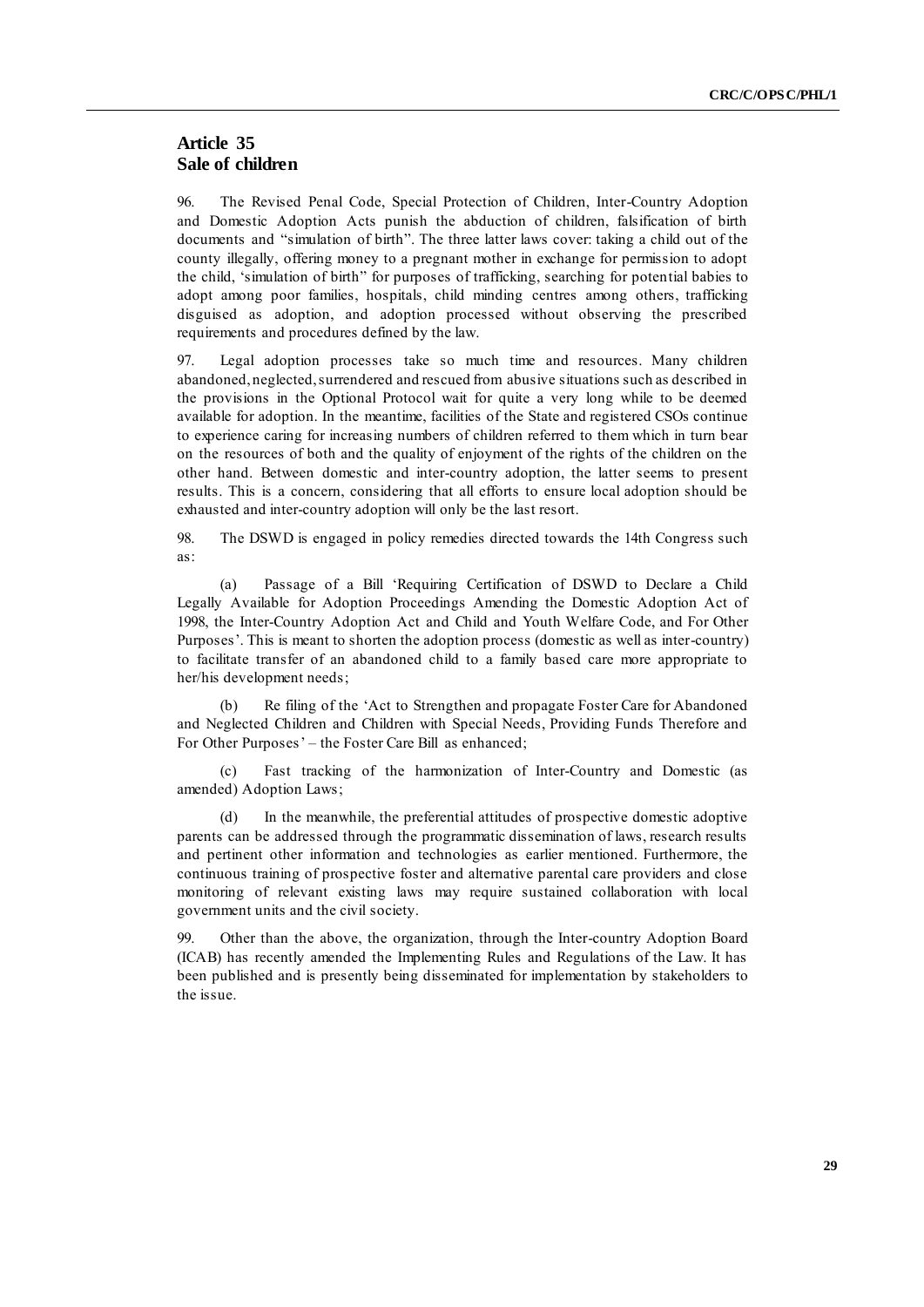## **Article 36 Other forms of exploitation**

100. The Revised Penal Code and RA 7610 have provided for punishments to many acts of abuse to children. However, more potentially abusive situations where children are involved in the Philippine context need to be defined, protected and or penalized and provision thereof are to be included in the amendments of pertinent laws. These are for consideration by the State.

101. Using the National Framework on Children's Participation as framework, the following relevant situations will have to be examined considering the expected rise in the frequency of conduct of these activities. These have potentials for ‗grooming' children and young people to active citizenship roles as well as being exposed to opportunities of abuse:

(a) Participation in mass rallies, demonstrations and gatherings exposes children to possible violence and conflict with law enforcers, harsh and violent exchange of words among adults, exposure to natural elements, long hours of march, non availability of resting places, hunger and thirst, missing out from school are just among the few examples that warrant protection of children from. While children's participation in development issues is gaining respect, there should be provisions in all relevant laws that will ensure the protection of this right;

(b) National and Local Elections are part of the Life of the State. Apart from "voting" for children and youth leaders, it has been observed that children have been used for political reasons i.e. campaigns, and other election activities. The extent of their involvement in the whole electoral processes will have to be examined or defined;

(c) Despite the provisions of the Revised Penal Code on Gambling, children are still seen in the various aspects of so. Such are: collectors of "Jueteng" (numbers game) and its variants; betting in cockfights, boxing and other sports arenas – among others. There were allegations that the children engage in these were trafficked from other areas of the country or are forced to travel with the group to help run and manage these activities. Monitoring of these activities and the enforcement of the pertinent laws by enforcers are wanted;

(d) Another potentially dangerous is the easy access of children to electronic games. Many of these programmes have very violent, obscene and or pornographic undertones. Such are: Counter Strike, War Craft and its variants, Anime and its variants among others. Many children are subliminally victimized by violence and pornography through these computer games. Whether at home or in internet cafes, children play. Many urbanized cities with facilities such as these have promulgated Local Government policies to regulate so. There should be a parallel regulation that can be put in place in homes.

102. The Philippines has made fairly modest gains along the implementation of the provisions of the Optional Protocol. However, serious and intensive monitoring of the implementation of the relevant laws will have to be done in order prevent any child from risk of experiencing any of the situations covered in the provisions of the Optional Protocol.

#### **G. Process of preparation of the report**

103. The guidelines regarding initial reports contained in the Basic Reference Document (CRC/OP/SA/1) was followed and utilized in putting this report together. The Council for the Welfare of Children (CWC) through its Secretariat constructed a preliminary matrix based on available data from appropriate government agencies with reference to mandates and responses to specific provisions of the said Protocol. A series of interagency committee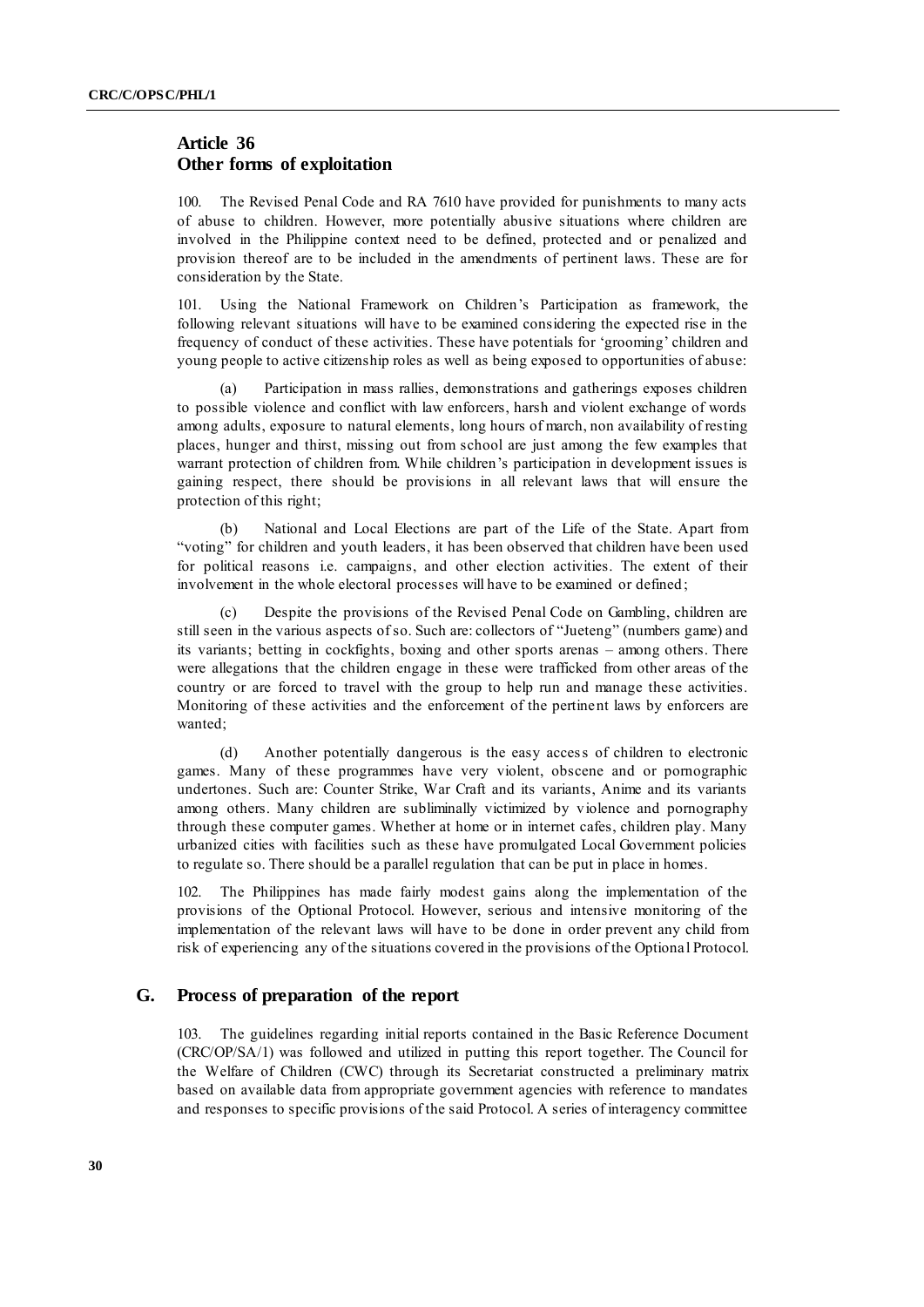meetings confirmed the data collection format and process. More civil society organizations were identified as participants in data and input build-up. The matrix, together with a list of question to aid interpretation of responses to specific provisions of the Optional Protocol was distributed to all concerned agencies by the CWC. These were collected subsequently. Studies, researches and relevant reports were also reviewed. A narrative compilation of the data, inputs and information was put together to form part of the draft. Each draft produced underwent a series of consultations and validation with the different committees under the CWC. These inter-agency structures are composed of government and civil society organizations. Many are members of alliances that submit alternative reports to the Committee on the Rights of the Child on the Philippine Periodic Reports on the State 's Implementation of the Convention. Copies of the draft were also shared with other civil society partners for their review and comments.

#### **H. Status of children covered by the provisions of the Optional Protocol**

#### **Information and Data on the Children**

104. In general, it will take some more time for the Philippines to have a comprehensive, systematic and disaggregated data in the form of National Statistics or representative research on all the issues covered in the Optional Protocol.

105. Beginning 2003, the DSWD has been maintaining disaggregated data on the girls and boys served, especially those in need of special protection, victims of prostitution, pornography and child labour, among others. An inter-agency Technical Working Group on Social Welfare and Development Data (TWG SWDD) Network was created and tasked to o primarily correct duplicated SWDD data. To test the viability and attainability of this project, the UNICEF-funded a pilot study conducted in DSWD-NCR to generate unduplicated data on sexual abuse cases. Statistics on the profile of victims and its perpetrators are among the basic output of the database system. The data network can be used as bases for policy making, planning, programme development, advocacy, networking and other usage. The DSWD complements data with studies they commissioned other organizations to conduct with the support of different agencies.

106. The data though reflects only those who have been served by the DSWD through its various programmes and services. Again, the reach of other organizations and the other data sets will have to be accessed on an organizational basis if needed. The situation of duplication of reporting will again be encountered among these organizations. To respond to the scarcity of data on the profile of children victims of trafficking for labour, sexual exploitation and prostitution, and, child pornography studies on the subject continue to be conducted. Among these are:

(a) The "Rapid Appraisal of Child Pornography in the Philippines" conducted by the University of the Philippines Center for Integrative and Development Studies Psychosocial Trauma and Human Rights Program (UP CIDS-PST) and the UNICEF in 2004, provided a comprehensive appraisal and in-depth understanding of the serious and very real problem of the issue of child pornography in the Philippines. While some data were available, it does not reflect the real number of children victimized by child pornography. The study highlighted the lack of laws and information "available on Child Pornography, and its relationship to the unbeatable advances in information communication technology such as the internet and the cell phones" in the country;

The "Endangered Generation: Child Trafficking in the Philippines for Sexual Purposes" was conducted by ECPAT Philippines in 2004. It described the child victims and perpetrators, the trafficking process and procedures, the dynamics and state of child sexual exploitation, as well as, law enforcement responses in seven high-risk areas in the country.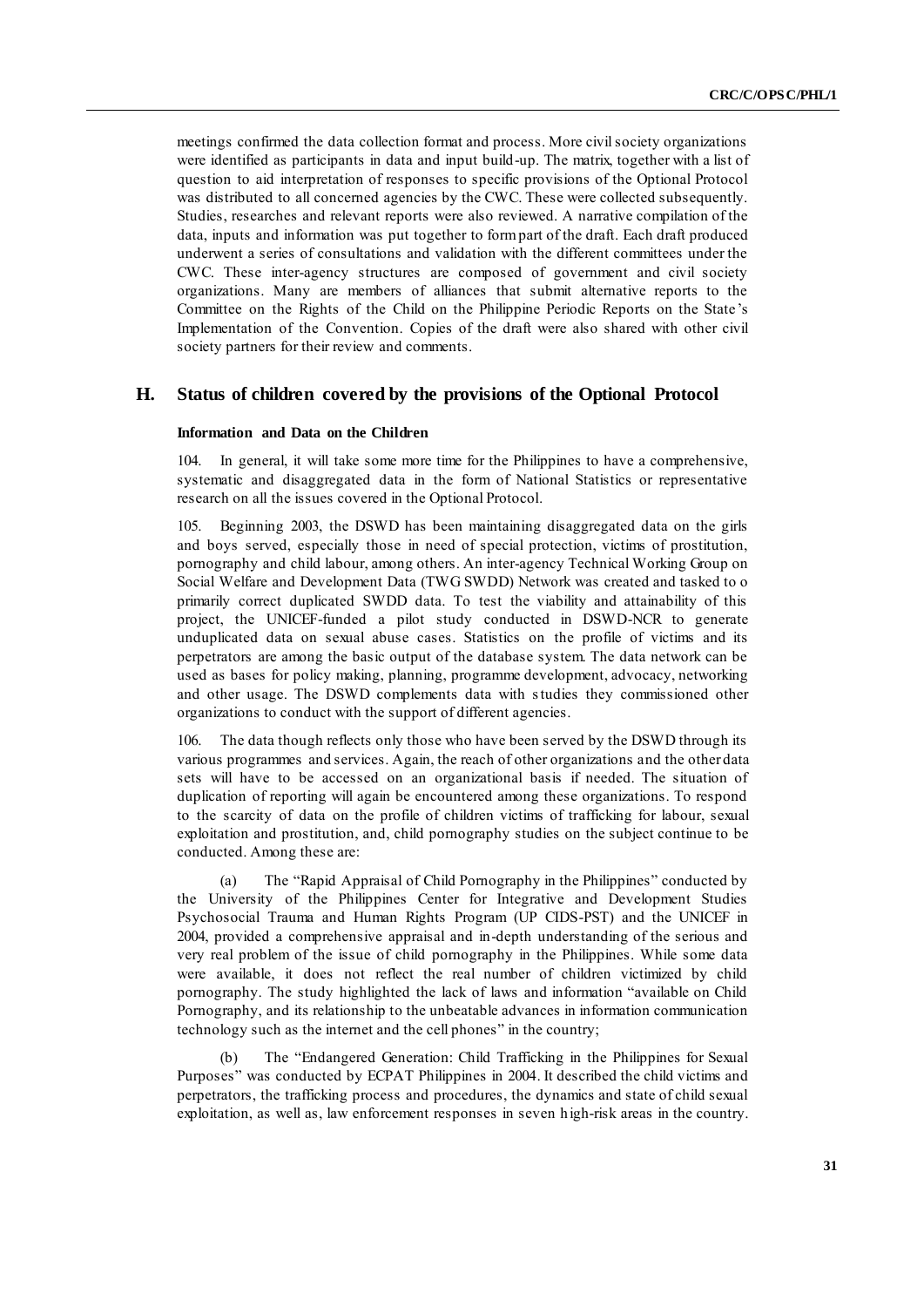The data and information were also generated from the actual "stories" of the victims among the children interviewed;

(c) 
"Girl Child Labour in Domestic Service in the Philippines: Results from A Rapid Assessment in Metro Manila and Bacolod City" was a documentation done by the Visayan Forum Foundation (VFF) and the ILO-IPEC of the experiences of 36 child domestic workers. It brought forward why these children would rather endure the varied abuses they are exposed to just to supplement family income and their feeling of lack of alternatives and marketable skills. It raised the need for clearer policies for children in domestic work particularly towards improving working conditions, classification as worst form of child labour and for communities to install support mechanisms that would sustain the income of families in order to prevent the entry of children into domestic work. This study served to provide evidence needed for a bill to be drafted and programmes to be initiated sans the law;

(d) 
"Local Trafficking of the Filipino-Girls for Employment: The Case of Girl Children Trafficked for Entertainment Work, Domestic Service and Factory Work" was a study conducted by the Institute for Labour Studies (ILS), the DOLE and UNICEF. It documented the experiences of 24 trafficked children ages 14–17 years old at various stages of the trafficking process. It brought forward the following recommendations: (a) Community-based information campaign towards providing informed choices to parents and children must be pursued, (b) The BCPC must be activated and made functional to facilitate coordination of trafficking prevention and protection activities, (c) Rescue and labour inspection programmes must be strengthened, (d) legal protection centres for working children must be established, as well as, improvement of services of government run temporary shelters, and, (e) the formulation of a comprehensive programme framework against Child Trafficking;

(e) ―The World of the Children Involved in the Sex Industry: Reducing the Risks and Harm of Sexual Exploitation, STD and HIV/AIDS in Filipino Children" was conducted by the UP CIDS-PST, Program for Appropriate Technology for Health – AIDS Surveillance and Education Program (PATH-ASEP) of the USAID. It studied the lives of children involved in the Sex Industry and defined factors promoting the entry, continued stay and exit of children in so. It also described the exploitative and abusive relationships between players in the organized network of abusers and the child. The study stressed the need for strategies to reduce the risks and harm of sexual exploitation, sexually transmitted infections (*STIs*), other reproductive tract infections (*RTIs*) and concerns, HIV and AIDS in Filipino Children. To this date, the incidence of *RTIs* and *STIs* among children and young people continue to increase particularly among those who are sexually active and are forced into commercial sex. The findings of this study must continue to be a reference for all those organizations setting up or implementing relevant programmes and services for children. (More detailed information on other relevant studies and researches has been enclosed.)

#### **Reported relevant cases of children**

107. In general, the number of cases on child abuse as reported by the DSWD has decreased from 10,045 in 2003 to 7,228 in 2007 since the Optional Protocol took effect in 2003. The figures presented in tables 3a and 3b below respectively reflects only those children being served by the DSWD through its various community-based and centre-based programmes and services and the DOLE through the Sagip Bata Manggagawa (SBM) mechanisms all over the country. Note, however, that there are still children in situations covered in the provisions of the Optional Protocol that have not been reported or documented.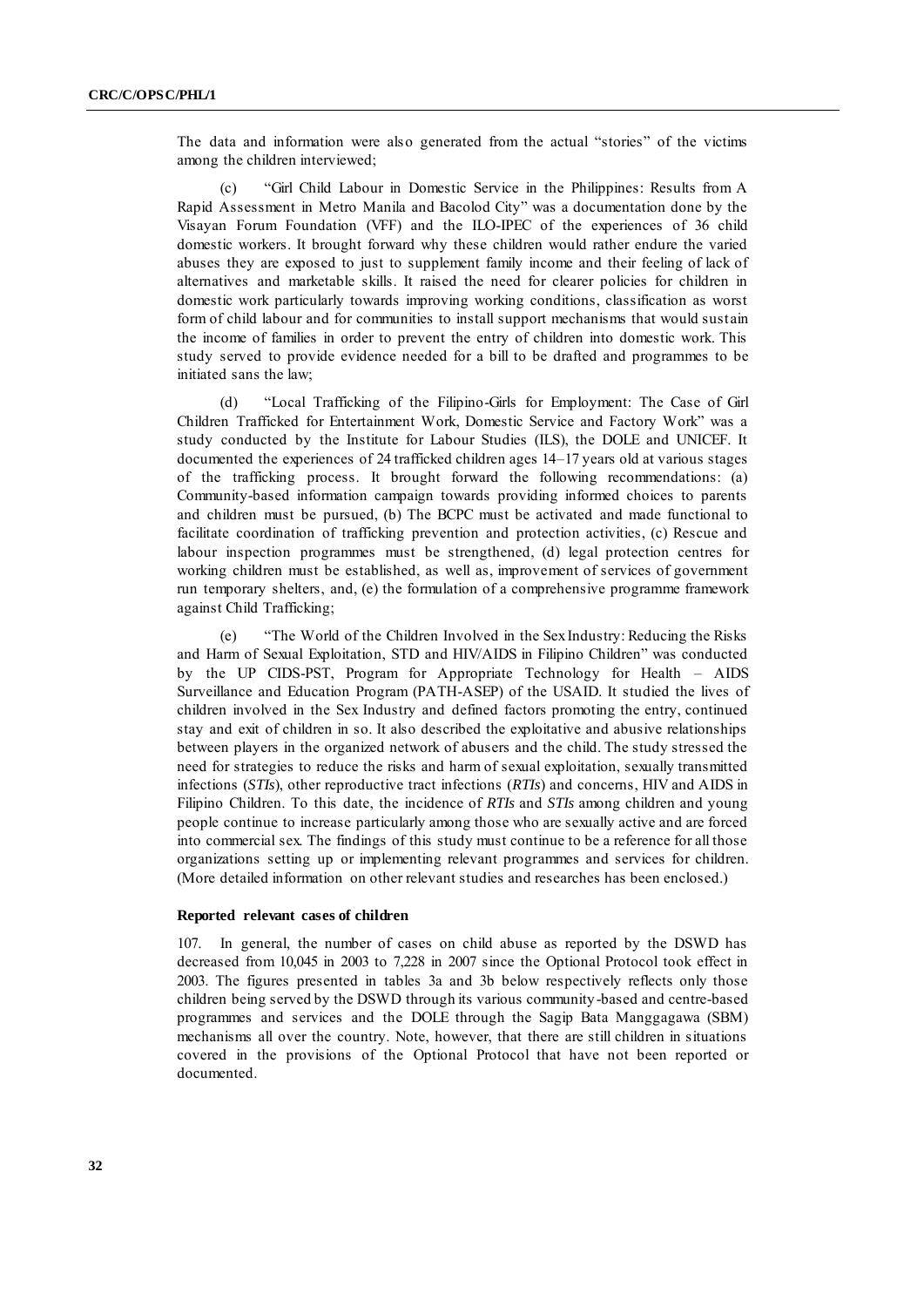108. Majority of the children reflected in table 3a have either been reached by the DSWD through their direct participation in rescue missions like in the SBM operations or were referred for appropriate interventions by like-minded organizations, communities or individuals.

109. As of 2007, new categories were noted in table 3a. Reflective of present programmes and services being provided by the DSWD, it tells of the improved capacities of the service and care providers to respond to the particular psychosocial needs of the children towards recovery and healing.

110. The heightened campaign against pornography of children has established other existing forms or modes used in the country other than tri-media, such as, information communication technology. The active engagement of relevant local government units, civil society organizations, such as, Internet Service Providers, Microsoft, academic institutions and law enforcement agencies have put forward cases of children and adults victimized through 'cyber pornography'.

Table 3a

**Number of reported cases of child abuse served by** the Department of Social Welfare and Development **(DSWD) by type**

| Type of abuse                   | 2001                     | 2002                     | 2003                     | 2004                     | 2005                     | 2006                     | 2007                     |
|---------------------------------|--------------------------|--------------------------|--------------------------|--------------------------|--------------------------|--------------------------|--------------------------|
| Abandoned                       | 985                      | 1 0 7 9                  | 1 1 3 4                  | 1 0 2 6                  | 936                      | 1 0 3 9                  | 878                      |
| Neglected                       | 2 2 8 5                  | 2 5 4 9                  | 2 5 6 0                  | 2627                     | 2 4 2 0                  | 1 2 6 7                  | 2 2 4 9                  |
| Emotional abuse*                |                          |                          |                          |                          |                          |                          | $9*$                     |
| Sexually abused                 | 3 9 8 0                  | 4 1 2 9                  | 4 0 9 7                  | 3 4 1 6                  | 2939                     | 2803                     | 2 2 7 7                  |
| Rape                            | 2 1 9 2                  | 2 2 5 9                  | 2 3 9 5                  | 1981                     | 1634                     | 1526                     | 1 3 7 7                  |
| Incest                          | 1 2 4 5                  | 1 3 3 2                  | 1 1 8 9                  | 1 0 8 4                  | 1018                     | 921                      | 692                      |
| Acts of lasciviousness          | 543                      | 538                      | 513                      | 351                      | 287                      | 356                      | 208                      |
| Sexually exploited              | 249                      | 284                      | 311                      | 348                      | 267                      | 244                      | 165                      |
| Victims of paedophilia          | 21                       | 32                       | 51                       | 43                       | 19                       | $\overline{7}$           | 17                       |
| Victims of prostitution         | 224                      | 245                      | 247                      | 294                      | 242                      | 236                      | 121                      |
| Victims of pornography          | 4                        | $\overline{7}$           | 13                       | 11                       | 6                        | $\mathbf{1}$             | 7                        |
| Cyber pornography**             |                          |                          |                          |                          |                          |                          | 20                       |
| Physically<br>abused/maltreated | 1 4 4 5                  | 1 4 4 0                  | 1 3 7 0                  | 1 2 1 4                  | 1 0 0 9                  | 796                      | 863                      |
|                                 |                          |                          |                          |                          |                          |                          |                          |
| Victims of child labour         | 412                      | 358                      | 268                      | 333                      | 268                      | 231                      | 285                      |
| Illegal recruitment             | 21                       | 21                       | 30                       | 54                       | 24                       | 14                       | 77                       |
| Child trafficking               | 29                       | 95                       | 66                       | 135                      | 102                      | 146                      | 204                      |
| Abduction                       | $\overline{\phantom{a}}$ | $\overline{\phantom{a}}$ | $\overline{\phantom{a}}$ | $\overline{\phantom{a}}$ | $\overline{\phantom{m}}$ | $\overline{\phantom{a}}$ | $\overline{\phantom{a}}$ |
| Victims of armed conflict       | 42                       | 90                       | 208                      | 44                       | 371                      | 66                       | 184                      |
| Involved***                     |                          |                          |                          |                          |                          |                          | 51                       |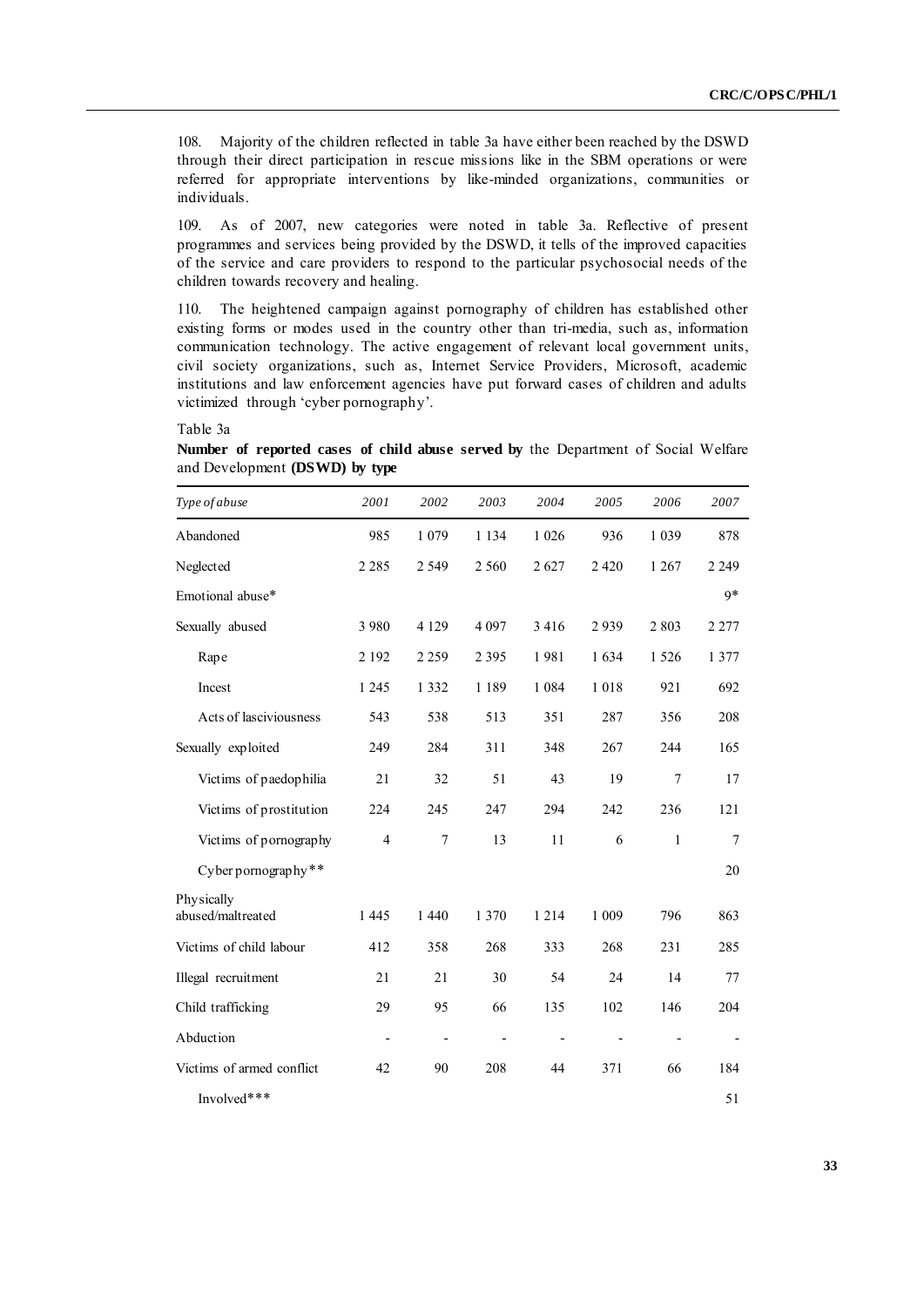| Others****    |      |      |      |      |      |      | 36   |
|---------------|------|------|------|------|------|------|------|
| Affected      |      |      |      |      |      |      | 133  |
| Type of abuse | 2001 | 2002 | 2003 | 2004 | 2005 | 2006 | 2007 |

*Source:* Department of Social Welfare and Development.

DSWD-PDPB consolidation based on submission of DSWD Field Offices. January to December 2007 (Primary Unduplicated).

Data reflected are reported cases served by DSWD.

 $(*, **, **, are new categories.$ 

\*\*\*\* are the number of children with multiple traumatic experiences such as sexual abuse, psychological abuse, sexual molestation and exploitation).

111. The State, through the mandated agencies and mechanisms like the DSWD and CWC, SC SACSEC, CSO partners and the Child Rights Network (CRN) contribute further in intensifying the campaign, advocacy and lobbying towards the passage of the Bill on Pornography of Children, which includes provisions on cyber pornography', and the Bill on Minimum Age of Sexual Consent lodged with the 14th Congress presently. The successful prosecution of cases of violations of the above will in fact have additional value to the recovery, healing and reintegration of the children survivors.

112. As a State party to the Optional Protocol to the Convention on the Rights of the Child on the involvement of children in armed conflict, the implementation of the Comprehensive Programme for Children Involved in Armed Conflict under the Office of the Presidential Adviser on the Peace Process (OPAPP), together with the Council for the Welfare of Children (CWC) have given attention to the children who are not only involved but are also affected by the on-going arm conflict in their communities. Table 3.a has included a specific category for acknowledging and providing appropriate services to the latter. A number of known and reported cases of children rescued from prostitution and trafficking originated from areas affected by arm conflict. As already mentioned, this situation of arm conflict among others heightens the risk of vulnerability of children in affected communities to other equally difficult situations as those protected by the provisions of the Optional Protocol on the sale of children, Child prostitution and child Pornography.

113. In aid of the State's continuing efforts to achieve accurate documentation and reporting of cases and arrive at a unified National Statistics that will actively advise reforms on policies, programmes and services for the protection of all Filipino Children, mandated agencies should consider the following:

(a) With regards design and delivery of effective responses and measure implementation of her commitments, the establishment of common denominators on reportable cases must be arrived at and shared by all agencies, organizations, and care and service providers around the country. This will facilitate surveillance, monitoring and reporting of violations as well as provision of immediate and appropriate responses to the victims;

(b) Along side the intensified Monitoring and Evaluation Systems being put into place, an active dissemination of a unified guidance or tool in reporting that has integrated the established common denominators mentioned above to all involved in the protection of children must be embarked on;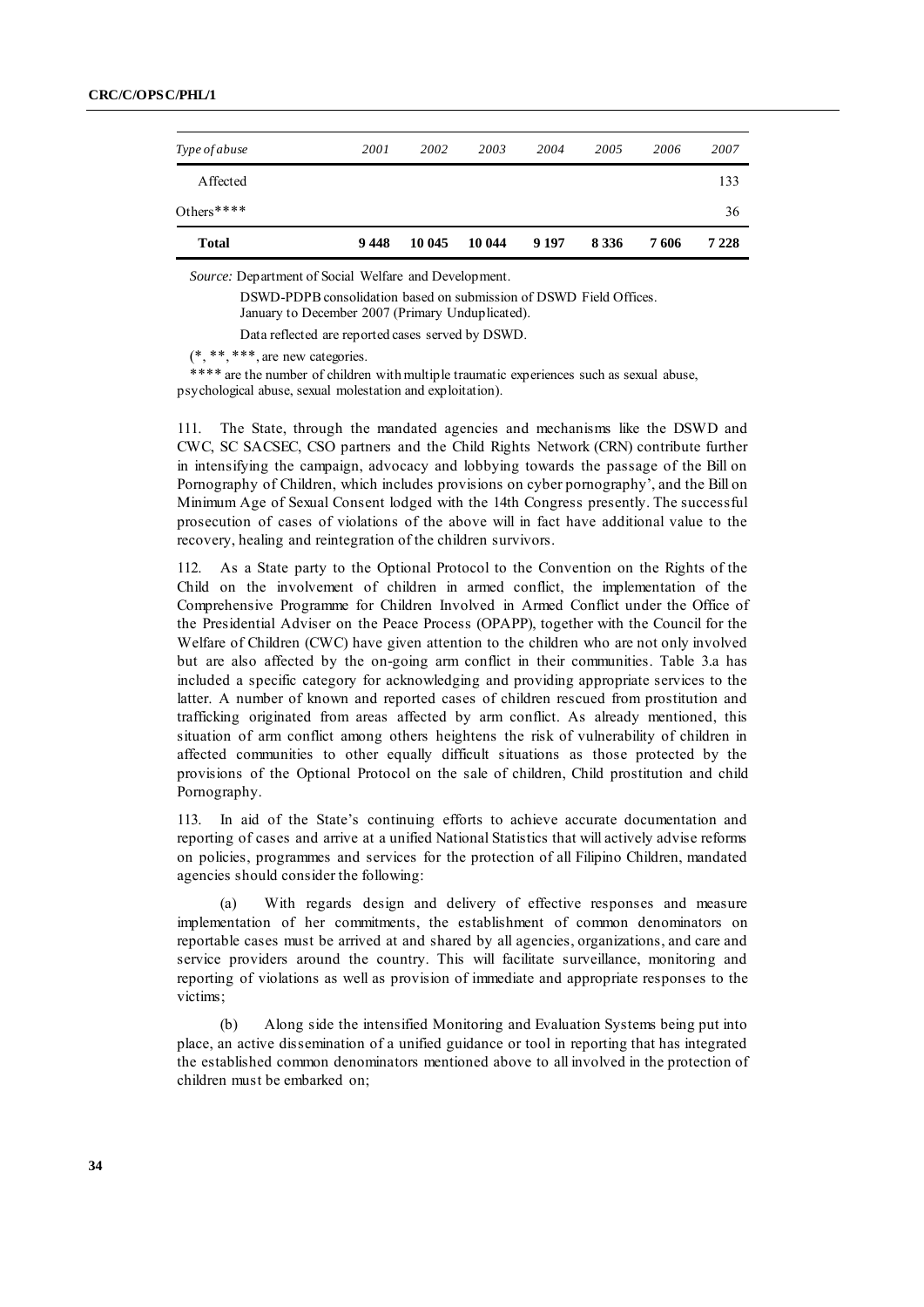(c) The requisite capacities of all those involved in the protection of children to effectively utilize the tools must also be built and updated;

(d) Building on the results of the 2007 project "Developing Systems, Tools and Capacities to Improve Delivery of Recovery and Reintegration Services to Victims of Trafficking‖ launched by the Department of Social Welfare and Development with the support of the International Labour Organization (ILO) and implemented in Regions 1, 3, 4-A and National Capital Region (NCR), adequate resources like funds, equipments, technical expertise and other appropriate support must be provided by the State through its mandated agencies to scale up, increase coverage and engage more partners or stakeholders to implement the provisions of the Convention and the Optional Protocol;

114. Through the SBM mechanisms of the DOLE all over the country, data reflected in table 3b were children reached through a number of rescue missions conducted particular those in extremely hazardous working situations.

| Year         | Number of rescue operations | Number of child labourers rescued |
|--------------|-----------------------------|-----------------------------------|
| 2002         | 106                         | 365                               |
| 2003         | 87                          | 406                               |
| 2004         | 74                          | 240                               |
| 2005         | 63                          | 151                               |
| 2006         | 51                          | 218                               |
| 2007         | 57                          | 144                               |
| <b>Total</b> | 438                         | 1 5 2 4                           |

#### Table 3b **Sagip Batang Manggagawa** Statistical Report 2002–2007

*Source:* Department of Labor and Employment – Bureau of Women and Young Workers.

115. These accomplishments highlight the stakeholders' full support to Philippine Program against Child Labor (PPACL) at the national, regional and local levels as well as their commitment to work together towards the elimination of child labour, as with the SBM and the situations provided for in the Optional Protocol. Furthermore, the commitment of the staff of the BWYW – the office directly monitoring the work of the SBMs and child labour programme implementers of the DOLE regional offices also contributed to the continuing success of the implementation of the PPACL.

116. Another noted NGO implementing the PPACL is the VFF. In collaboration with the Philippine Ports Authority VFF operates halfway houses at the Manila South Harbor, Sorsogon, Davao and Batangas ports to assist and protect women and children who are victims and potential victims of trafficking. These halfway homes provide information to disembarking migrants about travel, employment, and tracing support networks; 24-hour hotline assistance and reporting desk for stranded children; and temporary shelter, fo od, and recreation activities. As of March 2007, the programme has assisted a total of 21,987 victims and potential victims of trafficking since July 2001. Of this number, 147 trafficking victims filed criminal cases against the recruiters, traffickers and/or employers. Psychosocial recovery and social reintegration services, especially for girls involved in sexual slavery, are likewise provided. VFF also mobilizes and builds the capacity of partners and other stakeholders through the Anti-Trafficking Taskforce at the Port. To prevent trafficking, VFF advocates in source communities and transit routes by disseminating information through tri-media and lobbying for the passage of local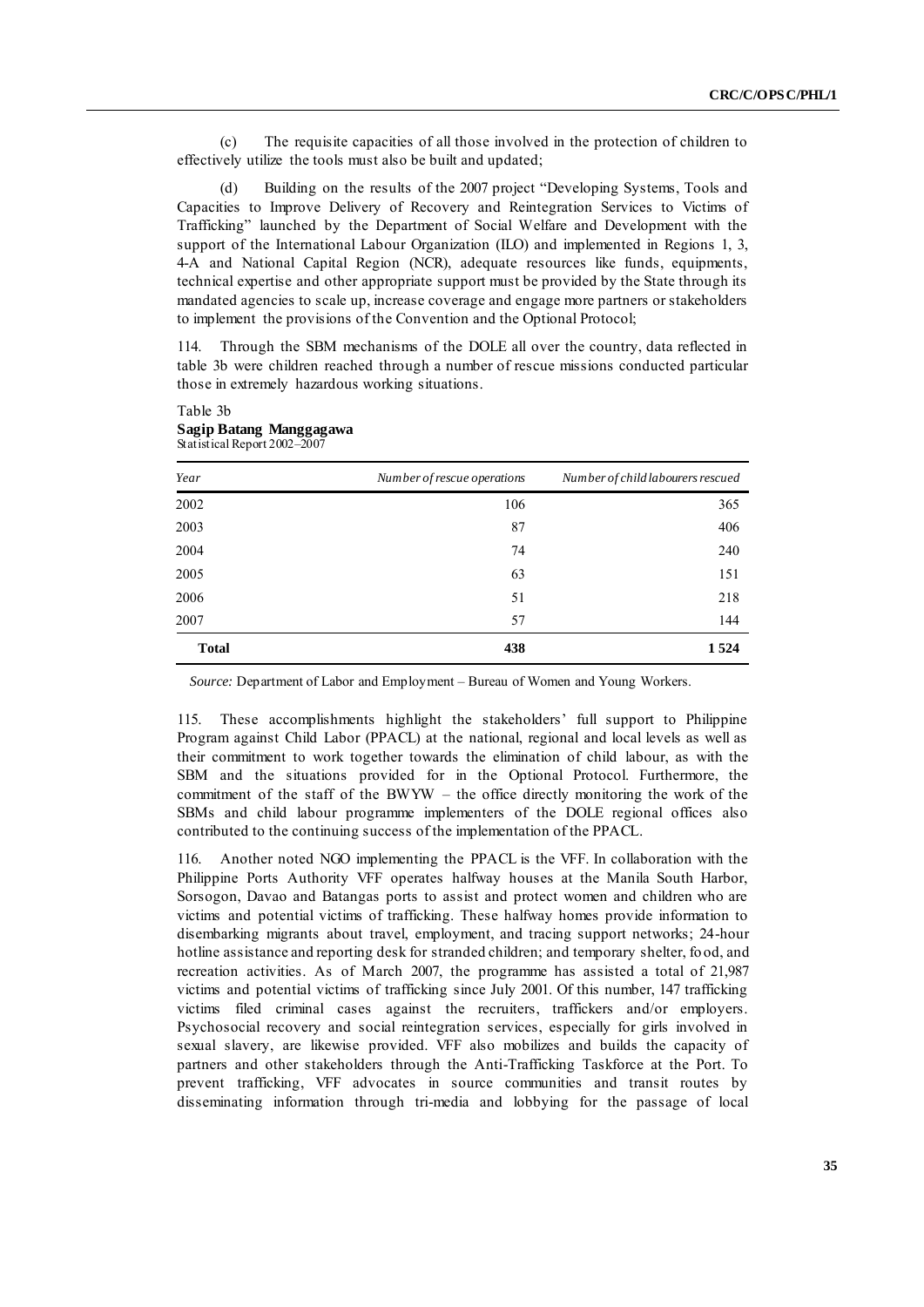ordinances. Table 4a and table 4b below paint the pictures of work done by the VFF to prevent and rescue children in the areas they operate from abusive domestic work. These Child Domestic Workers were reached-out and provided with services in National Capital Region, Dumaguete, Bulacan, Cebu, Camarines Norte, Negros Occidental, Davao and Iloilo through the support of the Philippine Time Bound Project. These are just the children VFF and the Philippine Ports Authority were able to reach – those plying by road and the boats.

Table 4a

| Services for victims and potential victims of trafficking in persons |  |  |  |  |
|----------------------------------------------------------------------|--|--|--|--|
| Cumulative report Manila, Davao, Matnog and Batangas                 |  |  |  |  |
| $I_2, I_3, 2001$ Moral $2007$                                        |  |  |  |  |

July 2001–March 2007

| General type of intervention                                           | Manila<br>(July 2001–<br>March 2007) | Davao<br><b>March 2007</b> ) | Matnog<br>$(May\,2002 - (November\,2003-$<br><b>March 2007</b> ) | <i>Batangas</i><br>$(January 2004 -$<br><b>March 2007)</b> | <b>Total</b> |
|------------------------------------------------------------------------|--------------------------------------|------------------------------|------------------------------------------------------------------|------------------------------------------------------------|--------------|
| Reached out and counselled<br>during regular pier rounding by<br>staff | 5 0 8 6                              | 2 8 2 5                      | 2406                                                             | 1 2 8 2                                                    | 11 599       |
| Provided with halfway house<br>services*                               | 3 1 0 5                              | 2835                         | 3812                                                             | 636                                                        | 10 388       |
| <b>Total</b>                                                           | 8 1 9 1                              | 5 660                        | 6 2 1 8                                                          | 1918                                                       | 21 987       |

*Source:* Visayan Forum Foundation, Inc.

117. These accomplishments involve multi-sector and multi-agencies – a strategy that can confront organized crime against children and women. The DSWD, local government units in and surrounding the halfway homes, the national as well as a number of maritime industry operators together with law enforcement agencies are actively engaged in this effort.

#### Table 4b

### **Number of child domestics workers served within the Philippine time bound programme on the worst forms of child labour**

By the Visayan Forum Foundation, Inc

| <b>Services</b>      | June 2004–June 2006 |
|----------------------|---------------------|
| Withdrawn            | 2 3 3 5             |
| Centre base          | 1 4 0 8             |
| NFE/ALS*             | 237                 |
| Vocational           | 142                 |
| Formal               | 548                 |
| Prevented            | 1468                |
| <b>Overall total</b> | 3803                |

*Source:* Philippine Time Bound Project of the Visayan Forum Foundation, Inc.

(\* Non formal Education or Alternative Learning System).

118. There are numerous 'ports of entries' that are being used as alternatives and majority of these do not have the required facilities for safe docking, embarkation and disembarkation of passengers. The challenge posed to the State is the institutionalization of this type of service or programme in all the ports of entries (roads, boats or planes) around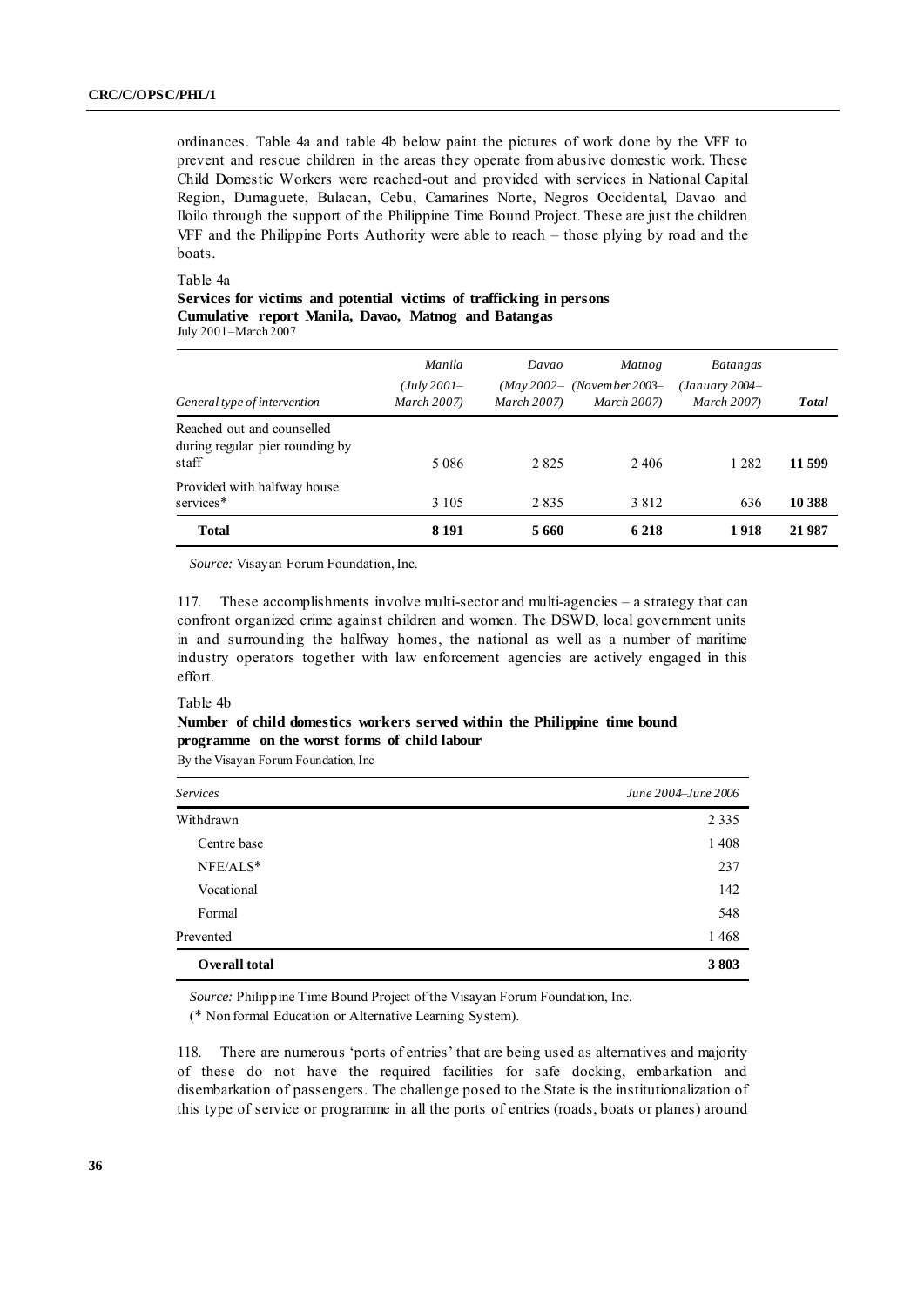the country while uplifting the physical situation of so. It will indeed take some more time for the country to put in place all these structures and systems that can prevent and protect the sale and trafficking of children as protected by the provisions of the Optional Protocol.

119. The VFF is also one among the many organizations implementing projects under the Philippine Time Bound Program, a component of the PPACL. It is a known phenomenon that many child domestic workers have been sold to the recruiters by their parents or guardians are also sexually exploited by their employers and are vulnerable to other forms of abusive situations such as those protected by the provisions of the Optional Protocol. Studies conducted have documented accounts of children enduring these knowing that there are no other alternatives that can help them contribute to their families' needs. There are still many more child domestic workers who continue to suffer silently and needs to be reached and rescued.

120. The Magna Carta for Domestic Workers that aims to institutionalize and uplift the minimum working parameters and standards for the industry has yet to be passed and enacted into law. A heightened campaign advocating and lobbying for the passage and enactment of the law is called for. The support of the State through its mandated agencies, civil society and non-traditional partners is much needed to facilitate this long overdue legislation.

### **On the prevention of the sale of children through adoption**

121. Prior to the Philippine ratification of the of the Optional Protocol on the sale of children, child prostitution and child pornography, the State party, through the DSWD has been enforcing the implementation of the Domestic Adoption Act or Republic Act 8552 (RA 8552) and the Inter-Country Adoption Act or Republic Act 8043 (RA 8043). Thus, since 2002 table 5 presents the status of implementation of RA 8043 and RA 8552 up to 2006.

122. The children served were either abandoned for varied reasons and or surrendered to the DSWD. They are placed in the more than 691 residential facilities registered with the DSWD and more than 3,000 foster families all over the country. Except for Legal Guardianship, regardless of type of alternative parental care, there are fewer boys than girls placed locally. The preference for girl children slowly declined through the years. Regardless of the reasons for gender preferences, these children went through more secured processes that are within the reach and bounds of the State's protection.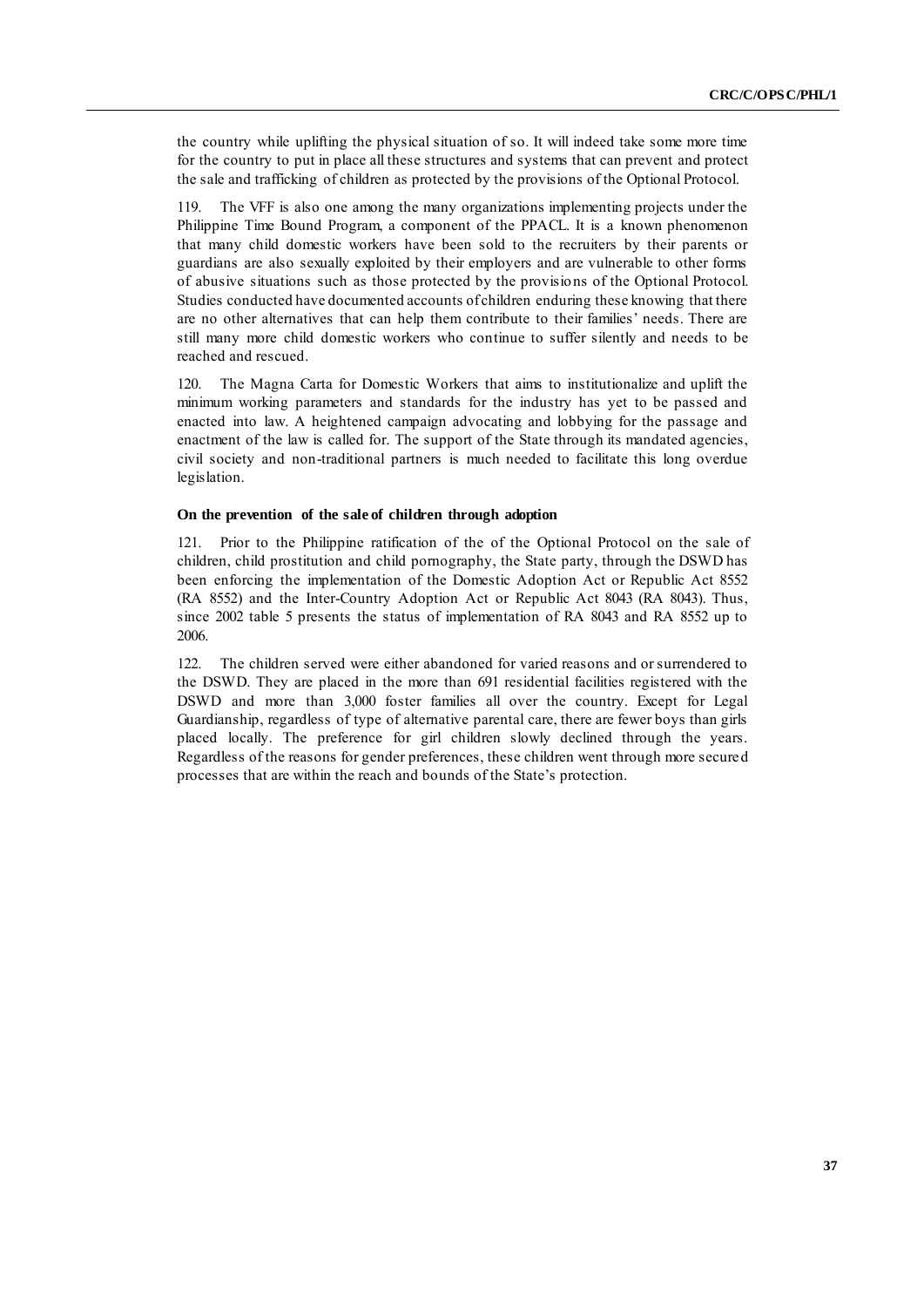| Status of implementation of inter-country and domestic adoption laws* |            |                      |               |                   |               |                   |           |                      |           |                          |                          |              |                |                    |  |
|-----------------------------------------------------------------------|------------|----------------------|---------------|-------------------|---------------|-------------------|-----------|----------------------|-----------|--------------------------|--------------------------|--------------|----------------|--------------------|--|
| 2002                                                                  |            | 2003                 |               | 2004              |               | 2005              |           | 2006                 |           | 2007                     |                          | <b>Total</b> |                | <b>Grand Total</b> |  |
| Boy                                                                   | Girl       | Boy                  | Girl          | Boy               | Girl          | Boy               | Girl      | Boy                  | Girl      | Boy                      | Girl                     | Boy          | Girl           | <b>Both gender</b> |  |
|                                                                       |            |                      |               |                   |               |                   |           |                      |           |                          |                          |              |                |                    |  |
| 842                                                                   | 086        | 794                  | 108           | 747               | 015           | 641               | 717       | 568                  | 646       | 608                      | 774                      | 3592         | 4 5 7 2        | 8 1 6 4            |  |
|                                                                       |            |                      |               |                   |               |                   |           |                      |           | 321                      | 223                      |              |                | 1610               |  |
| 180                                                                   | 188        | 281                  | 368           | 228               | 298           | 230               | 314       | 230                  | 292       | 283                      | 280                      | 1 1 4 9      | 1460           | 2609               |  |
| 48                                                                    | 38         | 47                   | 65            | 45                | 50            | 40                | 32        | 30                   | 29        | 61                       | 51                       | 220          | 214            | 434                |  |
|                                                                       |            |                      |               |                   |               |                   |           |                      |           | $\overline{\phantom{0}}$ | $\overline{\phantom{a}}$ |              |                | 292                |  |
|                                                                       |            |                      |               |                   |               |                   |           |                      |           |                          |                          |              |                | 14 100             |  |
|                                                                       | 18<br>1088 | 261<br>46<br>1 3 5 8 | 33<br>1 1 5 5 | 324<br>45<br>1586 | 11<br>1 0 3 1 | 340<br>17<br>.380 | 28<br>939 | 342<br>48<br>1 1 1 1 | 18<br>846 | 343<br>28<br>995         | 1 2 7 3                  | 1 3 2 8      | 108<br>6 3 4 2 | 184<br>7758        |  |

Table 5

*Source:* Department of Social Welfare and Development.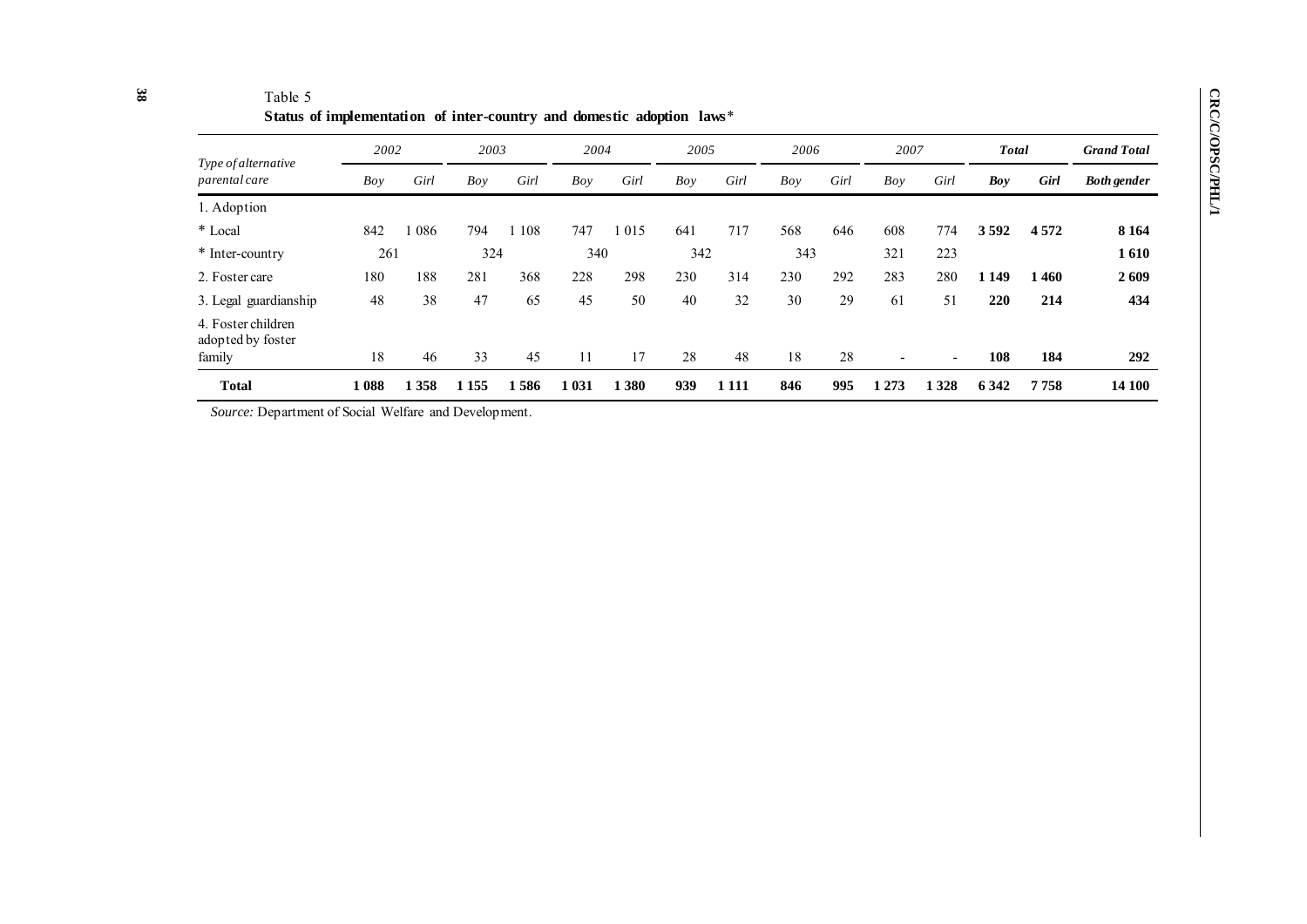123. In reference to the principles, standards and provisions in the Optional Protocol, the monitoring mechanisms to closely follow through the state of the enjoyment of rights of these children once in any of these alternative parenting arrangements have been put in place. The DSWD has undertaken policy measures and actions to ensure compliance with the provisions of the Convention as well as other international standards and also make sure that the procedures are conducted with the interest of the child in mind. Most relevant among others are:

(a) Administrative Order No. 23 Series of 2004 aims to establish and institutionalize a mechanism for the systematic delivery of post-adoption services. This includes comprehensive counselling, search and reunion, and heritage tours;

Memoranda of Agreement with more than 10 countries to ensure protection and welfare of children being place for inter-country adoption (inter-country adoption is still the last resort). Among the countries are Belgium, Canada, Finland, Ireland, Italy, Israel, Japan, Spain, Sweden and the USA. This was possible as a State party to the 1996 Hague Convention on the Protection of Children and Cooperation in Respect to Inter-Country Adoption;

(c) Hosting and conduct of the regular consultative conferences on child welfare services, particularly on issues regarding inter-country adoption that brings together local and foreign adoption agencies working with the DSWD. The "Global Consultation on Child Welfare Services" has been hosted by the DSWD since 1993. The most recent was held in 2005;

(d) In order to tighten ‗Child Protection' within the ‗caring facilities', the DSWD continues to build the capacities of their intermediaries to enable them to qualify for adoptive or foster caring of children.

124. From the figure presented in table 5, one can only reflect on the bigger number of children who have had no opportunity for protection and are surviving on their on or under the 'care' of others The 'vulnerability' of these very young persons who are not yet in the system of care i.e. the programmes of DSWD and other accredited facilities are greater than those within. Table 6 shows how many more families have begun to implement 'child protection within their homes or facilities.

### Table 6

|                               | Adoptive/foster families developed from 2002–2006 |  |
|-------------------------------|---------------------------------------------------|--|
| (DSWD and child placing NGOs) |                                                   |  |

| Year         | Adoptive families | <i>Foster families</i> |
|--------------|-------------------|------------------------|
| 2002         | 809               | 487                    |
| 2003         | 575               | 1 0 8 0                |
| 2004         | 858               | 728                    |
| 2005         | 740               | 476                    |
| 2006         | 830               | 736                    |
| 2007         | 760               | 1 207                  |
| <b>Total</b> | 4572              | 4724                   |

*Source:* Department of Social Welfare and Development.

125. In 2004, the DSWD issued DSWD MC 22 otherwise known as the 'Policy on De-Institutionalization of Children'. This provided for alternative family care and other services as a facilitating scheme in the care, recovery, rehabilitation and development of children. With this came the intensive capacity building of prospective adoptive parents and families and retooling of accredited foster parents and families. In the absence of a Foster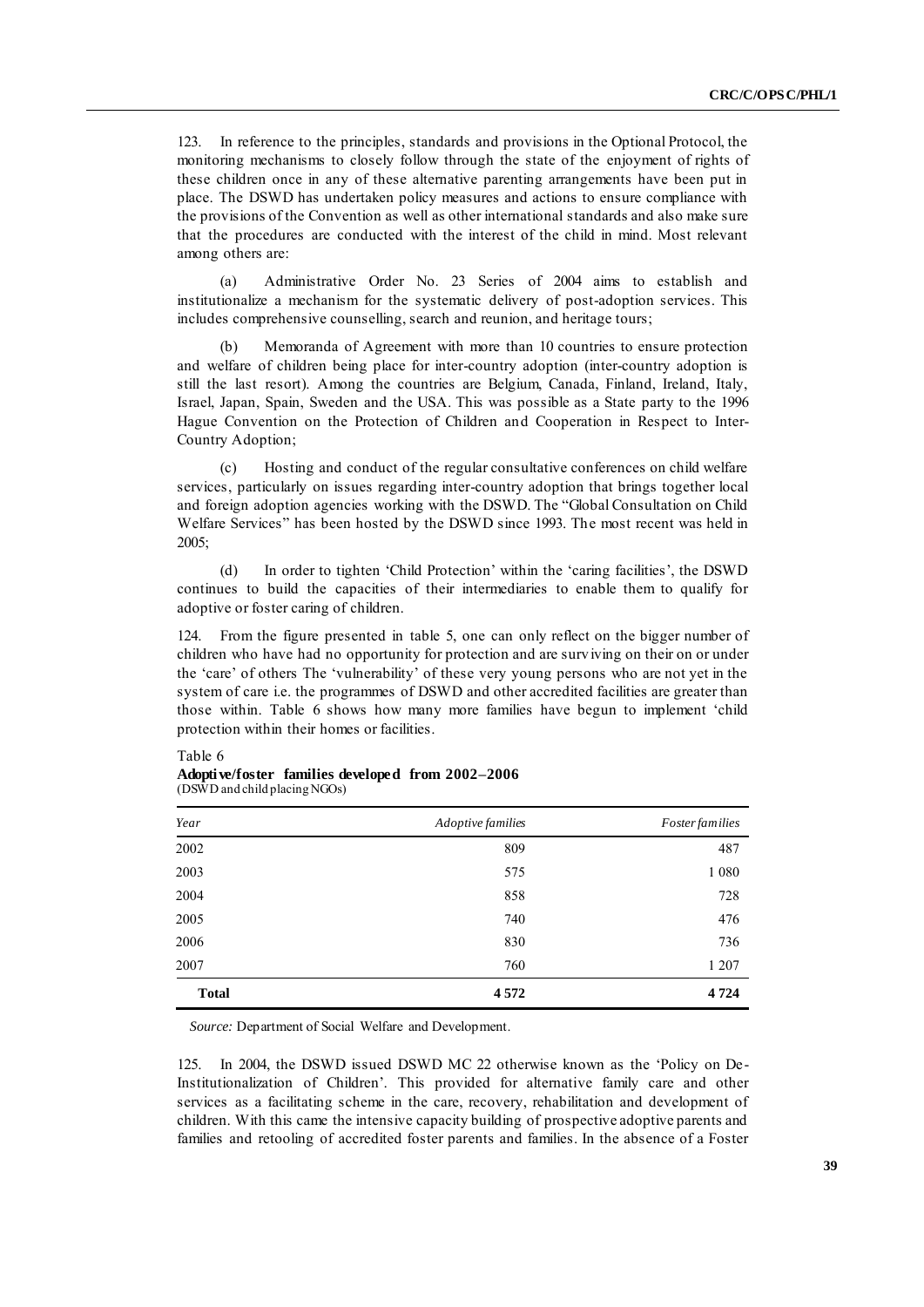Care Act, the DSWD pursues the continuous training, supervision and monitoring of adoptive and foster parents and families.

126. Once the State pursues an intensified and widespread dissemination and informatio n campaign on the provisions of the Optional Protocol the number of children who will require these types of parental care will definitely increase as well. Home or institution based protection and care for children has tremendous financial implications. Ensuring these protection services for children are sustained require immense support from the State. While the proposed Foster Care Bill was also meant to address this, a more comprehensive package that will ensure long lasting quality protection and care for the children, especially those protected by the Optional Protocol will have to be designed and implemented.

127. The Presidential Proclamation No. 72 Series of 2007 declaring the first Saturday of February of every year as "Adoption Consciousness Day" was issued. It is meant to encourage local adoption to preserve the child's identity and culture at the same time, highlight that inter-country adoption is a last resort for Filipino children who can no longer be placed locally. A potential challenge to DSWD as a result of implementing this after sometime will be to overcome all the present setbacks being experienced to absorb the influx of applications for adoption. Such are the delays in the processing of adoption cases, prolonged stay of children in institutions, the prohibitive costs of legal processes and preferences for the gender of the children among others.

128. While adoption presents permanent placement for children, foster care seems a more appropriate arrangement for children protected by the provisions in the Optional Protocol. There are greater possibilities of reintegration with their biological or original families after rescue and recovery. The option to adopt by foster parents is a recent possibility.

129. Table 6 below shows the number of children awaiting appropriate placements for alternative parental care since 2002.

|     | 2002<br>2003<br>2005<br>2004<br>2006<br>2007<br>Total |          |     |     |                 |  |  |  |                            |          |                              |  |                  |
|-----|-------------------------------------------------------|----------|-----|-----|-----------------|--|--|--|----------------------------|----------|------------------------------|--|------------------|
| Bov | Girl                                                  | Boy Girl |     |     |                 |  |  |  | Boy Girl Boy Girl Boy Girl | Boy Girl | $\bm{Bov}$                   |  | Girl Grand total |
| 669 |                                                       | 549 587  | 467 | 593 | 430 613 431 621 |  |  |  |                            |          | 407 532 375 <b>3615 2659</b> |  | 6 2 7 4          |

Table 7

**Children served in** the Department of Social Welfare and Development **(DSWD)** and the Reception and Study Center for Children**(RSCC) (11)**\*

*Source:* Department of Social Welfare and Development.

130. Noticeable is the number of boy children over the girl children waiting for a homebased type of care. Regardless of gender, the data tells of: (a) the number of children in all the 691 facilities of the DSWD nationwide; (b) the impact of gender preferences of adoptive parents on all the children; and (c) the delays encountered in the processing of local and international adoption. The policy measures being undertaken by the DSWD like the advocacy and lobbying for the enactment of the proposed Foster Care Bill during the 14th Congress, and the "Policy on De-Institutionalization of Children" among others are still insufficient to fast track the "waiting time" of the increasing number of girl and boy children requiring parental care and protection.

131. As a member of the Inter-Agency council Against Trafficking (IACAT) the DSWD, has provided victim protection and assistance to a total of one thousand and eight hundred and five (1,805) victims of trafficking alone. The services include: counselling; legal services; transportation assistance; family assessment; temporary shelter; referral for medical and dental examination; educational assistance; skills training; among others. Table 8 shows that of the total number of victims served by DSWD, more than half are children aged 17 and below at 1,064 or fifty nine per cent (59 per cent). Note however that there is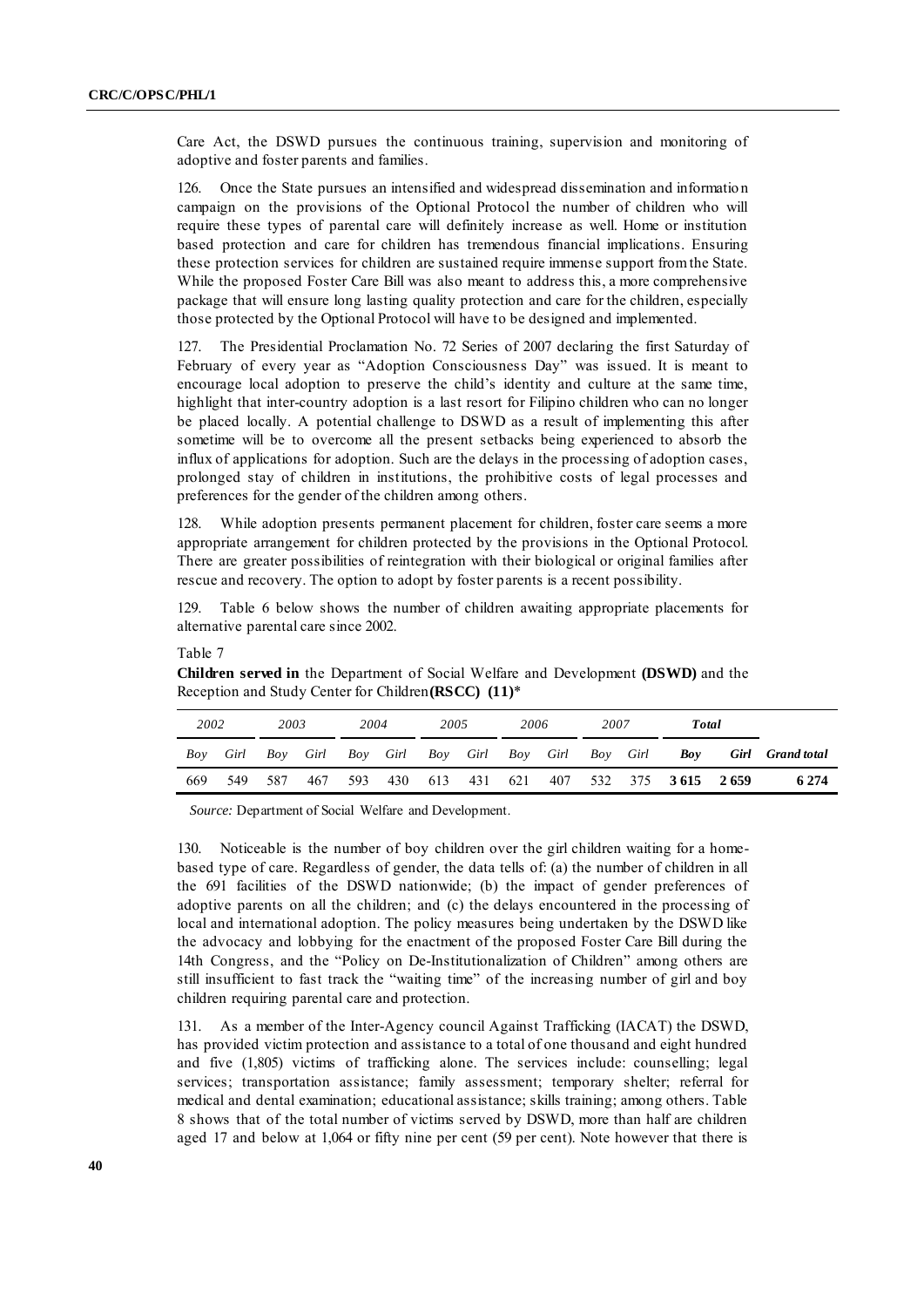still a need to arrive at a sex and age disaggregated table for better analysis and programme and service design and implementation.

|              |          | Age group |           |           |           |                |                   |  |  |  |
|--------------|----------|-----------|-----------|-----------|-----------|----------------|-------------------|--|--|--|
| Year         | Below 12 | $13 - 17$ | $18 - 22$ | $23 - 28$ | $29 - 33$ |                | 34-42 Grand Total |  |  |  |
| 2003         | 10       | 37        | 39        | 32        |           | 3              | 122               |  |  |  |
| 2004         | 42       | 7         | 69        | 38        | 4         | $\overline{4}$ | 164               |  |  |  |
| 2005         | 208      | 104       | 105       | 41        | 12        | $\overline{4}$ | 474               |  |  |  |
| 2006         | 24       | 109       | 30        | 20        | 4         | 2              | 189               |  |  |  |
| $NCR*$       |          | 392       | 22        | 25        | 24        | 10             | 500               |  |  |  |
| 2007         | 49       | 155       | 155       |           |           |                |                   |  |  |  |
| <b>Total</b> | 360      | 704       | 420       | 156       | 45        | 23             | 1805              |  |  |  |

### Table 8 **Victim protection and assistance**

DSWD: Number of victims served by age group by year,\* 2003–2007

\* National Capital Region.

132. The Government of the Philippines (GOP) has made progress along the implementation of measures relevant to the right of the child to Family Environment and Alternative Care. Prior to ratification of the Optional Protocol to the Convention on the sale of children, child prostitution and child pornography, legislative and policy measures were already in place. However, relevant to the children protected by the provisions of the Optional Protocol, the GOP through the mandated agencies may consider the following in order to be fully responsive:

(a) Strengthen the enforcement and monitoring of quality standards of care in all shelters, homes and institutions – be these state-run or private-run;

Include the existence of a functional "Child Protection Policy" as among the basic priority criteria for accreditation of facilities such as mentioned above. Among others, this Policy should be able to deter any forms of degrading and inhuman treatment of children under their care and instead reinforce non-violent positive disciplinary forms of care to children;

(c) Establish mechanism(s) of redress and complaints for children, within or in their immediate environment. There are still unreported ‗stories' of experiences of abuse from house parents or staff of facilities being endured by the children due to the lack of child safe mechanisms as mentioned . The prolonged stay of children due to the delays in the processing of their placements or reintegration may expose them to long term abusive situations;

(d) The DSWD, through the Inter-Country Adoption Board (ICAB) may consider designing and implementing a "socialized" payment scheme for the legal and other processes involved to include waiving so if necessary for potential adoptive parents to benefit. Explore and link up with alternative law firms working in this field to develop responsive strategies relevant to concerns regarding the whole process of adoption.

133. In the same period, travel clearances were issued to 71,429 girl and 52,116 boy children. The "Amended Omnibus Guidelines for Minors Traveling Abroad" was enhances based on actual experiences of field implementers and other stakeholders.

134. The Administrative Order (AO) No. 02 Series of 2006 defined explicitly when a travel clearance is required and shall be issued to a minor travelling alone to a foreign country, or accompanied by a person other than his/her parent. A minor travelling to a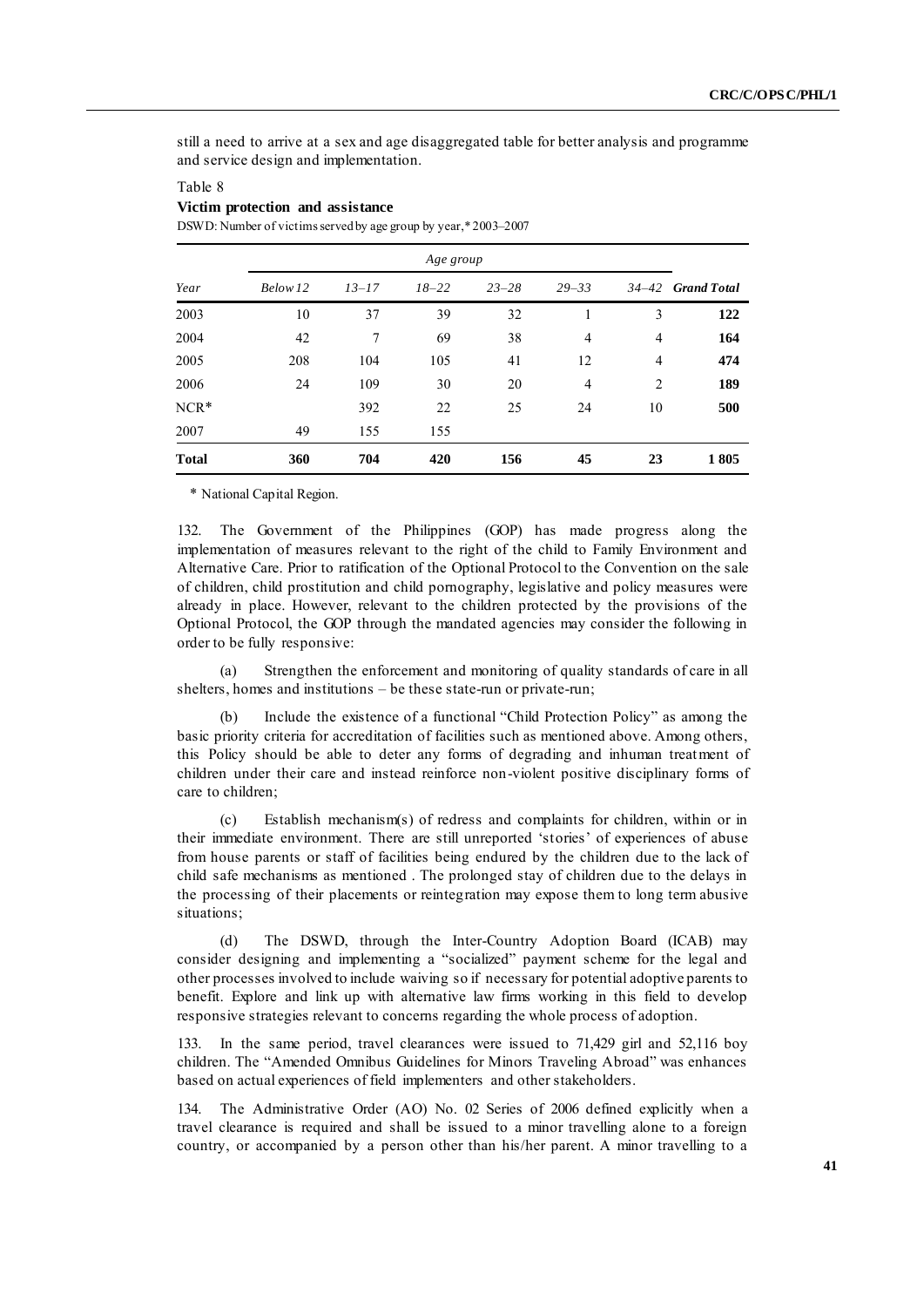foreign country with either parent or with his/her solo parent or legal guardian does not require travel clearance. Both situations, however, go through a process of submissions of documentary evidences. Although the word "minor" was not defined in the policy, its explanatory reference to Article IV, Section 8a of RA 7610 otherwise known as the Special Protection Against Child Abuse, Exploitation and Discrimination Act, has made clear that the definition of a child refers to 'a person below eighteen (18) years of age or those over but are unable to fully take care of themselves or protect themselves from abuse, neglect, cruelty exploitation or discrimination because of a physical mental disability or condition."

135. AO No. 2, Series of 2006, is also pursuing Section 5f of Republic Act 8239 otherwise known as ‗Philippine Passport Act' of 1996. Recently, the implementation of AO No. 2, Series of 2006 has met concerns particularly with children who are subject of custodial negotiations by estranged parents. The DSWD has argued that the process of submission of documentary evidences as required by the Order has served to deter any intentions of any parent to illegally take a child or children subject to above.

136. While there is yet no known or reported case, the DSWD together with the DFA and the Bureau of Immigration (BI) should initiate a review of this and other relevant policy measures that can deter parent(s) travelling outside or into the country with their children who are minors with the intention of brokering or "pimping" the latter for prostitution and or pornography or for all the other situations protected by the provisions in the Optional Protocol. Subsequently, mechanisms have been set up and designed at the gateways for surveillance, monitoring and reporting for children and in their behalf.

#### **With regards the creation of a protective environment**

137. The Department of the Interior and Local Government (DILG) has enjoined all Local Government Units (LGUs) at all levels to set up the mechanisms to ensure that policies, programmes and services are in place to pursue the protection of the rights of all the children within their jurisdiction:

(a) One mechanism within the LGU structure is Local Council for the Protection of Children (LCPC). Policies translating national laws must be enacted with budget ary appropriations to deliver programmes and services required to implement these. A ‗functional' LCPC has all the ingredients mentioned plus actual delivery of programmes, services and primary monitoring in place. An 'organized' LCPC means the existence of a policy and the absence of two or all the other ingredients. The 100 per cent functionality of these LCPCs is truly vital as mechanisms that will secure the rights of all Filipino children from all forms of violations and abuses;

(b) As of 2007, LGUs at all levels (Province, Cities, Municipalities and Barangays) are about to reach 100 per cent organization of LCPCs. However, the State has yet a long and challenging road ahead towards accomplishing the much -needed protective environment for children. The following table presents details in this regard:

| <i>Governance units</i> | <b>Number</b> | LCPC organized | $\%$ | LCPC functional | $\%$ |
|-------------------------|---------------|----------------|------|-----------------|------|
| Province                | 81            | 73             | 90   | 49              | 60   |
| Cities                  | 118           | 126            | 95   | 79              | 54   |
| <b>Municipalities</b>   | 1 5 1 0       | 1 365          | 91   | 548             | 36   |
| Barangay s <sup>*</sup> | 41 995        | 40 994         | 97   | 8 3 2 4         | 19.8 |

#### Table 9

#### **State of local councils for the protection of children**

*Source:* Department of Interior and Local Government: NBOO.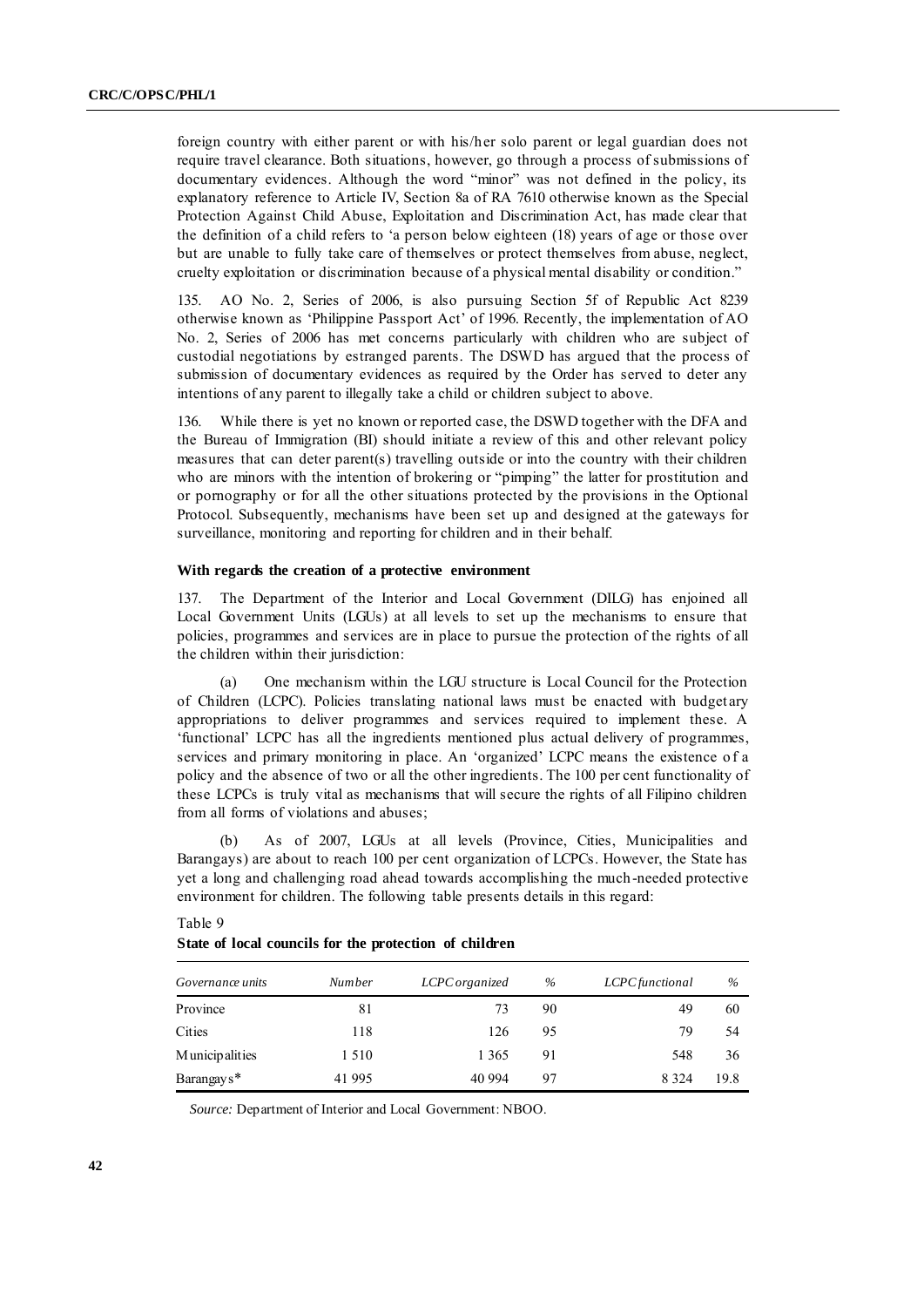(c) The \*Barangay is the most basic unit of Governance and the primary source of comprehensive protection next to the family of the children. This LGU is the closest to the children. However, the very low number of Barangays with functional LCPCs strongly indicates there is much bigger number of children who are not fully protected by the arms of the laws and issuance for them, who continue to experience abuses, and, are not able to report.

138. In 1990, Republic Act 6972 (RA 6972) otherwise known as the "Barangay Level Total Development and Protection of Children Act" was enacted. The Act mandated every barangay to establish a Day Care Center through which the policy of the State to defend the right of children to assistance, including proper care and nutrition, and special protection against all forms of neglect, abuse, cruelty, exploitation, and other conditions affecting the development of children – will be implemented. Also, it provided, under Section 3 (e) for ―a sanctuary for abused, neglected or exploited children either in one child institution in the barangay and or a network of sanctuary homes which will take on children in urgent need of protection due to a situation which endangers the child or which has exposed the child to cruelty and abuse. It empowered the day-care centre, with the help and support of the barangay chairman and their barangay level support systems, to call upon law enforcement agencies when the child needs to be rescued from unbearable home situation."

139. In 2000, the quality of programmes and services mandated by RA 6972 was pursued further by RA 8990 otherwise known as the Early Childhood Care and Development (ECCD) Act. The RA 8990 institutionalized a comprehensive, integrative and sustainable National System for ECCD involving multi-sector and inter-agency collaboration. Such are: Service providers from government, non-government, professional organizations and academic institutions. This Law expanded the following: (a) coverage – children from conception to age six  $(6)$  regardless of ethnic origin, with special needs; (b) services – parents and caregiver education on ECCD and involvement in community development efforts that will improve the quality of life of the children and families. The National ECCD Coordinating Council is the mechanism to coordinate and monitor the implementation of said law. This was organized and lodged at the Council for the Welfare of Children (CWC).

140. The existence of Day Care Centers is part of the outcome of 'functional' LCPCs. The number of children and families benefiting from the programmes and services of the Center is another among others. However, despite the laws, only 79 per cent of the total 41,994 barangays nationwide have Day Care Centers based on early 2007 inventory by the DILG. In terms of coverage, only 19.6 per cent of 3–4 year old and 60 per cent of 5 year old children have been reached.

141. Relevant to the implementation of the principles, standards and provisions of the Convention on the Rights of the Child and its two Optional Protocols, the challenge to State, through the DILG and other mandated agencies, is how to enable the LGUs, particularly the Barangays, to take concrete actions to prioritize ‗investments' on the protection of the enjoyment of rights of their children which generates long lasting development gains or 'returns'.

142. Having a 'functional' Barangay Council for the Protection of Children (BCPC) then means having a primary deterrent and immediate response to all forms of commercial sexual exploitation and other abuses on children. The State therefore will have to fast track the full compliance of all LGUs in the best interest of all the children in their jurisdictions. It is apparent that the low performance has to do with the inadequate knowledge and understanding of the relevant laws by the mandated implementers at all levels and the amount of support provided to the LGUs by the State.

143. Thus, GOP through the DILG and other agencies concerned should consider these as part of the priority areas of action for Institutional Capacity Building and Advocacy that should be scaled up. Furthermore, considering the situations of children being protected by the provisions in the Optional Protocol, a review of the criteria of ‗functionality' is called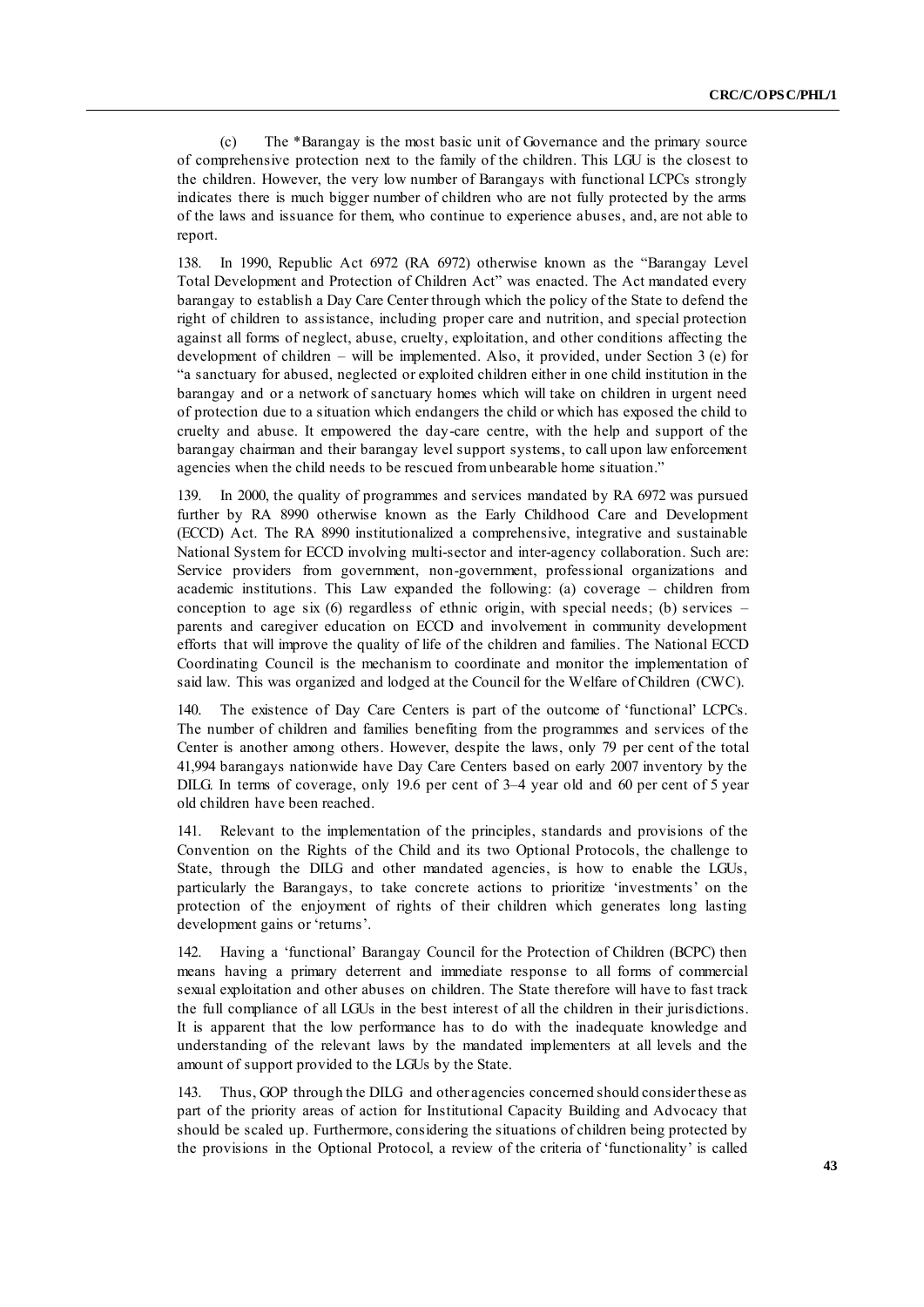for. In enhancing the present criteria, it is strongly suggested that the State encourage the participation of the members of the community, most importantly, the children, in all the processes involved as guided by the National Framework on Children's Participation.

144. In early 2007, the DSWD installed a Surveillance System to Prevent Child Prostitution in Siargao Island. This particular island is located in the eastern coast of Surigao in Mindanao – in southern Philippines. It is the "surfing capital" of the country and has been tagged as one of the 'hot spots' for Commercial Sexual Exploitation of Children (CSEC). Tourists engaged in this sport frequent this area. In cooperation with the LGU of Siargao, the project aims to arrest the growing commercial sex industry in this island, which can possibly perpetuate child prostitution. The LGU has appropriated for the continued implementation of the project.

145. The State will have to come up with data or information to show the extent of progress made by LGUs with functional LCPCs in terms of the measure undertaken to "Keep the Children Safe" in their communities as compared to the quality of the enjoyment of the rights of these children. It is strongly recommended therefore, that indicators to establish this and the actual assessment be conducted in consultation with and participation of the children and members of the communities they cover. Good practices generated from the process will definitely serve to encourage other LGUs to seriously consider organizing a functional LCPC and investing on their children.

#### **On prosecution of cases**

146. In June 2006, the country was finally removed from the US Watch List on Trafficking in Persons. Some progress has been made in the area of prosecution. As of this report, more than eight cases for violation of Republic Act 9208 resulted in conviction, punishing at least 10 persons. Among the convicted is a couple who was found guilty of recruiting, maintaining and hiring, on several occasions, women and children on the pretext of and with a promised employment as movie actress/singer but instead peddled them to men for sexual purposes and or engaged them in prostitution. The said spouses were sentenced to suffer four life imprisonment sentences and to pay Two Million Pesos (Php 2,000,000.00) as Fines for each case.

147. The Task Force against Trafficking in Persons of the Department of Justice (DOJ) reported an increasing number of cases from 2003–2007. As the RA 9208 had just been implemented in 2003, 12 cases were received; in 2004, the number increased 5 times, in 2005, dramatically increased to 114, or a total of 186 cases. Up until 2007, at least 40 cases were received by the DOJ. Approximately 30 per cent of the cases from 2003–2005 are still pending in court. The remaining 40 per cent are either pending investigation by the handling prosecutor or pending resolution. The rest were dismissed, dropped or withdrawn. Of the later cases up to 2007, 20 are pending preliminary investigation, while 15 have been filed in court; five cases were dismissed for insufficiency of evidence.

148. Very modest gains indeed have been made in this connection. However, the State, through the mandated agencies, may need to fast track the resolution of the cases by intensifying: (a) capacity building of all concerned in the various aspects of the due process of law; (b) widespread dissemination of the of the law to address misinterpretations; and, (c) establishment of the common understanding of the elements of the crime as covered by the provisions of the Optional Protocol. It is a known fact that the swift resolutions of cases have direct effect on the recovery and healing of children who have been victims of said crimes.

#### **On law enforcement**

149. The Philippine National Police (PNP) and the National Bureau of Investigation (NBI) have conducted a total of 25 rescue operations that led to arrest of 56 persons and the rescue of 137 victims for 2003–2005. There were 22 cases filed out of the 25 rescue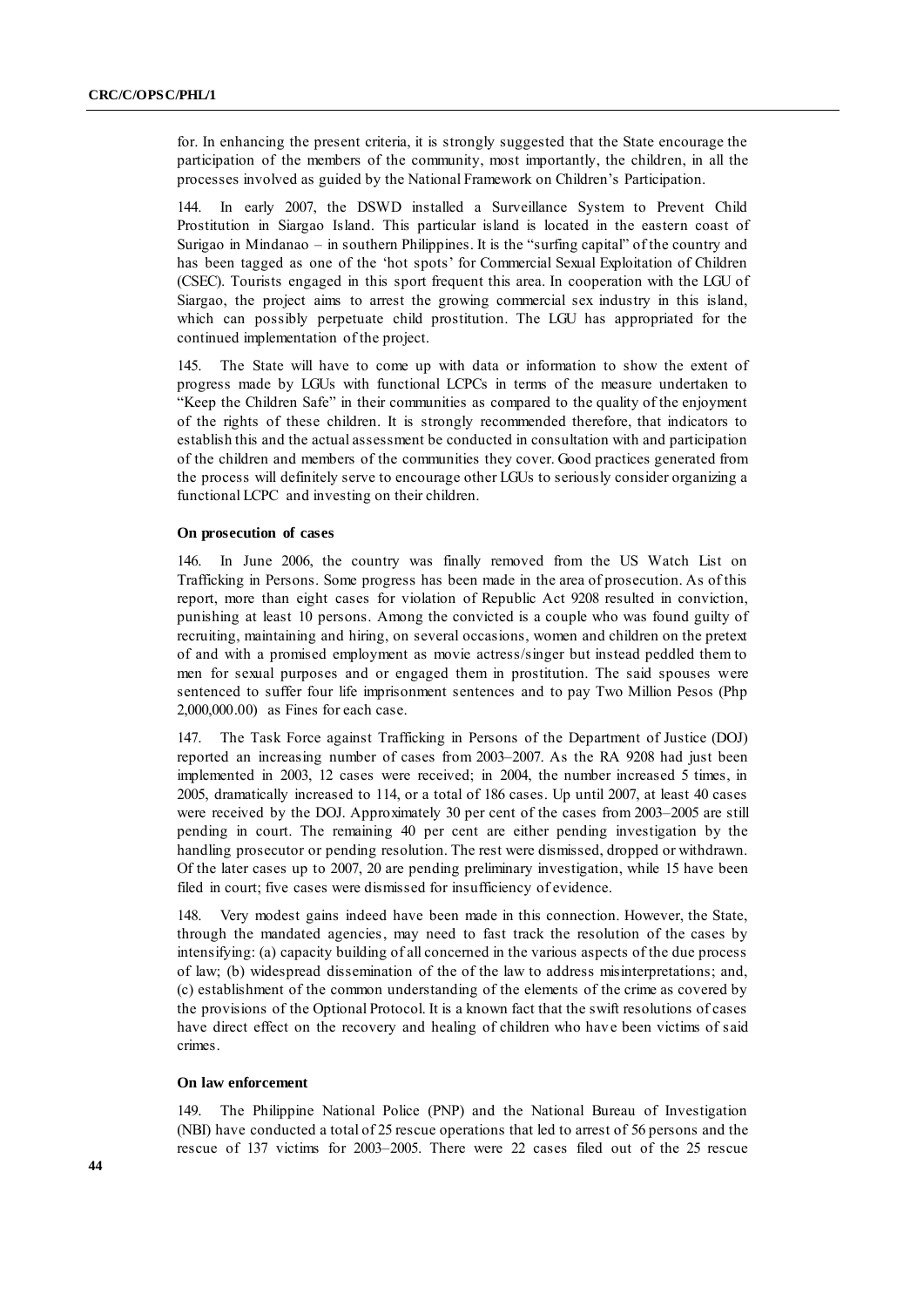operations. For the same period, the PNP and NBI investigated a total of 109 cases. In 2006, the Anti-Human Trafficking Division (AHTRAD) of the NBI received 60 cases. Of these, 14 have been recommended for prosecution six were subjected to inquest proceedings; seven cases were closed, either for insufficiency of evidence or the failure of the complainants to pursue the cases; and 33 cases are sill being investigated.

### **On factors and difficulties affecting degree of fulfilment of the obligations under the Optional Protocol**

150. There is a prevailing lack of adequate understanding and awareness of the provisions of the Optional Protocol and the relevant laws by majority of those mandated to implement these. Generating pertinent information from among mandated organizations, both government and civil society and at all levels of governance, with regards status of implementation was faced with difficulties.

151. In the same light, the standards that will: (a) facilitate common understanding of the elements of the crime and subsequent criminal acts of abuses presented by the provisions of Optional Protocol and relevant laws; (b) effect unified and improved enforcement of the laws; (c) encourage better reporting and documentation of cases; and (d) make handling and management of cases appropriate, immediate and sensitive – are lacking and if existing, not yet very well in place. The recently finalized guidelines for handling and managing cases of children victims of trafficking have yet to be widely disseminated.

152. There is still no comprehensive national statistical data on all the issues covered by the Optional Protocol. The ratification of the Optional Protocol came at the same time the CSEC Information System mentioned earlier was being evaluated in terms of sources, collection and collation, management and storage, and utility for all implementers. While the range of indicators with the CSEC Info system then 'seemed' comprehensive to account for related emerging issues, translating the requisite of this in the routine functions of all stakeholders proved extremely challenging to this day.

153. The RA 7610, primary law implementing the provisions of the Optional Protocol, is vague in terms of mechanism of support, the definitions of the crimes and criminal acts pertaining to:

(a) Child pornography – the use of information communication technologies and other emerging forms; and protection and prevention of children accessing these materials;

Series of abusive actions involved in the process of trafficking of children (that can hold parents and guardians responsible for selling their children or wards to the recruiters, among others);

(c) Child prostitution – to consider present forms and technologies; and, decriminalization of the child victim;

(d) Sexual abuse – to consider present realities in the Philippine context;

(e) Minimum age of sexual consent;

(f) Definition of mechanisms of redress and complaints for children and subsequent support and protection for them in the process;

(g) After care programmes and services.

154. There is no law on Child Pornography and Minimum Age of Sexual Consent. The Bills in this regard to include Amendments to the RA 7610, Corporal Punishment and Foster Care has yet to be passed and enacted by the 14th Congress. In the absence of these, the policy measures being undertaken presently will continue to faces challenges.

155. Thus, the primary mechanisms for coordination and monitoring such as the Committee for the Special Protection of Children (CSPC) and Committee for Children in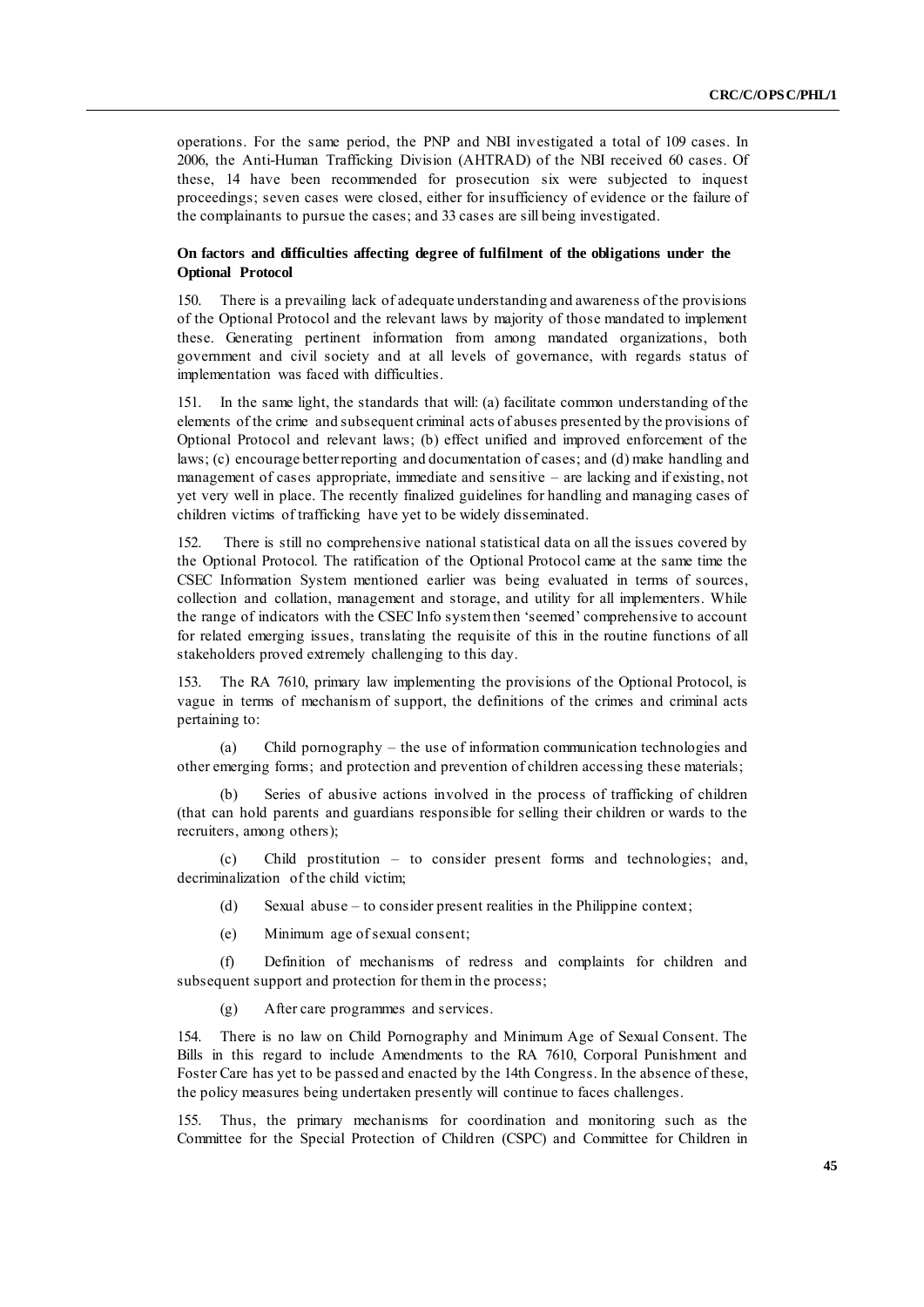Need of Special Protection (CNSP) under the Council for the Welfare of Children (CWC); Inter-Agency Council against Trafficking (IACAT) and the Sub-Committee on Sexual Abuse and Commercial Sexual Exploitation (SC SACSEC) through the CNSP of CWC has yet to agree on 'the common grounds' of coordination, collaboration and cooperation. Having this in place will lend immensely towards achieving a more comprehensive response to the situations of children being monitored and protected, accessible active data for reporting and programming, maximum utilization of resources (human, monies and technologies), stronger advocacy and lobbying for policy reforms and budgetary allocations, and, unified monitoring systems among others.

156. The Provisions in the Optional Protocol have provided more details to enable the State party to implement obligations to particular articles contained in the Convention on the Rights of the Child. These deals with issues that strike at the sensibilities of a nation that is dominated by Religions with strong moral positions on sex, having sex outside marriage or before prescribed period, sex for money, sex for drugs; and, most of important has certain norms with regard children. This situation has never ceased to challenge the following:

(a) The passage of certain Laws and policy measure that would support the full implementation of the Optional Protocol. Such are: (a) the Responsible Parenting Act (which includes a comprehensive Reproductive Health Provisions for the general population) and the inclusion of Sexuality Education in formal and non -formal learning system all over the country; (b) the Child Pornography Bill; (c) Bill on the Minimum Age of Sexual Consent that is a necessary ingredient for the definitions of abusive acts such as child prostitution, child sexual abuse and child pornography; Minimum Age of Sexual Consent that is a necessary ingredient for the definitions of abusive acts such as child prostitution, child sexual abuse and child pornography; and (d) full implementation of laws such as the AIDS Law amongst others;

(b) Changing the prevailing attitudes affecting practices of quite a number of service and care providers in homes, shelters and institutions providing alternative family environment and care regarding the decisions and actions to separate the children victims of CSEC from the others who were "just abandoned or neglected" or more "normal" due to the perception that "these children might just infect the minds of the others" or "other children might become sexual as a result of their interaction with each other;

(c) Encouraging the bigger number of Local Government Units, such as the barangays, to give premium to the welfare and protection of their children as a priority development concern by setting in place a truly functioning Local Council for the Protection of Children.

157. Despite the number of trained law enforcement officers to deal with the issues covered by the provisions of the Optional Protocol and the relevant laws, the number of cases that require a series of actions to be resolved, the "clandestine" and "security risk" nature of the offenses involved has not ceased to challenge these implementers.

158. While women police officers continue to be trained on all the aspects of child sensitive handling and management of cases, there should be more men trained as well. The Law Enforcement Sector is still largely dominated by men. With the type of interventions required by the provisions of the Optional Protocol, most of these are handled by men.

159. On the other hand, the "easy access to money" and "alternative pleasures" derived by children from the activities involving i.e. pornography and prostitution as against the alternative livelihood opportunities provided for in the recovery, healing and reintegration programmes needs to be examined, addressed and responded to. There are documented cases of children who were rescued, have gone through the process of recovery, healing and reintegration who were later on re-victimized.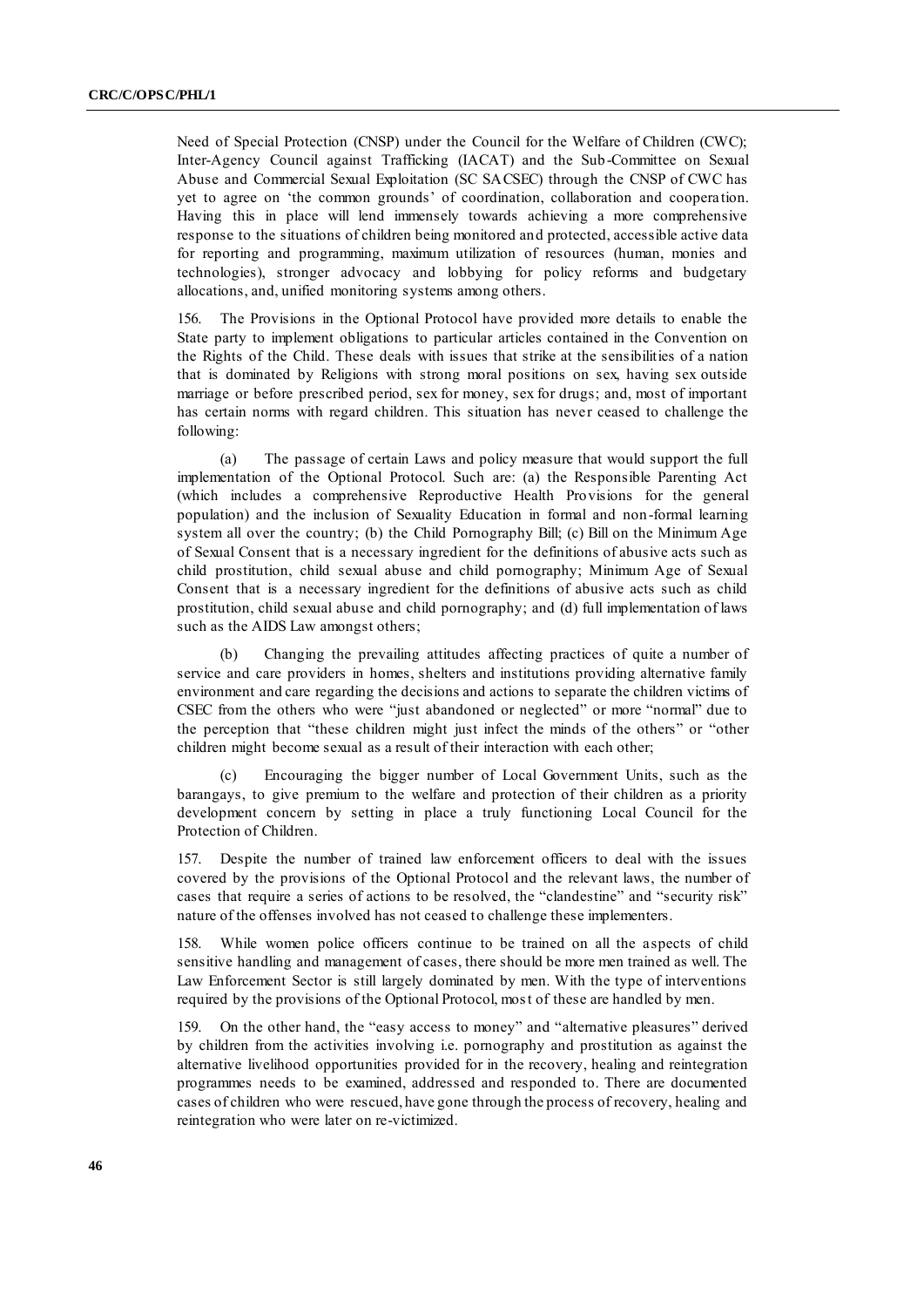160. There is no available information on the progress of the enjoyment of rights of the children rescued, who have gone through recovery and healing programmes and reintegration. An after care programme has yet to be put in place that can provide information on the progress of the children along this line.

#### **On budget allocated**

161. There are no budgetary appropriations specific for the implementation of the State's commitments to the provisions of the Optional Protocol. Concerned government agencies draw from the annual regular appropriations for this purpose.

162. Given its mandate to coordinate and monitor the State's responses directed to the implementation of the Convention (now including the two Optional Protocols), CHILD 21, National Plan of Action for Children (NPAC) 2005–2010 and the WFFC goals and targets, the CWC drew upon its budget. From 2004–2006, this amounted to Php 69.7 million. Obviously, the level of budgetary allocation of CWC is inadequate. Along with the DSWD, DOH, DepEd, and other agencies in the Social Services Sector, the CWC will have to lobby for an increase in budgetary allocations in order to strengthen and sustain the mechanisms and processes for the effective implementation of the Convention and the Optional Protocols.

## **III. Prohibition of the sale of children, child pornography and child prostitution**

163. At present, the Philippines enforces the following laws enacted relative to the protection of children from sexual offenses and commercial sexual exploitation pertinent to the provisions in the Optional Protocol:

(a) RA 9262, an Act Defining Violence against Women and their Children Providing for Protective Measures for Victims, Prescribing Penalties Therefore and For other Purposes, 2004;

(b) RA 9208, an Act to Institute to Eliminate Trafficking in Persons Especially Women and Children, Establishing Women and Children, Establishing the Necessary Institutional Mechanism for the Protection and Support of Trafficked Persons, Providing Penalties for its Violations, and for Other Purposes, 2003;

(c) RA 9231, an Act Providing for the Elimination of the Worst Forms of Child Labor and Affording Stronger Protection for the Working Child, Amending for this Purpose RA 7610, 2003;

(d) RA 9165, Comprehensive Dangerous Drugs Act, 2002;

(e) RA 8043, an Act Establishing the Rules to Govern Inter-Country Adoption of Filipino Children, and for Other Purposes, 1995;

(f) RA 7610, An Act providing for Stronger Deterrence and Special Protection against Child Abuse, Exploitation and Discrimination, Providing penalties for Its Violation, and for other Purposes, 1992;

(g) RA 6972, Barangay Level Total Development and Protection of Children Act, 1990;

(h) Executive Order No. 56, Series of 1986, authorizing the Ministry of social Services and Development to Take Protective Custody of Child Prostitutes and Sexually Exploited Children, 1986;

(i) Act 3815, Revised Penal Code.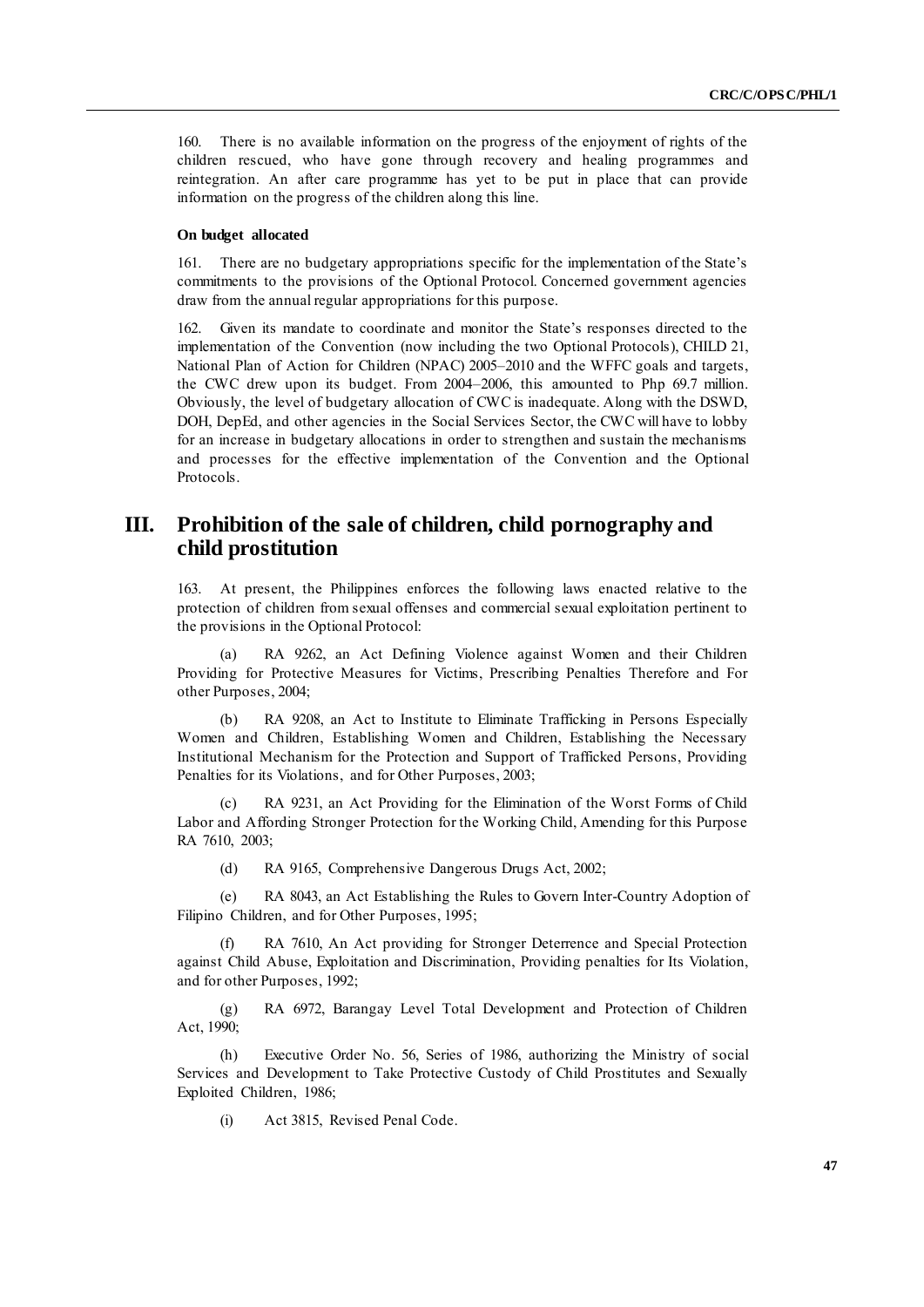### **In the context of sale of children as defined in article 3**

164. RA 7610 is the local version of the Special Protection Article found in the Convention on the Rights of the Child and the primary law referred to, invoked and enforced for this purpose. Article 1, Section 3, paragraph (a) defines  $-$  "Children" as persons below 18 years of age or those over but are unable to fully take care of themselves or protect themselves from abuse, neglect, cruelty, exploitation or discrimination because of physical or mental disability or condition. Article IV, Section 7: ‗Child Trafficking', and Section 8: ‗Attempt to Commit Child Trafficking' – prohibits and penalizes engagement in trading and dealing with children, but not limited to buying and selling of a child for money, or for any other consideration, or barter. It punishes the following Acts:

(a) Child Trafficking with Reclusion Temporal to Reclusion perpetual;

(b) Child Trafficking (when the victim is under 12 years of age) with Penalty Imposed in its Maximum Period;

Two degrees prescribed for the Consummated Felony under Section 7 of the Revised Penal Code shall be imposed on principals of the Attempt to Commit Child Trafficking with Penalty Lower.

## **Offering, delivering or accepting, by whatever means, a child for the purpose of:**

### **Sexual exploitation of children**

165. Act 3815, otherwise known as the Revised Penal Code failed to define the child. Instead, it uses the word "Minor" to refer to so. The age of the victim, however, is considered by the law as an element of the crime i.e. below 18 years of age. It punishes the following relevant crimes: Articles 272 (Slavery) and 341 (White Slavery) and penalizes those who engage in the business or shall profit by prostitution or shall enlist the services of any other for the purpose of prostitution. However, the law does not specifically refer to sexual exploitation of children; instead it refers to sexual exploitation or prostitution in general. More specifically, it punishes the following acts:

- (i) Engage in the business;
- (ii) Profit by Prostitution; and

(iii) Enlist the Services of one by Prison Mayor in its medium and maximum Periods. The prescription of Crimes punishable by correctional penalty shall prescribe in 10 years.

166. RA 7610 provides for prevention of all forms of physical, sexual, mental violence, injury or abuse or negligent treatment and sexual abuse. The law can be considered comprehensive considering that it pre-empts the commission of sexual abuse of children at the same time penalizes any violation during this process. Under Article III, Sections 5: ‗Attempt to Commit Prostitution' and 6: ‗Child Prostitution and Other Sexual Acts', the penalty of reclusion temporal in its medium period to reclusion perpetua shall be imposed upon the those who engage in or promote, facilitates or induce child prostitution which include, but are not limited to, the following:

(i) Acting as procurer of a child prostitute;

(ii) Inducing a person to be a client of a child prostitute by means of written or oral advertisements or other similar means;

(iii) Taking advantage of influence or relationships to procure a child as prostitute;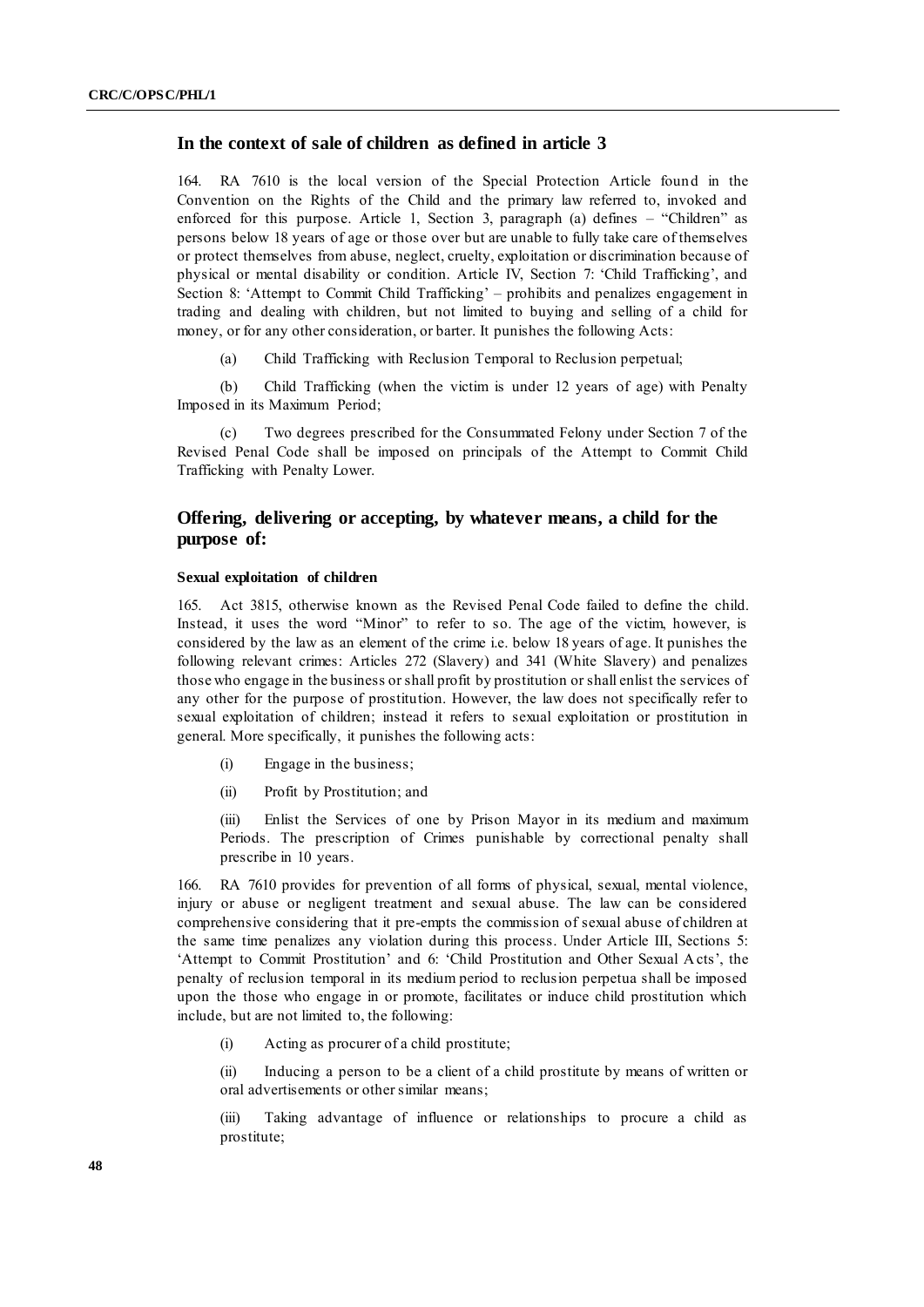(iv) Threatening or using violence towards a child to engage him or her as a prostitute; or

(v) Giving monetary consideration, goods or other pecuniary benefit to a child with the intent to engage such child in prostitution;

(vi) Act of sexual intercourse or lascivious conduct with a child exploited in prostitution or subjected to other sexual abuses. Lascivious conduct with a child Under 12 years of Age is punishable with Reclusion Temporal Attempt to Commit Prostitution with Penalty Lower by 2 Degrees than that Prescribed for the Consummated Felony Under Section 5 hereof.

#### **Transfer of organs of the child for profit**

167. RA 9208 also known as "An Act to Institute Policies to Eliminate Trafficking in Persons Especially Women and Children, Establishing the Necessary Institu tional Mechanisms for the Protection and Support of Trafficked Persons, Providing Penalties for its Violations, and for Other Purposes" – Qualifies the act of Trafficking if the trafficked person is below 18 years of age. Under Section 3, paragraph (a), the removal and sale of organs has been part of the whole definition of 'Trafficking in Persons' which "refers to the recruitment, transportation, transfer or harbouring, or receipt of persons with or without the victims consent or knowledge, within or across national borders by means of threat or use of force, or other forms of coercion, abduction, fraud, deception, abuse of power or of position, taking advantage of the vulnerability of the person, or the giving or receiving of payments or benefits to achieve the consent of a person having control over another person for the purpose of exploitation which includes at a minimum, the exploitation or the prostitution of others or other forms of sexual exploitation, forced labour or services, slavery, servitude or the removal or sale of organs. The recruitment, transportation, transfer, harbouring or receipt of a child for the purpose of exploitation shall also be considered as ‗trafficking in persons' even if it does not involve any of the means set forth in the preceding paragraph. The law punishes the following Acts:

(a) Qualified Trafficking in persons with Life Imprisonment and a fine of P2 Million to P5 Million;

(b) Trafficking in Persons with the penalty of imprisonment of twenty (20) years and a fine of not less than One million pesos (P1,000,000) but not more than Two million pesos (P2,000,000). Trafficking acts prescribes in ten (10) years. If trafficking is committed by a syndicate or on a large scale, it prescribes in 20 years. The prescriptive period beg ins to run from the day the trafficked person is delivered or released from the conditions of bondage.

### **Engagement of the child in forced labour**

168. Act 3815 or the Revised Penal Code – Under article 273: ‗Exploitation of Child Labor' – The penalty of "prision correccional" in its minimum and medium period and a fine not exceeding 500 pesos shall be imposed upon anyone who, under the pretext of reimbursing himself of debt incurred by an ascendant, guardian or person entrusted with the custody of a minor, shall, against the latter's will retain in his service. Article 278: 'Exploitation of Minors' – The penalty of "prision correccional" in its minimum and medium periods and a fine shall be imposed upon. Prescription of Crimes punishable by correctional penalty shall prescribe 10 years.

169. RA 7658 otherwise known as the "Act Prohibiting the Employment of Children below 15 years of Age in Public and Private Undertakings" (Amending relevant provisions of Republic Act 7610) defines children as those below 15 years of age. It clearly defines the only two conditions where employment of girls and boys are prohibited. It also requires the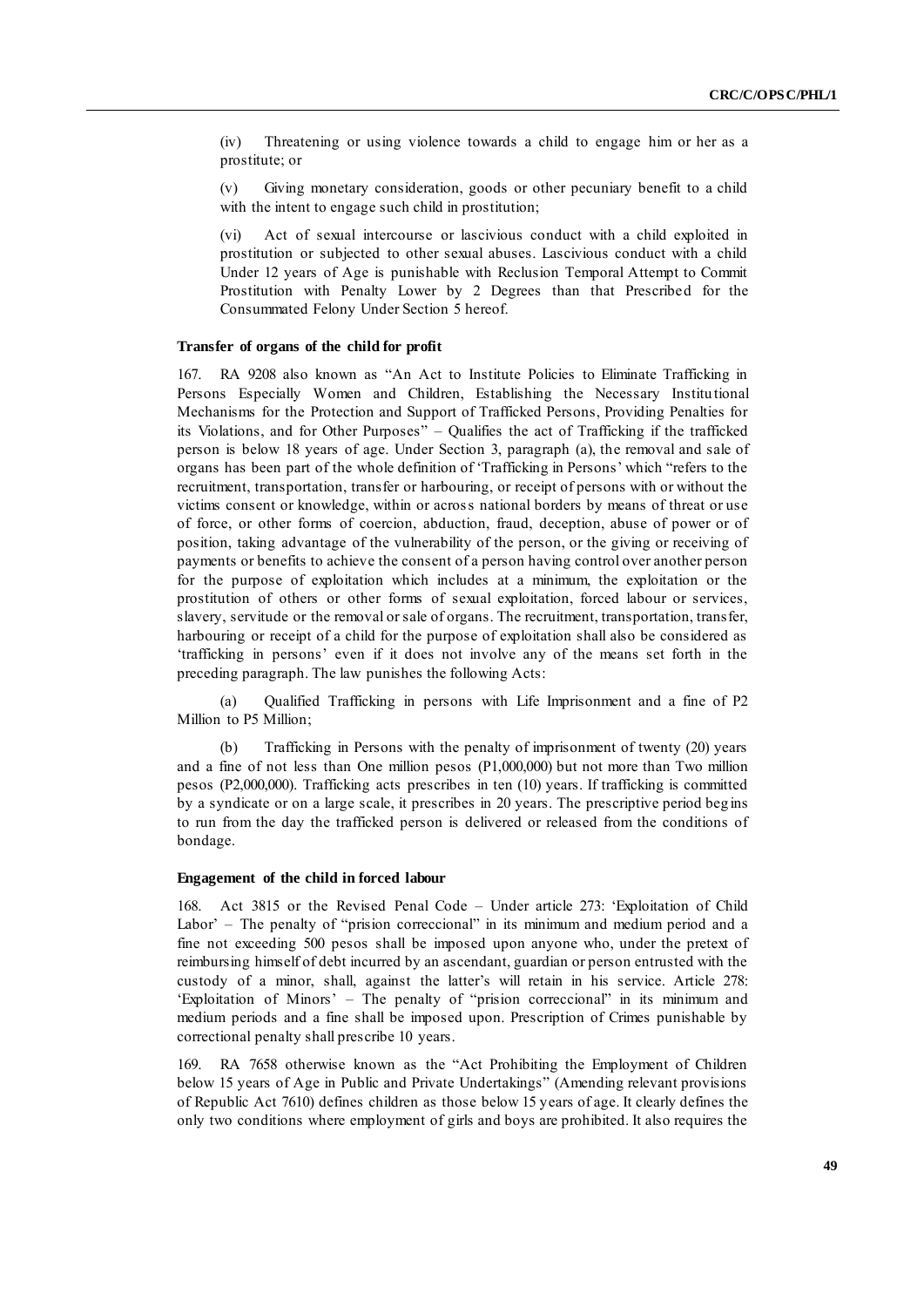need to secure a work permit from the Department of Labor and Employment (DOLE) for any child who will be engaged in said work.

170. RA 9231, otherwise known as "An Act Providing for the Elimination of the Worst Forms of Child Labor and Affording Stronger Protection for the Working Child, Amending for this Purpose RA 7610, as Amended, is an amendment of relevant provisions under RA 7610 and is our country's compliance with the provisions of ILO Convention 182 on the elimination of the worst forms of child labour. Section 2, paragraph 2, defines the term "
child" as person less than eighteen  $(18)$  years of age. The law punishes the following Acts:

Employment of Children below 15 years of Age, Violation of Hours of Work and Prohibition on Employment of Children on Certain Advertisements with Imprisonment — 6 Months and 1 Day to 6 years Fine — not Less than P50,000 but Not More Than P300,000; or Both Fine and Imprisonment;

(b) Worst Forms of Child Labour/Hazardous Work with Imprisonment — 12 years and 1 Day to 20 Years; or fine — Not Less Than P100,000 But Not More Than 1 Million; Both Fine Imprisonment;

(c) Engaging Children in All Forms of Slavery, for Prostitution and for Pornography with penalty in Accordance with Penalty provided by RA 9208 (Antitrafficking in persons Act of 2004); Imposed in its maximum Period;

(d) Use of Children for Production Trafficking of Drugs with penalty in and in Accordance with RA 9165 (Comprehensive Dangerous Drugs Act of 2002); Imposed in its maximum Period;

(e) Corporation Commits Violation, of Directors, Trustees, and Officers, including the President, Treasurer, and Secretary with penalty to include the Board Accordingly;

(f) Parents and legal Guardian with Fine – Not Less Than P10,000 But Not More than P100,000. Community Service – Not Less Than 30 Days But Not More Than 1 year (maximum length of Community Service if Violation is 3 Times); or Both Fine and Community Service; If Violation is More Than 3 times, community service and Imprisonment of 30 Days but not More Than 1 Year or Both at the Discretion of the Court;

(g) Establishment Found to have Committed Violations More Than 3 Times the DOLE to order Closure.

### **Improperly inducing consent, as in intermediary, for the adoption of a child in violation of applicable international legal instruments on adoption**

171. RA 8043, otherwise known as "An Act Establishing the Rules to Govern Inter-Country Adoption of Filipino Children, and for Other Purposes" - Section 3, paragraph (b) defines a "child" as a person below f1`5 years of age unless sooner emancipated by law. The law provides guidelines for adoption and provides penalties for carrying out illegal adoption. It punishes the following Acts:

Carry out an illegal Adoption with Imprisonment of 6 years and 1 Day to 12 years and a fine of not less than P50,000, but not more than P200,000;

(ii) Violation of Confidentiality with Imprisonment of 1 year and 1 Day to 2 years and a fine of not less than P5,000 but not more than P10,000;

(iii) Committed by a Syndicate/Involves 2 or More Children (Child Trafficking) with Reclusion Perpetua.

172. RA 8043 otherwise known as "An Act Establishing the Rules to Govern Inter-Country Adoption of Filipino Children, and For Other Purposes" was enacted in 1995. The Philippine law mandated that efforts shall be exhausted to put the children for adoption,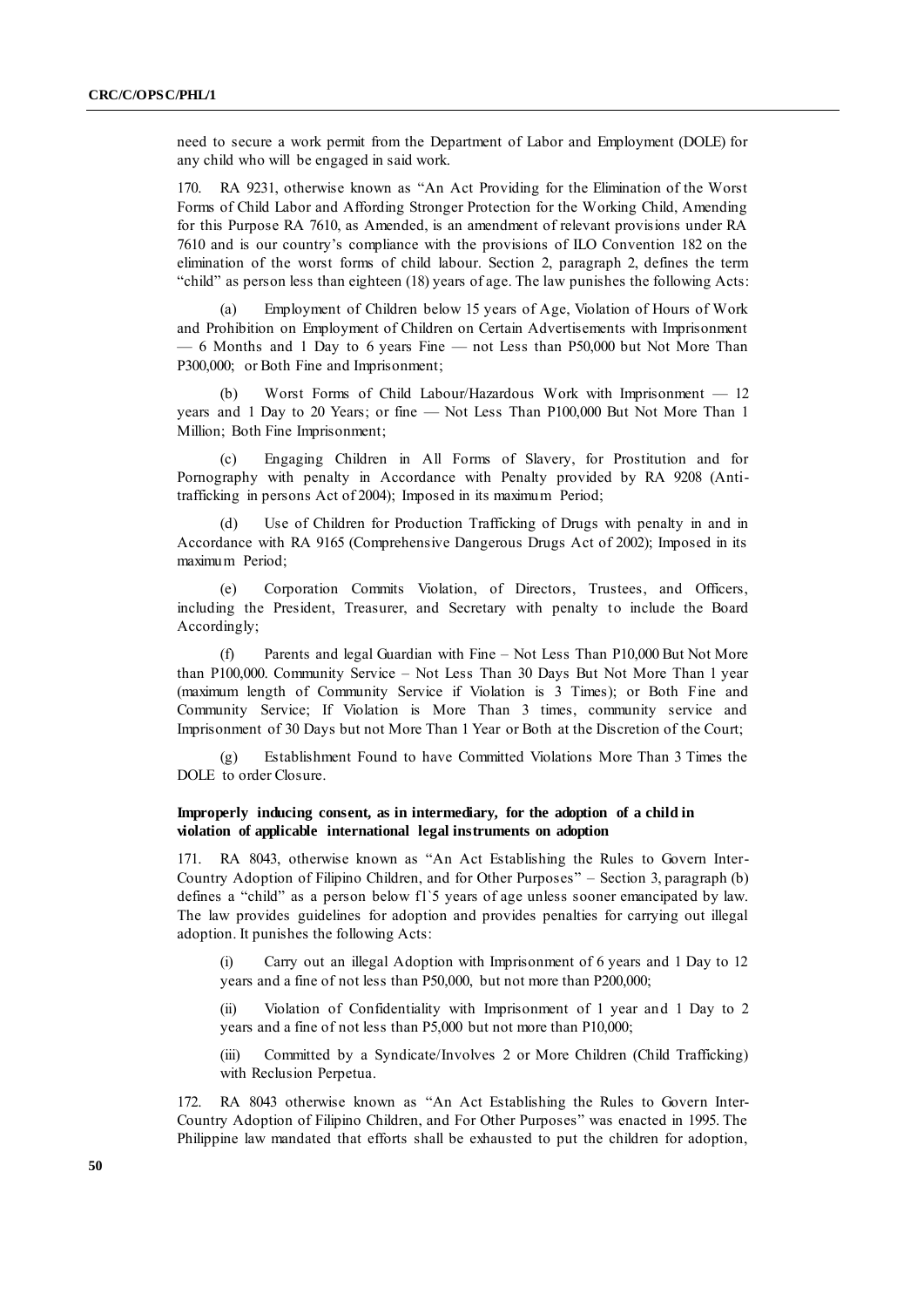domestically, before inter-country adoption should take place. Guidelines have been enforced to ensure that steps will be taken to place in the Philippines before the child is placed for inter-country adoption. This law created an Inter-Country Adoption Board (ICAB) and acts as the central authority in matters relating to inter-country adoption, to ensure that adopted children are not exploited in any way.

(a) The ICAB continues to improve the processes of inter-country adoption. In 2004, it has amended the Implementing Rules and Regulations of RA 8043 to harmonize it with the provisions of the 1993 Hague Convention on the Protection of Children and Cooperation. Likewise, it forged a Memorandum of Agreement with the DFA aimed to monitor the status of Filipino children who have been adopted or are to be adopted. In 2004, the Board co-organized the 7th Global Consultation on Welfare Services and hosted in 2005 the 8th Global Consultation on Child Welfare Services and the 3rd International Conference of Adoptive Families of Filipino Children. All these brought together adoption agencies and authorities from around the world to discuss inter-country adoption matters. ICAB is an attached agency of the DSWD and it partners with all child caring and child placement institutions like the Kaisahang Buhay Foundation, Parenting Foundation and Norfil Foundation among others.

173. Supporting RA 8043 is the Domestic Adoption Act of 1998 or RA 8552 approved on 8 December 1998. Both laws provide for the legal processes of adopting, defining that are capable of adopting and the children who may be adopted. The quite tedious procedures involve documentary processes, thorough background and capacity study of the adoptive parents, a matching process between the child and the adoptive parents, among others.

174. RA 9208, otherwise known as Anti-Trafficking in Persons Act, defines Acts of Trafficking in Person in Section 4 paragraphs (f), (g) and (h) to include adoption of persons for purposes of prostitution, pornography, sexual exploitation, forced labour, slavery, involuntary servitude or debt bondage; to adopt by means of threat or use of force, fraud, deceit, violence, coercion or intimidation for purposes of removal or sale of organs of said person to engage the child in armed activities in the Philippines or abroad. Section 6 of the same defined qualified trafficking in persons when the adoption is effected through Republic Act 8043, and said adoption is for the purposes stated above.

### **Offering, obtaining, procuring or providing a child for child prostitution as defined in article 2**

175. Article III, Sections 5: 'Child Prostitution' and 6: 'Attempt to Commit Prostitution' 'of Republic Act 7610 punishes the following Acts:

(a) Engage, Promote, Facilitate or Induce Child Prostitution with Reclusion Temporal;

(b) Act of Sexual Intercourse or Lascivious Conduct with Reclusion perpetua Prision Correccional;

(c) Lascivious Conduct, Victim is under 12 years of Age with Reclusion Temporal;

(d) Attempt to Commit Prostitution with Penalty Lower by 2 Degrees than that Prescribed for the Consummated Felony under Section 5 hereof.

### **Producing, distributing, disseminating, importing, exporting, offering, selling, or possessing for the above purposes child pornography as defined in article 2**

176. Act 3815 or Revised Penal Code punishes the authors, publishers and sellers of obscene literature, those who exhibit indecent or immoral shows, and those who distribute materials considered offensive to the morals of the public as provided under Article 201: 'Immoral Doctrines, Obscene Publications and Exhibition of Indecent Shows'. However,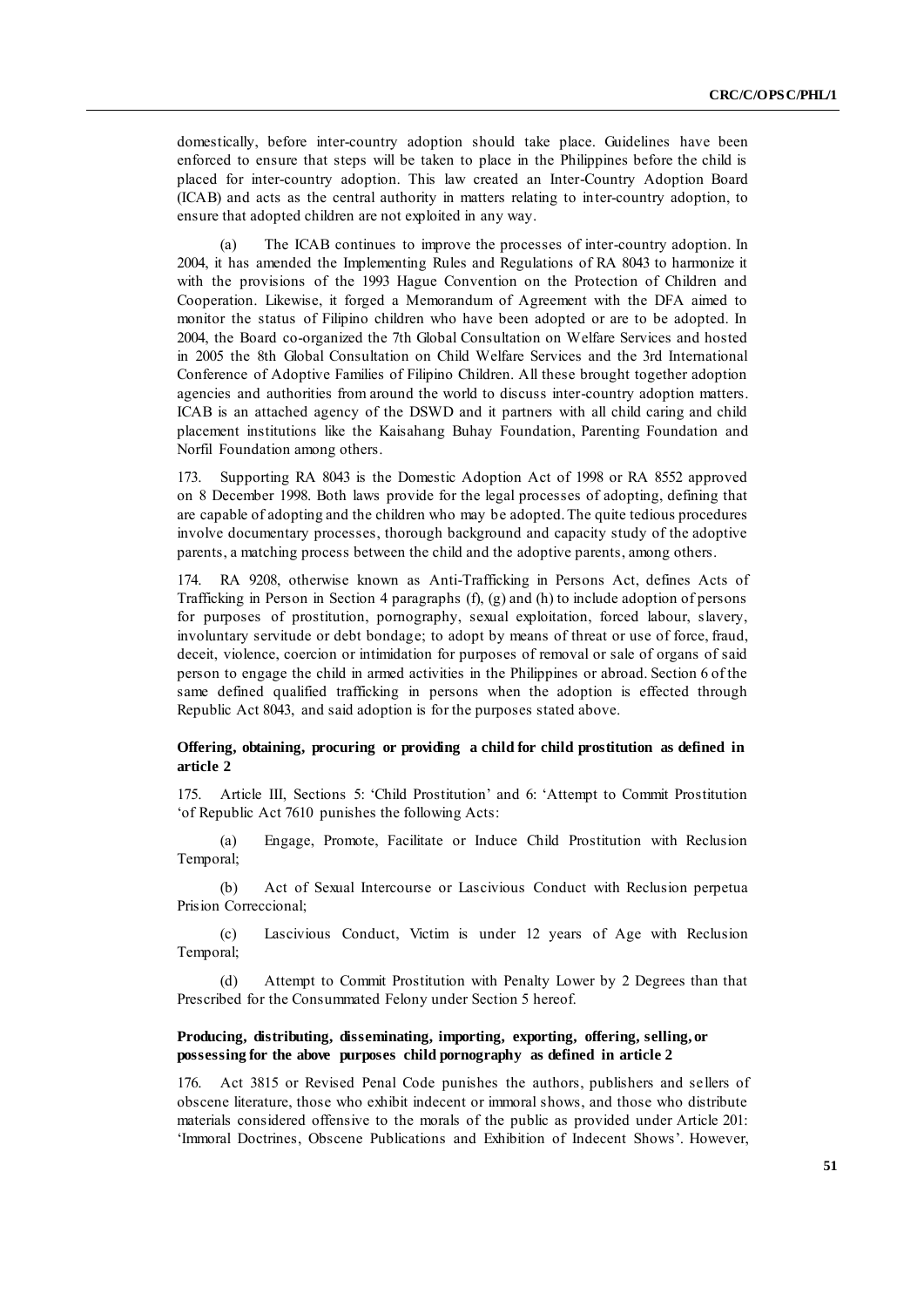the law does not specifically refer to child pornography; instead it refers to pornography in general. The law punishes the following acts:

(a) Authors, Publishes, Edits, Owns and operates Establishments with Prision Mayor or Fine Ranging from P6,000 to P12,000 or Both Imprisonment and Fine;

Exhibits Indecent or Immoral Plays, Scenes, Acts or Shows, Whether Live or in Film with Prision mayor or Fine Ranging from P6,000 to P12,000 or Both imprisonment and Fine;

(c) Sell, Give Away or Exhibit Films, Prints, Engraving, Sculpture or Literature Offensive to morals with "prision mayor" or Fine Ranging from  $P6,000$  to P12,000 or Both imprisonment and Fine.

RA 7610 prohibits obscene publications and indecent shows involving children and penalizes those who may be involved in such under Article V, Section 9. The law punishes the following acts:

(a) Hire, employ, use, persuade, induce or coerce a child to perform in obscene exhibitions and indecent shows, sell or distribute with "prision mayor" in its medium Period;

(b) Child used as a performer, subject or seller/distributor (Below 12 years of age) with penalty imposed in its maximum period;

(c) Ascendant, guardian or person entrusted in any capacity with the care of the child, allow child to be employed or to participate in an obscene play, scene, act, movie or show with "prision mayor" in its medium period;

(d) Offender has been convicted under this Act with maximum period;

(e) Parents, guardians, ascendants, stepparents, collateral relative, manager of an establishment, or public officer or employee with maximum period;

(f) Foreign offender will be deported after serving their sentence and barred forever from entering the country.

178. RA 9208, otherwise known as the "Anti-Trafficking in Persons Act", defines pornography under Section 3, paragraph (h) as any representation, through publication, exhibition, cinematography, indecent shows, information technology, or by whatever means, of a person engaged in real or simulated explicit sexual activities or any representation of the sexual parts of a person for primarily sexual purposes. It is one of the forms of exploitation a trafficked person may experience. The definition however, applies to both adult and child pornography. The act of trafficking is merely qualified if the trafficked person involved is a child. This law, however, is vague in terms of punishable acts where child pornography is concerned.

179. There are bills both in the Senate and the House of Representatives (14th Congress) that stand to increase the protection of children against issues covered by and relevant to the implementation of the provisions of the Optional Protocol. These are:

The DSWD has engaged in the advocacy for the passage of 'Anti-Prostitution Bill' as Senate Bill No. 1862 and House Bill 3885 that seeks to minimize or eradicate prostitution by penalizing establishments and customers who control and profit from the prostitution business. Furthermore, it has also come up with a position paper on the proposed amendment to RA 7610. The position is to include cyber pornography and cyber prostitution as among the activities to be criminalized; to penalize individuals who procure or induce other persons to engage in child exploitation and child prostitution with reclu sion temporal in its medium period and reclusion perpetua and to expand article VII, Section 11 to include sanctions for establishment which allow the use of computers/internet for cyber pornography or cyber prostitution purposes;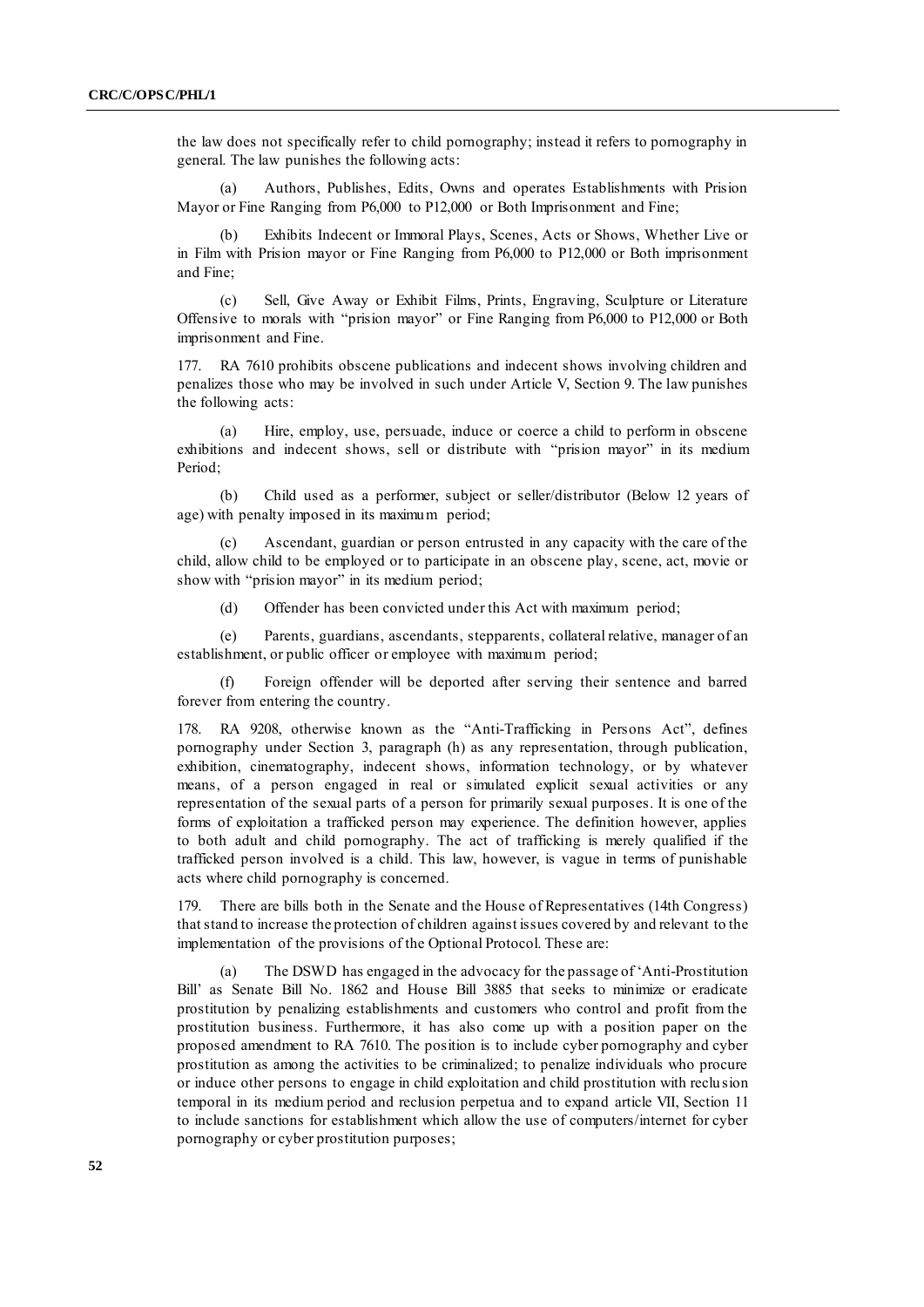(b) An "Anti-Prostitution" Bill or Senate Bill 1836 is presently being reviewed in the 14th Congress. This Bill seeks to address the systems of prostitution, impose penalties to the perpetrators, provide for measures and support services for its victims. It is also amending Act 3815 otherwise known as the Revised Penal Code particularly Articles 202 and 341;

(c) The DSWD has filed anew for the 14th Congress the ‗Foster Care' Bill or an ―Act to Strengthen and Propagate Foster Care for Abandoned and Neglected Child and Children with Special Needs, Providing Funds Therefore and For Other Purposes";

The "Act Requiring Certification of DSWD to Declare a Child Legally Available for Adoption Proceedings Amending the Domestic Adoption Act of 1998, the Inter-Country Adoption Act and the Child and Youth Welfare Code, and For Other Purposes". This seeks to shorten the adoption process to facilitate the transfer of an abandoned child to a family-based care appropriate to his/her development needs has been filed;

(e) The "Act increasing the penalty for Child Prostitution and Other Sexual Abuse and Child Trafficking Amending Sections 5, 6, 7 and 8 of the RA  $7610$ <sup>"</sup> is pending in the 14th Congress;

(f) An "Anti-Child Pornography" Bill was filed by Senator Jamby Madrigal in the 13th Congress but failed succeeding deliberations in the Lower House. This Bill included in the definition of the criminal acts that which involves information communication technology. A bill that will also consider the concerns made in this report and the recommendations of the UN Special Representative on Child Pornography as it applies to the State has been filed in the 14th Congress;

(g) An "Act Granting the Magna Carta for Day Care Workers, Providing Funds Therefore, and For Other Purposes" have been proposed for the 14th Congress. This will provide for the just compensation, security of tenure and other benefits of day care workers who extend substitute-parenting services to children aged 3–5 to ensure quality service delivery and protection of the children;

(h) An "Act providing for the Magna Carta of Women", which includes provisions for the rights of the Girl Child, has been filed for the 14th Congress by Representatives of Pilipina. This bill seeks to facilitate the fulfilment of the State's Commitments to the Convention on the Elimination of Discrimination against Women;

(i) An "Anti-Child Exploitation" Bill or House Bill 683 has been filed in the 14th Congress. This proposed legislation seeks to modify the definition of the crime of rape involving minor children and rationalizes the penalties therefore. It also amends Act 3815 or otherwise known as Revised Penal Code particularly Articles 266-A and 266-B (Definition of the crime of rape and penalties for so, respectively). The bill particularly cites the Convention and the Optional Protocol as part of the commitments and definition of principles. Most importantly, this legislative measure increased the age of girl and boy victims of statutory rape to 16 years old from 12 years old;

An "Anti-Corporal Punishment" Bill has been drafted and prioritized for the passage during the 14th Congress. This seeks to prohibit all corporal punishment and all other forms of degrading and humiliating punishment of children by promoting non -violent and positive discipline of children. Violence in the homes, schools and communities have driven many children to seek refuge outside these settings. In turn, many of then have fallen prey to perpetrators and situations protected by the provisions of the Optional Protocol.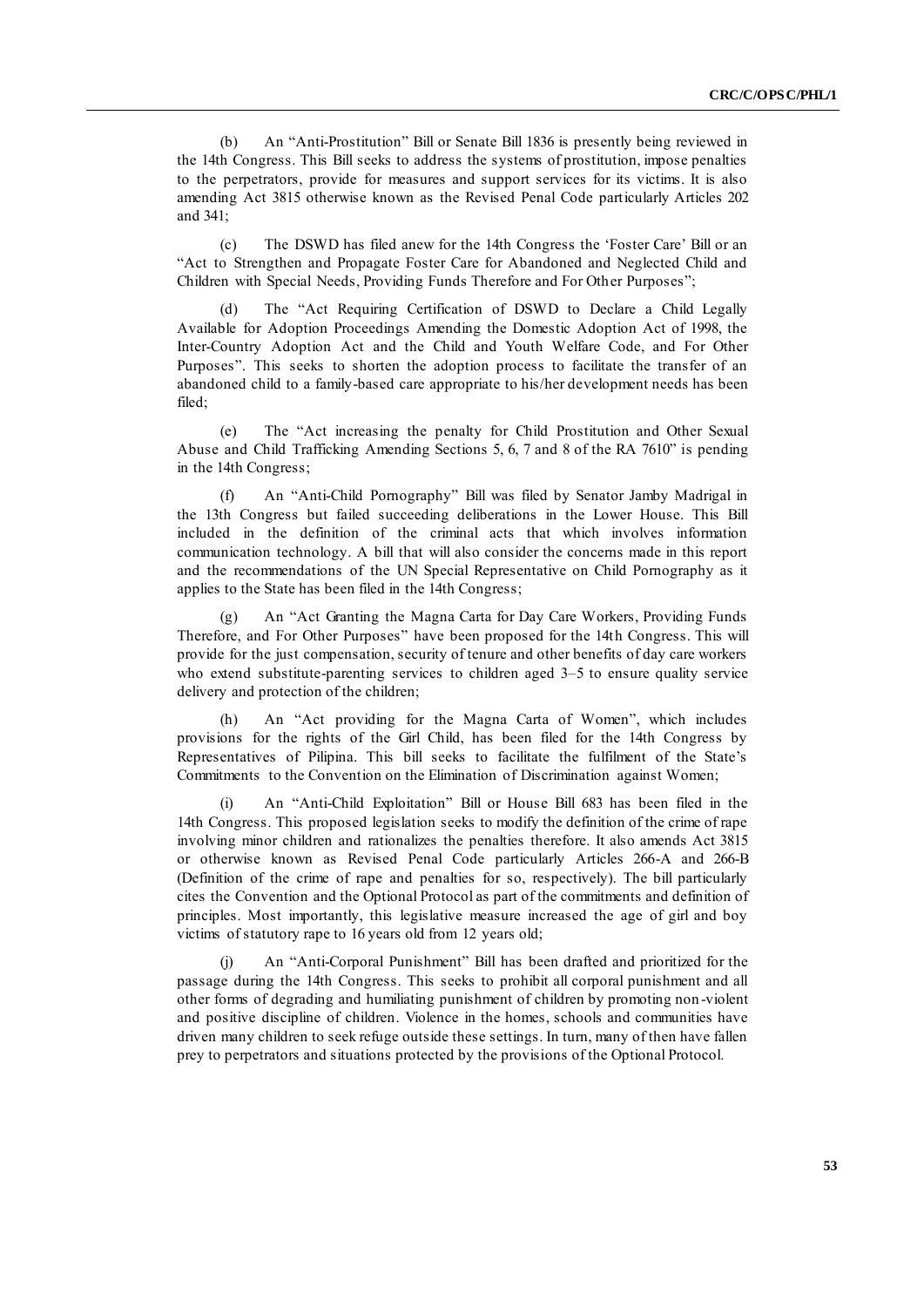# **IV. Penal and criminal procedures**

### **On jurisdiction**

180. Under Article 2 on 'Application of its Provisions', the Revised Penal Code states that: Except as provided in the treaties and laws of preferential application, the provisions of this Code shall be enforced not only within the Philippine Archipelago, including its atmosphere, its interior waters and maritime zone, but also outside of its jurisdiction, including those who will commit an offense while on a Philippine ship or airship.

181. RA 9231, known as "Elimination of the Worst Forms of Child Labor and Affording Stronger Protection for the Working Children Act", stipulates under Section 16-A as amended, that the Philippine Family courts shall have original jurisdiction for all cases involving offenses punishable under this law. Furthermore, it provides guidance to cities or provinces where there are no family courts yet, that the regional trial courts and the municipal trial courts shall have concurrent jurisdiction depending on the penalties prescribed for the offenses charged.

RA 9208, known as "Anti-trafficking in Persons Act", states in Section 9 that a criminal action arising from violation of this Act shall be filed where the offense was committed, or where any of its elements occurred, or where the trafficked person actually resides at the time of the commission of the offense: Provided, that the court where the criminal action is first filed shall acquire jurisdiction to the exclusion of other courts.

183. Under Section 9, paragraph (g) of the same law, an offender who is a foreigner shall be immediately deported after serving his sentence and be barred permanently from entering the country. Section 19 of the same states that subject to the guidelines issued by the IACAT, trafficked persons in the Philippines who are nationals of a foreign country shall also be entitled to appropriate protection, assistance and services available to trafficked persons under this Act: Provided, that they shall be permitted continued presence in the Philippines for a length of time prescribes by the Council as necessary to effect the prosecution of offenders.

### **On extradition**

184. The present Philippine Constitution provides that " the Philippines renounces war as an instrument of national policy, adopts the generally accepted principles of international law as part of the law of the land and adheres to the policy of peace, equality, justice, freedom, cooperation and amity with all nations." As such, the Philippines extradition is governed by Presidential Decree 1069 "The Philippine Extradition Law of 1977" and by the applicable extradition treaty(s) in force with one or more foreign States or governments.

185. The Philippine Extradition Law of 1977 (PD 1069) prescribes rules to guide the executive department and the courts in the proper implementation of the extradition treaties to which the Philippines is a signatory. Under Section 2 paragraph b of PD 1069, extradition is defined as: "The removal of an accused from the Philippines with the object of placing him at the disposal of foreign authorities to enable the requesting state or government to hold him in connection with any criminal investigation directed against him or the execution of a penalty imposed on him under the penal or criminal law of the requesting state or government.

186. The GOP has extradition treaties with Australia, Canada, the Federated States of Micronesia, Hong Kong, Peoples Republic of China, Republic of Indonesia, Republic of Korea, Switzerland, the United States of America and the Kingdom of Thailand. In the absence of existing extradition treaties, other procedures have been enforced.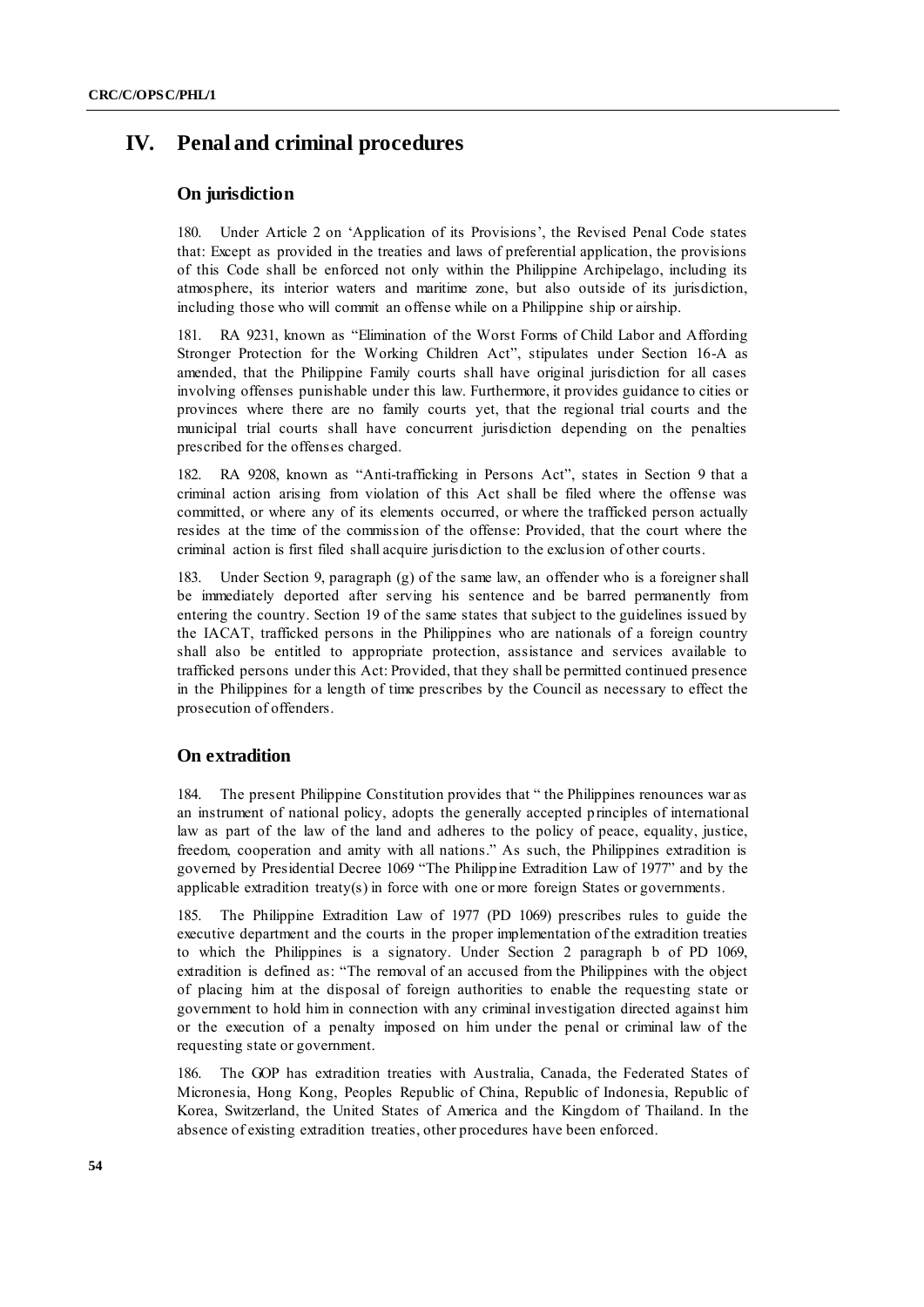187. The Philippine Rules of Court, although not a law, apply in extradition cases but only insofar as practicable and when not inconsistent with the nature of proceedings. The Mutual Legal Assistance Treaties (MLATs), on the other hand, does not have implementing laws but have been considered self-executionary and therefore even in the absence on any law, these treaties have been enforced. MLATs have been useful in aiding government prosecutors in gathering evidence located overseas even at the investigatory stage. At present, the Philippine government has finalized an "Agreement of Exchange of Information" with Malaysia and Thailand. The "Transfer of Sentenced Person's Treaty" with Hong Kong and Thailand is being refined.

188. These treaties and MLATs may need to be explored though in terms of their applicability to cases involving those covered by the provisions of the Optional Protocol.

189. Prior the enactment of "The Anti-Trafficking in Persons Act" or RA 9208 in 2004 and the RA 9231 or the Act Eliminating Worst Forms of Child Labor and Affording Stronger Protection for the Working Children in 2003, if there is a request for extradition in connection with the offense of human trafficking, the Philippines contend with the issue of the existence of "dual criminality" which is a requirement for extraditability. Law enforcement authorities used existing laws to penalize those involved in human trafficking. These laws may be used in determining the presence of 'dual criminality' in case there is an extradition request. These laws punish the modes used for committing trafficking in persons:

(a) The "Special Protection of Children against Abuse, Exploitation and Discrimination Act" (RA 7610);

(b) The 'Migrant Workers and Overseas Filipino Act'' (RA 8042);

(c) ―An Act to Declare Unlawful the Practice of Matching Filipino Women for Marriage to Foreign Nationals on a Mail-Order Basis and Other Similar Practices Including the Advertisement, Publication, Printing or Distribution of Brochures, Flyers and other Propaganda materials in Furtherance Thereof and Providing Penalty Therefore" (RA 6955); and

(d) The "Philippine Passport Act of 1996" (RA 8923).

190. For the countries where the State party has no extradition treaty with, the Philippine government extends assistance through "informal cooperation" provided there is an undertaking from the Requesting State to extend the same if the Philippines need it in the future. Since ratification and during the period covered by this initial report on the implementation of the provisions of the Optional Protocol to the Convention on the Rights of the Child on the sale of children, child prostitution and child pornography, there has been *NO* request for relevant extradition from the State party.

## **On seizure and confiscation of goods and proceeds, and closure of premises**

191. RA 9208, otherwise known as the Anti-Trafficking in Persons Act, states under Section 14, that apart from the penalty imposed for the violation of this Act, the court shall order the confiscation and forfeiture, in favour of the government, of all the proceeds and

<sup>&</sup>lt;sup>9</sup> "Or the conduct approach where what is important is the underlying conduct of the accused. To satisfy 'dual criminality', the name by which the crime is described in the two countries need not be the same, nor should the scope of liability for the crimes be similar. ‗Dual criminality must exist at the time of the commission of the act and not at the time of the request. Gaňa, Severino H. Jr. *Extradition and Legal Assistance: The Philippine Experience. Paper presented at the 114th International Training Course Visiting Experts Paper.*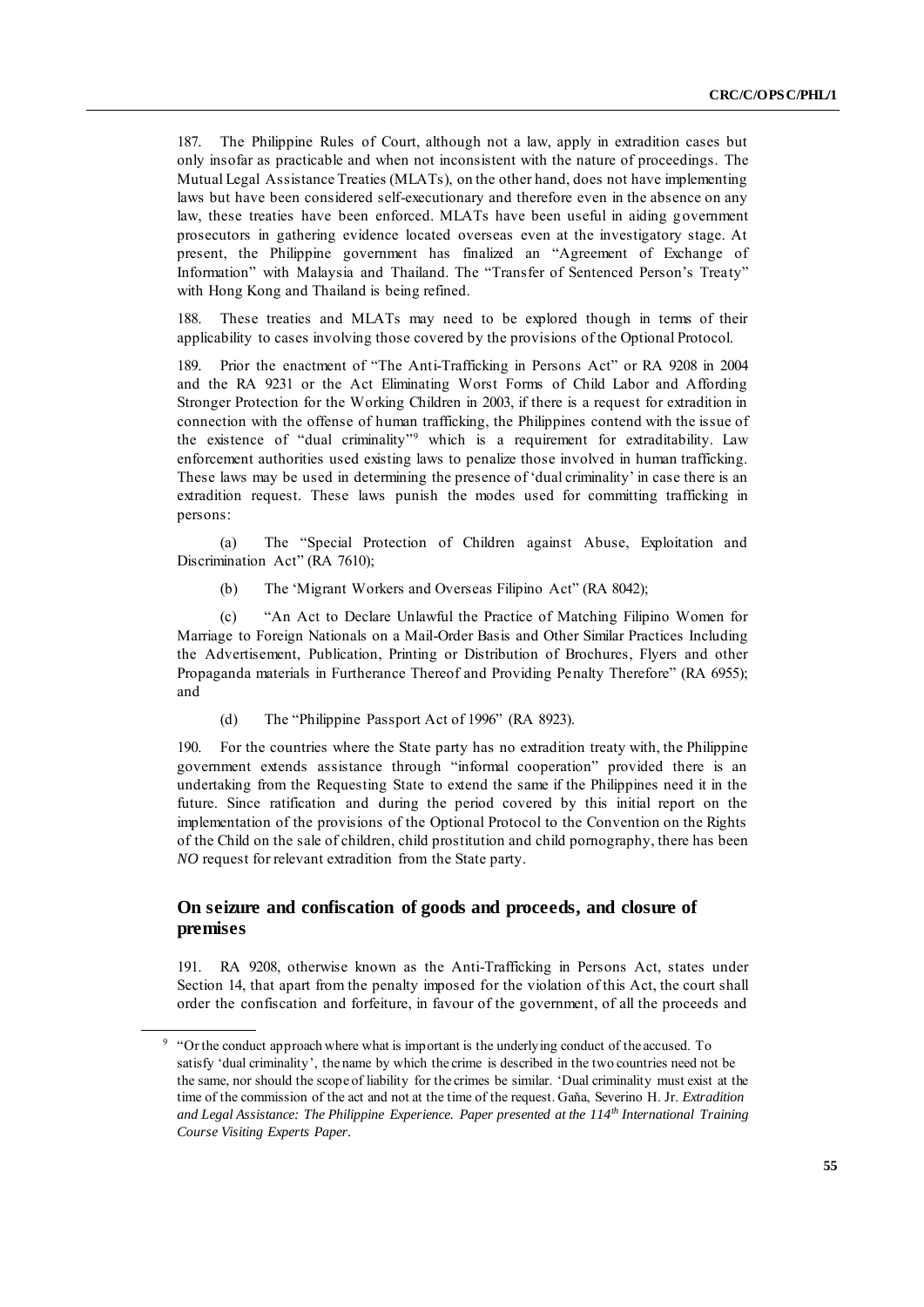properties derived from the commission of the crime, unless they are the property of a third person not liable for the unlawful act; provided that all awards for damages shall be taken from the personal and separate properties of the offender; provided further, that if such properties are insufficient, the balance shall be taken from the confiscated and forfeited properties. If concealed or destroyed, the offender shall be ordered to pay the amount equivalent to the value of the proceeds, property or instruments of the offense.

192. RA 7610, under Article VII, Section 11 stipulates the sanctions for Establishments or Enterprises. It states that for establishments or enterprises that promote, facilitate, or conduct activities Constituting child prostitution, and other sexual abuse, child trafficking, obscene publications and indecent shows, and other acts of abuse shall be immediately closed and their authority or license to operate cancelled without prejudice to the owner or manager thereof being prosecuted under this Act and/or the Revised Penal Code, as amended, or special laws. A sign with the words "off limits" shall be conspicuously displayed outside the establishments or enterprises by the DSWD for such period, which shall not be less than one year, as the DSWD may determine. The unauthorized removal of such sign shall be punishable by "prision correctional".

193. An establishment shall be deemed to promote or facilitate child prostitution and other sexual abuse, child trafficking, obscene publications and indecent shows, and other acts of abuse if the acts constituting the same occur in the premises of said establishmen t under this Act or in violation of the Revised Penal Code, as amended. An enterprise such as sauna, travel agency, or recruitment agency which: promote the aforementioned act as part of a tour for foreign tourists exhibits children in a lewd or indecent s hows; provides child masseurs for adults of the same or opposite sex and said services for activities constituting the aforementioned acts shall be deemed to have committed the acts penalized as mentioned above.

194. RA 9231, otherwise known as An Act Providing for the Elimination of the Worst Forms of Child Labor. Amending RA  $7610$  states under Section 6, paragraph (g) "that the Secretary of Labor and Employment or his/her duly authorized representative may, after due notice and hearing, order the closure of any business firm or establishment found to have violated any of the provisions of this Act more than three (3) times. He/she shall likewise order the immediate closure of such firm or establishment if:

The violation of any provision of this Act has resulted in the death, insanity or serious physical injury of a child employed in such establishment;

(b) Such firm or establishment is engaged or employed in prostitution or in obscene or lewd shows;

(c) In case of such closure, the employer shall be required to pay the employee(s) the separation pay and other monetary benefits provided for by the law.

195. Despite these laws, the State is challenged by its full implementation. Intensified measures should be undertaken to address the prevailing lack of awareness or inadequate understanding of the Optional Protocol and the relevant laws by all those mandated to implement these. Furthermore, the State should explore alternative sources of funds; one such is from a reprogrammed Debt-Payment Scheme, in order to provide ample budgetary support required to fully implement the laws.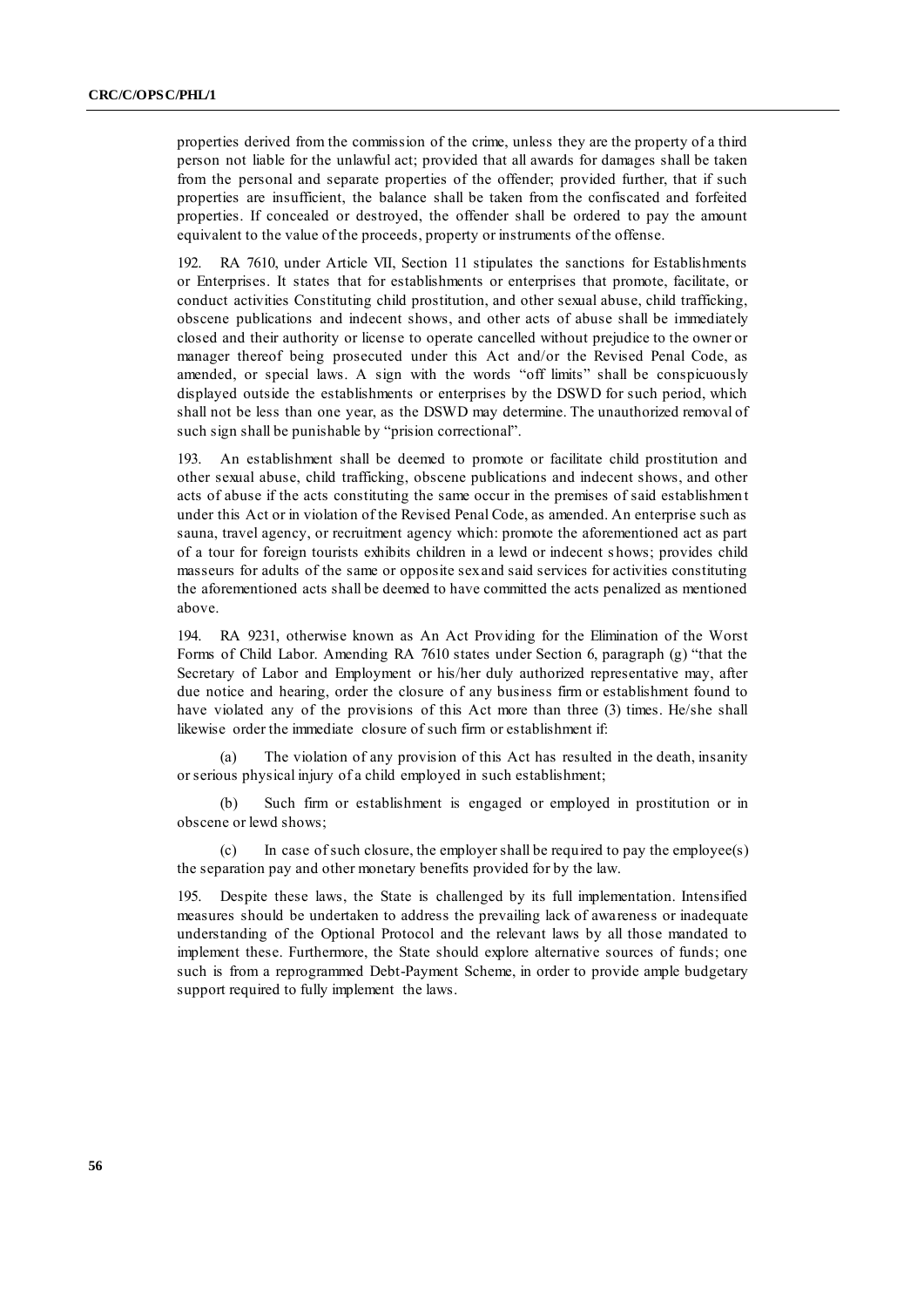# **V. Protection of the rights of child victims**

## **On ensuring the best interest of the child victims by the criminal justice system**

196. Mechanisms and measures are in place in the Philippines to ensure this. Such are as follows:

(a) The DOJ has created the Task Force on Protection of Women against Exploitation and Abuse and the Task Force on Child Protection. These task forces are composed of state prosecutors designated by the Secretary of Justice to address the cases of abuse, exploitation and discrimination committed against women and children. Hotlines are in place to facilitate reporting of cases;

(b) The Special Committee for the Protection of Children composed of 9 government agencies and three NGOs receive reports on regular bases from the Task Force on Child Protection on the nature of child abuse cases;

(c) The Inter-Country Adoption Board acts as the central authority in matters relating to inter-country adoption, to ensure that adopted children are not exploited in any way;

(d) The Philippine Guidelines for the Protection of the Rights of Children Victims of Trafficking provides for standard procedures that will ensure that:

(i) Criminal investigations are initiated even in cas es where the actual age of the victim cannot be established and indicate the means used for this determination;

(ii) Procedures are child sensitive, with special regard to the dignity and worth of the child and her/his cultural background, including the procedures used for investigation, interrogation, trial and cross-examination of child victims and witnesses; the right of a parent or guardian to be present; the right to be represented by a legal adviser or to apply for free aid;

(iii) Child is an active part of the process and informed of what is going on throughout by the service providers, the counsel and all others in charge of the case; and

(iv) Relevant other laws will be applied, if and when the child has committed and offence in the process.

197. The Philippine Juvenile Justice Law now being enforced provides for protection and proper handling of the situation of children in this regard.

The DSWD has promoted the adoption of Child Friendly Investigative Studios and the Protocol on Child Friendly Investigative Interview. In line with this, the agency has conducted Trainings of Social Workers and Police Officers on "Child Sensitive Interviewing". Together with the Philippine National Police (PNP) and National Bureau of Investigation (NBI), seminar workshops on "Child-sensitive investigative interview techniques" have been conducted.

199. To improve law enforcement and rescue, the PNP and the NBI has acquired surveillance and operational equipments, trained officers including medico legal on child sensitive interview technique. At present, the PNP has trained 230 police investigators on Child Trafficking, Child Pornography and Child Prostitution. It has 1,570 Women and Children's Desks all over the country manned by trained women police officers. The NBI, through its Violence against Women and Children's (VAWCD) Division together with the Anti-Human Trafficking Division (AHTRAD) has five 'one-stop-shops' in Manila, Baguio City, Tuguegarao City, Cagayan de Oro City and Iloilo City. These are meant to s hield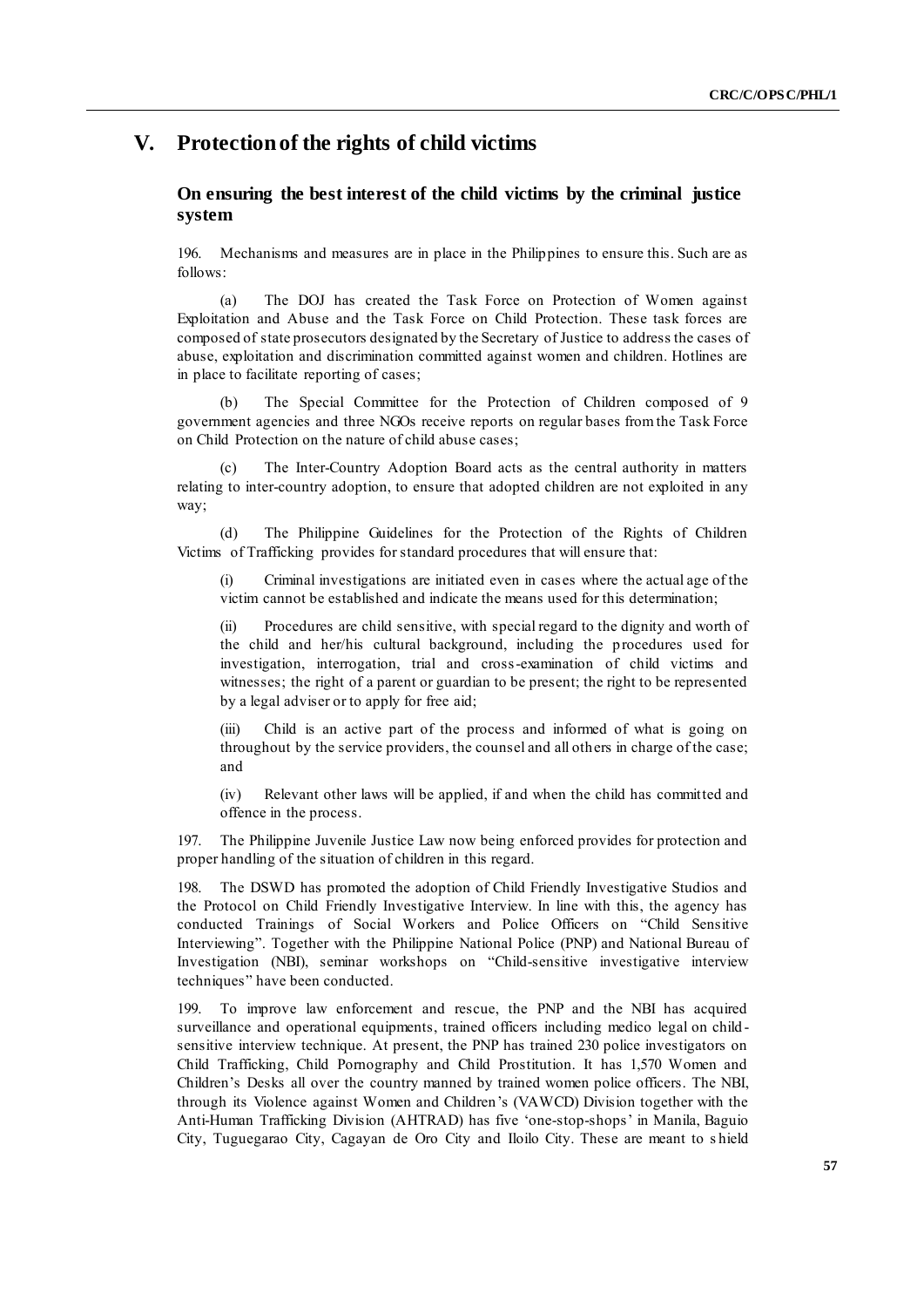children victims from the trauma of recalling their ‗horrible' experiences. Said facilities include a therapy room, play room, medical clinic, and interview and investigation room. The latter features a one way mirror and sound proof area with advanced equipments like: hidden camera and a CCTV where the child's disclosure is videotaped. In other cities of the country, 12 'simple woman-and-child investigation rooms' have been set in place. These were meant to provide children victims of abuses with comfort and privacy during the interview. As part of networking with other agencies, 'simple woman-and-child investigation Rooms have been set up with PNP at Tagudin, Ilocos Norte; and, the DSWD Provincial Office at Tabuk, Kalinga.

200. The Government's "Half-Way Home" programme works with NGOs to repatriate victims and provide them temporary shelter, transportation, counselling and financial assistance. The government trains law enforcement officials on dealing with trafficking victims. Philippine embassies take steps to assist victims abroad. Consular officials in embassies receive awareness training on dealing with trafficking victims. The Philippines' Anti-trafficking law seeks to adhere to the international norm of exercising the human rights standards of treating persons trafficked as victims of a crime, rather than as criminals of the acts related to trafficking.

### **On reintegration**

201. The reintegration programmes of the GOP are focused on facilitating the recovery of women and children from any traumatic experiences and their return to normal life. It consist of individual and group therapy sessions focusing on getting victims out of emotions such as fear, shame, self-denial, guilt and self-blame. This programme also provides information on what options are available to bring victims lives to a normal business. This programme also includes opportunities for continuing education as well as vocational education and training. The livelihood assistance addresses the economic aspects of reintegration process. As a support service, it provides grants of financial and technical assistance for those who are interested in income generating projects.

202. The VFF, with the support of United States Department for East Asian & Pacific Bureau and UNICEF, has Halfway Houses in Manila and Davao Ports. The two halfway houses at the two most active ports in the Philippines is providing temporary shelter, repatriation, referral and telephone hotline counselling services to victims. Seminars and training are also conducted to strengthen the participation and awareness of strategic partners within these ports (such as police, private security agencies, stevedores and shipping line personnel, among others).

203. The DSWD together with the United Nations Office on Drugs and Crime Implements the Support for Victims and Witness of Trafficking in Human Beings in the Philippines. Comprehensive packages of support and assistance have been provided for victims and witnesses of trafficking in persons through selected structures and rehab ilitation centres. These are implemented in cooperation with local communities.

204. Another project entitled "Economic and Social Empowerment of Returned Victims of Trafficking in the Philippines" was implemented based on the gains of the former. This is in partnership with the International Labour Organization. Through the provision of technical advice and capacity building, the project aimed at organizing the central referral mechanism for the reintegration of the returned trafficked victims, including the systematic tracking of cases and follow ups to prevent re-victimization. Moreover, the DSWD also implements the International Social Welfare Services for Filipino Nationals, which institutionalizes a system of providing social services to documented or undocumented Filipinos overseas through the deployment of social workers abroad. Among the concerns being responded by deployed social workers is trafficking. Social Workers facilitate repatriation of trafficked victims to the country.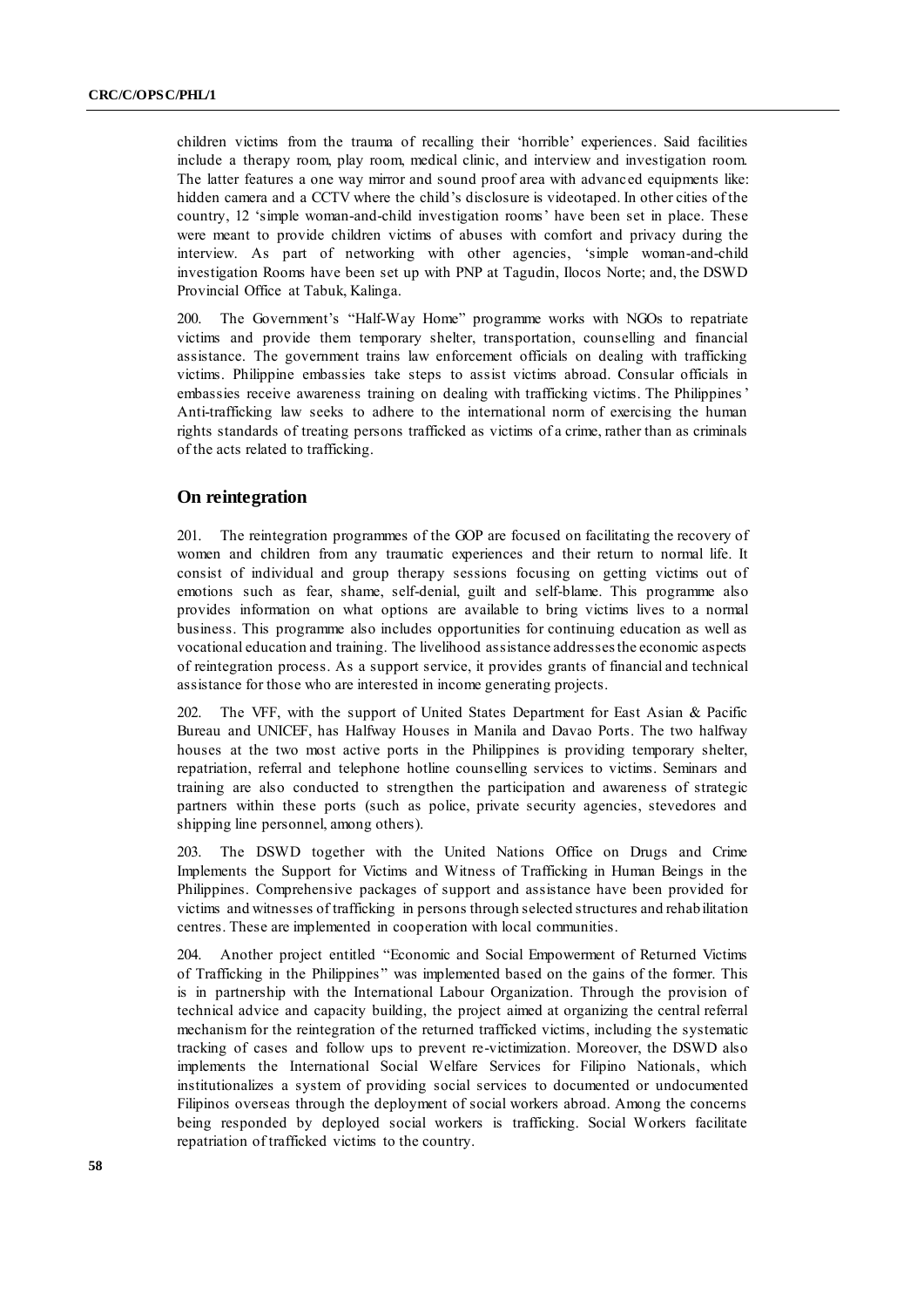205. Several NGOs provide grants for educational, financial and technical assistance for those who are interested to go back to school or starting their own businesses, such as the organizations involved in the Philippine Time Bound Project with support from various international donors.

# **VI. Prevention of the sale of children, child prostitution and child pornography**

**On protecting the rights and interests of child victims of offences prohibited under the Optional Protocol at all stages of the criminal justice process while ensuring the rights of the accused to a fair and impartial trial**

206. The RA 8369 or the Family Courts Act of 1997 established family courts in the provinces and cities and gave exclusive jurisdiction over child and family cases. Section 5 stipulates the nature of cases to be covered by the courts, which includes sexual exploitation and sexual abuse of children. Under the Family Courts Act of 1997 or RA 8363, a Social Services and Counseling Division (SSCD) shall be established in each judicial region. The SSCD is tasked to provide access to appropriate social services that the child may need.

207. In December 2000, the Supreme Court adopted the 'Rules on the Examination of a Child Witness'. This applies to both criminal and civil cases, whether the child is the victim, offender or witness. The objectives of the rule are to:

(a) Create and maintain an environment that will allow children to give reliable and complete evidence;

- (b) Minimize trauma to children;
- (c) Encourage children to testify in legal proceedings; and
- (d) Facilitate the ascertainment of truth.

208. The rules are construed to uphold the best interest of the child and to promote maximum accommodation of child witnesses without prejudice to the constitutional rights of the accused. To assist the child during the legal proceedings, the Rules on Examination of a Child Witness also include the appointment of special advocates for children who may serve as Guardian ad Litem, interpreter, facilitator and/or support person. To allow the child to express her/his views during criminal proceedings, and to lessen the trauma of face-toface encounters with the offenders, the Rule also establishes procedures for the use of live link television testimony of criminal cases where the child is a victim or witness, screens, one-way mirrors, videotaped deposition, and other special rules.

209. In the same manner, the Special Committee on the Protection of Children has issued Guidelines for Media Practitioners on the Reporting of Cases involving Children. This has been widely disseminated amongst major Tri-media Practitioners and Networks. RA 7610 and RA 9208 contain special provisions that penalize the act of causing undue publicity and the publication of the identity of the child victim. This is intended to protect the privacy and identity for the child victim.

210. However, these guidelines may need to be continuously disseminated considering the noted rise in violations among new media practitioners in the field at present. Monitoring of the use of these guidelines and the violations of so may have to be intensified.

211. RA 7610 was adopted in 1992 for stronger deterrence and special protection of child victims of sexual exploitation and sexual abuse. Article I Section 2 stipulates that it shall be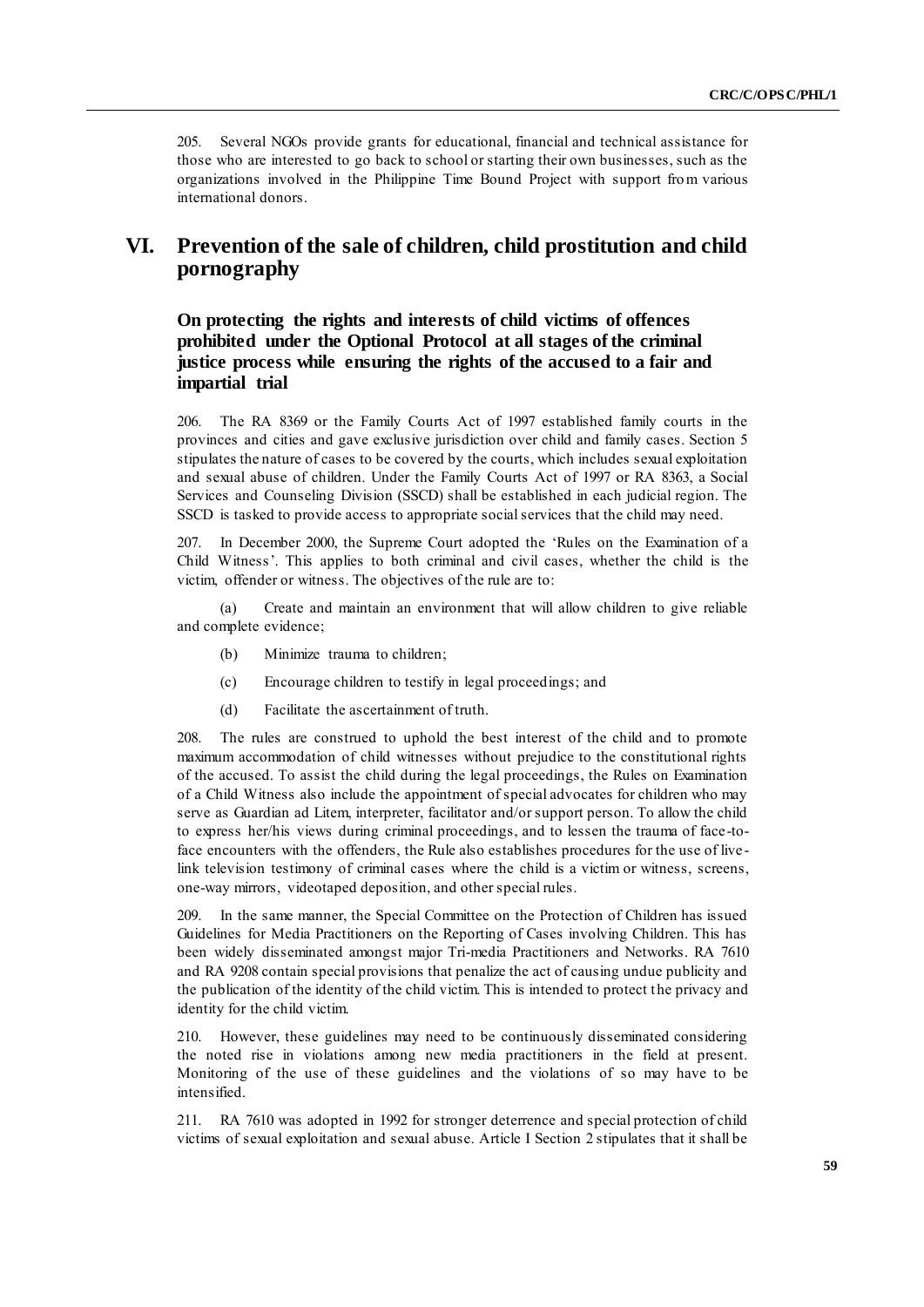the policy of the State to provide special protection to the children; from all forms of sexual exploitation and sexual abuse; provide sanctions for the commission of same and to carry out a programme for its prevention, and rehabilitate the child victim in this regard. As a result, Section I of Executive Order 56 mandates that any minor who is apprehended by any police officer or by duly authorized officer for engaging in prostitution or other illicit conduct should be immediately delivered to the protective custody of the DSWD or its authorized representative within a particular jurisdiction and should be provided suitable programmes for her/his rehabilitation.

212. The Task Force on Child Protection was created with the appointment of 13 state prosecutors in different parts of the country. Their sole responsibility is to prosecute cases involving children as victims. Efforts to improve the handling of cases through the justice system need to be intensified.

213. To ensure the safety of child victims of trafficking in persons, they are entitled to preferential treatment under the Witness Protection Program of the Department of Justice (DOJ). To compensate them for damages, they are also entitled to claim compensation under the Victim Compensation Act. RA 9208 guarantees this. The Revised Rules of Criminal procedures also allow all victims to claim civil damages simultaneously with the criminal case. There is no need to file a separate claim for the payment of civil damages because it is deemed impliedly instituted with the criminal case.

214. There is no data available to show how many of the children victims of prostitution, pornography and or trafficking have benefited from the Victim Compensation Act and have claimed civil damages. There have been concerns raised regarding rules and procedures in accessing these apart from claims that many are not aware of this law. The DOJ should consider disseminating information in this regard in a manner easily understood by the victims and their families.

215. The Philippine General Hospital – Child Protection Unit provides continuum of care for sexually abused girls and sexually exploited children. Starting with a child -sensitive forensic interview, a physical examination by the doctor who is a child protection specialist is conducted, then a child psychiatrist screens the child for possible mental health sequelae of the abusive sexual experience and the social worker conducts home visits to continue the risk assessment. The care continuum organizes the multiple disciplines for the psych osocial recovery of the sexually abused/exploited child, into a unified synergistic approach for a child friendly atmosphere. It includes counselling art therapy, or psychotherapy, educational assistance, livelihood inputs, and residential care.

216. In the same manner, RA 8505, otherwise known as the Rape Victim Assistance and Protection Act of 1998 mandates the establishment and operation of a rape crisis centre in every province and city to be located in a government hospital, health clinic or any suitab le place with the DSWD as the lead agency.

217. The Child Help Intervention and Protective Services (CHIPS) of the DSWD provide immediate action on cases of child sexual abuse. Funds were specifically appropriated for the Special Project on the psychosocial Recovery and Social Reintegration of Child Victims of Sexual Abuse and Exploitation. A Home for Girls was established and several private institutions were identified in the different regions to serve as similar facilities providing shelter for girls who have been sexually abused. In 1997, therapy Centers were established to respond to the psychological impact of the abuse through the application of specialized treatment approaches and techniques that would facilitate expression of the feelings and modification of the negative effects of the abuse.

218. Several CSOs and Faith Based Organizations provide for home based care with psychosocial service programmes to children who are into protective custody. Many of these children have been rescued from commercial sexual exploitation and with on-going court cases.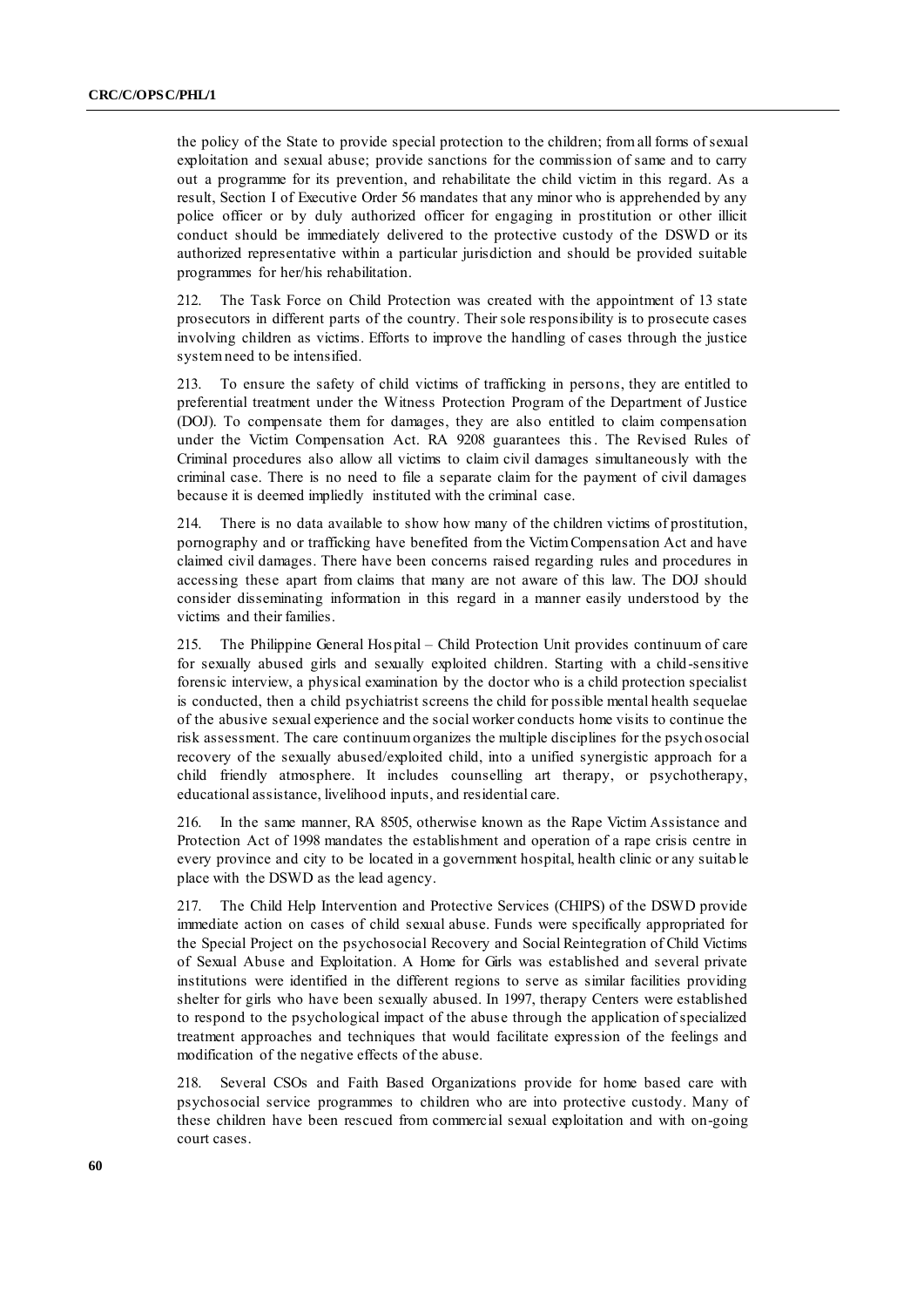219. It would still take a while before the evaluation results of the project of the DSWD entitled "Developing Systems, Tools and Capacities to Improve Delivery of Recovery and Reintegration Services to Victims of Trafficking". This 18-month project supported by the International Labour Organization has been on pilot test in Regions 1, 3, 4-A and the National Capital Region. It aims to develop a database system on recovery and reintegration of trafficked victims, among others. A ‗tracking system' from beginning recovery programme to after reintegration of the victims. While this is directed towards a follow through of women and children victims of trafficking, the system once proven effective, can serve as basis for an expanded tool for Comprehensive Protective Tracking of all the children protected by the provisions in the Optional Protocol who have gone through recovery up to reintegration.

220. Relevant to the issues covered by the provisions in the Optional Protocol, 'After-Care Programs' for the children who have been reintegrated in their communities as an integral component of a ‗Comprehensive Protective Tracking System' will have to be put in place. All within a continuum of protection of the children, the full reintegration and protection from stigma and discrimination will be ensured. Furthermore, possible re victimization of the children and others in the community can be prevented.

## **VII. International assistance and cooperation**

### **Prevention**

221. The State has benefited from the support of foreign agencies and countries in the implementation of the Convention and its Optional Protocols.

222. An Asia Pacific Child Network (APCN) for data bank and exchange of programmes with other countries has been established. The APCN keeps a vigilant watch and tracks the responses of countries and organizations to issues and progress the children are making in the Region. The resulting proactive responses coming out of the data shared by countries have been noted.

223. The GOP has continuing cooperation with the UNICEF in support of the achievement of goals and objectives for children. Inclusive in the Country Program for Children (CPC) 6 is the plight of children victims of sexual abuse and commercial s exual exploitation of children.

224. The UNICEF continues to be a strong and consistent ally of the Government of the Philippines in the fight against CSEC. Through the *Project on Protective Services for Children Affected by Abuse, Exploitation and Trafficking*, the Child Protection Programme of UNICEF provides technical and financial assistance to the various initiatives of the CWC, the IACAT and the National Child Labor Committee. These include support for the development and finalization of the national plans, capacity building of law enforcers, prosecutor, and social workers for the appropriate handling of CSEC cases, as well as conduct of research on emerging child protection concerns in the Philippines.

225. The Trafficking Watch Group (TWG) was formed, comprising 17 national government agencies and 18 trade unions, civil society organizations and advocacy groups with support from USAID. Members of the Philippine government's IACAT are represented. The IACAT assist TWG in their efforts to combat trafficking on multiple levels. The TWG has mounted a public education campaign, coordinated task forces, planned interventions and built capacity in national government agencies, organizations and citizen organizations. The group developed a Web site (www.trafficking.org.ph) and a database, along with a series of publications that include primers on Philippine Anti-Trafficking in persons Act in English and local dialects. A sample ordinance against trafficking has been developed and used local governments as a guide to pass ordinances in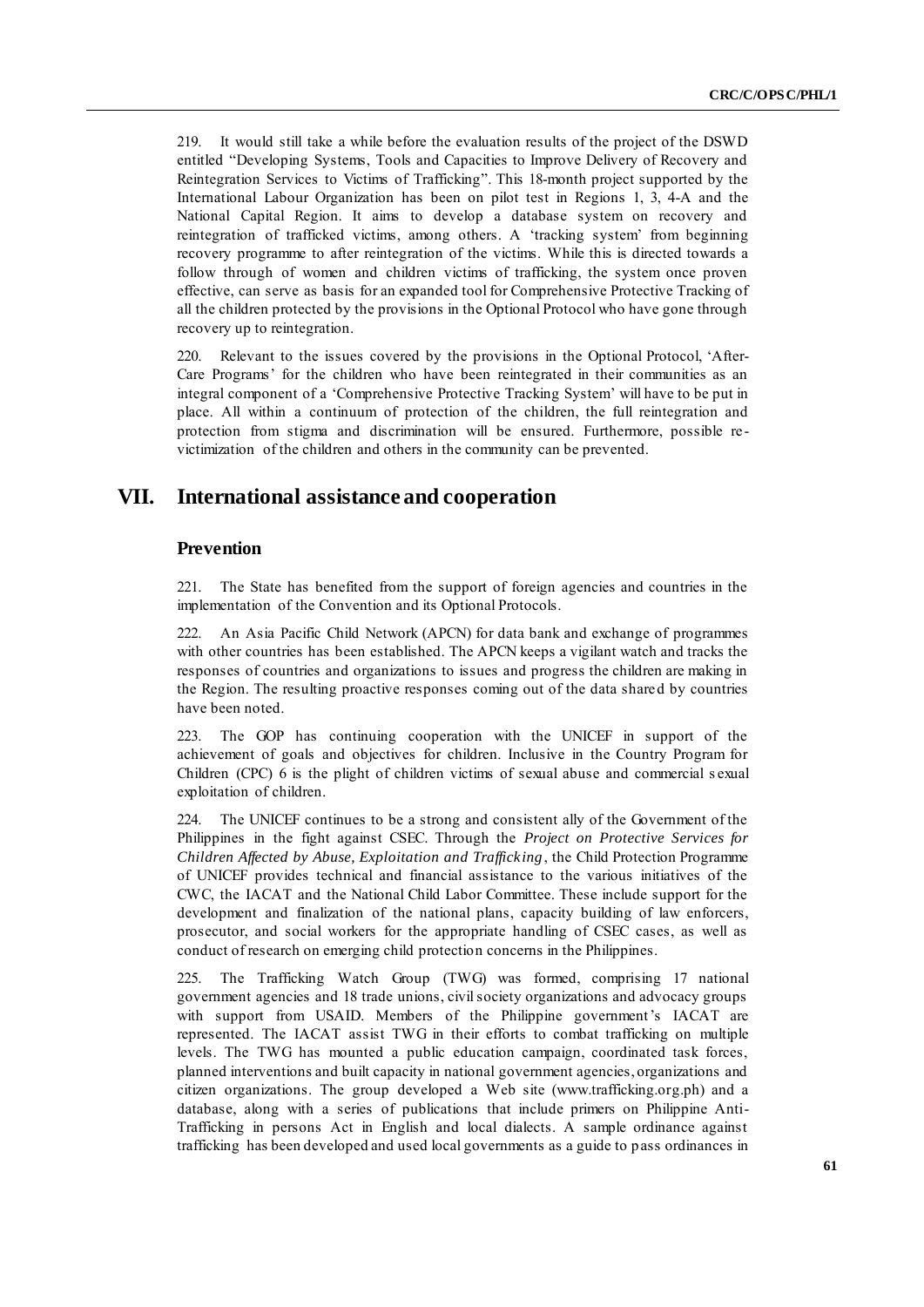provinces such as Bataan, Cavite, Eastern Samar and Leyte – all provinces identified as source, training, transit and destination areas for trafficking victims. Also, the group has trained judges and prosecutors to improve their understanding of the Anti-Trafficking Act and local ordinances.

## **Physical and psychological recovery, social reintegration and repatriation**

226. The project called ‗Support for Victims and Witnesses of Trafficking in Human Beings' was forged by the GOP through the DSWD with the United Nations Office on Drugs and Crimes (UNODC). This undertaking aims to have available support services for victims and witnesses of cases of human trafficking; establish support structures to prevent re-victimization on a countryside level in all affected provinces; and, facilitate victims' reintegration into the community. It comprises activities and institutional arrangements for four (4) separate but integrated outputs: (a) aestoration of the physical and mental well being of trafficked persons; (b) vocational Training and support for reintegration into the community; (c) support for Victims/Witnesses who assist with prosecution of offenders; and (d) community development and education in selected communities.

227. The Trafficking Watch Group (TWG) provides counselling, access to temporary shelters and economic opportunities to trafficking victims and their families. The group is among the forerunners in drawing attention to the problems that many victims, especially women and children, face in reintegrating themselves into their communities. A manual has been produced to assist them. The TWG is supported by USAID.

228. US Department of Labor has contributed 10 million dollars to the GOP in two different but related projects. First, DOL/ILAB supports the Philippine government – run Philippine Time Bound Program (PTBP) by funding US 5 million dollars to ILO-IPEC to help implement the PTBP. ILO-IPEC works with other local partners.

229. The PTBP is a four-year project, which comprises a set of comprehensive and integrated initiatives to show visible results in the elimination of the worst forms of child labour and promotion of basic education in the country in a 5–10 year period. PTBP covers sexual exploitation, mining and quarrying, fireworks production, deep-sea fishing, work on sugar cane plantations and child domestic work. Trafficking of children for CSE purposes is being treated as a crosscutting issue in the project. The project will withdraw or prevent children from entering CSE and other sectors of exploitative labour. It will provide the children victims with educational opportunities and health services. Alternative income generation opportunities and training will be provided to families as well.

230. The other US\$5 million was granted to World Vision to implement an education initiative component for the children who are removed from situations of prostitution and domestic service in the PTBP. World Vision is working with three local partners, Christian Children's Fund, Plan International and Education Research and Development Association (ERDA).

231. As an active member of the ASEAN, the Government of the Philippines (GOP) is a signatory to a number of Regional Treaties. Pertinent are the Yokohama Global Commitment, the East Asia and Pacific Commitment and Action Plan against Commercial Sexual Exploitation of Children and the Medan Declaration to Combat Trafficking of Children for Sexual Purposes in Southeast Asia. As a member of the international community, the State has made commitments to the Stockholm Declaration and Agenda of Action against Commercial Sexual Exploitation of Children. Furthermore, the State is a signatory to the ILO Convention 192 concerning the Prohibition and Immediate Action for the Elimination of the Worst Forms of Child Labour, the Protocol to Prevent, Suppress and Punish Trafficking in Persons Especially Women and Children Supplementing the United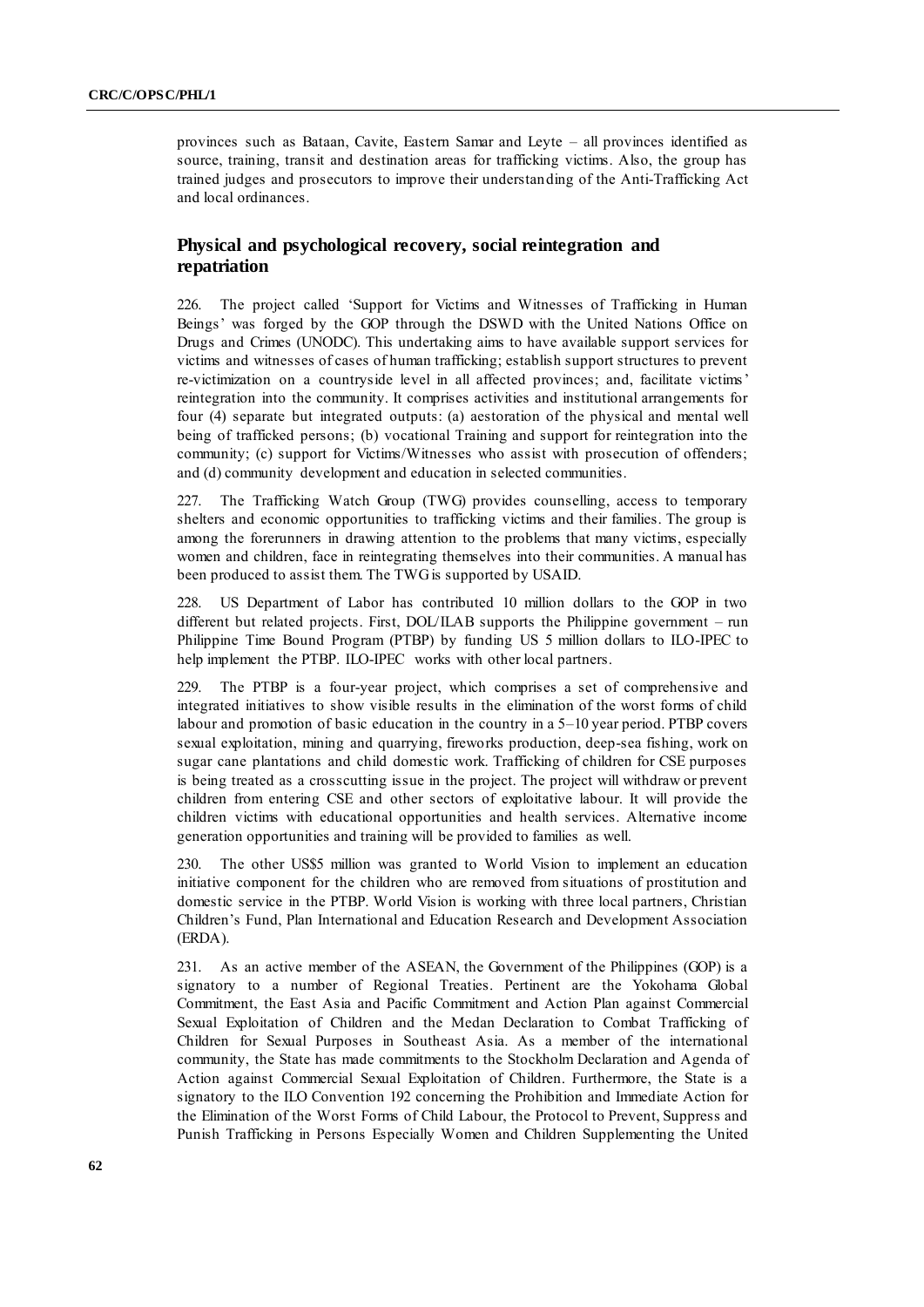NationsConvention against Transnational Organized Crime and the Convention on the Elimination of all Forms of Discrimination against Women.

232. Also, as an active member of the Association of South East Asian Nations (ASEAN), the Government of the Philippines' has also adopted the Philippine Guidelines for the Protection of Trafficked Children. While it was still its draft form, this became a reference document for the finalization of the ASEAN Guidelines for the Protection of Trafficked Children.

233. The Department of Tourism's (DOT) Child Wise Tourism Program is not only implemented in the country to prevent CSEC in tourism destinations through the conduct of orientation trainings in various tourist destinations of the country including personnel of hotels and other travel and tour facilities. Country efforts are also spread to other cross country initiatives such as the ASEAN Regional Education Campaign, the ASEAN Traveler's Code and the Annual Regional Think Tank Meeting.

234. The Center for International Crime Prevention (CICP) and the United Nations Interregional Crime and Justice Research Institute (UNICRI) cooperated with the Philippine Government as part of the efforts to extend technical assistance for capacity building and training of law enforcers, prosecutors, and service providers. The project aimed at improving the information on trafficking in human beings in the Philippines and providing a tool for better domestic policy planning. Its goal was to assess the trafficking flows and the corresponding involvement of organized criminal groups. The programme looked at ways to support other institutional initiatives related to combating human trafficking.

235. The US Department of State East Asian and Pacific Bureau supported the VFF Halfway Houses in Manila and Davao Ports. The two halfway houses at the two most active ports in the Philippines provide temporary shelter, repatriation, referrals and telephone hotline counselling services to victims. Seminars and training are also conducted to strengthen the participation and awareness of strategic partners within these ports such as police, private security agencies.

## **VIII. Other legal provisions**

236. The primary legislations being used to implement the provisions of the Optional Protocol as well as the Convention are vague in terms of the criminal acts that would enforce many relevant abusive situations of children, i.e. Pornography. Enforcement has never ceased to be challenged by this and so with the more important requisites of recovery, healing and reintegration. In this regard, Bills to address these relevant legislative gaps have been lodged with the 14th Congress. Relevant to the Optional Protocol, the following are priority for advocacy and lobbying: As mentioned earlier, these are:

'Anti-Prostitution Bill' as Senate Bill No. 1862 and House Bill 3885 seeks to minimize or eradicate prostitution by penalizing establishments and customers who control and profit from the prostitution business. Furthermore, it has also come up with a position paper on the proposed amendment to Republic Act 7610. The position is to include cyber pornography and cyber prostitution as among the activities to be criminalized; to penalize individuals who procure or induce other persons to engage in child exploitation and child prostitution with reclusion temporal in its medium period and reclusion "perpetua" and to expand Article VII, Section 11 to include sanctions for establishment which allow the use of computers/internet for cyber pornography or cyber prostitution purposes;

(b) "Anti-Prostitution" Bill or Senate Bill 1836 seeks to address the systems of prostitution, impose penalties to the perpetrators, provide for measures and support services for its victims. It is also amending Act 3815 otherwise known as the Revised Penal Code particularly articles 202 and 341;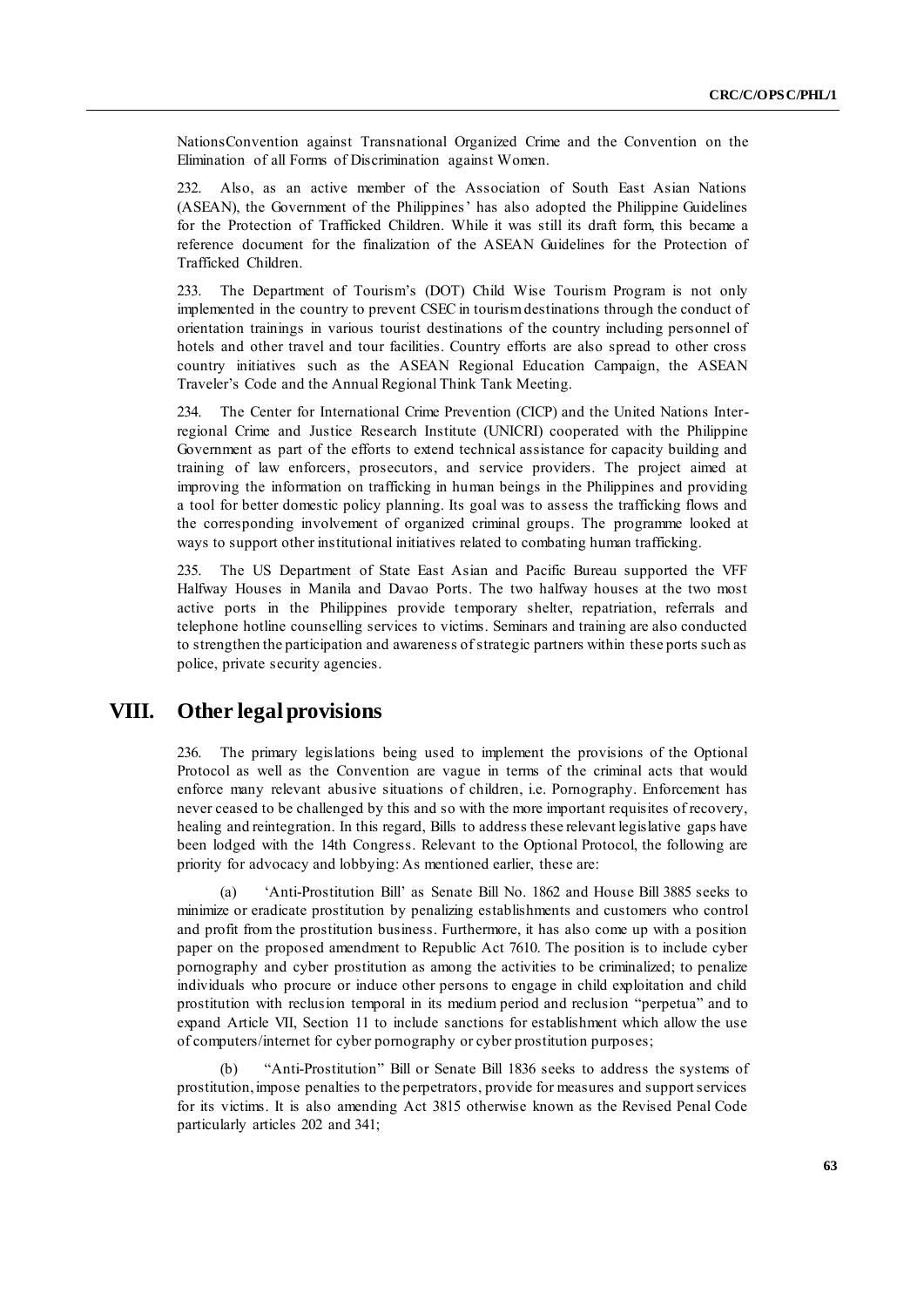(c) The 'Foster Care' Bill or an "Act to Strengthen and Propagate Foster Care for Abandoned and Neglected Child and Children with Special Needs, Providing Funds Therefore and For Other Purposes";

"Act Requiring Certification of DSWD to Declare a Child Legally Available for Adoption Proceedings Amending the Domestic Adoption Act of 1998, the Inter-Country Adoption Act and the Child and Youth Welfare Code, and For Other Purposes" seeks to shorten the adoption process to facilitate the transfer of an abandoned child to a family-based care appropriate to his/her development needs has been filed;

"Act increasing the penalty for Child Prostitution and Other Sexual Abuse and Child Trafficking Amending Sections 5, 6, 7 and 8 of the RA  $7610$ " is pending in the 14th Congress;

(f) "Anti-Child Pornography" Bill or Senate Bill 2317 include in the definition of the criminal acts that which involves information communication technology and the recommendations of the UN Special Representative on Child Pornography as it applies to the State has been filed;

(g) "Act Granting the Magna Carta for Day Care Workers, Providing Funds Therefore, and For Other Purposes" provides for the just compensation, security of tenure and other benefits of day care workers who extend substitute-parenting services to children aged 3–5 to ensure quality service delivery and protection of the children;

(h)  $"Act$  providing for the Magna Carta of Women", which includes provisions for the rights of the Girl Child, seeks to facilitate the fulfilment of the State's Commitments to the Convention on the Elimination of Discrimination against Women;

"Anti-Child Exploitation" Bill or House Bill 683 seeks to modify the definition of the crime of rape involving minor children and rationalizes the penalties therefore. It also amends Act 3815 or otherwise known as Revised Penal Code particularly Articles 266 – A and 266-B (Definition of the crime of rape and penalties for so, respectively). The bill particularly cites the Convention on the Rights of the Child and the Optional Protocol as part of the commitments and definition of principles. Most importantly, this legislative measure increased the age of girl and boy victims of statutory rape to 16 years old from 12 years old;

(j) "Anti-Corporal Punishment" Bill seeks to prohibit all corporal punishment and all other forms of degrading and humiliating punishment of children by promoting non violent and positive discipline of children. Violence in the homes, schools and communities have driven many children to seek refuge outside these settings. In turn, many of then have fallen prey to perpetrators and situations protected by the provisions of the Optional Protocol.

237. In order to effectively respond to the mandates of the law despite its flaws, the DSWD AO 2 Series of 2006 or the "Amendments to Omnibus Guidelines for Minors Traveling Abroad" simplifies the process of issuing clearances to minors travelling abroad. Apart from this, the DSWD MC 29 Series of 2005 provided for the "Guidelines in the Implementation of Support Service for Birth Registration of Children in Need of Special Protection and Foundling." Pursuant to RA 7610, the guidelines aim to institutionalize the birth registration of children in need of special protection or foundling in all DSWD centre/institution/attached agencies and licensed and accredited social work agencies.

238. To complement the above, AO 70, or "Guidelines in the Implementation of Social Welfare Services for Children Victims/Survivors of Child Labor" provide: (a) the Framework in understanding Child Labor and the management of Child Labor cases; (b) Department's roles in working with a multi-disciplinary implementation team composed of government and non-government organizations; (c) An Outline of the programmes, services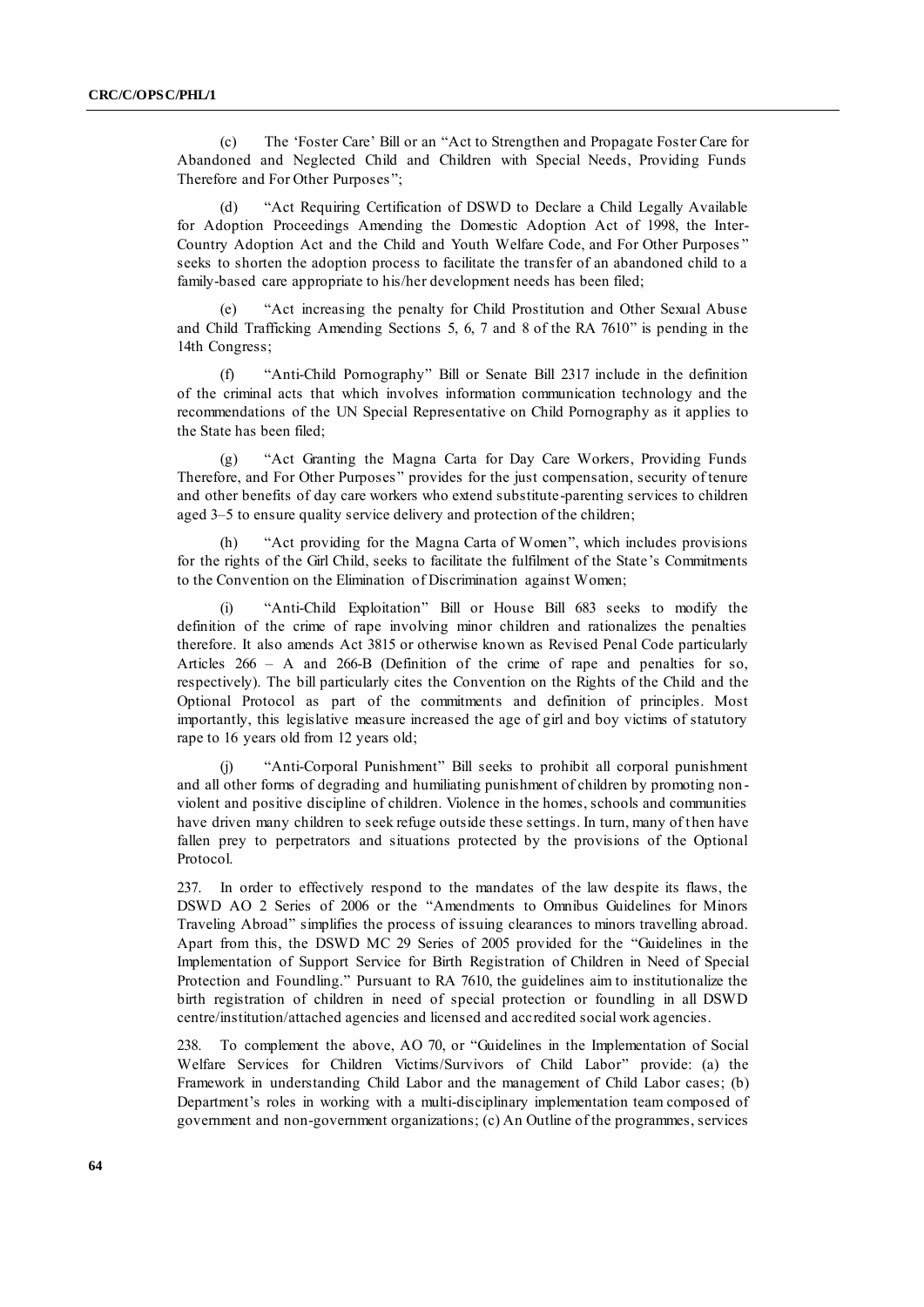and strategies in the management of child labour cases and ensures a systematic operation of data management of child labour cases of the DSWD.

239. For the sake of our children who are not in the country, the DSWD issued AO 36 or the Guidelines on the Medical Mission Services for Children ensures measures are undertaken to protect Filipino girls and boys who are under a medical mission care in a foreign country from exploitation, abuse and other conditions prejudicial to their physical, mental, emotional, social and moral development.

240. Lastly, AO 55 or the Guidelines on the Implementation of the Missing Children programme. This provides for procedures from the search, rescue, recovery and healing and eventual return of the child to their parents or guardians.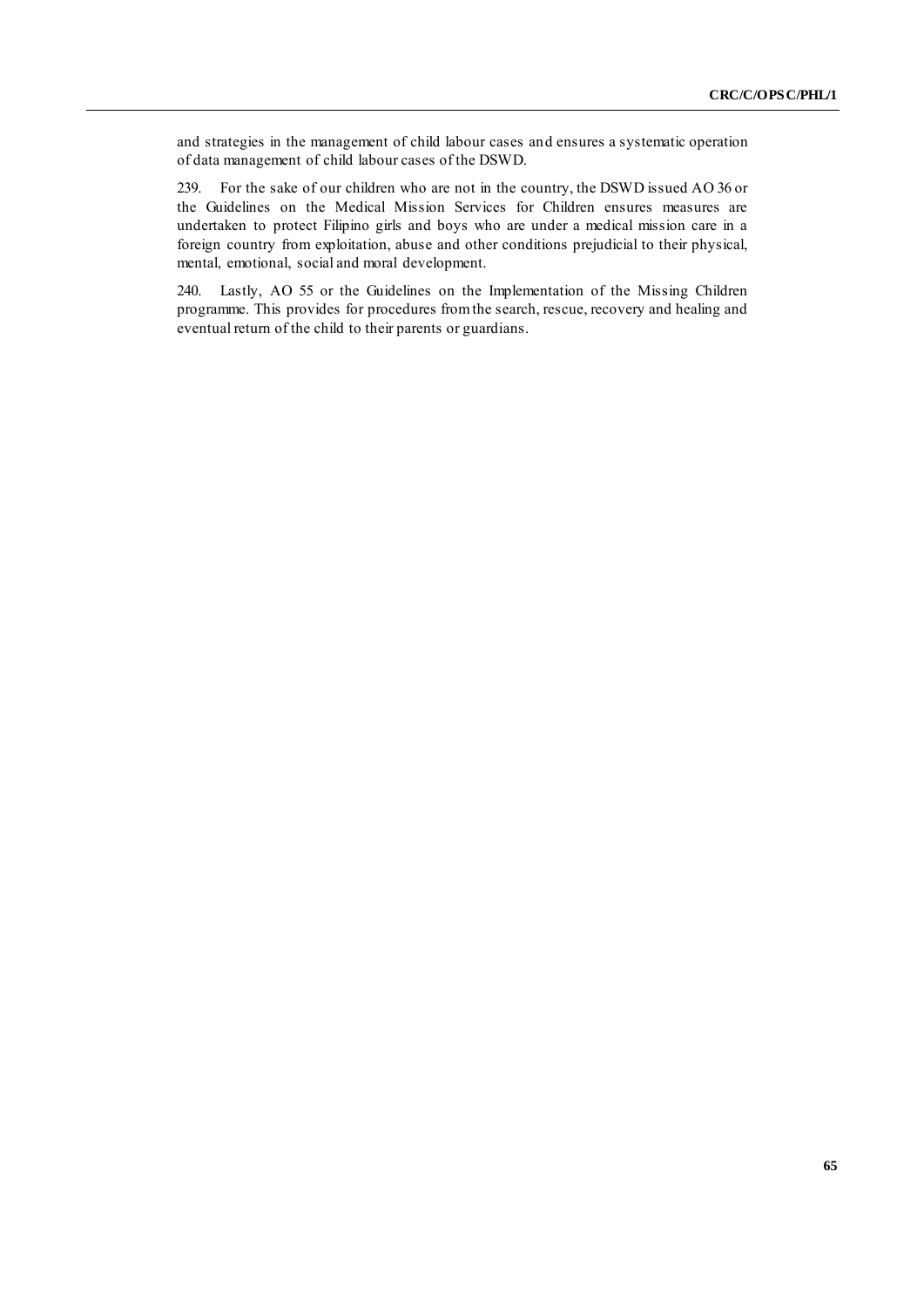# **Annex I**

# **National legislation, measures and acts relevant to the protection of the rights of Filipino children prior to ratification of the Convention on the Rights of the Child**

1. The Philippine Constitution has mandated the State, based on Section 3, article XV ―the obligation to defend the Rights of children to assistance, including proper care and nutrition and special protection from all forms of neglect, abuse, cruelty, exploitation and other conditions prejudicial to their development". Furthermore, Section 13, article XV affirms the recognition of the State of "the vital role of the Youth in nation-building and shall promote and protect their physical, moral, spiritual, intellectual and social wellbeing." On this solid ground, several laws concerning children were enacted as well as served to implement the provisions of the Convention on the Rights of the Child and other international instruments the country is a State party to.

2. **Republic Act 3815** or the 'Philippine Criminal Code', also known as 'Revised Penal Code' contains statutes applicable to commercial sexual exploitation of children. In particular, Article 201 imposed a general ban on immoral doctrines, obscene publications, exhibitions and indecent shows. It prohibited and provided penalties for publishing, distributing, exhibiting through various media and selling of films, prints, engravings, sculpture or literature offensive to public morals. Adult and child pornography are treated equally. *Currently, though, there is a gap with regard to pornography using information communication technology such as the computers, Internet and cell phones. Articles 267* to *274* of Chapter 1 and Section 2 entitled *Crimes against Liberty* and *Kidnapping of Minors* respectively, penalizes abduction, illegal or forcible detention, inducing a minor to abandon her/his home and or kidnapping of minors for purposes of trade in human beings regardless of their age and sex, slavery, payment of ascendant's debts, and for labour or services. Included are specific provisions against abduction of girls below 18 years of age for the purpose of indecent acts. Except for the latter, the use of the word "Minor" was not defined explicitly in the Code. Thus, the appropriate application of the provisions will be dependent on definitions indicated in laws that will refer to this Code.

3. **Presidential Decree 603** of 1977 as amended or the ‗Child and Youth Welfare Code', spelled out the intent of the Constitution to protect and promote the interest and welfare of one of the nation's most important assets – children and Youth. This Code made clear that 'the best interest of children shall be the paramount consideration' in all actions in their behalf by everyone concerned. As it outlines the rights and responsibilities of the children, the Code asserted that the State should exert all efforts necessary to promote and enhance the welfare of children in the Philippines.

(a) The Council for the Welfare of Children (CWC) was created by virtue of **Presidential Decree 603**, with the enforcement and implementation of this Code as its primary responsibility and also authorized to formulate and evaluate policies, coordinate and monitor the implementation and enforcement of all laws and programmes for children;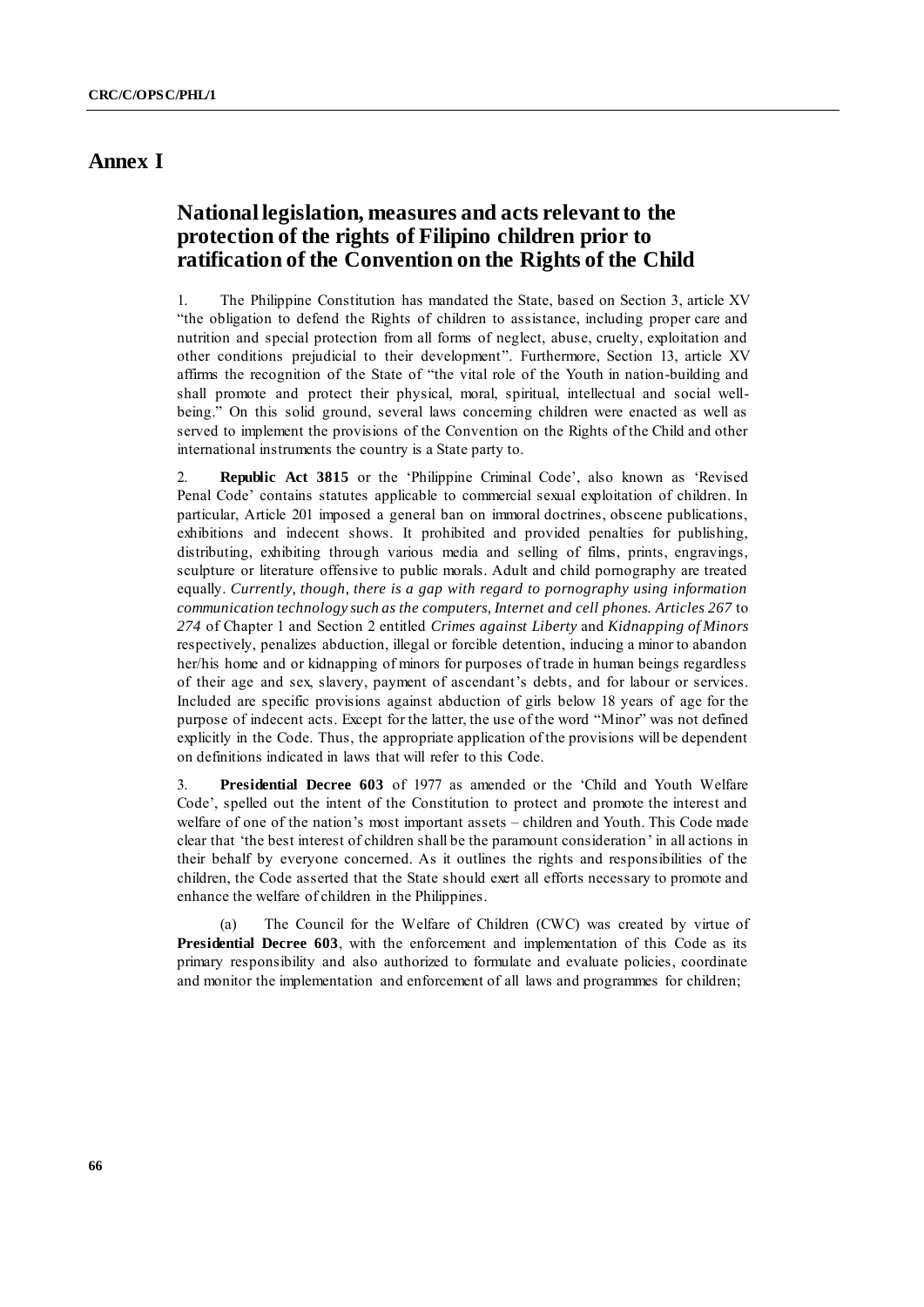(b) The same Code mandated the Department of Interior and Local Government (DILG) to ensure the organization of Local Councils for the Protection of Children (LCPC)  $-$  from the Barangay,<sup>10</sup> Municipality, City and the Provincial levels. All of which will coordinate with the CWC and its member agencies and organizations with regards implementation of policies, plans, programmes and services in the best interest of the children within their areas of jurisdiction.

4. Republic Act 6972 of 1990 or the 'Barangay Level Total Development and Protection of Children Act' provided for a community-based implementation of the State's policy ‗to defend the rights of children to assistance, including proper care and nutrition and to provide special protection against all forms of neglect, abuse, cruelty, exploitation and other conditions' that will harm their development' as stated in the Declaration of Policy (Section 2) of the Act. Through the implementation and establishment of day -care programmes and centres in the Barangay, early and immediate interventions can be provided to the children. Section 3 (e) made clear that these day-care programme and centres shall also serve as "sanctuary for abused, neglected or exploited children either in one child institution in the Barangay and or network of sanctuary homes which will take in children in urgent need of protection due to a situation which endangers the child or which exposed the child to cruelty and abuse."

<sup>&</sup>lt;sup>10</sup> This is the smallest unit of governance in the country. With the Decentralization, the Barangay has its own elected officials and functional committees that can enact policies or ‗ordinances' that officials enforce for the welfare and protection of its constituents. These 'ordinances' spell out appropriate responses based on national laws. However, content and passage of these can also be independent of State policies provided the welfare and protection of the citizens of the area is foremost. Budget allocations are provided thereof depending on the capacity of the locality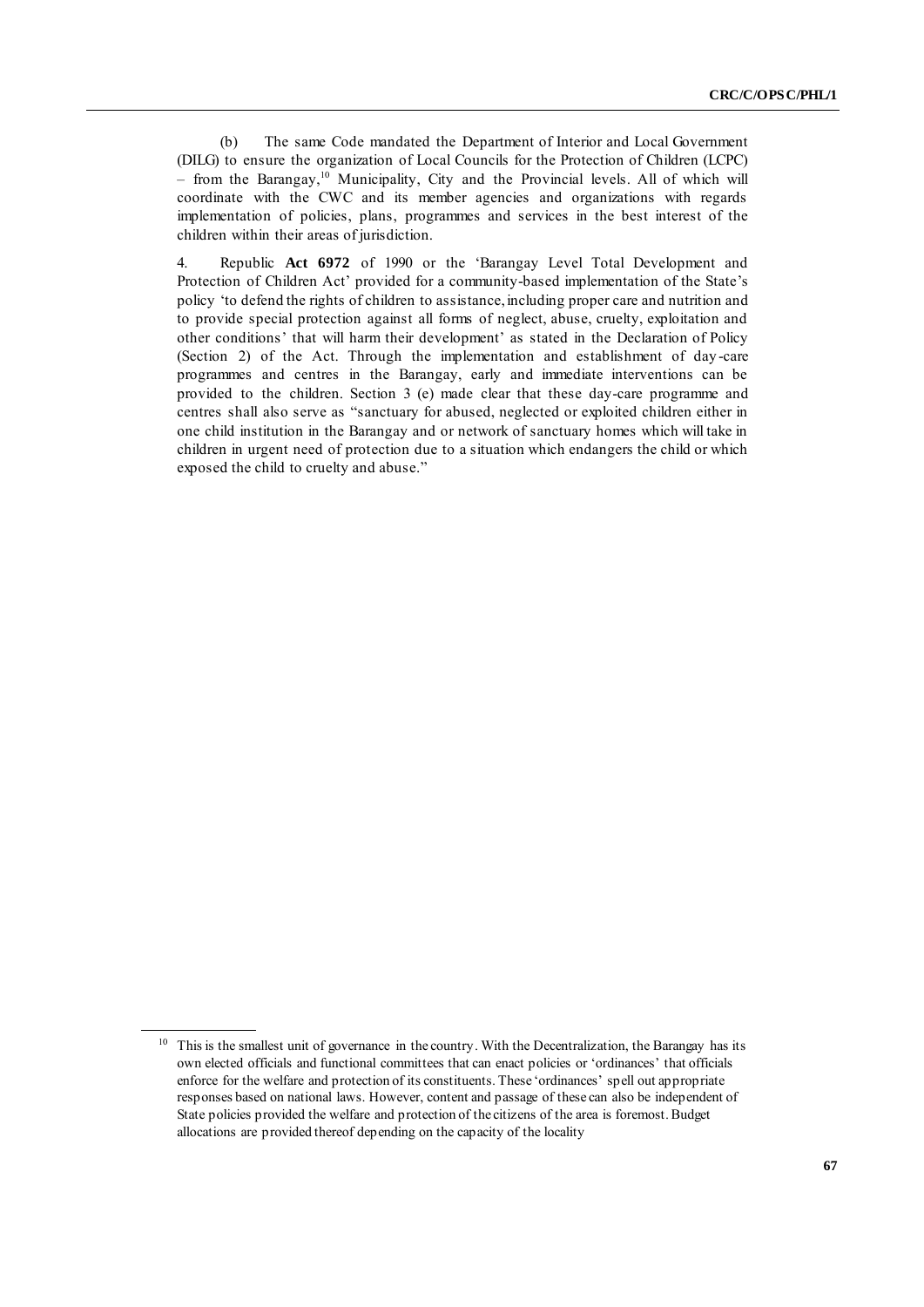# **Annex II**

# **National legislation, measures and acts relevant to the protection of the rights of Filipino children prior to ratification of the Optional Protocol on the sale of children, child prostitution and child pornography**

As a State party to the Convention on the Rights of the Child, the Philippines enacted the following legislations as expression of its commitment to protect the Rights of Children, prevent all forms of abuses on them to include sexual abuse, abduction, commercial sexual exploitation, trafficking, pornography, and provide for the recovery, healing and reintegration of child victims. These set the environment for coordinated country effort to protect and promote the Rights of Filipino Children that were crucial in the implementation of the provisions in the Protocol to this day.

1. **Republic Act 7610 of 1992** or the Act Providing for Stronger Deterrence and Special Protection against Child Abuse, Exploitation and Discrimination moved on from the Child and Youth Welfare Code by defining further child abuse and specific acts such as child prostitution, child trafficking, child pornography and other acts of abuses. It provides sanctions for the commission of these on the child and mandated the State to carry out a comprehensive programme for 'prevention and deterrence of and crisis intervention to protect children against child prostitution and other sexual abuses; child trafficking, obscene publications and indecent shows, other acts of abuse and circumstances which endanger survival and normal development' as prescribed in Section 2 and Section 4 of the Law. Although the Revised Penal Code contains statutes applicable to Commercial Exploitation of Children (CSEC), the principal legislative act is Republic Act 7610 that awarded children extensive protection against CSEC and later amendments have further strengthened this protection.

2. **Republic Act 7658 of 1993** or the Act Prohibiting the Employment of Children below 15 years of Age in Public and Private Undertaking, Amending Section 12 of Republic Act 7610. This law provided general prohibition of employment of children below 15 years of age in any public or private establishments in the Philippines except when: a) the child works directly under the sole responsibility of her/his parents or legal guardian and where only members of the employer's family are employed; b) the child's employment or participation in public entertainment or information through cinema, theatre, radio or television is essential. In these exceptional cases where a child may be employed, the employer must secure a work permit from the Department of Labor and Employment. This Act made more explicit the provisions in Republic Act 7610 pertaining to protection of working children.

3. **Republic Act 8043 of 1995** or the Act Establishing the Rules to Govern Intercountry Adoption of Filipino Children, and other Purposes, defined how best the State will ensure the protection and promotion of the rights of every neglected and abandoned child with opportunities for growth and development. Section 2 of the law mandates the State "to take measures to make sure that inter-country adoptions are allowed when the same shall prove beneficial to the child's best interest, and shall serve and protect his/her fundamental rights.‖ This Act also serves the purpose of preventing and deterring the sale, trafficking of and further abuse of children overseas in the guise of adoption.

4. **Republic Act 8353 of 1997** or the Anti-Rape Law expanded the definition of the crime of rape, and reclassifies the same as a crime against persons. The law amended relevant provisions in the Revised Penal Code. Article 266-A described 'when and how rape is committed' by any person to another including children regardless of sex. Studies on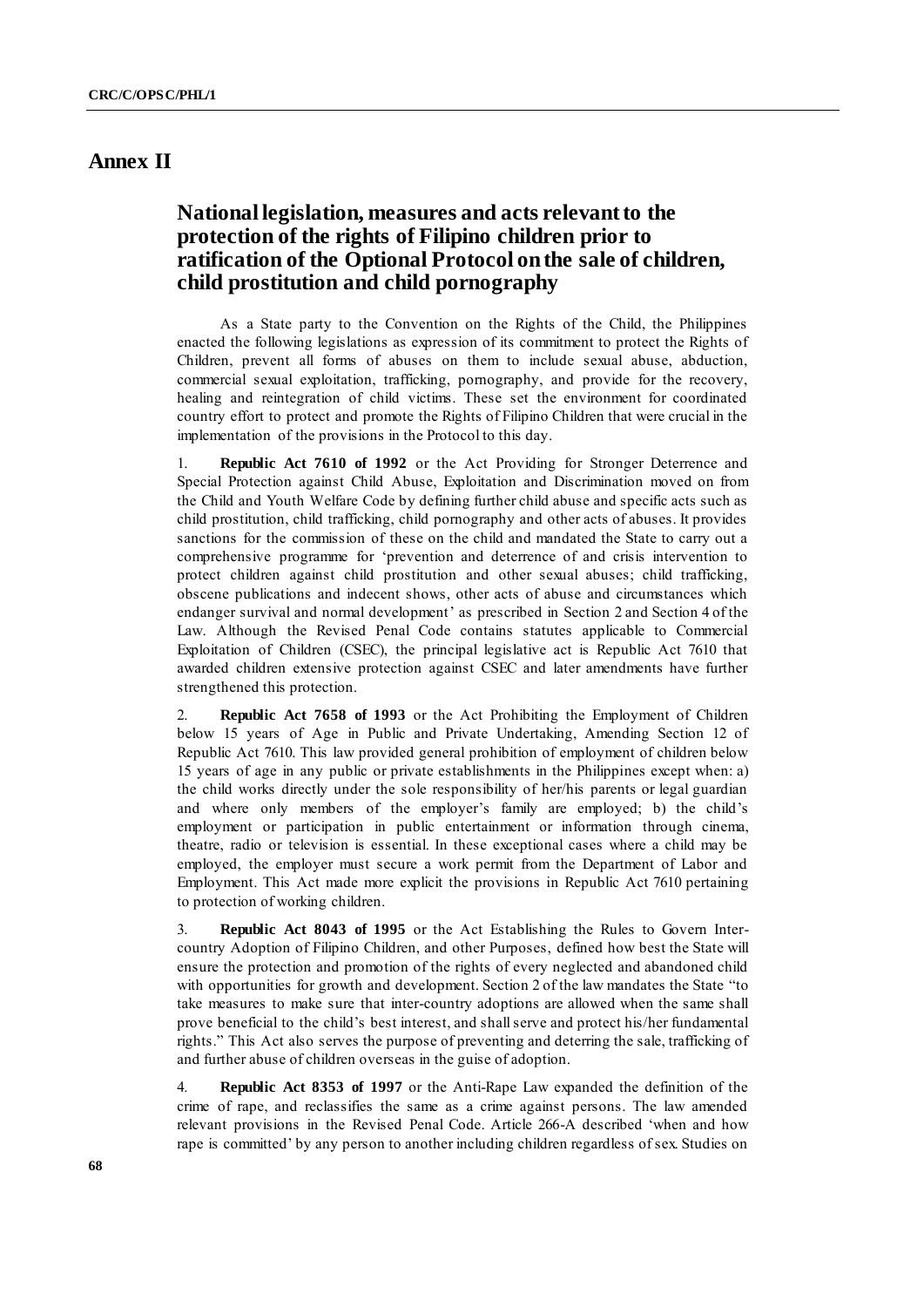the lives of children who have been rescued from prostitution and trafficking have strongly indicated experiences of sexual violence prior and or during victimization. Although the law has been invoked successfully for a number of children, others have rescinded while many other children remain to be silent.

5. **Republic Act 8369 of 1997** or the Act Establishing Family Courts, Granting Exclusive Original Jurisdiction over Child and Family Cases mandated the State 'to establish a Family Court in every province and city in the country and a system of adjudication of cases where children maybe the victim or offenders that takes into account their peculiar circumstances, Section 2 and 3. Section 5 of the law states the that family courts shall have exclusive jurisdiction to hear and decide cases affecting children and families, including violations of the Special Protection of Children Against Child Abuse, Exploitation and Discrimination Act (Republic Act 7610) as amended and cases of domestic violence against women and children.

6. **Republic Act 8552 of 1998** or the Domestic Adoption Law provided a 'waiting period' for cases of children who went through "simulation of birth" to be legally adopted. However, the extent of dissemination on this Law, and the socio-cultural effects of disclosure on the 'adopted child' and adoptive parents continue to challenge the efficacy of this measure. Said legal measure tightens protection of children particularly in cases of adoption for purposes of using 'adopted' children as workers in the farm or properties for sale for whatever purpose, sex slaves and many other possible violent and abusive acts that are often far from the reach of the law.

7. **Republic Act 8980 of 2000** or the Early Childhood Care and Development (ECCD) Act institutionalized a National System for ECCD that is comprehensive, integrative and sustainable and has mandated the engagement of various sectors and inter-agency collaboration at all levels. This measure enhanced the areas of responsibilities and structural mechanisms of the Council for the Welfare of Children (CWC) and provided funds therefore.

The above are just among the other legislations enacted and have been cited in the four periodic reports of the State party on the implementation of the Convention on the Rights of the Child.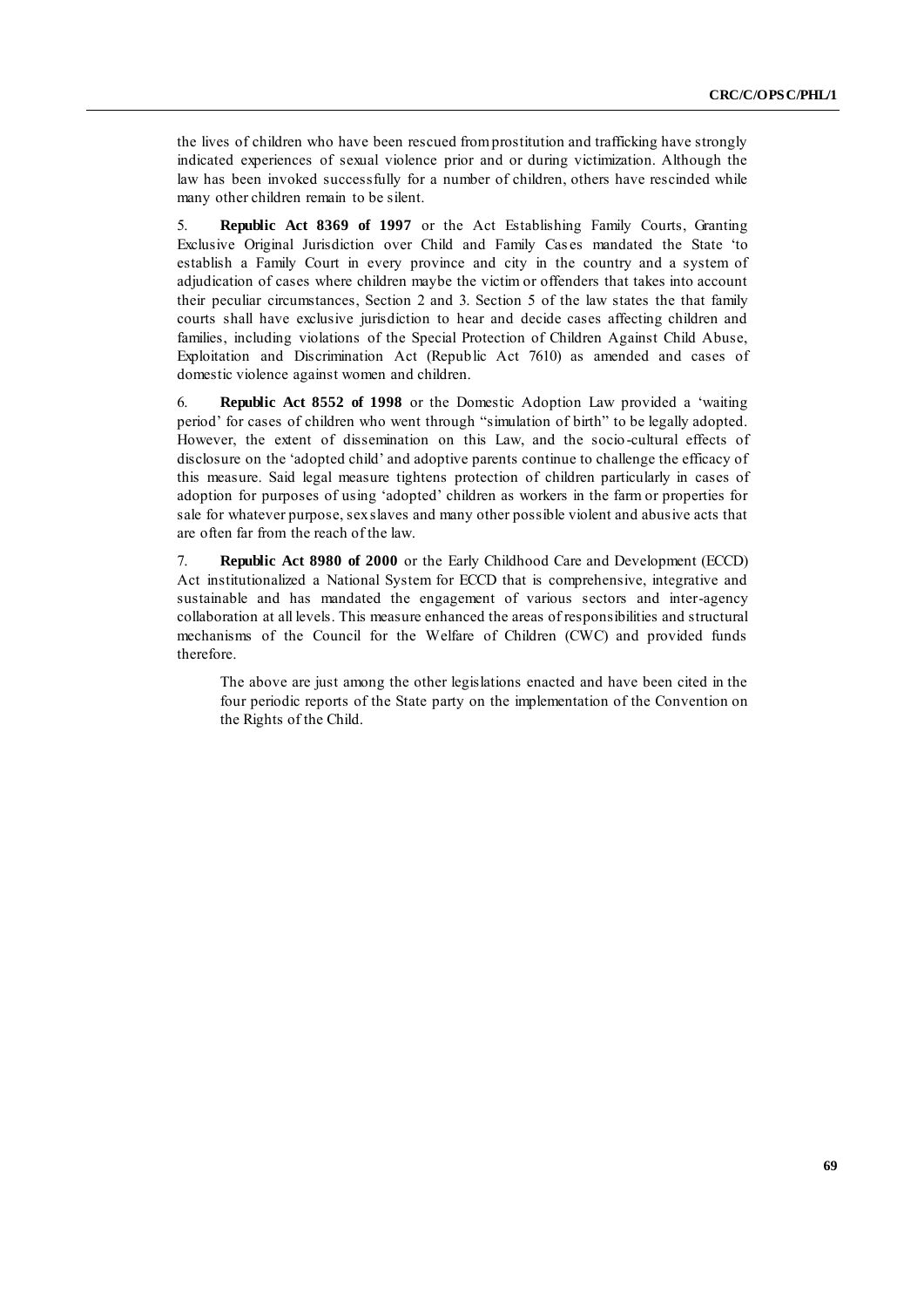# **Annex III**

# **National legislation, measures and acts relevant to the protection of the rights of Filipino children after the ratification of the Optional Protocol on the sale of children, child prostitution and child pornography**

1. **Republic Act 9208** of May 2003 or ‗An Act to Institute Policies to Eliminate Trafficking in Persons Especially Women and Children, Establishing Women and Children, Establishing the Necessary Institutional Mechanism for the Protection and Support of Trafficked Persons, Providing Penalties for its Violations, and for Other Purposes' instituted policies and mechanisms to eliminate trafficking, protect and support the victims and penalize all those who violate this Act. This law was also part of the country's commitment to the two Protocols to the United Nations Convention on Transnational Crimes in harmony with the Convention and the Optional Protocol on the sale of children, child prostitution and child pornography.

2. **Republic Act 9231** of December 2003 or ‗An Act Providing for the Elimination of the Worst Forms of Child Labor and Affording Stronger Protection for the Working Child, Amending for this Purpose Republic Act No. 7610' was based on the provisions of ILO Convention 182. This law enhanced relevant provisions of Republic Act 7610 or the 'Child Protection Act of 1992' and included those amended by Republic Act 7658 or the "Act" Prohibiting the Employment of Children Below 15 Years in Public and Private Undertakings of 1993 and provided for tighter measures to protect working children.

3. **Republic Act 9262** of 2004 or ‗Act Defining Violence against Women and their Children Providing for Protective Measures for Victims, Prescribing Penalties Therefore and for Other Purposes' was enacted on 8 March 2004 instituted and established policies and a mechanism to protect women and children from all forms of abuses to include economic abuse and penalizes men found to have committed these acts of vio lence to their wives, partners and girlfriends. Under Section 3, the definition of 'forms of sexual violence' included ‗prostitution of the woman or her child'. Furthermore, the definition of ‗child' includes ‗not only the biological children of the victim, but also, the children under her care below 18 years old'. Cases found have shown that many children who were rescued from prostitution, trafficking, and child labour came or ran away from homes were domestic and family violence was the norm.

4. **Republic Act 9344** of 2006 or ‗An Act Establishing a Comprehensive Juvenile Justice System, Creating the Juvenile Justice and Welfare Council under the Department of Justice, Appropriating Funds Therefore and For Other Purposes' raised the minimum age of criminal responsibility from 9 to 15 years of age; provided for measures to appropriately handle and manage the child's offensive behaviour through the application of Restorative Justice that also prohibits inhumane or degrading treatment or punishment and detentio n of children below 15 in jails; and, mandated the establishment of diversion programmes for children in conflict with the law. Cases found showed that many children who have been in these said situations have also been trafficked for the purpose of engaging into activities that are against the law, such as courier for drugs, labourer for manufacture of illegal substances, look-outs, robbery and theft among others.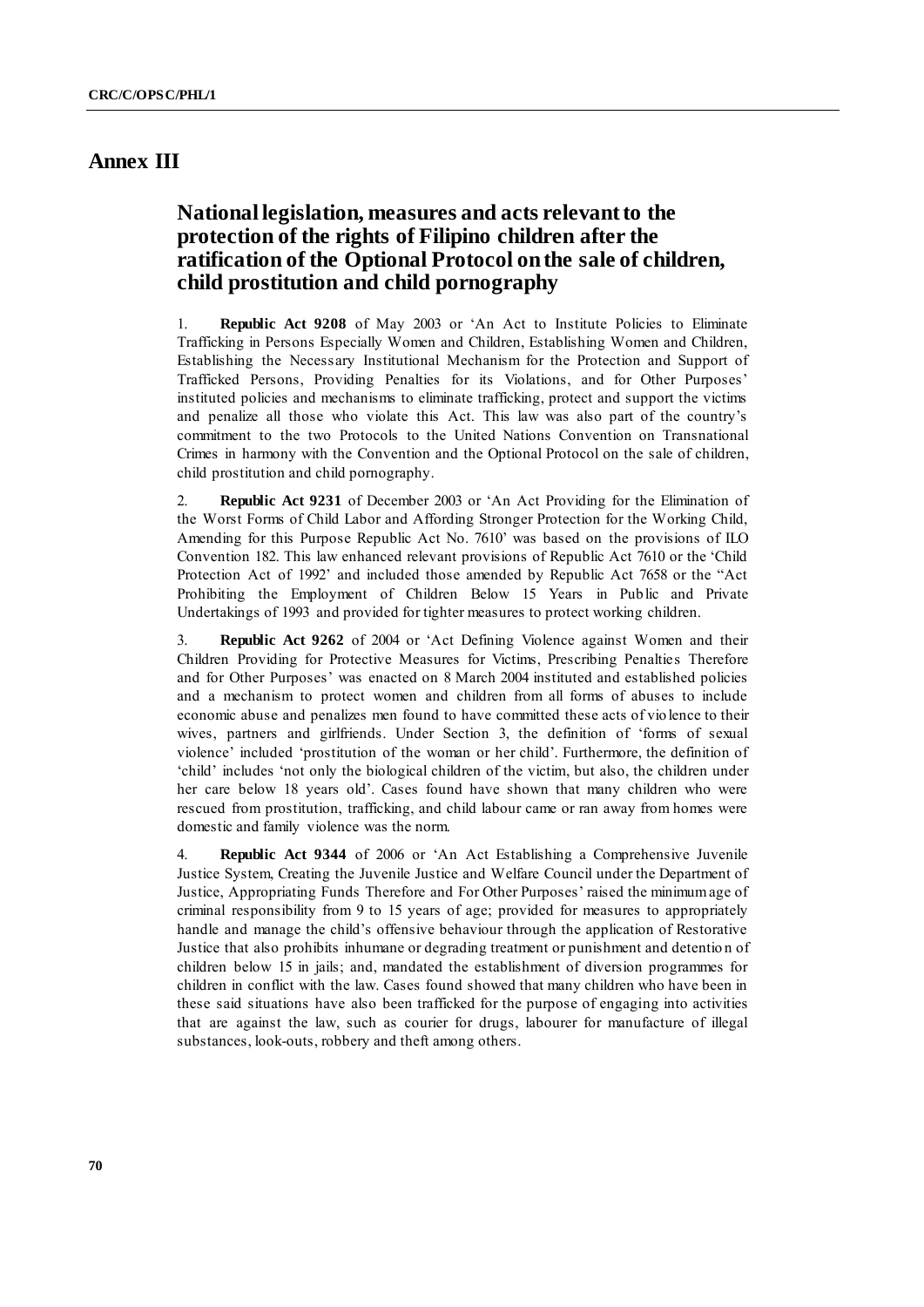## **Annex IV**

# **Major government and civil society organizations implementing provisions of the Optional Protocol**

Apart from their existing mandates and responsibilities resulting from previously enacted laws and issuances relevant to the implementation of the Convention, the implementation of the Provisions of the Optional Protocol has provided focus and enhanced further the areas of accountabilities and coordinated actions of the following:

### **Governmental organizations**

1. **Department of Justice (DOJ)** is a Member of the following national inter-agency mechanisms: Committee for the Special Protection of Children from all Forms of Neglect, Abuse, Cruelty, Exploitation, Discrimination and Other Conditions Prejudicial to their Development (Executive Order 275 of 1995 or otherwise known as the Committee for the Special Protection of Children) as Chair; Inter-Agency Council Against Trafficking (IACAT) as mandated by Republic Act 9208 as Chair responsible for ensuring the prosecution of persons accused of trafficking, designating and training special prosecutors who shall handle and prosecute cases of trafficking, establishing a mechanism for free legal assistance for trafficked persons in coordination with other national organizations, and for convening the IACAT; and, the Inter-Agency Council on Violence Against Women and Their Children (IAC-VAWC), as Member. Within the agency is the **International Affairs Division (IAD)** composed of State Prosecutors and State Counsels. It is responsible for international extradition submitted by local authorities and is the principal office handling all requests for extradition of individuals who have fled to the Philippines and all matters relating to mutual legal assistance in criminal matters. Within the IAD is the **Refugee Processing Unit (RPU)** that implements the State obligations pursuant to the 1951 Refugees Convention and its 1967 Protocol. Under the **DOJ** are the following – also responsible agencies:

(i) **National Bureau of Investigation (NBI)** is a Member of the Inter-Agency Council on Violence Against Women and Their Children (IAC-VAWC). Together with other Law Enforcing Sectors, the NBI is responsible for the conduct of surveillance, monitoring and investigation of recruiters, travel agencies, hotels and other establishments suspected to be engaged in trafficking in persons. It is also mandated to share intelligence information on suspected traffickers to all members of the Inter-Agency Council against Trafficking (IACAT), when necessary. The NBI undertake its role in cooperation and coordination with the law enforcement agencies of other countries and the INTERPOL in the investigation and apprehension of suspected traffickers. The Violence against Women and Children Division (VAWCD) was established in the National Bureau of Investigation (NBI) tasked to investigate cases of children and women including trafficking, prostitution and pornography;

(ii) **Bureau of Immigration (BI)** is a Member of the Committee for the Special Protection of Children and the Inter-Agency Council against Trafficking (IACAT). The BI is responsible for strictly administering, enforcing measures, undertaking surveillance, investigation and arrest of individuals or persons suspected traffickers – local or foreign, coordinating closely with other law enforcement agencies to secure concerted efforts for effective enforcement of the law.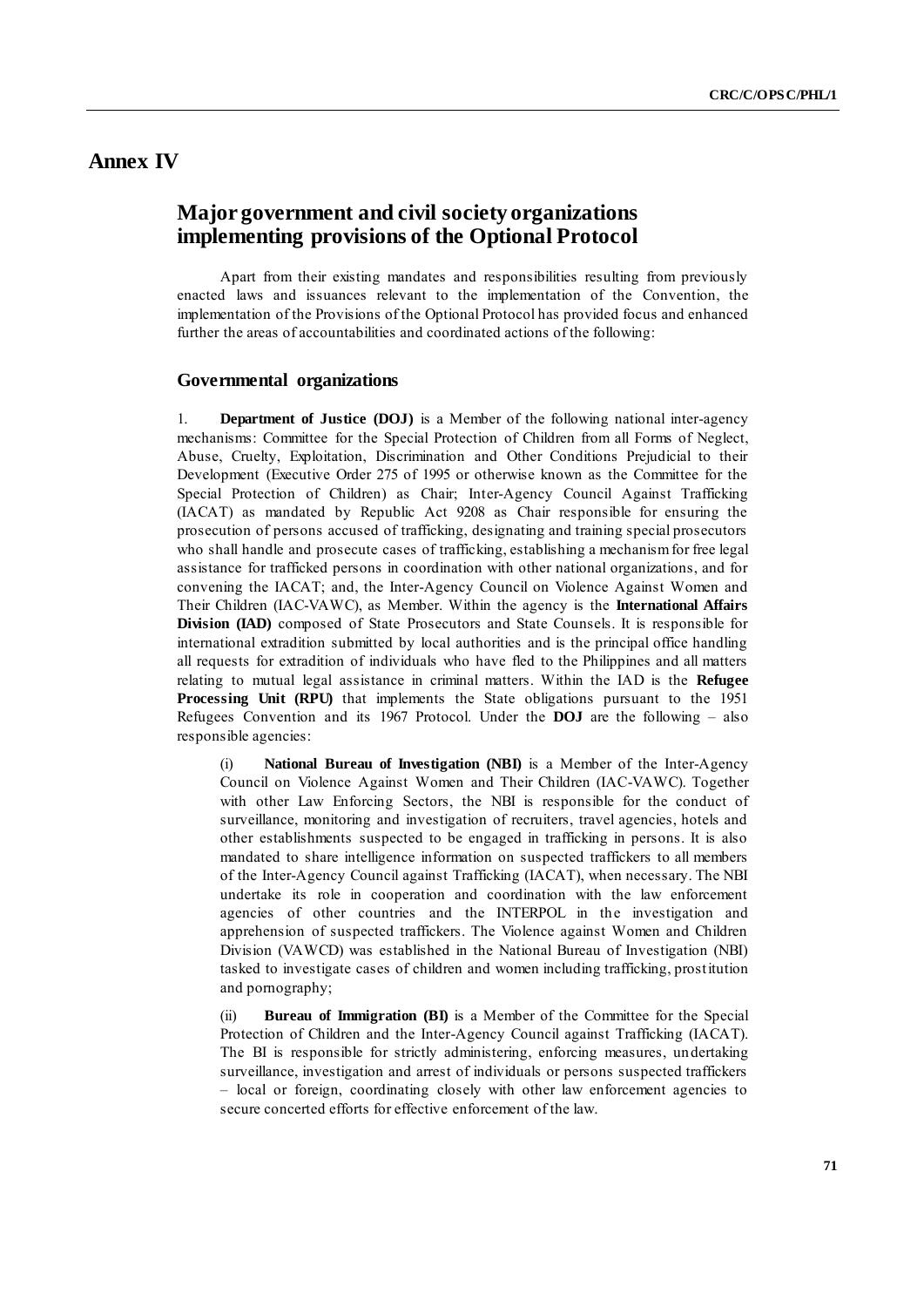2. **Department of Social Welfare and Development (DSWD)** is a Member of the following national inter-agency mechanisms: the Committee for the Special Protection of Children and the Inter-Agency Council Against Trafficking (IACAT) as Co-Chair, Inter-Country Adoption Board (ICAB) as Ex-Officio Chair, and, the Inter-Agency Council on Violence Against Women and Their Children (IAC-VAWC). The DSWD is responsible for developing yearly plans of action for children, implementing recovery, healing, reintegration and protective programmes for trafficked persons, providing counselling and temporary shelter to trafficked persons and developing a system for accreditation among NGOs for purposes of establishing centres and programmes for intervention in various levels of the community. DSWD is also member of various committees and sub-committees of the Council for the Welfare of Children (CWC) in policy, programme development, as well as the Sub – Committee on Sexual Abuse and Commercial Sexual Exploitation of Children (SC SACSEC) and Committee on Children in Need of Special Protection (CCNSP) among others. To this day, the agency develops yearly plan of actions for children, makes vigorous advocacy on the enactment of the Anti-Trafficking of Human Persons Act or Republic Act 9208 and the Anti-Child Labor or Republic Act 9231; and, continues to develop projects to protect children. The Inter-Country Adoption Board (ICAB) acts as the central authority on matters relating to inter-country adoption to protect Filipino children from being trafficked, sold or in any other practice in connection with adoption which is harmful, detrimental or prejudicial to the child.

3. **Department of Foreign Affairs (DFA)** is a Member of the following national interagency mechanisms: the Committee for the Special Protection of Children, the Inter-Agency Council against Trafficking (IACAT), and, Chair of the Task Force on Passport Irregularities. DFA is responsible for making available its resources and facilities overseas for trafficked persons regardless of manner of entry, exploring means to further improve its assistance in eliminating trafficking activities through closer networking with government agencies in the country and overseas particularly in relation to formulation and implementation of relevant policies and programmes to include monitoring of inter-country adoption and ensuring that passports are regulated and issued only for legitimate purposes. Within the Department is the **Office of the Undersecretary for Migrant Workers' Affairs (OUMWA)** that works in coordination with various sectors – elected officials, other government agencies, Overseas Filipino Workers (OFWs) and their families, mass media, private organizations, international organizations, NGOs and religious groups to deliver timely assistance to Filipino nationals.

4. **Department of Labor and Employment (DOLE)** is a Member of the following national inter-agency mechanisms: the Committee for the Special Protection of Children, the Inter-Agency Council against Trafficking (IACAT), and, Inter-Agency Council on Violence against Women and Their Children (IAC-VAWC). DOLE is responsible for ensuring the strict implementation and compliance with the rules and guidelines relative to the employment of persons locally and overseas, monitoring, documenting and reporting cases of trafficking in persons. Within DOLE is the **Bureau of Women and Young Workers (BWYW)**. The Bureau is responsible for empowering women and young workers to be productive members of society while eliminating abusive and exploitative forms of their employment. It is in charge of the coordination and monitoring of the Sagip Bata Manggagawa (Rescue the Child Laborer) mechanisms all over the country and the Philippine Time Bound Programme (PTIP) supported by the US Department of Labor through the ILO-IPEC and ABK (Pag-**A**ral ng mga **B**ata Para sa **K**inabukasan) Initiative. Under the **DOLE** are the following – also responsible agencies:

(i) The **Overseas Workers Welfare Administration (OWWA)**. It is in charge of ensuring the generation of resources and provision of the welfare benefits of OFWs and their families to include victims of trafficking and illegal recruitment. Furthermore, it is tasked to assist in the information and advocacy campaign among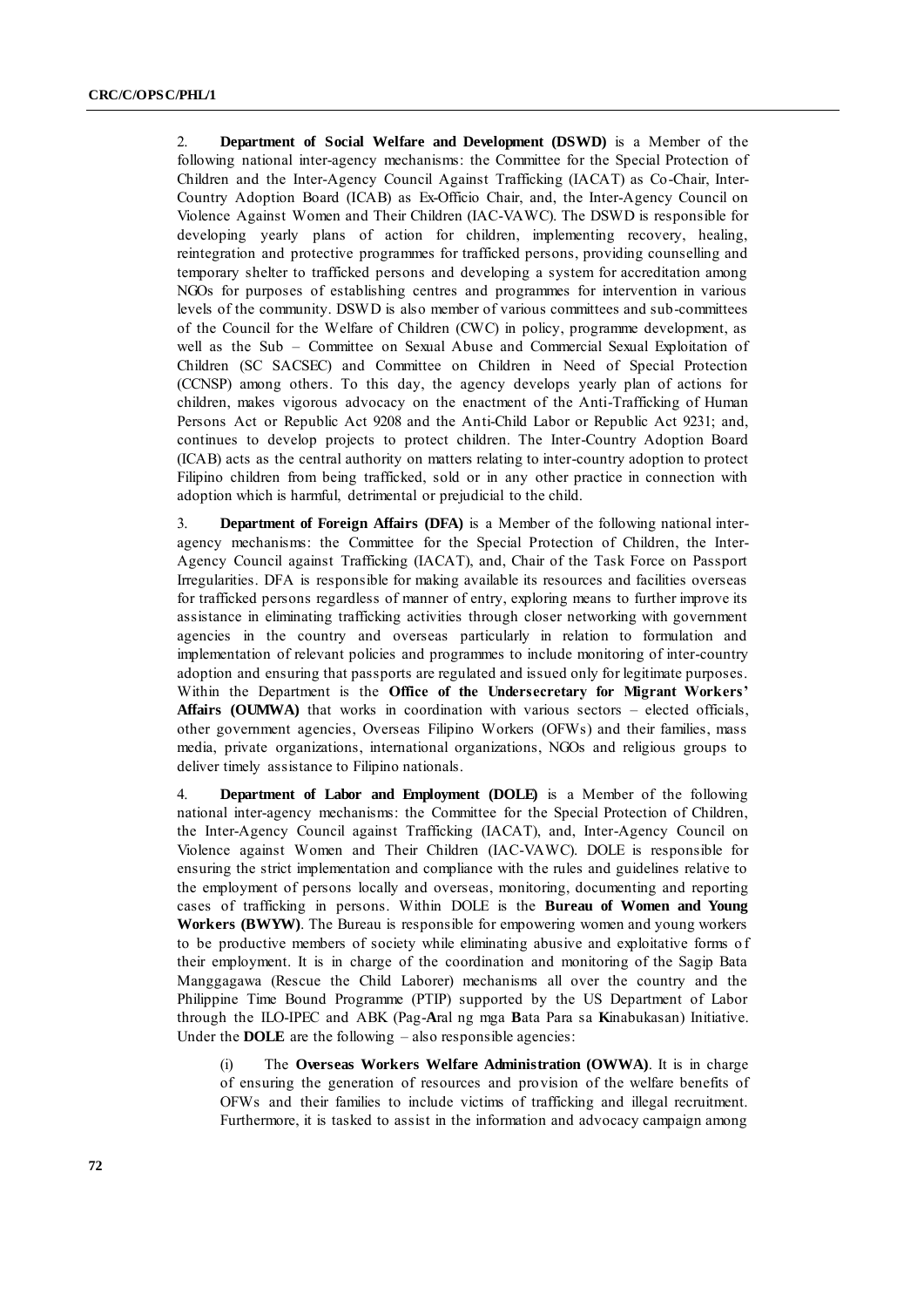OFWs to prevent trafficking in persons and the documentation of cases of trafficking;

(ii) The **Philippine Overseas Employment Administration (POEA)** is a Member of the Inter-Agency Council against Trafficking (IACAT). POEA is responsible for implementing an effective pre-employment orientation seminars and pre-departure counselling programmes to applicants for overseas employment; as the agency undertakes the provision of free legal assistance to victims of trafficking in persons in the guise of overseas employment. The Office has launched a nationwide ―Anti-Illegal Recruitment Campaign‖. The Task Force on Illegal Recruitment was organized to respond to cases of illegal recruitment that may include trafficking and sale of children. Chaired by the Philippine Overseas Employment and Administration (POEA), it is composed of the Department of Justice, Philippine National Police and the Presidential Task Force on Anti-Organized Crime.

5. **Department of Interior and Local Government (DILG)** is a Member of the following national inter-agency mechanisms: the Committee on Special Protection of Children and the Inter-Agency Council on Violence against Women and Their Children (IAC-VAWC). The DILG is responsible for conducting an information/advocacy campaign against trafficking and abuses against women and children, monitoring, documenting and maintaining a databank on these cases, guiding Local Government Units (LGUs) and barangays on how to monitor perpetrators violators and recruiters and increase public awareness, promoting family and community empowerment to prevent and ap propriately respond to these cases, maximizing existing mechanisms and organizations to prevent and suppress these violations or crimes. Within the DILG is the **Philippine National Police (PNP)** which is a Member of the following national inter-agency mechanisms: the Inter-Agency Council on Violence Against Women and Their Children (IAC-VAWC) and the Inter-Agency Council Against Trafficking (IACAT). Particular to the provisions of the Optional Protocol, the PNP undertakes surveillance, investigation and arrest of individuals or persons suspected to be engaged in trafficking in close coordination with various law enforcement agencies i.e. NBI, Philippine Ports Authority, Airport Police and local and barangay officials. The PNP established a system for receiving complaints and calls to assist trafficked persons, and the conduct of rescue operations, among others. **Women and Children's Desk** was set up in every precinct or police station in the country in response to cases against women and children. Policewomen were trained in handling and managing sensitive cases of children and women and providing emotional support to the child victim operate these. The **Local Government Units (LGUs)**, although not a member of the IACAT, are responsible for disseminating information on trafficking, monitoring and documenting trafficking cases, Cancelling licenses of erring establishments, Coordinating with other agencies to conduct information campaigns against Trafficking, Supporting community initiatives against trafficking, Providing basic social services to trafficking victims and their families, Passing local ordinances to curb trafficking and protect trafficking victims, Maximizing existing mechanisms and organizations to prevent and suppress trafficking, and, Implement the "NO to Trafficking" Project.

6. **Department of Tourism (DOT)** is a Member of the Committee on Special Protection of Children. Although not a Member of the IACAT, the DOT has advocacy programmes that are designed to provide information to tourists for an enjoyable but safe trip to the Philippines. It is responsible for pursuing on a nationwide and international-scale the "Child Wise Tourism' Program.

#### 7. Under the **Office of the President of the Philippines** are:

(i) The **Commission on Human Rights (CHR)** is a Member of the following national inter-agency mechanisms: the Committee on Special Protection of Children and, the Chair of the Inter-Agency Council on Violence against Women and Their Children (IAC-VAWC). It also undertakes two main programmes – human rights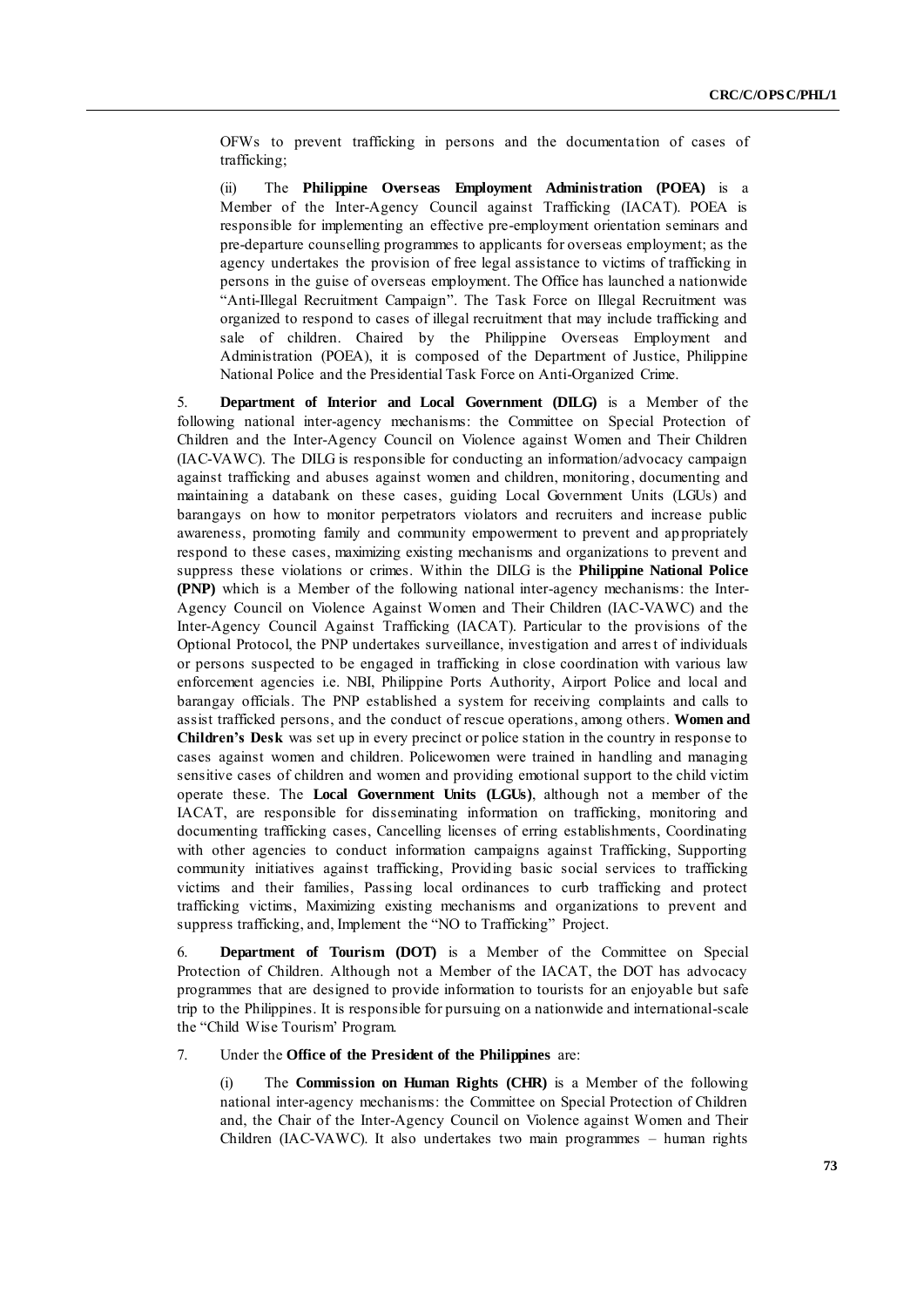protection and human rights promotion through a nationwide network of 14 regional offices and 6 sub-regional offices;

(ii) The **National Commission of the Role of Filipino Women (NCRFW)** is a Member of the following national inter-agency mechanisms: the Inter-Agency Council against Trafficking (IACAT) and the Inter-Agency Council on Violence against Women and Their Children (IAC-VAWC). NCRFW is responsible for assisting the IACAT in the advocacy, formulation and monitoring of policies addressing the issue of trafficking in persons in coordination with relevant government agencies, and to formulate programmes and projects to eliminate VAWC based on their mandate.;

(iii) The **Council for the Welfare of Children (CWC)** is a Member of the following national inter-agency mechanisms: the Committee on Special Protection of Children as Secretariat of the Committee, and the Inter-Agency Council on Violence against Women and Their Children (IAC-VAWC);

(iv) The **Civil Service Commission (CSC)** is a Member of the Inter-Agency Council on Violence against Women and Their Children (IAC-VAWC). The CSC responsible for ensuring that workplace anti-VAWC policies and processes are in place in both public and private sectors. The CSC is mandated to assist in the filing of cases against individuals, groups, agencies, institutions or establishments that violate the provisions of the Act among others;

(v) The **Commission of Filipino Overseas** is the agency that is mandated to promote the interest and well being of Filipinos overseas, particularly those of Filipino permanent residents abroad including those in intermarriages. The Commission has been undertaking community awareness and information programmes on the realities of migration since 1987. It also conducts counselling services for Filipinos "bride to be" or spouses on realities and consequences of intermarriages and migration, their rights and obligations and has made available support networks and other information.

8. **Department of Health (DOH)** makes available its resources and facilities in providing health care to victims of trafficking which shall, at all times, be held confidential. The DOH is also a Member of Inter-Agency Council on Violence against Women and Their Children (IAC-VAWC).

9. **Department of Education (DepEd)** is a Member of the Inter-Agency Council on Violence against Women and Children (IAC-VAWC). DepEd is tasked to conduct trainings for teachers on management of children who are victims of survivors of VAWC in the home, develop gender fair curricula in elementary and secondary levels, produce gender responsive instructional materials and integrate in the appropriate subject areas core messages on VAWC, train principals and teachers on the preparation of Barangay Protection Orders in order to better assist victims or survivors in their application for so when the children seeks help, and, develop protocols in handling student, personnel, teachers who are suspected to be victim or survivors or perpetrators of VAWC. The DepEd is expected to establish school-based intervention programmes for VAWC. Although not a Member of the Inter-Agency Council Against Trafficking (IACAT) or the Committee on Special Protection of Children, the DepEd has great responsibility to educate students, parents and teachers regarding the issues, develop appropriate programmes and provide services to students vulnerable to CSEC and other forms of abuse and to work with other organizations outside the DepEd in ensuring adequate protection, care and support to victims of CSEC and other forms of abus es among its constituents and students.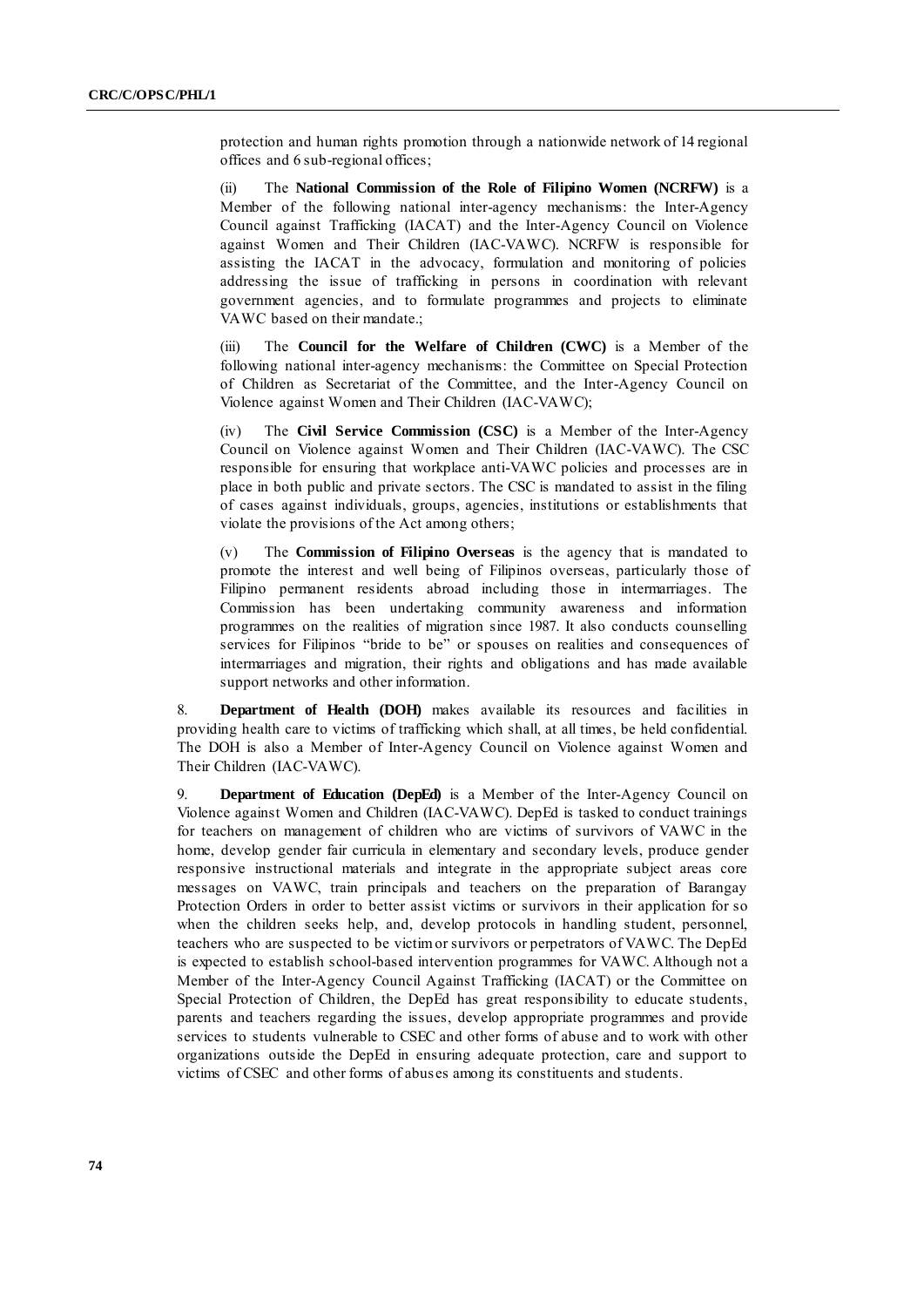### **Other governmental organizations**

1. **Philippine Center on Transnational Crime (PCTC)** was created through Executive Order 62 in 1999 to formulate and implement concerted programme of action of all law enforcement, intelligence and other government agencies for the prevention and control of trafficking in women and children. Through improved coordination, the Center is likewise directed to undertake research and maintain a databank on trafficking.

2. **Department of Transportation and Communication (DOTC)** is responsible for providing guidelines for land, sea and air transport providers to train their personnel in trafficking in persons. It is also tasked to standardize and follow through the implementation of guidelines for monitoring trafficking in persons in every port or terminal. The **DOTC** is presently being engaged by the Sub-Committee on Sexual Abuse and Commercial Sexual Exploitation (SC SACSEC) and the Alliance against Child Pornography (AACP) in the formulation of guidelines and policies in support of the Anti-Child Pornography Bill.

3. The **Philippine Information Agency (PIA)** is responsible for the enhanced public awareness on trafficking in persons, pertinent laws and possible actions to prevent re victimization by developing public advocacy programme as well as printing and distributing appropriate information materials.

4. The **Technical Education and Skills Development Authority (TESDA)** is responsible for the provision of skills and entrepreneurial training to trafficked victims and formulation of special programmes to ensure the provision of appropriate skills training for said victims.

5. **Department of Agriculture (DA)** is a Member of the Technical Management Committee (TMC) of the Council for the Welfare of Children (CWC). The **DA** has long been implementing programmes for the most vulnerable women, children and youth among Filipino farmers and fisher folk in response to the growing development issues outlined in the Provisions of the Protocol. In particular, the Fisher folk Children Educational Grant (FCEG) is provided to qualified children of small scale fisher folks to pursue a four-year BS Fisheries course; the Fisheries Scholarship Program is granted to High school graduates who belong to the top of their class in order to pursue BS Fisheries at the University of the Philippines, Central Luzon State University, and Zamboanga State College of Marine Sciences and Technology; support to young farmers' to study agricultural technologies in Japan and for their projects when they return to the Philippines; Farm Youth Empowerment for Rural Development (Lakas Kabataan sa Kanayunan) trains farm youth on organizational development and participatory approaches relative to agricultural modernization and productivity; the Young Farmers Program seeks to encourage young agriculture and fisheries graduates to go into agribusiness; and, assistance to the 4H Clubs in terms of trainings on various agricultural technologies are being provided. These programmes are located in the remotest parts of the country. While these responses address the most basic factors that contribute to the situations of children covered by the Optional Protocol, it must be noted, however, that the impact of these in relation to the enjoyment of the rights of the children has not yet been measured or assessed to date.

## **Non-governmental organizations (NGOs)/civil society organizations (CSOs)**

1. The **Philippine NGO Coalition on the United Nations Convention on the Rights of the Child** is composed of more than 100 Child Rights NGOs all over the country. It is actively participating in the monitoring of the country's implementation of the Convention as well as all the other relevant international and national commitments and legislative measures on children. The Coalition has submitted an alternative report to the Second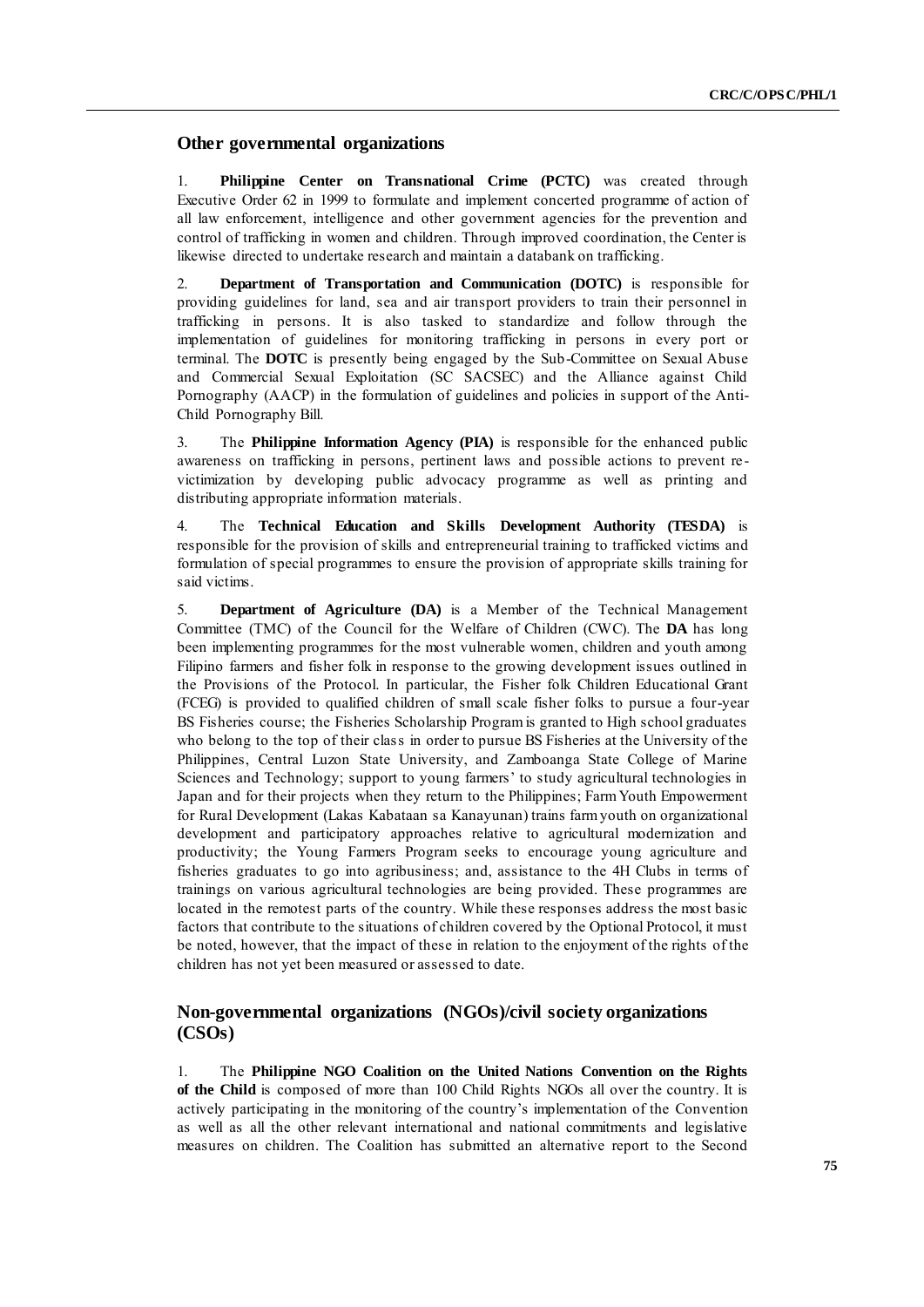Periodic Report of the Philippine Government on status of the implementation of the CRC. Many members of the Coalition were also involved in putting together this Initial Report on the Status of the implementation of the Optional Protocol to the Convention on the Rights of the Child on the sale of children, child prostitution and child pornography.

2. The **Asia ACTs (Asia Against Child Trafficking)** is the regional campaign to fight child trafficking in south East Asia that is part of the International Campaign against Child Trafficking (ICaCT) coordinated by Terre des Home Germany and the International Federation of Terre des Home. In 2001, the organization successfully launched the Campaign Against Child Trafficking by bringing together efforts of NGOs, international agencies, governments and people's organizations in Southeast Asia affected by internal and cross-border human trafficking. This four-year campaign put the crime of child trafficking as an urgent concern of Southeast Asian countries. At the outset of the campaign, Asia ACTs published the source book, "Asia's Children in Peril", which drew attention to the trafficking in children and women as the third most profitable criminal activity in Asia and the rest of the world, next to illegal drugs and arms trafficking. Together with other Philippine organizations, the Asia ACTS helped lobbied for legislative measures. Asia ACTs is an active member of the Philippine NGO Coalition on the **United Nations Convention on the Rights of the Child (UNCRC)**.

3. The **Child Rights Network** was formally launched in October 2007 but has initiated groundwork as early as 2005. Bonded specifically for legislative advocacy and campaign towards passage of Bills on the protection of children, this organization is composed of CSOs with relevant mandates and supportive of the efforts of partner child rights organizations. Among its present members are: Center for the Promotion, Advocacy and Protection of the Rights of the Child (Lunduyan); Child Protection Unit; CWC; Christian Children's Fund; CRIBS; Parenting International; Pediatric Society of the Philippines, PLAN Philippines; PLCPD; Save the Children Sweden in the Philippines; and World Vision.

4. The **Anti-Child Pornography Alliance** (ACPA) is a network of concerned stakeholders that are directly and indirectly involved in providing protection for children. It works closely with local and national government units particularly in areas of policy development. ACPA has spearheaded lobbying and passage of the earlier Bills on anti-child pornography in the 13<sup>th</sup> Congress. This network of CSOs and FBOs has joined forces with the CRN for the passage of priority Bills on the children lodge in the  $14<sup>th</sup>$  Congress. One of its structures is the **Committee for Children and Youth Initiatives** that takes care of linkages and activities undertaken among the youth and children. It is led by the **Batingaw Network.**, its youth arm.

5. **Child Hope Asia/Philippines (CHAP)** whose principal purpose is to advocate for the cause of street children throughout the world promotes human resource development through training and capacity-building activities that it conducts among staff and volunteers of NGOs in the Philippines and in other Asian countries in collaboration with its partner donors and agencies. Since 1994, CHAP continues to implement its Community Mobilization against Child Prostitution Program in various urban communities in the country such as in cities of Pasay and Caloocan in Metro Manila. Meant to reduce the incidence of prostitution among the street children initially reached, this programme was enhanced to include Prevention of prostitution of children, Protection, Care and Rehabilitation of victims, and Capacity Building of members of the community including the families and the children to participate actively in the provision of the above and to sustain advocacy on the relevant issues of street children. CHAP is an active Member of the Philippine NGO Coalition on the UNCRC.

6. **ECPAT Philippines (End Child Prostitution, Child Pornography and the Trafficking of Children for Sexual Purposes)** is a part of a global network of agencies and individuals working together across all sectors of societies towards the elimination of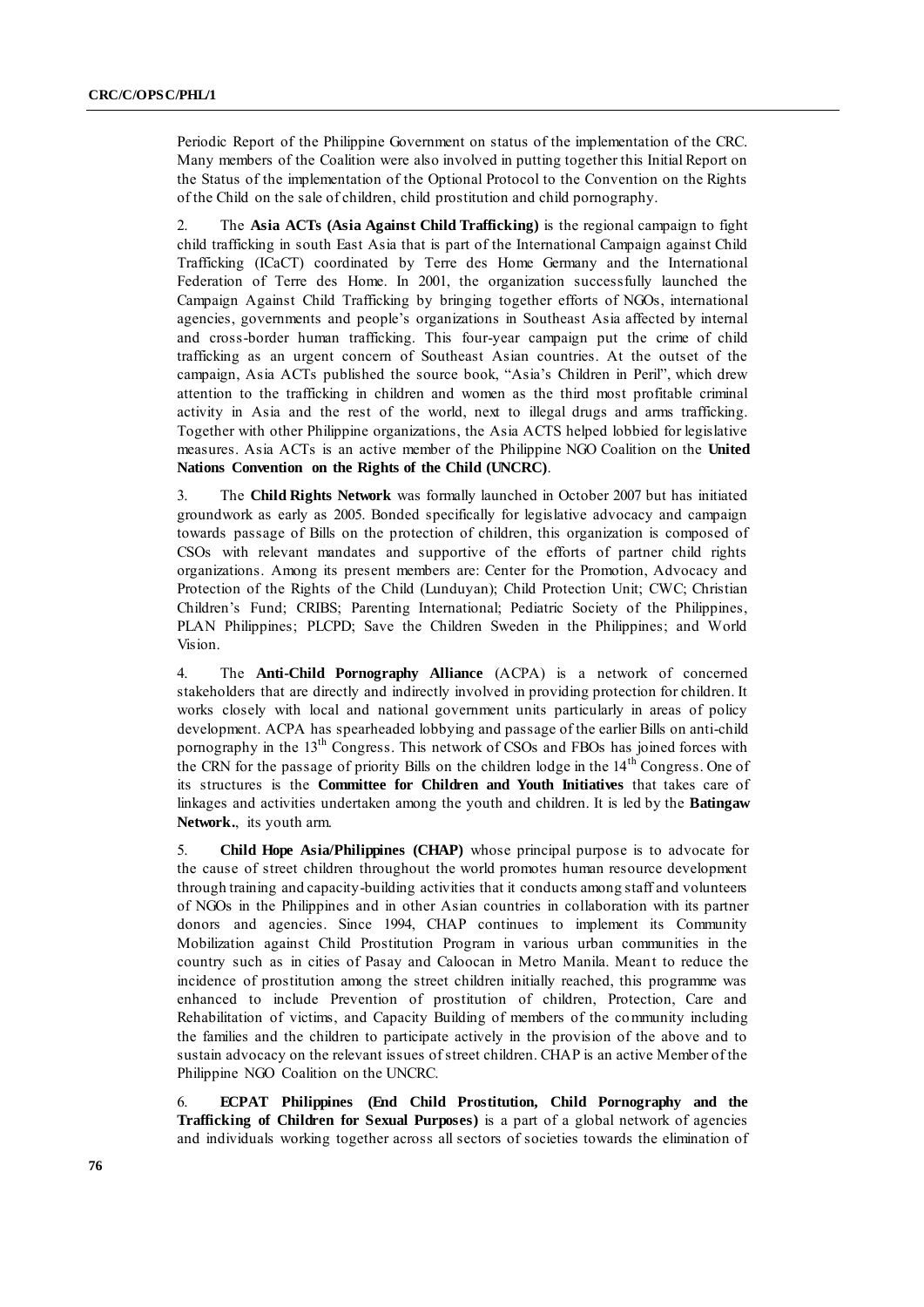all forms of commercial sexual exploitation of children through various means and with active participation of young people. The organization is a Member and the organizational representative of the children's sector in the Inter-Agency Council against Trafficking (IACAT). Thus, was also responsible for the formulation of the Comprehensive and Integrated programme to prevent and suppress the trafficking of persons, and promulgation of regulations for effective implementation of the law. ECPAT Philippines is the Campaign focal point of the Philippines against Child Trafficking (PACT) since 2003 – part of Asia ACTs and International Campaign against Child Trafficking (ICaCT). Together with other Philippine organizations and Asia ACTs, ECPAT Philippines helped lobbied for legislative measures against CSEC. ECPAT Philippines is an active Member of the Philippine NGO Coalition on the UNCRC.

7. The **Visayan Forum Foundation, Inc. (VFF)** was established in 1991 and has since then worked for the welfare of marginalized migrants, especially those working in the invisible and informal sectors, like domestic workers and trafficked women and children. The organization has continued to lead national and international efforts in mobilizing social partners as the Philippine and Southeast Asian Secretariat of the Global March Against Child Labor Movement, Convener of the Taskforce on Child Domestic Workers in Asia, Convener of the Multi-Sectoral Network against Trafficking in Persons (MSNAT), Convener of the Anti-Trafficking Taskforce at the Ports, Member of the ILO Convention 182 – National Monitoring Team, and, Vice-Chair of the Philippine NGO Coalition on the UNCRC.

8. The **Center for Overseas Workers** conducts pre-employment information campaigns on the issues of migrant and women's exploitation and provides counseling, referrals and assistance in filing complaints with the Philippine Overseas Employment Administration (POEA).

9. **GABRIELA**, which is the National Alliance of Women's Organizations in the Philippines, is actively involved in massive awareness campaigns to prevent the trafficking of women and girls from the Philippines.

10. **AKAP of the Ateneo Human Rights Center** has been providing legal assistance to children or to persons acting on their behalf, which have become victims of various forms of abuse to include commercial sexual exploitation. It also conducts paralegal seminars and lectures for various groups on issues affecting the rights of the child in order to equip them with knowledge and skills necessary for handling cases of violation of children's rights. AKAP has been very instrumental in the drafting and passage of various laws i.e. the Juvenile Justice and Welfare Act or Republic Act 9344.

#### **Faith-based organizations (FBOs)**

1. The **Philippine Scalibrini Migration Center (SMC)** is a non-profit research and Advocacy institute dedicated to the study of human migration and refugee movements from and within Asia. In 1995, PSMC set up the Philippine Migrant Rights Watch to encourage the recognition, protection and fulfilment of Filipino migrants rights both in the Philippines and abroad during the entire migration process. It carries out education, lobbying and monitoring activities toward the above purpose to include recognition, protection and fulfilment of the rights of family members of the Filipino Migrant before departure, during migration and upon return. The Center publishes a monthly Migrants Watch Newsletter, holds regular Public For a on relevant issues. Recently, PSMC hosted the "World Conference of Overseas Filipino Workers (OFWs): Sharing the Future of Filipino Labor Migration" held in Manila last December 16–18, 2004. With its nationwide and overseas Network to include the Apostleship of the SEA-Manila Chaplaincy, Center for Migrant Advocacy Philippines, Episcopal Commission on Migrants and Itinerant People among others, the PMSC has lobbied and push for legislative measures such as: the Overseas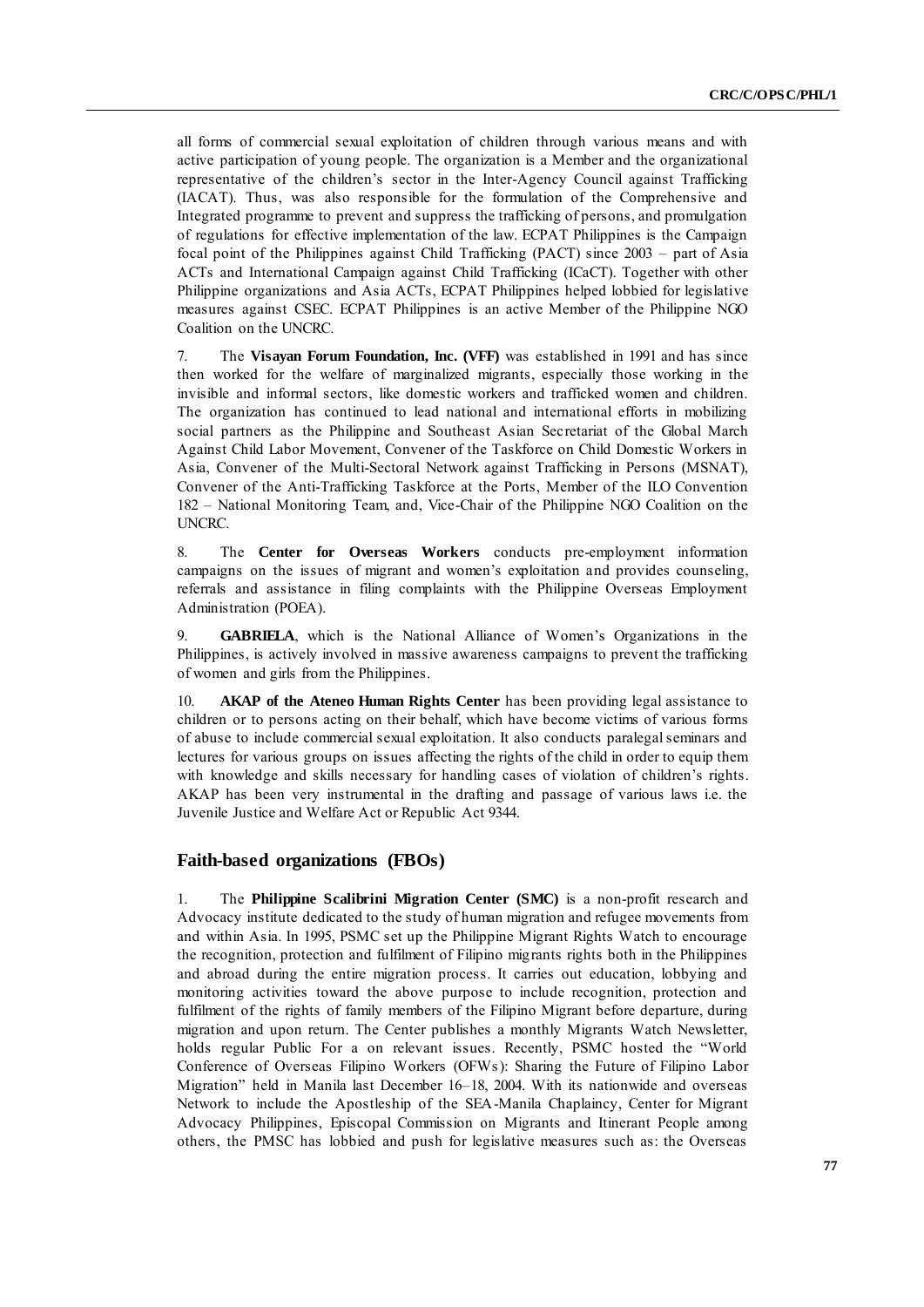Absentee Voting Act of 2003, amendments to Articles 29 and 30 of the Republic Act 8042, also known as The Migrant Workers and Overseas Filipino Act of 1995 which was meant to protect the Rights of millions of Filipino Workers abroad . The shift in recent policy has resulted in aggressive marketing of Filipinos abroad. This has made Filipinos more vulnerable to exploitation and labour violations (they have become mere commodities in international labour market). In turn, more and more recruiters are victimizing further OFWs. The lobbying is directed towards expediting the final reading of Senate Bill 2646 and support the amendment of Republic Act 8042 with the abrogation of articles 29 and 30. The clamour apart from this is for more jobs and reasonable expectations for the future in the country for all Filipinos. It has set up a website for continuing education, advocacy and update for all OFWs and their families. The site address is www.pmrw.org and the migrantswatch@pmrw.org.

2. The **Third World Movement against the Exploitation of Women (TW-MAE-W)** addresses the issues of exploitation and responds to the needs of sexually exploited people. TW-MAE-W was the first to take up the issue of sex tourism nationally and internationally. It spearheaded the protest against the Japanese sex tours on Human Rights Day, December 10, 1980, its foundation date. In 1981, in response to the "sexploitation" of women, the TW-MAE-W initiated synchronized demonstrations in the Southeast Asian capitals. The TW-MAE-W has since addressed a host of other issues including marriage bureaus, migrant workers, beauty contests, women workers, ethnic rights, child prostitution and the religious oppression of women. The ratification of the Optional Protocol has made it imperative for the organization to work more closely with other Child Rights serving government and non-government organizations.

3. **Laura Vicuňa Foundation, Inc. (LVFI)**, organized by the Daughters of Mary Help of Christians, has been providing centre-based and community-based services for children victims of commercial sexual exploitation and sexual abuse in many parts of the country. Its Community Mobilization through Education (COME) Project in Negros Occidental, Children's associations and parent volunteers' groups were organized to sustain the community preventive alert system against child labour and abuses in the sugarcane industry. LVFI is as active member of the Sub Committee on Sexual Abuse and Commercial Sexual Exploitation of Children under the Council for the Welfare of Children, and the National Anti-Child Labor Program Education Subgroup of the Philippine Time Bound Project of the Department of Labor and Employment.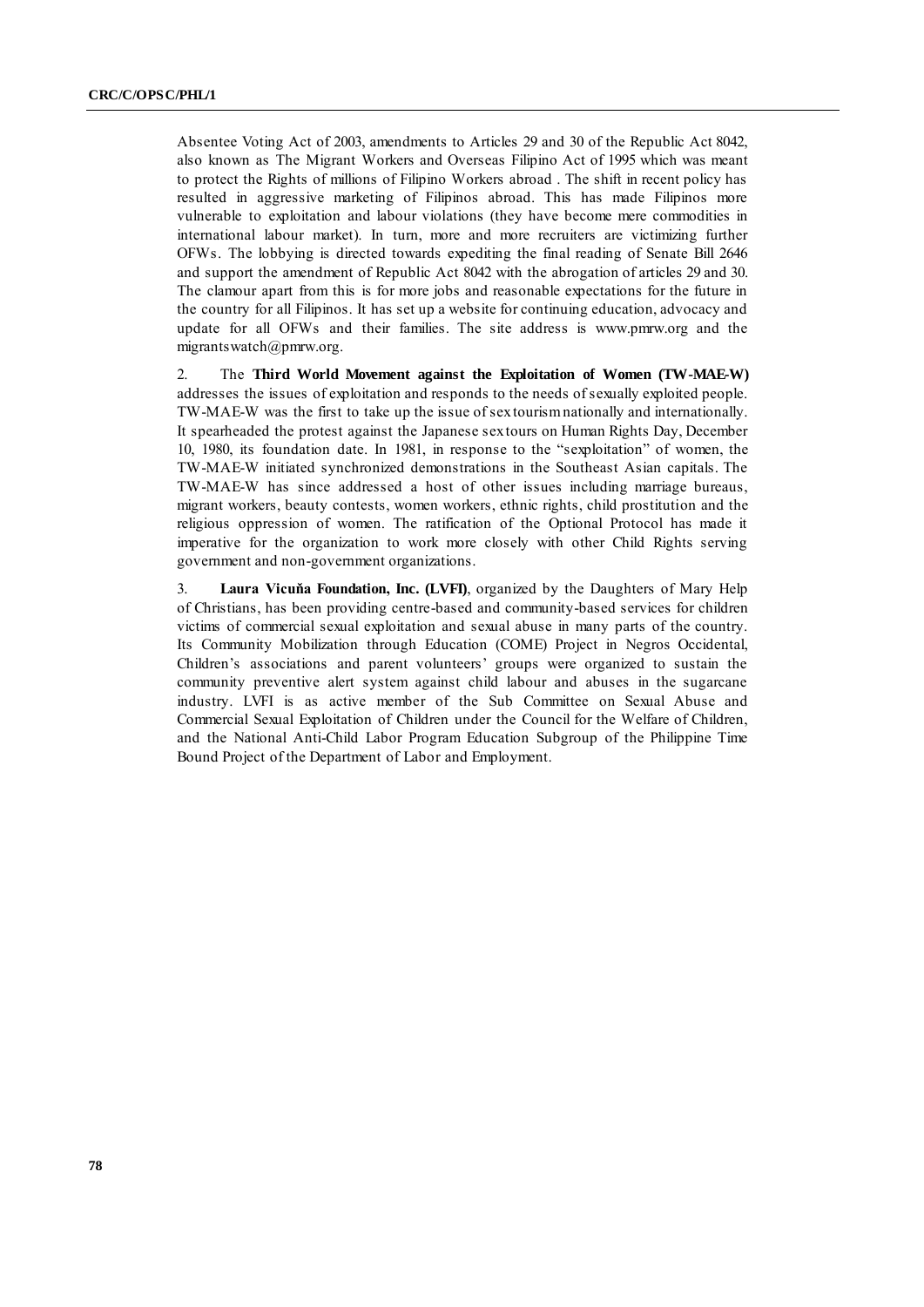# **Annex V**

# **Studies and research conducted relevant to the provisions of the Optional Protocol**

1. "Risk and Protective Factors Related to Child Pornography and Possible Advocacy Strategies against Pornographic Victimization" in 2007 looked into children and parents' awareness of the issues of child pornography, behaviours especially with regard to internet and technology that may contribute to the victimization of children; and attitudes towards child pornography and other relate variables. This was commissioned to the UP CID PST by the UNICEF and CWC.

2. "An Investigative Study on Child Pornography in the Philippines" is a study in 2007 that provides an overview of the modus operandi used by perpetrators of child pornography in the Philippines but with focus on the cases reported to the PNP in major cities Angeles, Manila, Cebu, and Davao. This was commissioned to the Philippine National Police by the United Nations Children's Fund and the Council for the Welfare of Children.

3. "A Situational Analysis of the Effects of Tourism on Children in Boracay" is a study in 2005 done by ECPAT with the following objectives: to understand the current nature, magnitude and trends of CSEC, the factors for its proliferation; to identify on -going responses and interventions by government and non-government organization; and to recommend possible action plans for the prevention and elimination of CSEC in the island.

4. The "Rapid Appraisal of Child Pornography in the Philippines" conducted by the University of the Philippines Center for Integrative and Development Studies Psychosocial Trauma and Human Rights Program (UP CIDS-PST) and the UNICEF in 2004, provided a comprehensive appraisal and in-depth understanding of the serious and very real problem of the issue of child pornography in the Philippines. While some data were available, it does not reflect the real number of children victimized by child pornography. The study highlighted the lack of laws and information "available on Child Pornography, and its relationship to the unbeatable advances in information communication technology such as the internet and the cell phones" in the country.

5. The "Endangered Generation: Child Trafficking in the Philippines for Sexual Purposes" was conducted by ECPAT Philippines in 2004. It described the child victims and perpetrators, the trafficking process and procedures, the dynamics and state of child sexual exploitation, as well as, law enforcement responses in seven high-risk areas in the country. The data and information were also generated from the actual "stories" of the victims among the children interviewed.

6. ―Girl Child Labour in Domestic Service in the Philippines: Results from A Rapid Assessment in Metro Manila and Bacolod City" was a documentation done by the Visayan Forum Foundation (VFF) and the ILO-IPEC of the experiences of 36 child domestic workers. It brought forward why these children would rather endure the varied abuses they are exposed to just to supplement family income and their feeling of lack of alternatives and marketable skills. It raised the need for clearer policies for children in domestic work particularly towards improving working conditions, classification as worst form of child labour and for communities to install support mechanisms that would sustain the income of families in order to prevent the entry of children into domestic work. This study served to provide evidence needed for a bill to be drafted and programmes to be initiated sans the law.

7. ―Local Trafficking of the Filipino-Girls for Employment: The Case of Girl Children Trafficked for Entertainment Work, Domestic Service and Factory Work" was a study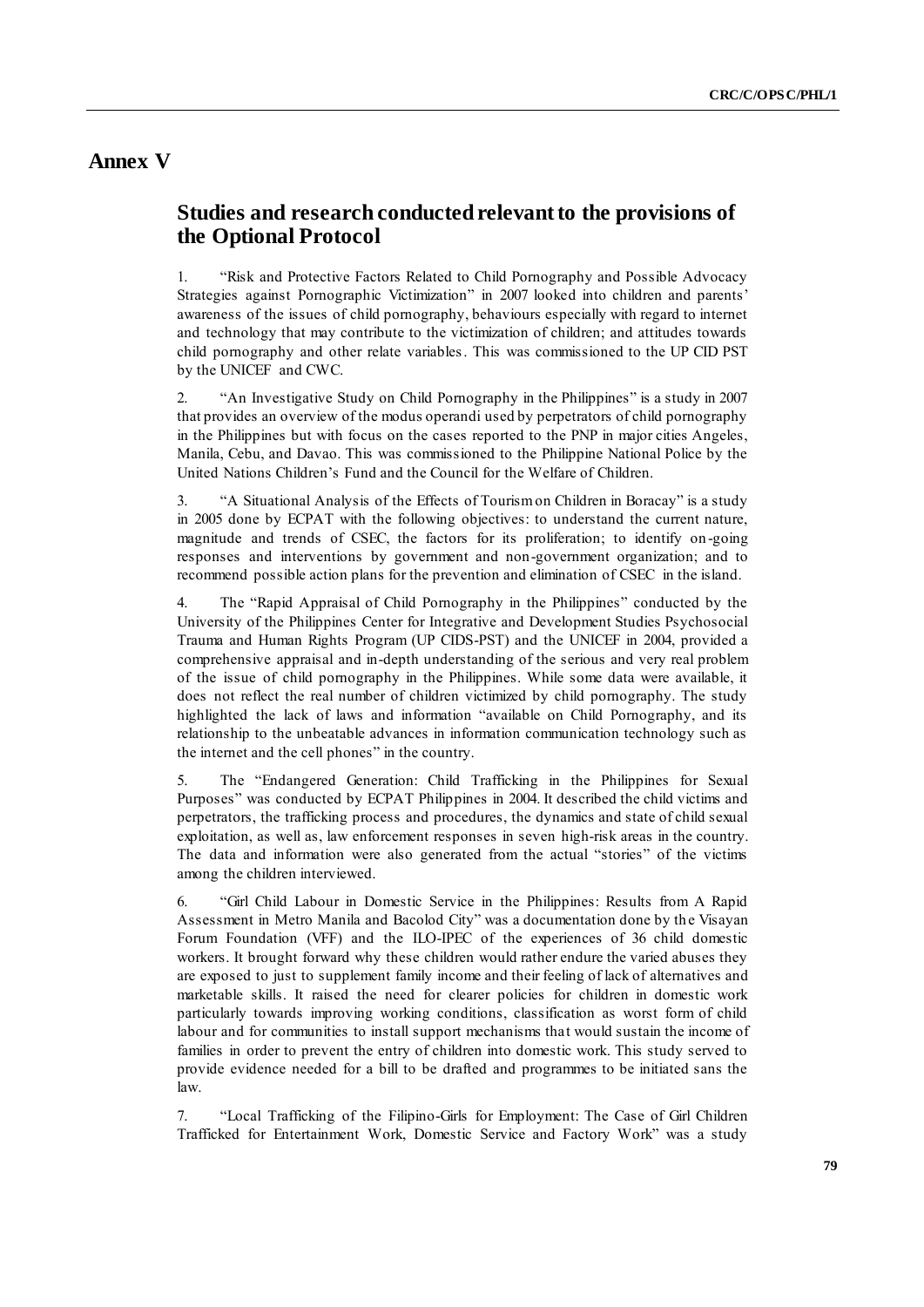conducted by the Institute for Labour Studies (ILS), the DOLE and UNICEF. It documented the experiences of 24 trafficked children ages 14–17 years old at various stages of the trafficking process. It brought forward the following recommendations: a) Community-based information campaign towards providing informed choices to parents and children must be pursued, (b) The BCPC must be activated and made functional to facilitate coordination of trafficking prevention and protection activities, (c) Rescue and labour inspection programmes must be strengthened, (d) Legal Protection Centers for working children must be established, as well as, improvement of services of government run temporary shelters, and, (e) the formulation of a comprehensive programme framework against Child Trafficking.

8. 
"The World of the Children Involved in the Sex Industry: Reducing the Risks and Harm of Sexual Exploitation, STD and HIV/AIDS in Filipino Children" was conducted by the UP CIDS-PST, Program for Appropriate Technology for Health – AIDS Surveillance and Education Program (PATH-ASEP) of the USAID. It studied the lives of children involved in the Sex Industry and defined factors promoting the entry, continued stay and exit of children in so. It also described the exploitative and abusive relationships between players in the organized network of abusers and the child. The study stressed the need for strategies to reduce the risks and harm of sexual exploitation, sexually transmitted infections (STIs), other reproductive tract infections (RTIs) and concerns, HIV and AIDS in Filipino Children. To this date, the incidence of RTIs and STIs among children and y oung people continue to increase particularly among those who are sexually active and are forced into commercial sex. The findings of this study must continue to be a reference for all those organizations setting up or implementing relevant programmes and services for children.

9. ―Integrating Indigenous Knowledge and Practices into the Psychosocial Help and Support for Child Survivors of Trafficking and Sexual Abuse" was another study by the UP CIDS and the ILO-IPEC on existing models of standards used to design and implement healing responses for the child survivor. It explained a new model that builds on children's inherent capability to resist and survive sexual abuse and exploitation. The study discusses healing strategies from indigenous practices in child's culture based on cultural considerations of the concept of child and childhood. In so doing, full participation of the child in the healing process can be secured. Most important, it promotes children's participation all through out the process of recovery and reintegration of abused and trafficking survivors.

10. The Adhikain Para sa Karapatang Pambata (AKAP) of the Ateneo Human Rights Center and UNICEF made a study entitled "An Interdisciplinary Analysis of Philippine Jurisprudence on Child Sexual Abuse" in 2002. The study focused on child sexual abuse that is subject to criminal responsibility. It aimed to provide an insight on how the legal system has developed its jurisprudence on sexually related crimes involving girls and boys and assesses whether or not the Convention has had an effect on the Philippine system's treatment of them. The study proposed some actions on how the cases on sexually abused girls and boys can be utilized as a more effective tool in educating the bench and the bar on the rights of the child. A follow through of said study can generate lessons on the implementation of the proposed actions. In turn would benefit on-going capacity building of the same on the sale, trafficking, pornography and prostitution of children.

11. The "Commercial Sexual Exploitation of Children in the Philippines: A Situational Analysis" was undertaken by UNICEF, AusAID and DSWD as a response to the need for more comprehensive, representative and reliable data on girl and boy victims as basis of setting up a Philippine programme framework and formulating policies geared towards the eradication of all forms of CSEC in the country.

12.  $\degree$  Good Practices in Combating Sexual Abuse and Exploitation of Children – A Case Study on a Multi-Sectoral Approach to Case Management in the Philippines" completed in 2002 through the assistance of DSWD, UNESCAP and Japan Official Development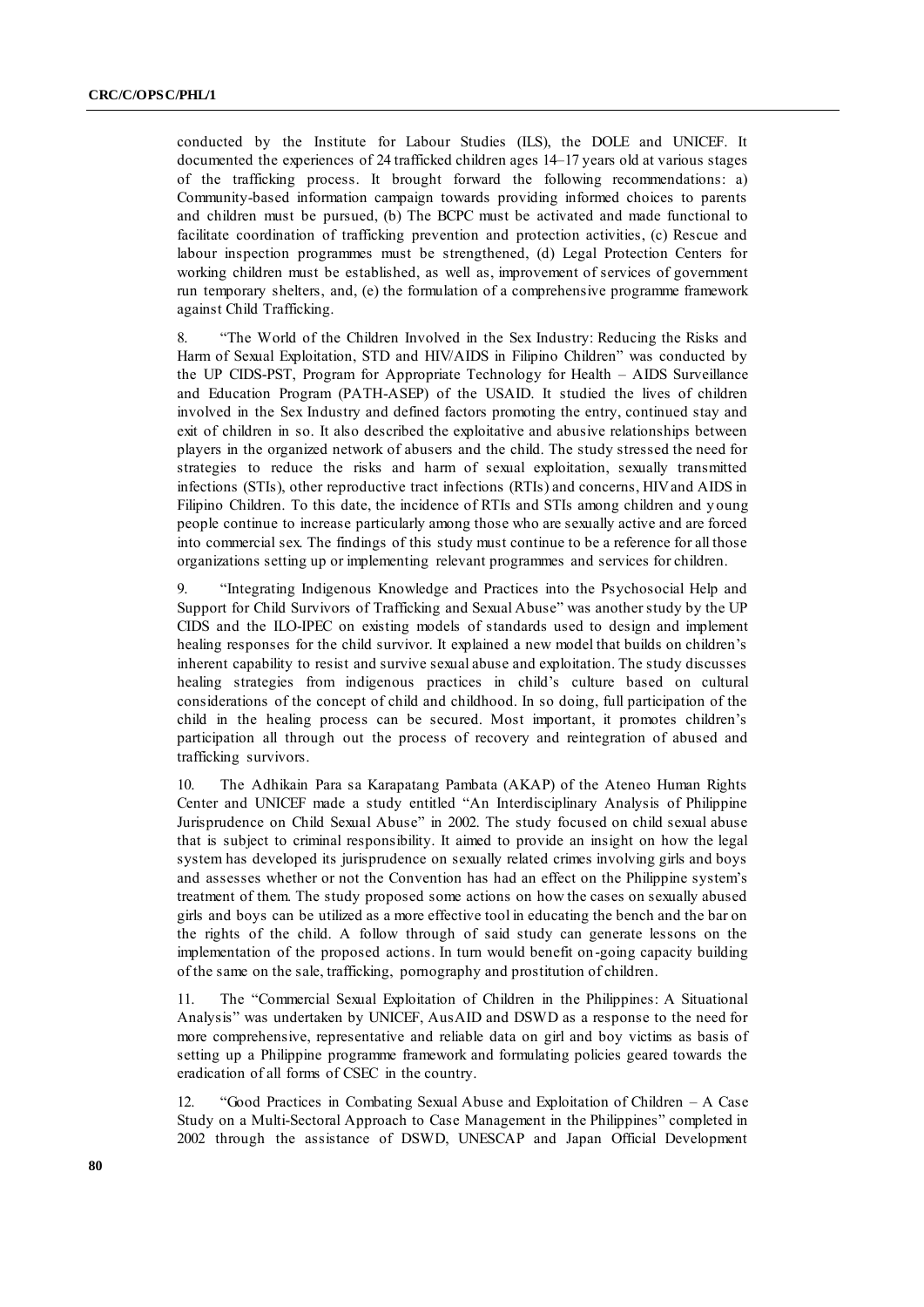Assistance is a compendium of good practices in selected participating countries under ESCAP. Identification and documentation of good practices is one of the objectives of the Second World Congress Against Commercial Sexual Exploitation of Children. This study, however, needs further dissemination particularly among service practitioners and programme designers. Lessons learned from experiences of other countries will definitely lend towards the enhancement of present management styles and practices as well as validation of present efforts.

13. "A Policy and Action Research on Filipino Female Children in Especially Difficult Circumstances‖ completed in 1998 through the University of the Philippines Center for Women's Studies. The research has put together the stories of more than 2,000 Filipino girl children who were victims of abuse, exploitation, neglect, maltreatment and discrimina tion for 1996 alone. The study helped the DSWD provide inputs into the crafting of policies relevant to protection and management of cases, as well as, guidelines for recovery, healing and reintegration of the victims.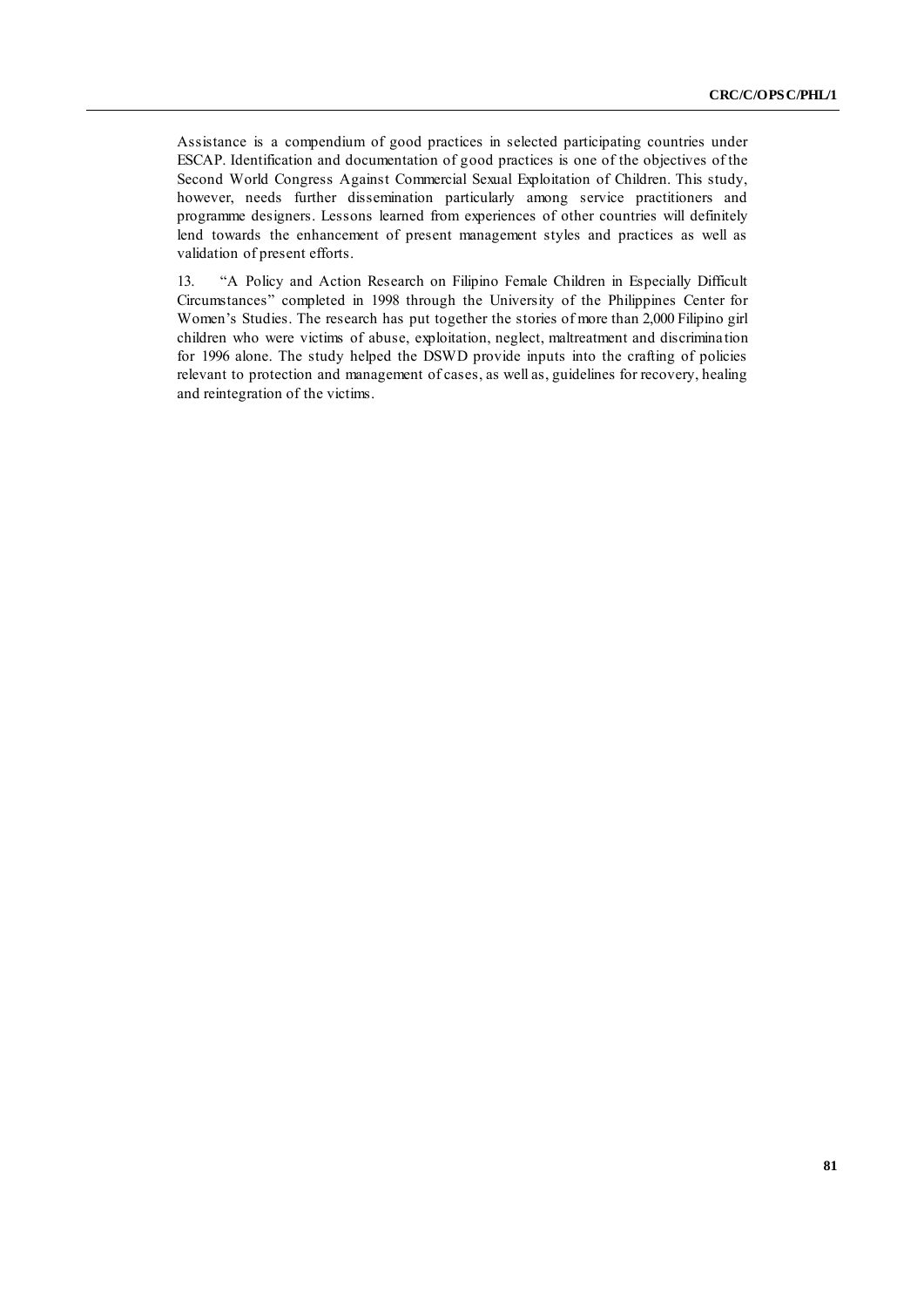# **References**

## **Internet sources (websites of government agencies and NGOs) and data sources and references**

| Asia Acts                                                      | http://www.stopchildtrafficking.info                                |
|----------------------------------------------------------------|---------------------------------------------------------------------|
| Anti Child Pornography Alliance (ACPA)                         | http://acpa.akapbata.org.ph/                                        |
| Bureau of Immigration                                          | http://www.immigration.gov.ph/                                      |
| Bureau of Women & Young Workers                                | http://www.bwyw.dole.gov.ph/                                        |
| Cebu City                                                      | http://www.cebu.gov.ph/                                             |
| Center for the Prevention &<br>Treatment of Child Sexual Abuse | http://www.cptcsa.org                                               |
| Civil Service Commission                                       | http://www.csc.gov.ph/                                              |
| Coalition against Trafficking in Women<br>- Asia Pacific       | http://www.catw-ap.org/                                             |
| Commission on Human Rights                                     | http://www.chr.gov.ph/                                              |
| Council for the Welfare of Children                            | http://www.cwc.gov.ph/                                              |
| Dangerous Drug Boards                                          | http://www.ddb.gov.ph/                                              |
| Davao City                                                     | http://www.davaocity.gov.ph/                                        |
| Department of Education                                        | http://www.deped.gov.ph/                                            |
| Department of Foreign Affairs                                  | http://www.dfa.gov.ph/                                              |
| Department of the Interior<br>and Local Government             | http://www.dilg.gov.ph/                                             |
| Department of Health                                           | http://www.doh.gov.ph/                                              |
| Department of Justice                                          | http://www.doj.gov.ph/                                              |
| Department of Labor and Employment                             | http://www.dole.gov.ph/                                             |
| Department of Tourism                                          | http://www.tourism.gov.ph/                                          |
| Department of Social Welfare<br>and Development                | http://www.dswd.gov.ph/                                             |
| <b>ECPAT Philippines</b>                                       | http://www.childprotection.org.ph/                                  |
| Institute of Labor Studies                                     | http://www.ilsdole.gov.ph/                                          |
| National Commission on the Role<br>of Filipino Women           | http://www.ncrfw.gov.ph/                                            |
| National Statistics Office                                     | http://www.census.gov.ph/                                           |
| Overseas Workers and Welfare Administrations                   | http://www.owwa.gov.ph/                                             |
| Philippines Against Child Trafficking                          | http://www.pact.org.ph/                                             |
| Philippines Overseas Employment Administration                 | http://www.poea.gov.ph/                                             |
| <b>PLAN</b> Philippines                                        | http://www.plan-international.org/<br>wherewework/asia/philippines/ |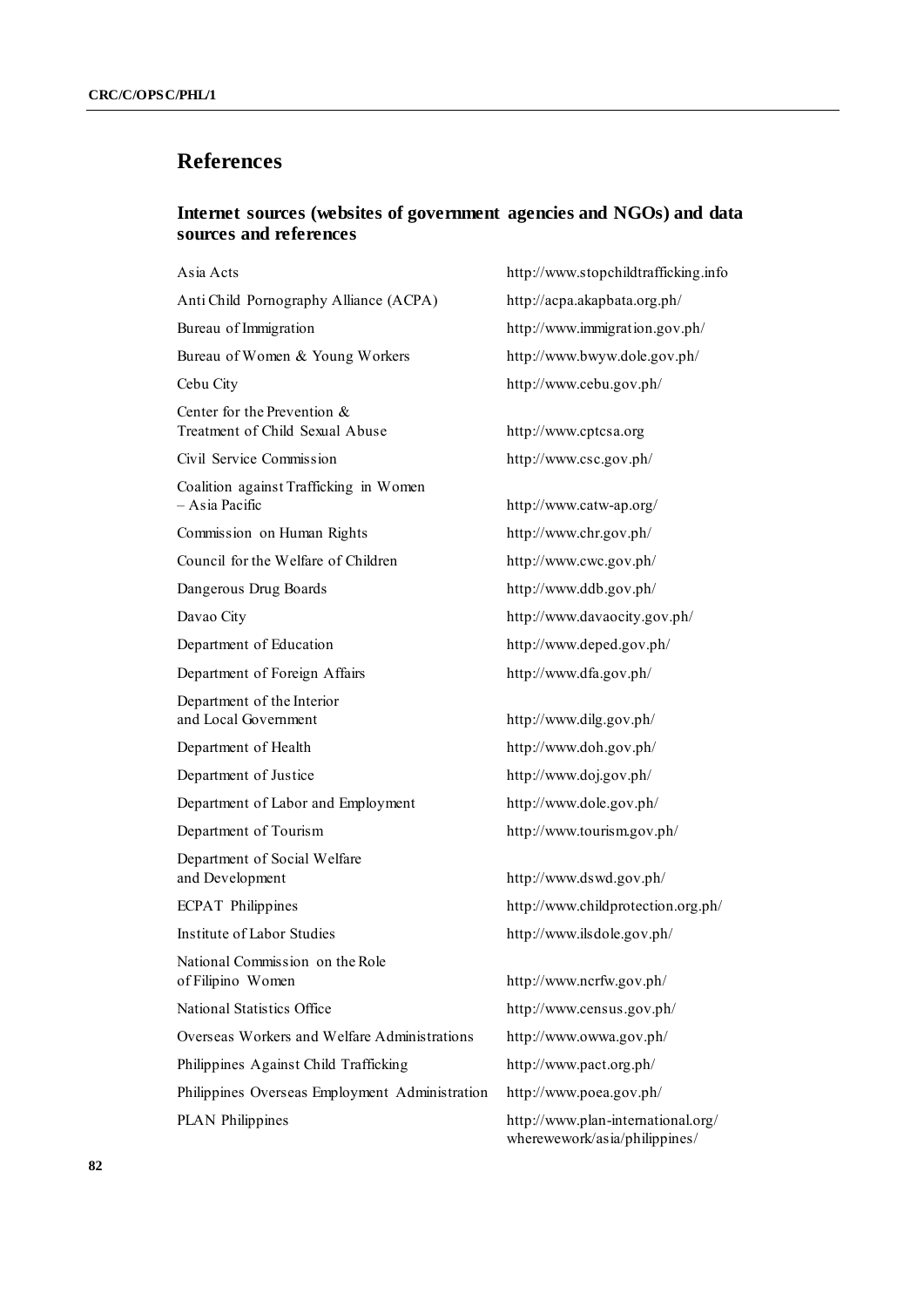| Philippine National AIDS Council       | http://www.doh.gov.ph/pnac/    |
|----------------------------------------|--------------------------------|
| Philippine National Police             | http://www.pnp.gov.ph/         |
| Save the Children Sweden – Philippines | http://seap.savethechildren.se |
| UP-CIDS                                | http://www.up.edu.ph/~cids/    |
| Visayan Forum Foundation               | http://www.visayanforum.org/   |
| World Vision in Philippines            | http://www.worldvision.org.ph/ |

Asian Human Rights Commission (AHRC). The Philippines: The Human Rights Situation in 2006.

Council for the Welfare of Children. Subaybay Bata Monitoring System, 2007.

Council for the Welfare of Children. Accomplishment Reports: 2004, 2005, 2006.

Council for the Welfare of Children and UNICEF. The National Framework for Children's Participation: A Guide in Promoting and Upholding Children's Participation in the Philippines, 2005.

Council for the Welfare of Children. State of the Filipino Children Report: Emerging Issues and Concerns Confronting the Filipino Adolescents, 2005.

Council for the Welfare of Children. The Filipino Child of the Millennium: National Plan for Action for Children, 2005–2010.

Council for the Welfare of Children. Philippine Country Progress Report: A Worlds Fit for Children – A Follow-up to the 2002 United Nations General Assembly Special Session on Children, December 2006.

Council for the Welfare of Children. Children in Armed Conflict in the Philippines: Initial Country Report on the Optional Protocol to the Convention on the Rights of the Child on the Involvement of Children in Armed Conflict, March 2007.

Department of Social Welfare and Development. Annual Report, 2006.

Department of Education (DepEd). Functionally Literate Filipinos: National Action Plan to Achieve Education For all by 2015. Prepared Order 2005.

Government of the Philippines and UNICEF. Sixth Country Programme for Children, 2005–2009: Mid-Term Review Report, June 2007.

Government of the Philippines. Second Philippines Progress Report on the Millennium Development Goals, June 2005.

Inter-Agency Council against Trafficking. Progress Report on the Implementation of Republic Act 9208, "Anti-Trafficking in Persons Act of 2003", for the period June 2003 to June 2006.

National Economic and Development Authority (NEDA). Philippine Socio-Economic Report, 2005.

National Statistical Coordination Board (NSCB). Annual Report, 2005.

Philippine National AIDS Council. Follow-up to the Declaration of Commitment on HIV/AIDS, United Nations General Assembly Special Session: Country Report of the Philippines, January 2003 to November 2005.

Reports from the Different National Government Agencies:

Department of Education

Department of Health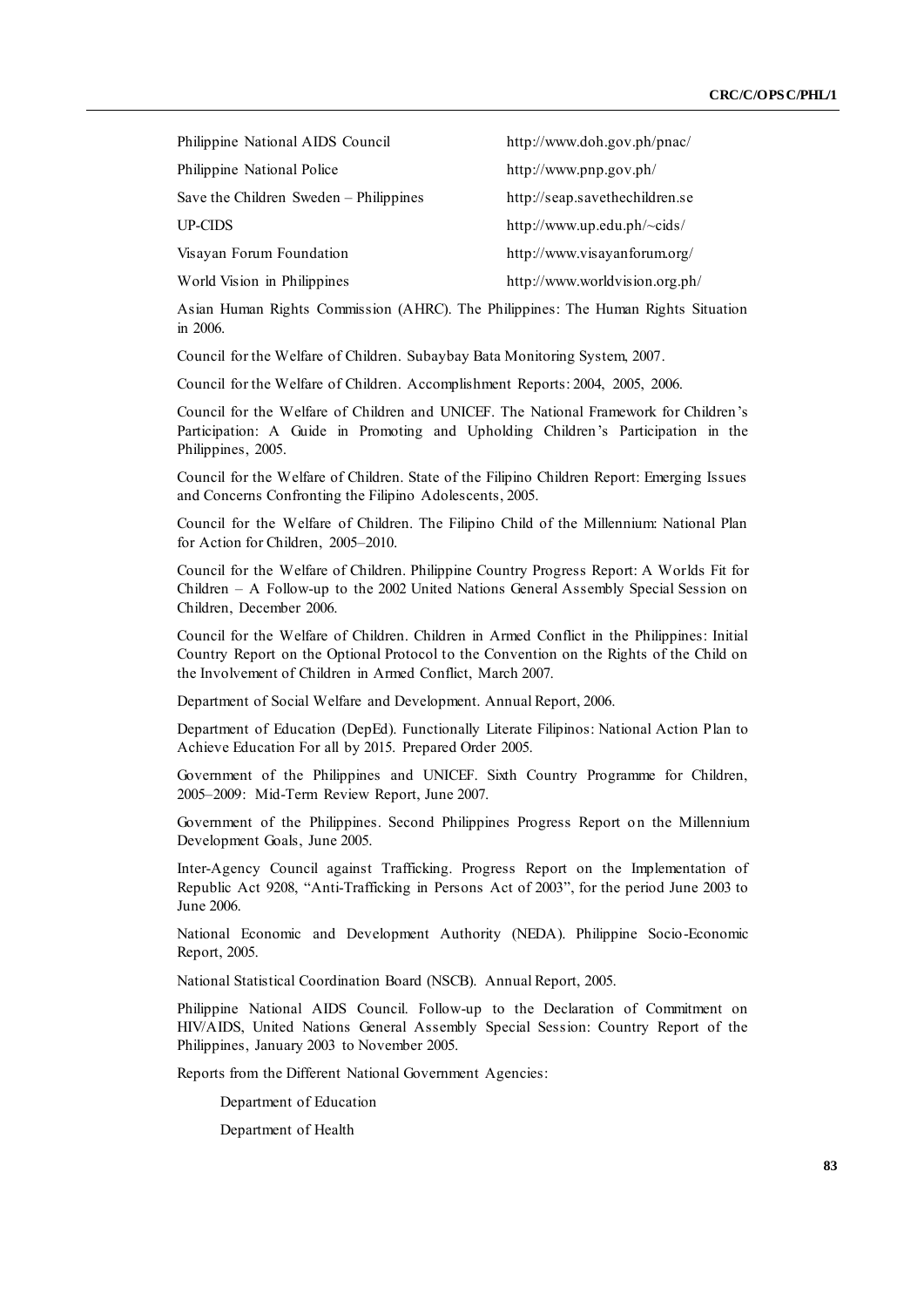Department of the Interior and Local Government

Department of Justice

Department of Labour and Employment

Department of Social Welfare and Development

Inter-Country Adoption Board

Juvenile Justice and Welfare Council

National Economic and Development Authority

Philippine National Police

Special Committee for the Protection of Children. Protecting Filipino Children from Abuse, Exploitation and Violence: A Comprehensive Programme on Child Protection 2006–2010 – Building a Protective and Caring Environment for Filipino Children, December 2006.

UN Committee on the Rights of the Child Thirty-Ninth Session. Consideration of Reports Submitted by States Parties under Article 44 of the Convention: Concluding Observations – Philippines, 21 September 2005.

## **Internet sources (websites of government agencies and NGOs) and data sources and references**

| Asia Acts                                                      | http://www.stopchildtrafficking.info |
|----------------------------------------------------------------|--------------------------------------|
| Anti Child Pornography Alliance (ACPA)                         | http://acpa.akapbata.org.ph/         |
| Bureau of Immigration                                          | http://www.immigration.gov.ph/       |
| Bureau of Women & Young Workers                                | http://www.bwyw.dole.gov.ph/         |
| Cebu City                                                      | http://www.cebu.gov.ph/              |
| Center for the Prevention &<br>Treatment of Child Sexual Abuse | http://www.cptcsa.org                |
| Civil Service Commission                                       | http://www.csc.gov.ph/               |
| Coalition against Trafficking in Women<br>- Asia Pacific       | http://www.catw-ap.org/              |
| Commission on Human Rights                                     | http://www.chr.gov.ph/               |
| Council for the Welfare of Children                            | http://www.cwc.gov.ph/               |
| Dangerous Drug Boards                                          | http://www.ddb.gov.ph/               |
| Davao City                                                     | http://www.davaocity.gov.ph/         |
| Department of Education                                        | http://www.deped.gov.ph/             |
| Department of Foreign Affairs                                  | http://www.dfa.gov.ph/               |
| Department of the Interior<br>and Local Government             | http://www.dilg.gov.ph/              |
| Department of Health                                           | http://www.doh.gov.ph/               |
| Department of Justice                                          | http://www.doj.gov.ph/               |
| Department of Labor and Employment                             | http://www.dole.gov.ph/              |
| Department of Tourism                                          | http://www.tourism.gov.ph/           |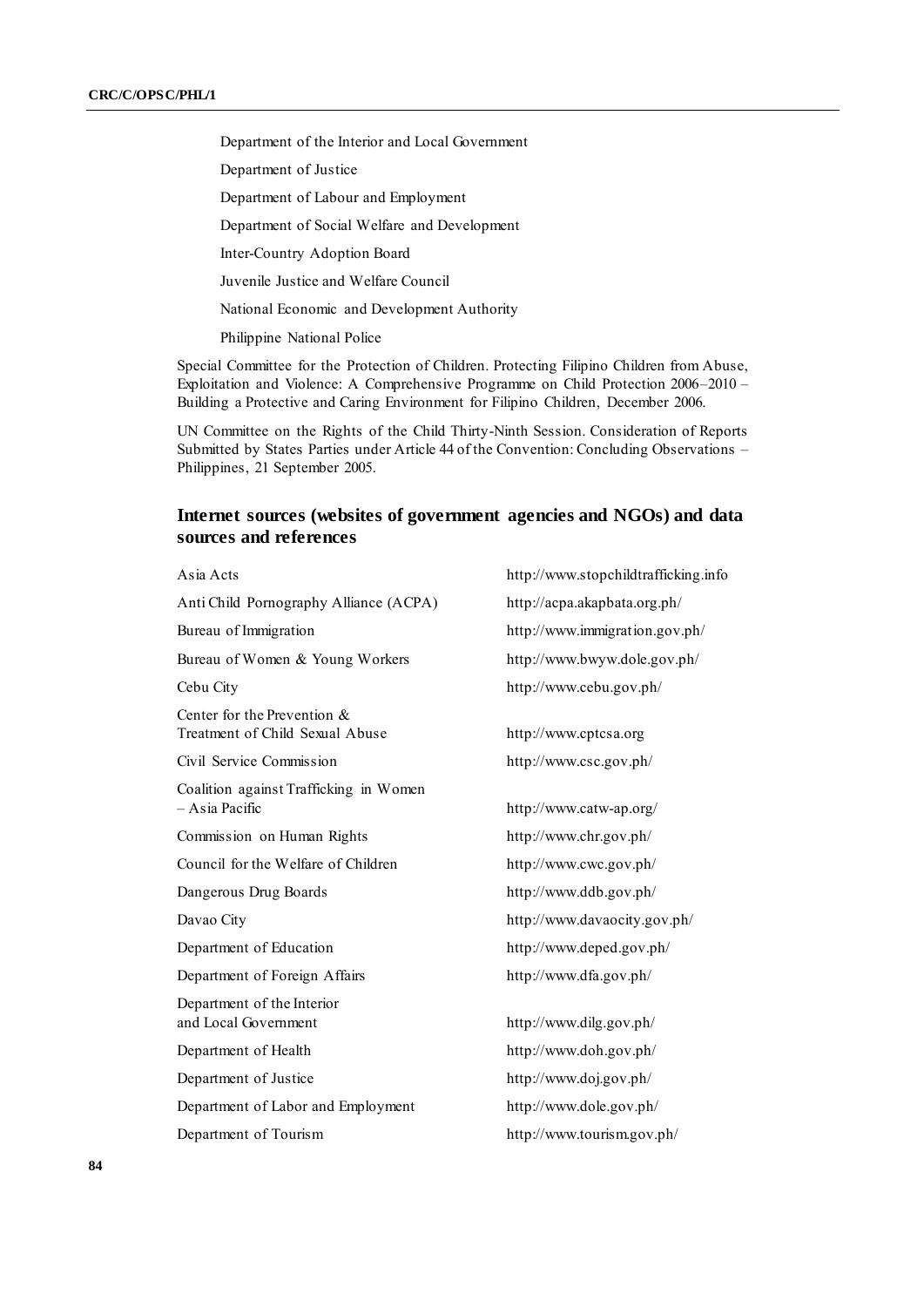| Department of Social Welfare<br>and Development      | http://www.dswd.gov.ph/                                             |
|------------------------------------------------------|---------------------------------------------------------------------|
| <b>ECPAT Philippines</b>                             | http://www.childprotection.org.ph/                                  |
| Institute of Labor Studies                           | http://www.ilsdole.gov.ph/                                          |
| National Commission on the Role<br>of Filipino Women | http://www.ncrfw.gov.ph/                                            |
| National Statistics Office                           | http://www.census.gov.ph/                                           |
| Overseas Workers and Welfare Administrations         | http://www.owwa.gov.ph/                                             |
| Philippines Against Child Trafficking                | http://www.pact.org.ph/                                             |
| Philippines Overseas Employment Administration       | http://www.poea.gov.ph/                                             |
| <b>PLAN</b> Philippines                              | http://www.plan-international.org/<br>wherewework/asia/philippines/ |
| Philippine National AIDS Council                     | http://www.doh.gov.ph/pnac/                                         |
| Philippine National Police                           | http://www.pnp.gov.ph/                                              |
| Save the Children Sweden - Philippines               | http://seap.savethechildren.se                                      |
| <b>UP-CIDS</b>                                       | http://www.up.edu.ph/~cids/                                         |
| Visayan Forum Foundation                             | http://www.visayanforum.org/                                        |
| World Vision in Philippines                          | http://www.worldvision.org.ph/                                      |

Asian Human Rights Commission (AHRC). The Philippines: The Human Rights Situation in 2006.

Council for the Welfare of Children (CWC). Subaybay Bata Monitoring System, 2007.

Council for the Welfare of Children (CWC). Accomplishment Reports: 2004, 2005, 2006.

Council for the Welfare of Children (CWC) and UNICEF. The National Framework for Children's Participation: A Guide in Promoting and Upholding Children's Participation in the Philippines, 2005.

Council for the Welfare of Children (CWC). State of the Filipino Children Report: Emerging Issues and Concerns Confronting the Filipino Adolescents, 2005.

Council for the Welfare of Children (CWC). The Filipino Child of the Millennium: National Plan for Action for Children, 2005–2010.

Council for the Welfare of Children (CWC). Philippine Country Progress Report: A Worlds Fit for Children – A Follow-up to the 2002 United Nations General Assembly Special Session on Children, December 2006.

Council for the Welfare of Children (CWC). Children in Armed Conflict in the Philippines: Initial Country Report on the Optional Protocol to the Convention on the Rights of the Child on the Involvement of Children in Armed Conflict, March 2007.

Department of Social Welfare and Development (DSWD). Annual Report, 2006.

Department of Education (DepEd). Functionally Literate Filipinos: National Action Plan to Achieve Education For all by 2015. Prepared Order 2005.

Government of the Philippines (GOP) and UNICEF. Sixth Country Programme for Children, 2005–2009: Mid-Term Review Report, June 2007.

Government of the Philippines (GOP). Second Philippines Progress Report on the Millennium Development Goals, June 2005.